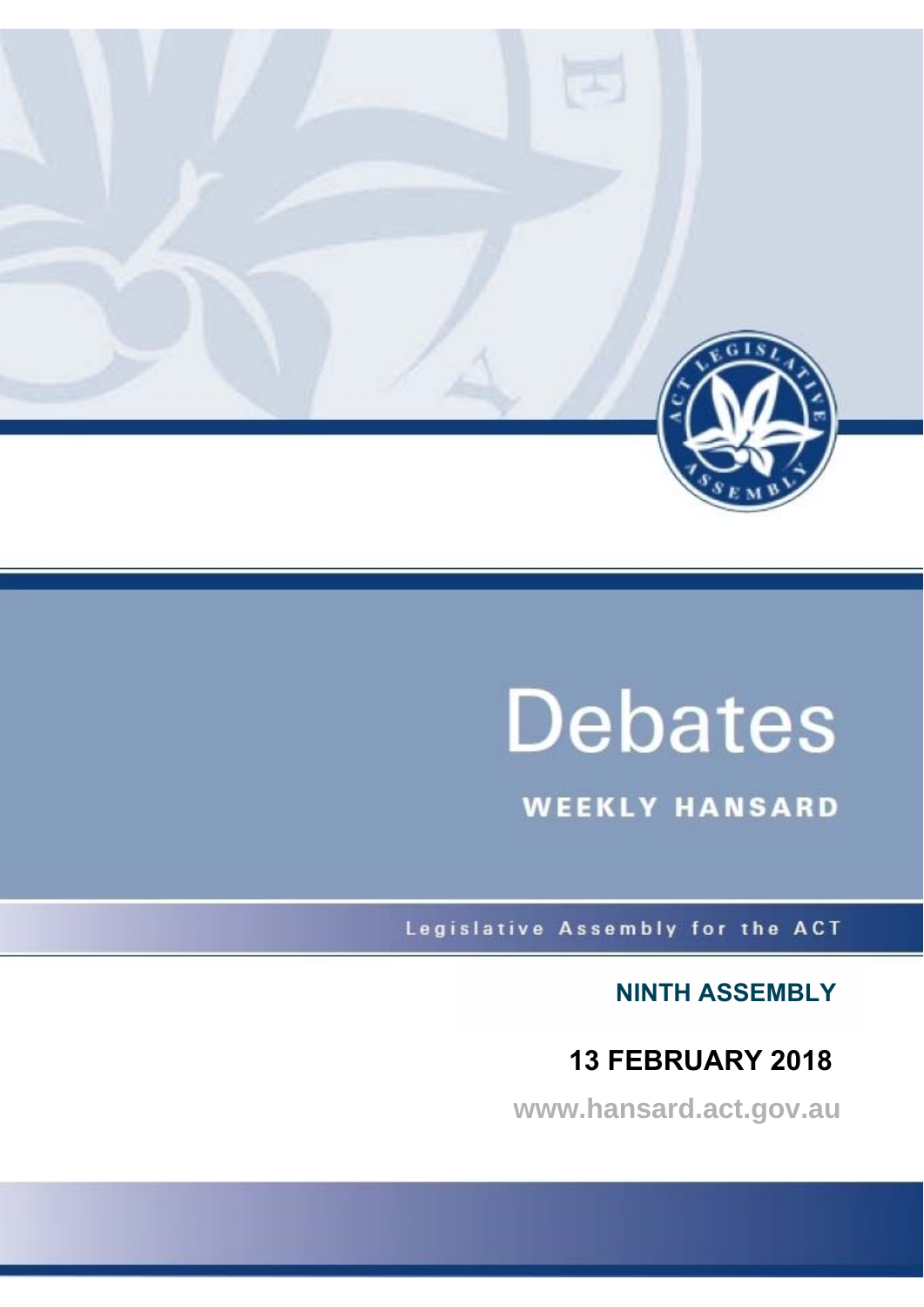#### [Death of member............................................................................................................1](#page-3-1) [Announcement of member to fill casual vacancy..........................................................1](#page-3-2) [Oath or affirmation of allegiance...................................................................................1](#page-3-3) [Affirmation of allegiance by member............................................................................2](#page-4-0) Inaugural speech [............................................................................................................2](#page-4-1) [Visitors...........................................................................................................................7](#page-9-0) [Appointment of Deputy Clerk and Serjeant-at-Arms....................................................7](#page-9-1) [Leave of absence............................................................................................................7](#page-9-2) [Petitions—ministerial responses:](#page-9-3) [ACTION bus service—Deakin, Kingston and Manuka—petition 22-17...........7](#page-9-4) [Dangerous driving in Gordon—petition 23-17](#page-10-0) ..................................................8 [Dangerous dogs—petition 24-17......................................................................10](#page-12-0) Red Hill [natural environment—petitions 28-17 and 29-17](#page-13-0) ..............................11 [Justice and Community Safety—Standing Committee................................................11](#page-13-1) [Planning and Urban Renewal—Standing Committee..................................................12](#page-14-0) [Portfolio priorities 2018](#page-18-0) (Ministerial statement) [.........................................................16](#page-18-1) [Portfolio priorities 2018](#page-21-0) (Ministerial statement) [.........................................................19](#page-21-1) [National apology to the stolen generations—10-year anniversary](#page-25-0) [\(M](#page-25-0)inisterial statement) [...........................................................................................23](#page-25-1) [Order of the day—postponement.................................................................................30](#page-32-0) [Firearms and Prohibited Weapons Legislation Amendment Bill 2017](#page-32-1) .......................30 Ministerial arrangements [.............................................................................................39](#page-41-0) [Questions without notice:](#page-41-1)  Health—elective surgery [..................................................................................39](#page-41-2) [Health—nurse-led walk-in centres...................................................................40](#page-42-0) [Budget—2017-18 update..................................................................................41](#page-43-0) [Aboriginals and Torres Strait Islanders—Ngunnawal Bush Healing Farm](#page-45-0) .....43 Planning—Curtin master plan [..........................................................................43](#page-45-1) Education—school device rollout [....................................................................44](#page-46-0) [Health—ministerial priorities...........................................................................46](#page-48-0) [Alexander Maconochie Centre—mail policy...................................................46](#page-48-1) [Health—report on government services...........................................................47](#page-49-0) Roads—traffic management study [...................................................................49](#page-51-0) [Housing—homelessness...................................................................................51](#page-53-0) [Public housing—Braddon.................................................................................52](#page-54-0) Schools—composite model [..............................................................................53](#page-55-0) [Schools—mobile phones..................................................................................53](#page-55-1) [National Multicultural Festival—consultation](#page-57-0) .................................................55 Business—Local Industry Advocate [................................................................56](#page-58-0) [Tourism—international flights.........................................................................58](#page-60-0) [Papers...........................................................................................................................60](#page-62-0) [City Renewal Authority—quarterly land acquisition report........................................61](#page-63-0) [Budget review—2017-2018.........................................................................................61](#page-63-1) [Financial Management Act—consolidated financial report](#page-66-0) ........................................64 [Education and Care Services National Further Amendment Regulations 2017](#page-66-1) ..........64 [National Education and Care Services Freedom of Information and Privacy](#page-68-0)  [Commissioners and Ombudsman—annual report 2016-17](#page-68-0) ...................................66 Paper [............................................................................................................................67](#page-69-0)

#### **[Tuesday, 13 February 2018](#page-3-0)**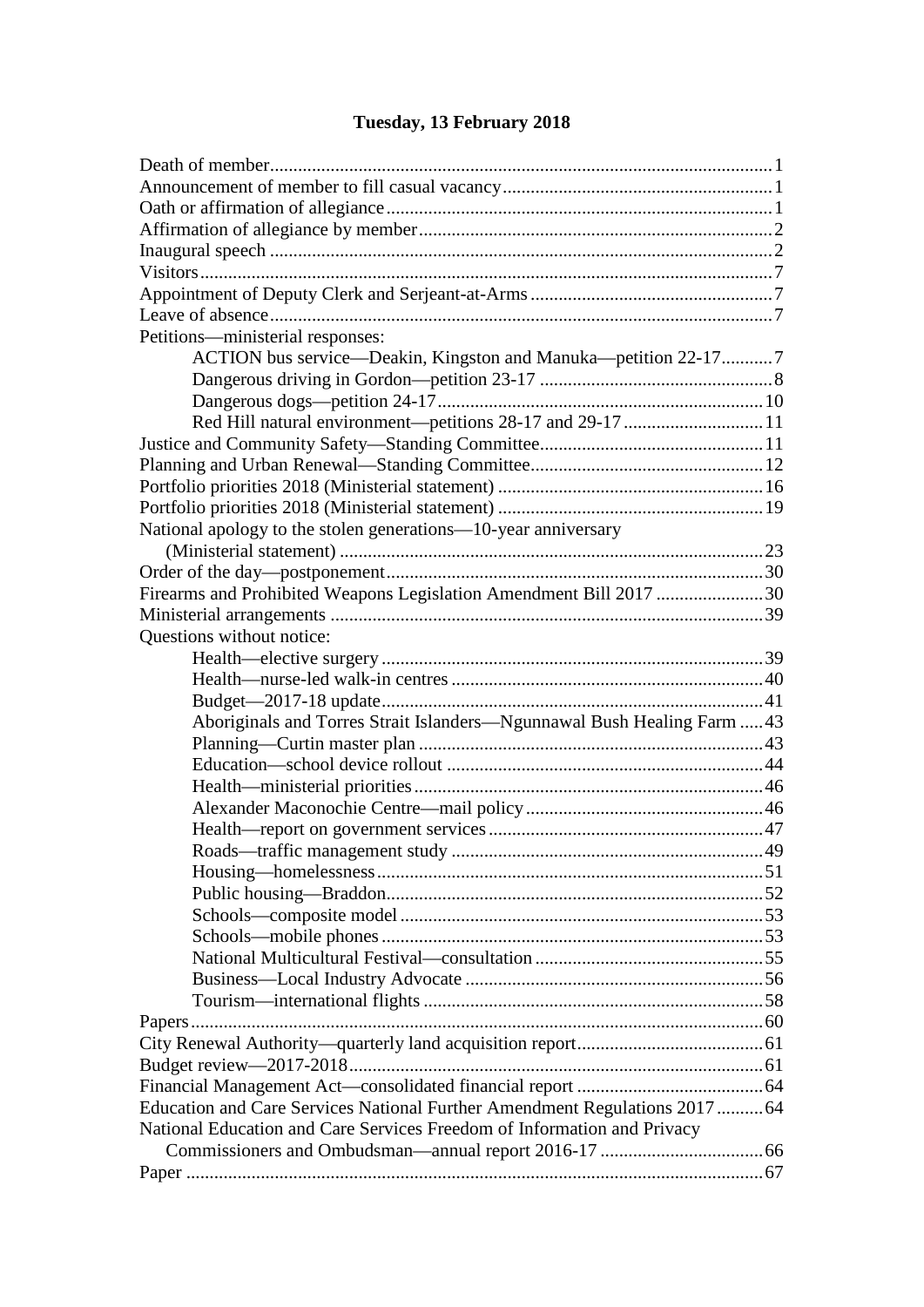| Adjournment:                                                      |  |
|-------------------------------------------------------------------|--|
|                                                                   |  |
|                                                                   |  |
|                                                                   |  |
|                                                                   |  |
|                                                                   |  |
| Schedule of amendments:                                           |  |
| Schedule 1: Firearms and Prohibited Weapons Legislation Amendment |  |
|                                                                   |  |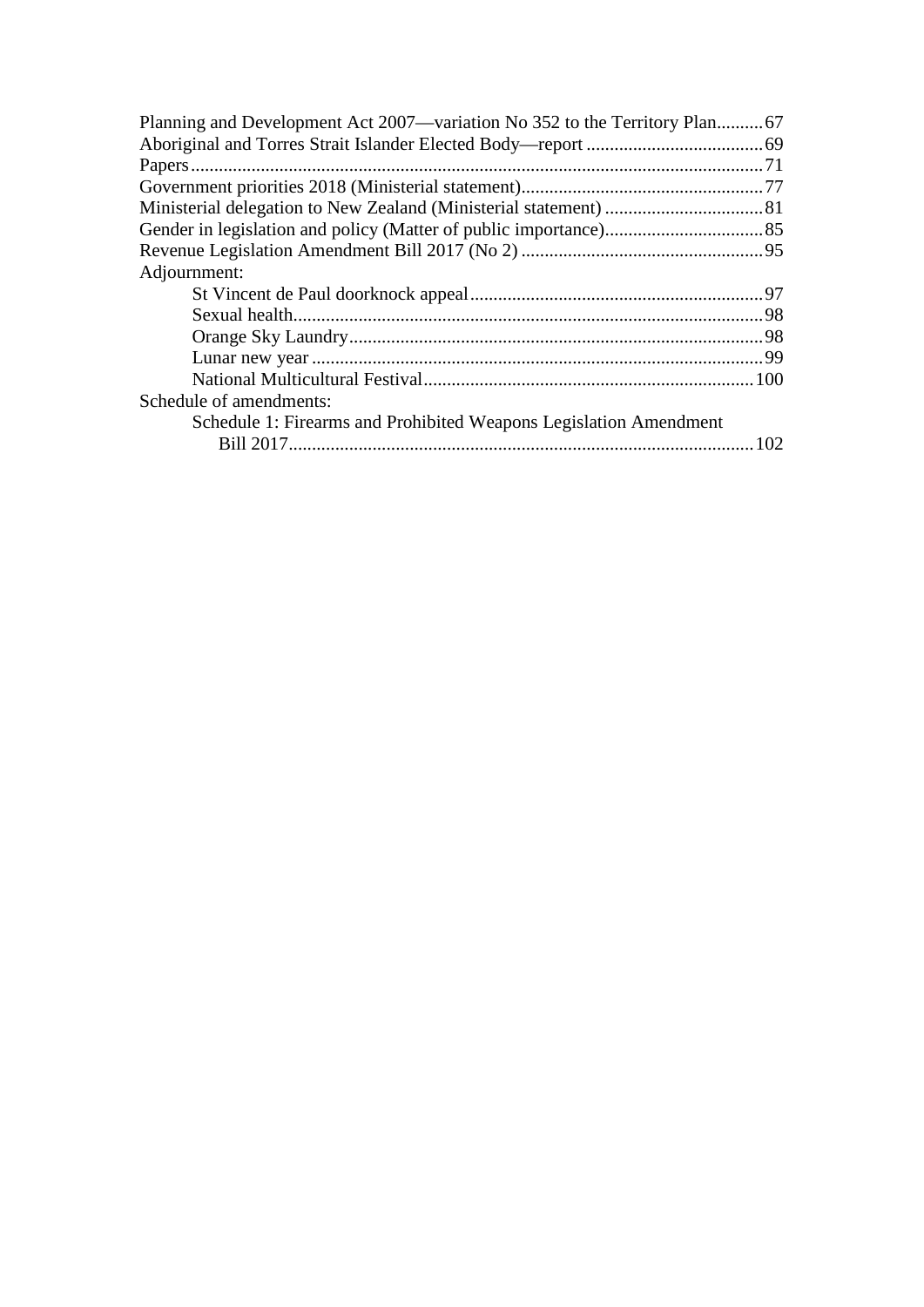# <span id="page-3-0"></span>**Tuesday, 13 February 2018**

**MADAM SPEAKER** (Ms J Burch) took the chair at 10 am, made a formal recognition that the Assembly was meeting on the lands of the traditional custodians, and asked members to stand in silence and pray or reflect on their responsibilities to the people of the Australian Capital Territory.

# <span id="page-3-1"></span>**Death of member**

**MADAM SPEAKER**: I have received written notice from Mr Coe, the Leader of the Opposition, advising of the passing of Mr Steve Doszpot MLA on 25 November 2017. I present the following papers:

Legislative Assembly for the Australian Capital Territory—Casual vacancy—

Death of Mr Steve Doszpot MLA—Copy of letter from the Leader of the Opposition to the Speaker, dated 27 November 2017.

Copy of letter to the Electoral Commissioner, ACT Electoral Commission, from the Speaker, dated 27 November 2017.

# <span id="page-3-2"></span>**Announcement of member to fill casual vacancy**

**MADAM SPEAKER**: The Clerk has been notified by the Electoral Commissioner that, pursuant to sections 189 and 194 of the Electoral Act 1992, Miss Candice Burch has been declared elected to the Legislative Assembly for the Australian Capital Territory to fill the vacancy. I present the following paper:

Legislative Assembly for the Australian Capital Territory—Casual Vacancy— Declaration of the poll—Letter from the Electoral Commissioner, ACT Electoral Commission, to the Clerk, ACT Legislative Assembly, dated 13 December 2017.

# <span id="page-3-3"></span>**Oath or affirmation of allegiance**

**MADAM SPEAKER**: The provisions of the Oaths and Affirmations Act 1984 require the oath or affirmation of a new member to be made before the Chief Justice of the Supreme Court of the Australian Capital Territory or a judge of that court authorised by the Chief Justice. The Chief Justice of the Supreme Court, Justice Helen Murrell, has authorised the Hon Justice John Burns, a judge of the Supreme Court of the Australian Capital Territory, to attend the chamber. I present the following paper:

Oaths and Affirmations Act, pursuant to section 10A—Nomination of the Hon Justice John Burns, Judge of the Supreme Court of the Australian Capital Territory—Letter from the Chief Justice of the Supreme Court of the Australian Capital Territory to the Clerk of the Legislative Assembly, dated 2 February 2018.

*The Hon Justice Burns attended accordingly*—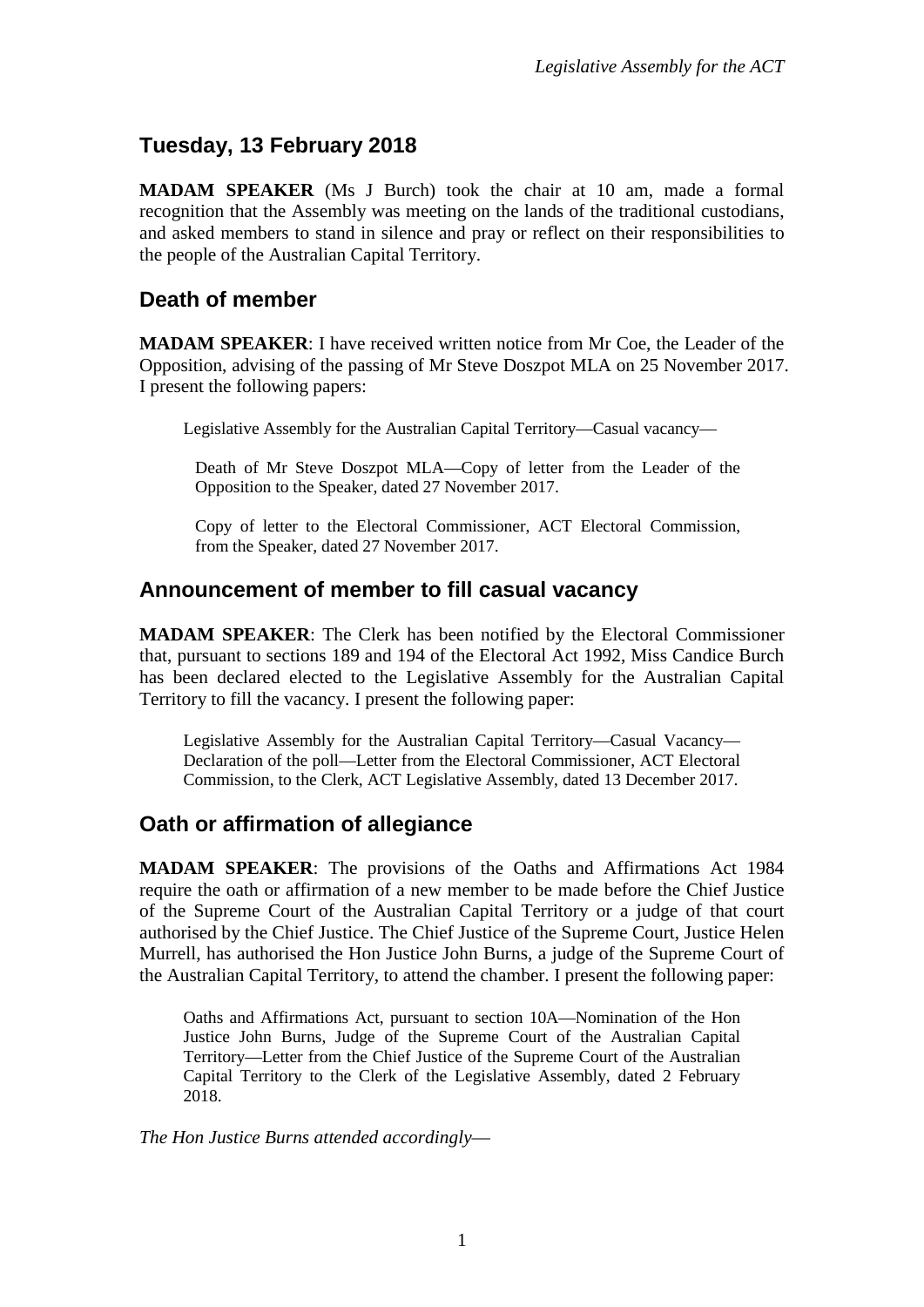#### <span id="page-4-0"></span>**Affirmation of allegiance by member**

*Miss C Burch was introduced and made and subscribed the affirmation of allegiance required by law.*

*The Hon Justice Burns having retired—*

**MADAM SPEAKER**: On behalf of members, I bid you a warm welcome to the Assembly.

#### <span id="page-4-1"></span>**Inaugural speech**

**MISS C BURCH** (Kurrajong) (10.07): I seek leave of the Assembly to make my inaugural speech:

Leave granted.

**MADAM SPEAKER**: Before I call Miss Burch, I wish to remind members that this is her inaugural speech and it is traditional that it is heard in silence.

**MISS C BURCH**: It is a tremendous honour to be sworn in today as the newest Liberal representative of the electorate of Kurrajong. A little over six months ago, I farewelled my job at the Department of Finance, packed my life into a couple of suitcases and embarked on a working holiday overseas, as is a rite of passage for so many young Australians. When I left for Toronto—Canada, not Newcastle—I certainly did not expect to return so soon, but that is often the unexpected nature of life, and Hare-Clark. It is an incredible privilege and an exciting opportunity—amidst great sadness—to stand here today. I am, however, very much looking forward to working hard to serve the people of the inner north and the inner south.

I was in about year 9 when I first discovered the federal budget. I remember asking dad to record it on the VCR so that I could re-watch it and diligently take notes, which I then went and presented to my class in school the next day. I was fascinated by this new world of budget measures, with Peter Costello spruiking tax cuts and surpluses. This new-found interest soon led me to enrol in economics in high school, and later university, and eventually led me to the Department of Finance, where I had the great pleasure of working on six federal budgets.

Something that has always struck me is the waste and inefficiencies that we so often see throughout government. Why is it that as soon as we ask government to do something we suddenly seem to be faced with layers of bureaucratic red tape? Why is it that as soon as we ask government to do something we seem to be faced with triple the price tag? And why is it that as soon as we turn to government we seem to be faced with mountains of paperwork, complicated forms and websites that are just impossible to navigate?

We are, of course, a government town, and as a city we are lucky to have some of the brightest minds in our public sector. Our public service, both federally and locally, is brimming with some of the most hardworking, dedicated and passionate people who,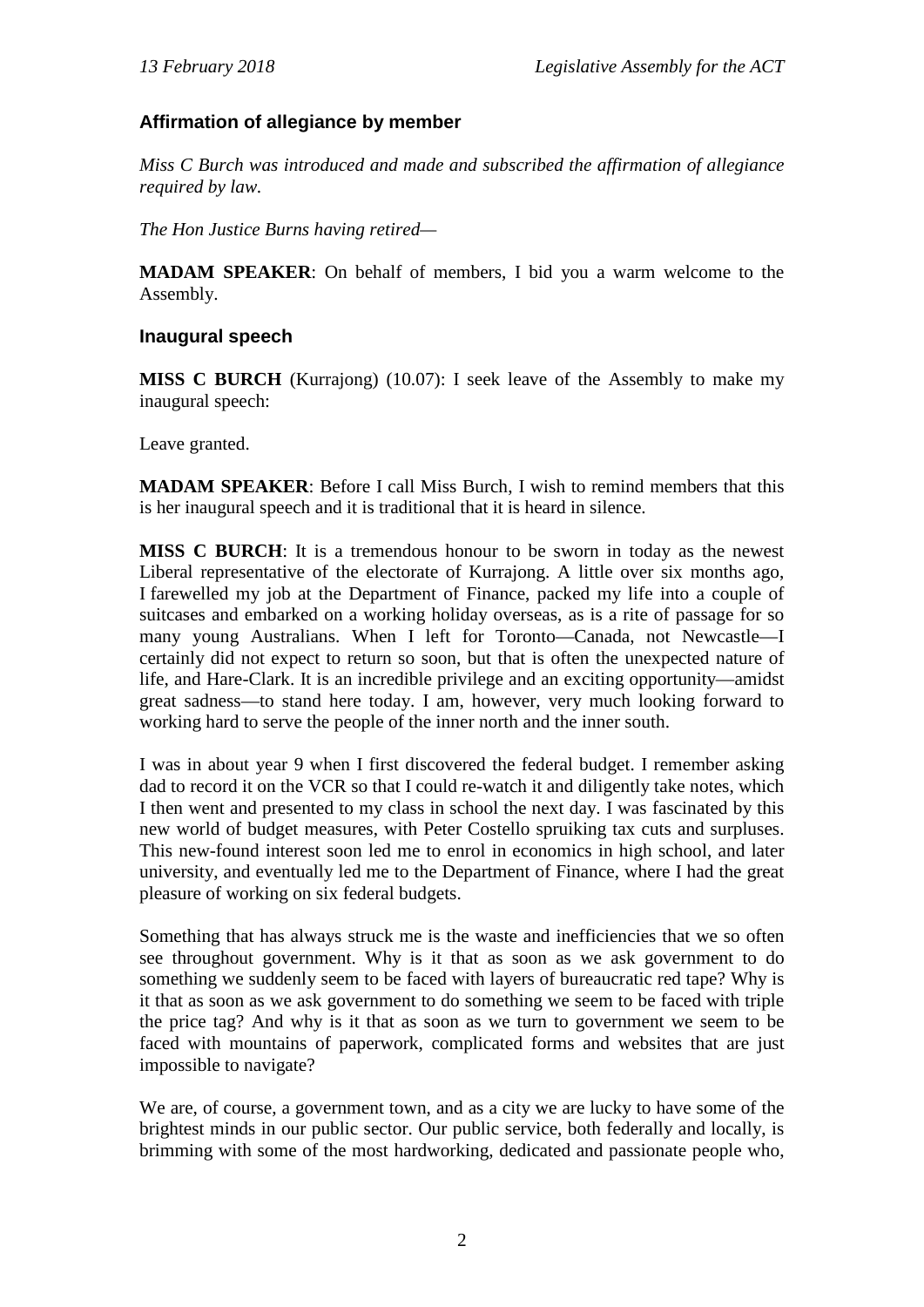day after day, demonstrate incredible commitment to serving our country. It is this public service that I was so proud to be a part of, and it is this culture of service that contributes so greatly to the fabric of Canberra.

When I talk about efficient government, I am not talking about job cuts. Efficient government means looking for better ways of doing business. Efficient government means ensuring that we are harnessing and investing in the right technology to enable our public servants to do the best job they can do. Efficient government means making sure that our public service has the right skills and expertise to serve us well into the future.

Not long after I arrived in Toronto, I came to discover that, while you can take the girl out of the public service, it is perhaps not so easy to take the public servant out of the girl. I quickly found that I was regaling my new Canadian friends with many comparisons between our great cities—everything from the differences between our welfare systems, workplace conditions, banking sector, and the quality and abundance of local parks. There is nothing quite like having to rely on Starbucks or Tim Hortons for your daily caffeine fix to have you greatly appreciating the coffee culture that we have here.

One of the things I was perhaps ranting about more than anything else was the public transport system. Within a week in Toronto, I could navigate the public transport system better than I can after more than 10 years in Canberra. Who knew it could be so fast, so convenient and so reliable to catch buses? It was a well-integrated system, including subways, buses and, God forbid, a tram, that was easy to navigate and quickly got you to where you needed to be. It did not matter if I was travelling alone after dark; I could simply ask the bus driver to let me off between stops, so that I could get off closer to home. And I never had to rely on a timetable, because even if I was travelling at 2 am on a Friday night or 8 am on a Sunday, I always knew that the next bus or tram was never far away.

This is the kind of public transport system Canberra needs. While I realise that higher population density and the grid-like streets in Toronto make this a system that could never quite be replicated here, I think it is absolutely essential that we look to the best transport mix to suit Canberra's needs.

One of the most common questions I received on the campaign trail—probably second to whether or not you and I are related, Madam Speaker; and we are not, for the record—was, "You're a Liberal? But you're young and a woman." I guess it depends on your definition of "young", but I am under 30, I am a woman and I am a Liberal. And these things are in no way inconsistent. I do not ever remember making a conscious decision to enter politics, and I certainly never sat down to compare parties and decide which one best suited me. I simply always had a strong and deep-rooted passion for freedom, for individual liberty, for equality of opportunity and for limited and effective government.

I am a Liberal because I believe in freedom—freedom of speech, freedom of association and freedom of religion. I believe that this freedom includes the freedom to offend and that it is up to society and not government to judge those opinions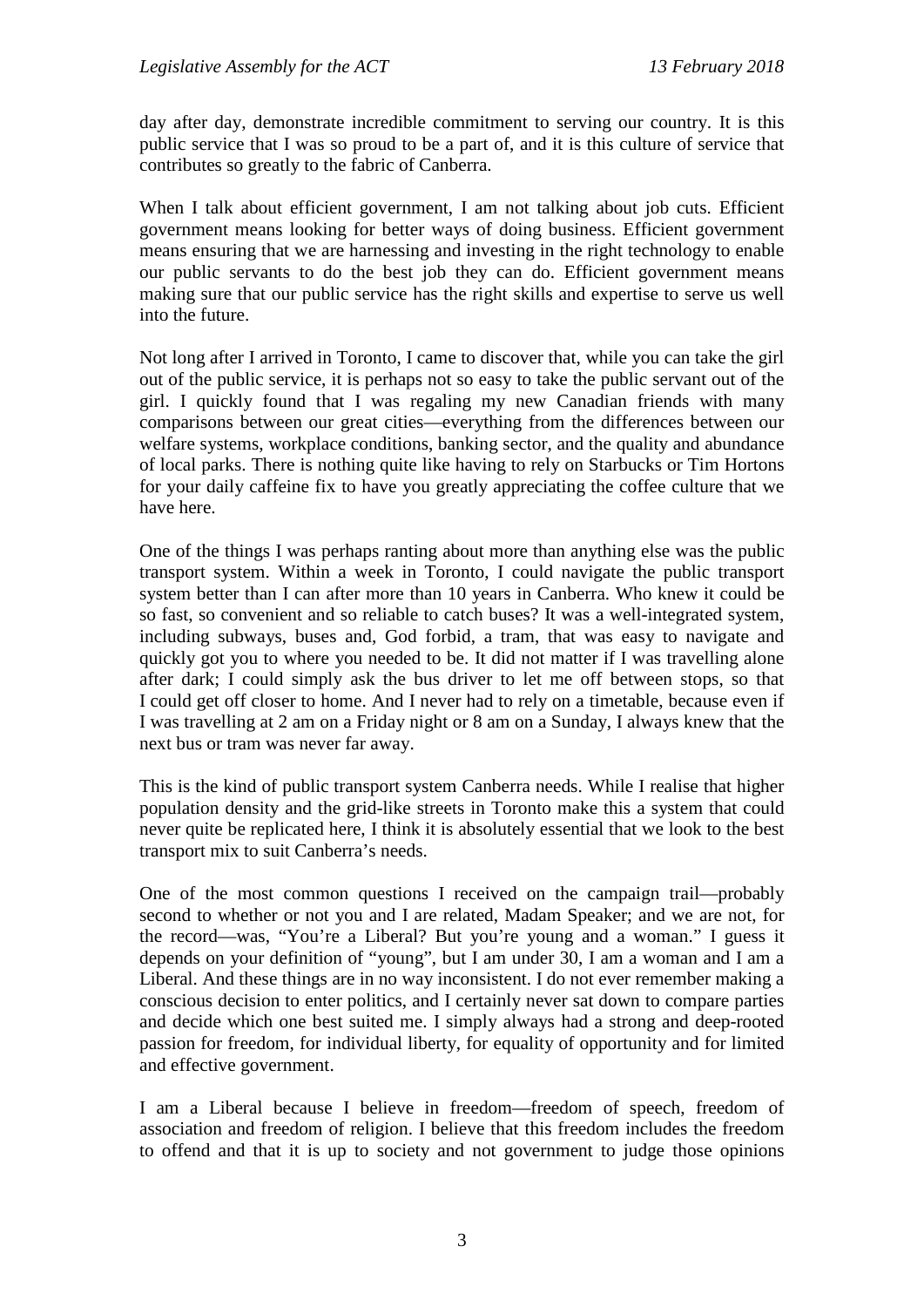deemed to be unacceptable. As the saying goes, while I may not agree with what you say, I will always defend your right to say it.

I am a Liberal because I believe in individual liberty. I believe in choice and personal responsibility. I believe that you, not government, know what is best for you and your family, and I believe that you—Canberrans—deserve greater choice in how you live your life.

I am a Liberal because I believe in equality of opportunity and reward for effort. I think one of the simplest distinctions to make between our side of politics and those opposite is that the left tends to pursue equality of outcome while we pursue equality of opportunity. Where is the incentive to work hard, to better yourself and to strive for a better life for your family when there is no reward for your effort?

Public education is, of course, fundamental to achieving equality of opportunity, and I was lucky enough to receive a fantastic public education in Sydney. I had some of the most committed and dedicated teachers. I remember, in modern history and economics in particular, that we used to write practice essay after practice essay, yet nobody in the class could ever get a mark higher than 17 out of 20. It frustrated us no end, until eventually, once our exams were over, our teachers told us that all of our essays were consistently worth full marks; they just always knew that we could still do better. This is the kind of public education that our children deserve.

I am a Liberal because I believe in limited and effective government, and I believe that government should improve and not hinder your day-to-day life. How often have you found yourself at a barbecue or a friend's dinner party when the conversation inevitably turns to "the government"? "The government" has increased our recent rates bill, meaning that we can no longer afford that holiday. "The government" will not allow me to cut down that tree in my own backyard so that I can renovate my house to accommodate my growing family. "The government" still have not fixed that pothole at the end of my street. So often it seems that government is doing more to complicate our lives than improve them.

I am a Liberal because I believe that government has a duty to spend taxpayer money efficiently and effectively and to live within its means so as not to burden our children and grandchildren with debt. As a teenager, it is all too easy to go out shopping with mum and dad's credit card, giving very little consideration to where that money is coming from or how it could better be spent. It is an entirely different story when you get your first job and it is suddenly your own hard-earned cash that you are spending. This is the problem with government.

It is, of course, the hard-earned money of ACT taxpayers that we are spending. Government has a duty to ensure that ACT taxpayers are receiving value for money, and at the moment we are not. In fact, it often seems that ACT taxpayers are receiving far less value for money than any other state or territory.

In our schools we are spending more per student than most other states, yet our NAPLAN results are worse than similar schools in similar areas. In our hospitals we are spending more per person than any other jurisdiction, yet our emergency waiting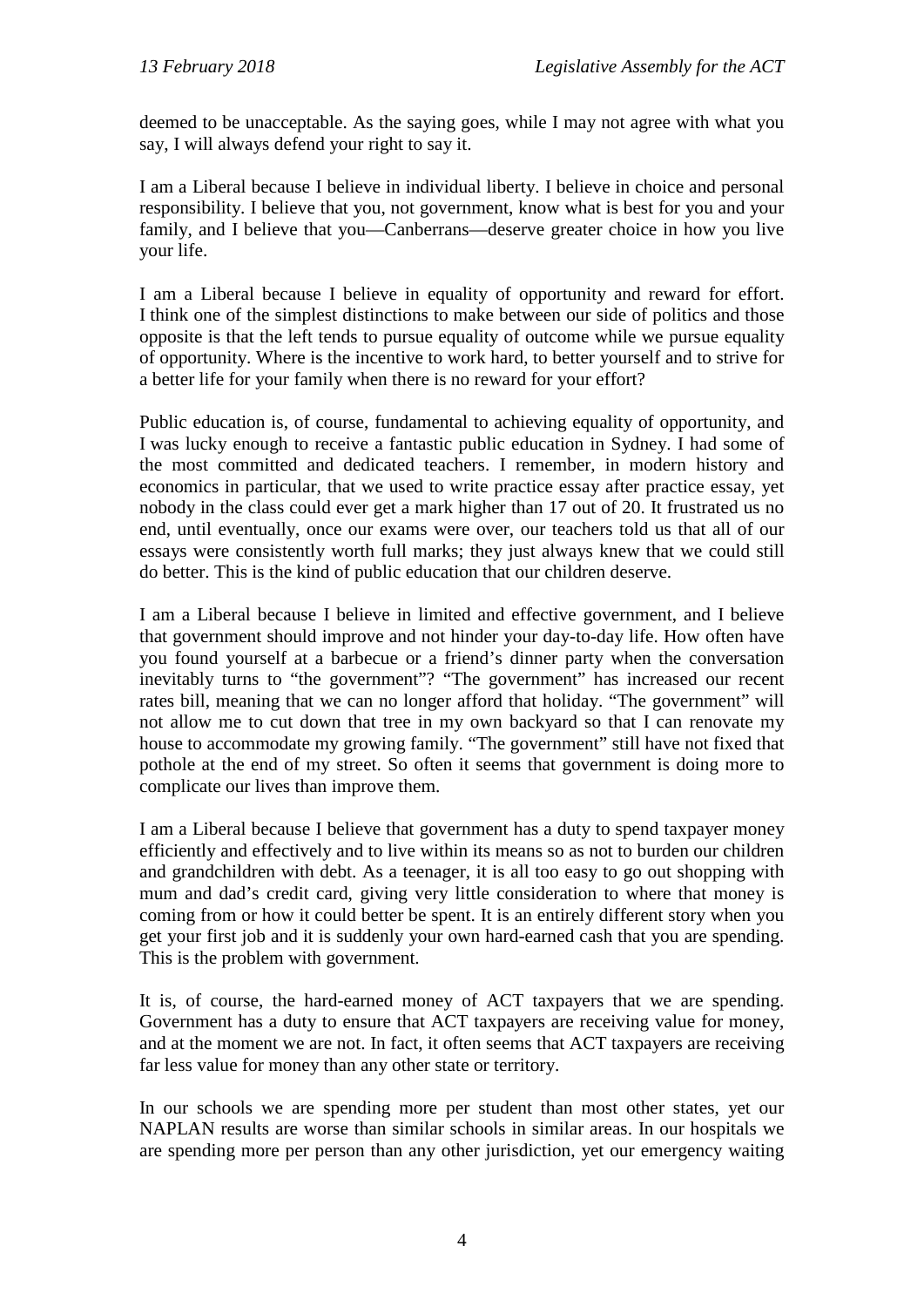times remain second worst in the country. In our prisons we are spending 50 per cent more per inmate per day than the national average. In homelessness services we are spending more per person than all other states, yet last year a third of people seeking services were turned away. See the trend here?

Over the past five years our rates have increased by more than 40 per cent. Household rates have increased by 12 per cent this year alone. Commercial rates have increased by five per cent this year, while land tax has increased by 18 per cent. On top of this we are constantly seeing increases in vehicle registration, parking fees and fines and other government services.

The government claims that its rates reform is "fairer, simpler and more efficient". How is it fair that we are charging Canberra families an extra \$400 a year in rates when they are already facing cost-of-living pressures? How is it fair that we are charging mums and dads who choose to invest in our property market an extra \$1,000 a year in rates when they are already being slugged with stamp duty? How is it fair that we are forcing our students to work multiple jobs just to pay the rent when rate increases are inevitably passed on by landlords? How is it fair that we are charging our local coffee shop \$25,000 more in rates a year—the equivalent of two additional part-time jobs—simply for staying in business?

How is it more efficient that the government is raising over 30 per cent more in stamp duty than it was five years ago, yet our local services continue to get worse and worse? How is it more efficient that they are raising nearly \$200 million more in rates revenue, when meanwhile our local bus routes are being cancelled? How is it more efficient that government is raising \$1 million more in parking revenue than it was five years ago, while it often seems that our roads are not being properly maintained?

We deserve a city in which you and your children can afford to buy your first home without paying through the nose in stamp duty—a city in which you can build a house without being rorted by development fees, and a city in which our students can get a fantastic tertiary education without having to juggle three jobs just to pay the rent.

We deserve a city with an efficient and effective public transport system for all Canberrans. We deserve a city in which we can enjoy our many fantastic bars and restaurants without having to pay for parking at 10 pm on a Friday night. We deserve a city with a thriving economy in its own right that is not solely dependent on the public sector and at the mercy of our federal government—a city in which small business and private enterprise, not government, are the engine room of our economy.

I would like, of course, to acknowledge my predecessor, Steve Doszpot. Steve was a selfless servant not only to the Canberra Liberals but to all three of the electorates that he served during his time here. Steve worked incredibly hard for our community and was often known for taking up the issues that many others saw to be lost causes. Over the last 12 months in particular, Steve demonstrated incredible courage, determination and selflessness. In Steve's inaugural speech he said:

<sup>…</sup> the most important thing in life is not the triumph but the struggle. The essential thing is not to have conquered but to have fought well.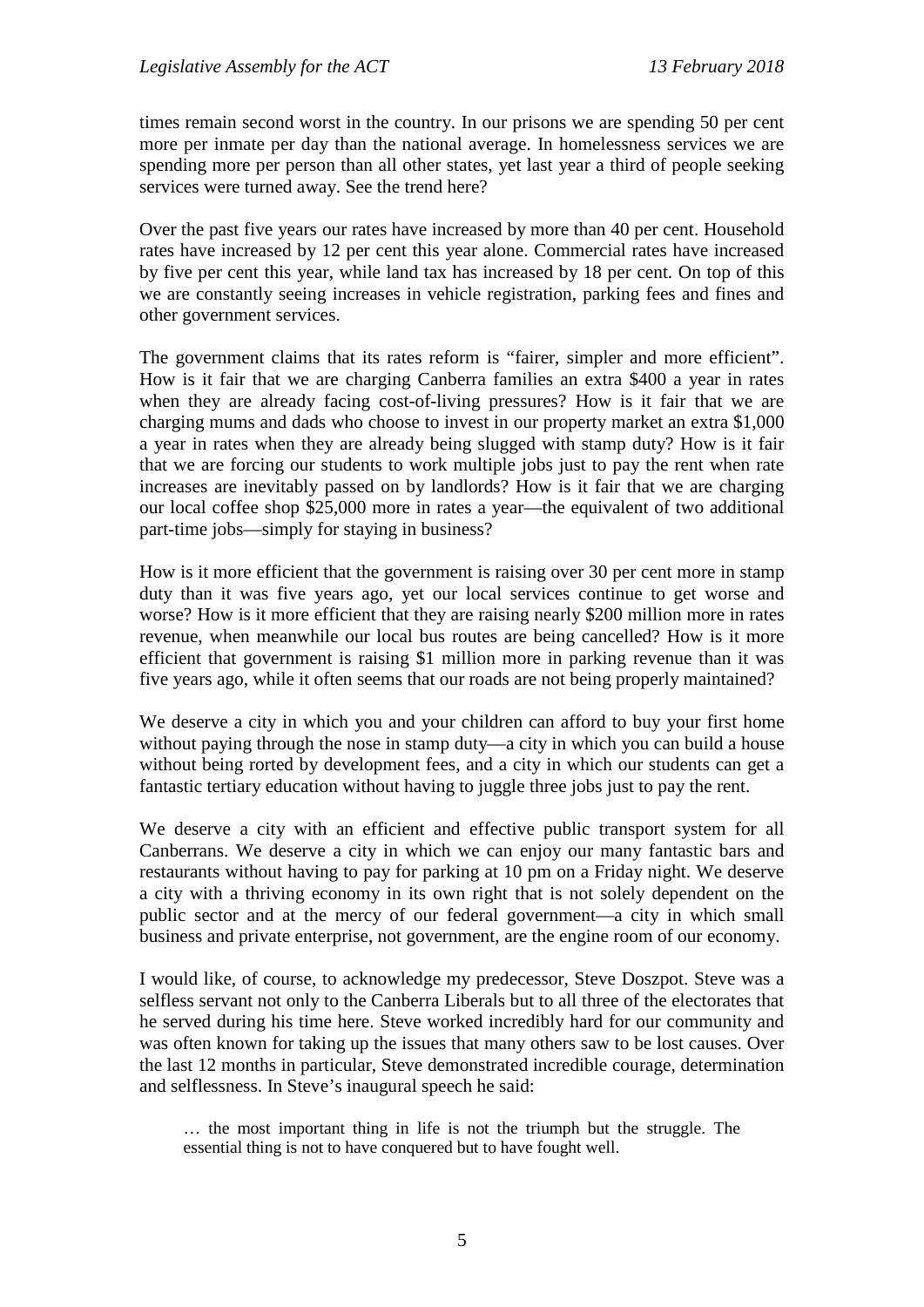I think we can all agree that Steve fought incredibly well.

Like so many Australian families, my parents took a huge leap of faith, displaying tremendous courage by packing up their lives, saying goodbye to loved ones in South Africa and embarking on a journey to a new and unknown country with a toddler in tow, in search of a better life for their children. This is a common story not only to our Australian identity but to parents everywhere, who constantly strive for better opportunities and a better life for their kids than that which they have had. I would like to thank my parents, Alistair and Bernice, for all of the opportunities that they have given me and my sister, Danica, and, most importantly, for instilling in us a confidence in ourselves and the belief that we can achieve anything we set our minds to, as long as we are willing to work for it. To my younger sister, I thank you for constantly challenging me and for always displaying a wisdom well beyond your years.

I moved to Canberra as a bright-eyed, fresh-faced 18-year-old, so incredibly excited by all the opportunities that the ANU had to offer, yet, like so many, absolutely insistent that I would be here for no longer than the duration of my degree. Again like so many, I quickly found that Canberra stole my heart and became home, and that is in no small part due to the incredible friendships that I found here. To my Canberra family, past and present, I thank you for your love, friendship and support.

There are three people in particular whom I must thank. Firstly, I refer to the two superwomen I am lucky enough to have in my life. Emma, I do not think I ever really asked you to manage my campaign; I kind of just told you that you were doing it. But your ability to effortlessly juggle motherhood, your career, other commitments and my campaign without ever batting an eyelid never ceases to amaze me. Angela, you too seem to keep so many balls in the air at one time and constantly take on so much for our cause. I am still convinced that you never actually sleep at night, but I could not imagine politics without you. And I say to Duncan that ever since my very first ANU Liberal Club drinks event, I never could have asked for greater friendship and a greater ally in my time in the party. I certainly would not be here today if it were not for your constant support, encouragement and incessant optimism.

Despite joining the ANU Liberal Club on my very first day on campus, it was not until almost two years later that I really received my campaign baptism by fire—the "Go for Coe" campaign of 2008. It was a whirlwind because we crammed about six months of campaigning into six weeks. You know that you are well and truly in the thick of a campaign when all you dream of at night is letterboxes and doorbells flying past your head.

I have had some fantastic mentors and supporters throughout my time in the party. I would like to acknowledge a few in particular today: Alistair, of course, for giving me that first job in politics and all of the opportunities since; Zed, for your constant encouragement and for being such a fantastic doorknocking companion; and Gerry, for your sage wisdom and counsel.

To the ANU Liberal Club and the ACT and federal Young Liberals, I thank you for the many life lessons you have taught me along the way but most importantly for the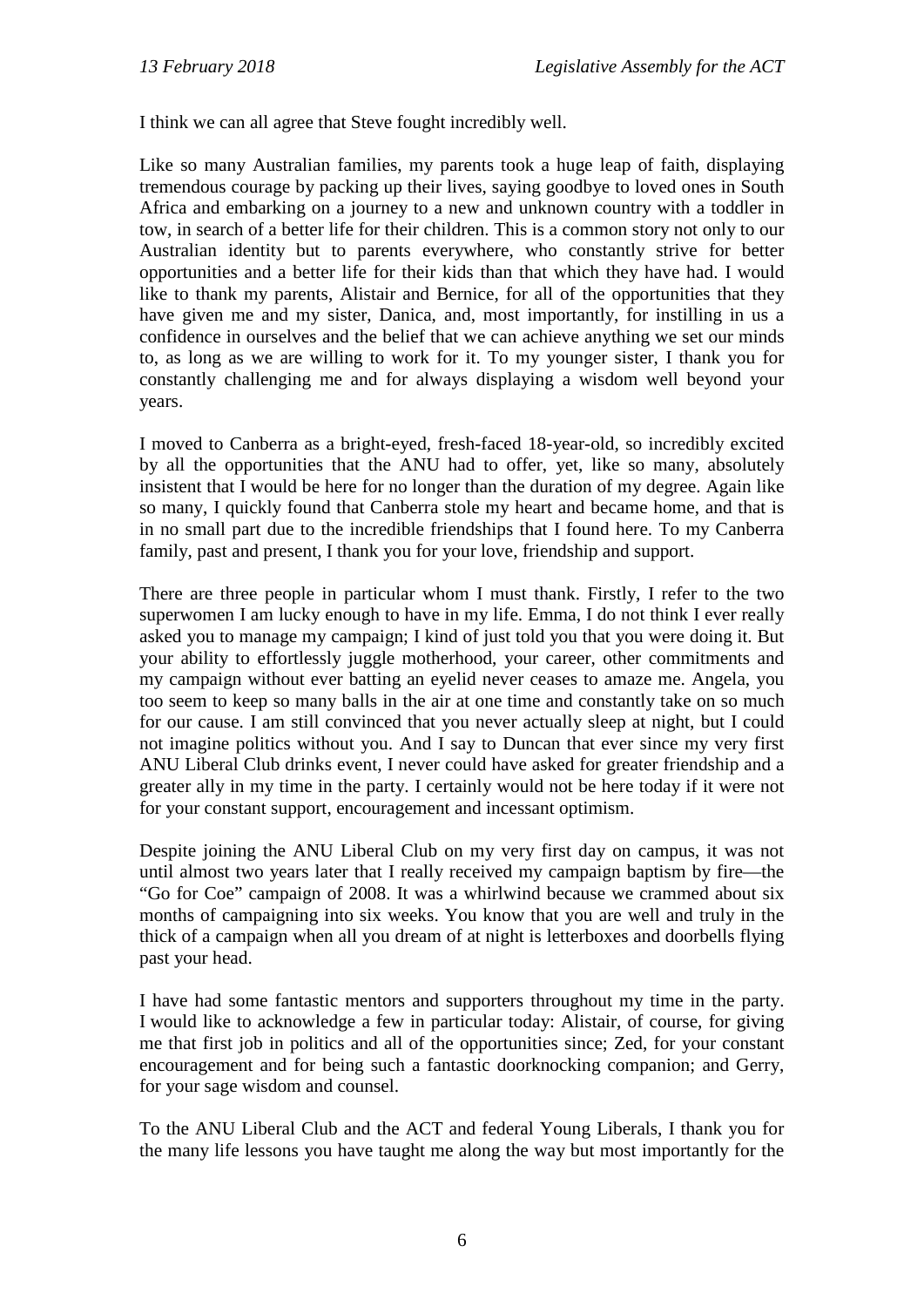incredible lifelong friendships. You may be the backbone of the Liberal Party when it comes to campaigning, but it is your role, first and foremost, to hold our Liberal parliamentarians to account and to ensure that we are always upholding our values. Don't ever forget that.

To James in my office, and all of the Assembly staff, I thank you so much for the support I have received over recent weeks. I say to my new colleagues that I am so excited to be part of such a diverse, dedicated and determined team—and in a female majority party room at that! Elizabeth, remembering all of those late nights spent folding letters in your campaign office many years ago, I certainly never expected that we would be here representing Kurrajong together.

Finally, I say to the people of Kurrajong that I know you are frustrated: frustrated by a government who is not listening to you; frustrated by a government who is not consulting you; and frustrated by a government who is so preoccupied with federal issues, symbolic gestures and doing favours for its union mates, rather than with your priorities. Politics should be about people, yet all too often we see politics being about little more than power. I am listening. I will stand up and fight for your priorities, and I will ensure that your voices are heard.

# <span id="page-9-0"></span>**Visitors**

**MADAM SPEAKER**: I acknowledge the presence in the gallery of two former members: Mr Cornwell, former Speaker, and Senator Seselja, former Leader of the Opposition. I welcome you both back to the Assembly.

# <span id="page-9-1"></span>**Appointment of Deputy Clerk and Serjeant-at-Arms**

**MADAM SPEAKER**: I wish to advise the Assembly that we have another new face from the beginning of 2018. Ms Julia Agostino has been appointed to the position of Deputy Clerk and Serjeant-at-Arms, and we welcome her also to the Assembly.

**Members**: Hear, hear!

# <span id="page-9-2"></span>**Leave of absence**

Motion (by **Mr Gentleman**) agreed to:

That leave of absence be granted to Mr Ramsay for this sitting due to illness.

# <span id="page-9-3"></span>**Petitions—ministerial responses**

The following responses to petitions have been lodged:

#### <span id="page-9-4"></span>**ACTION bus service—Deakin, Kingston and Manuka—petition 22-17**

By **Ms Fitzharris**, Minister for Transport and City Services, dated 14 December 2017, in response to a petition lodged by Ms Lee on 24 October 2017 concerning ACTION bus services between Deakin, Kingston and Manuka.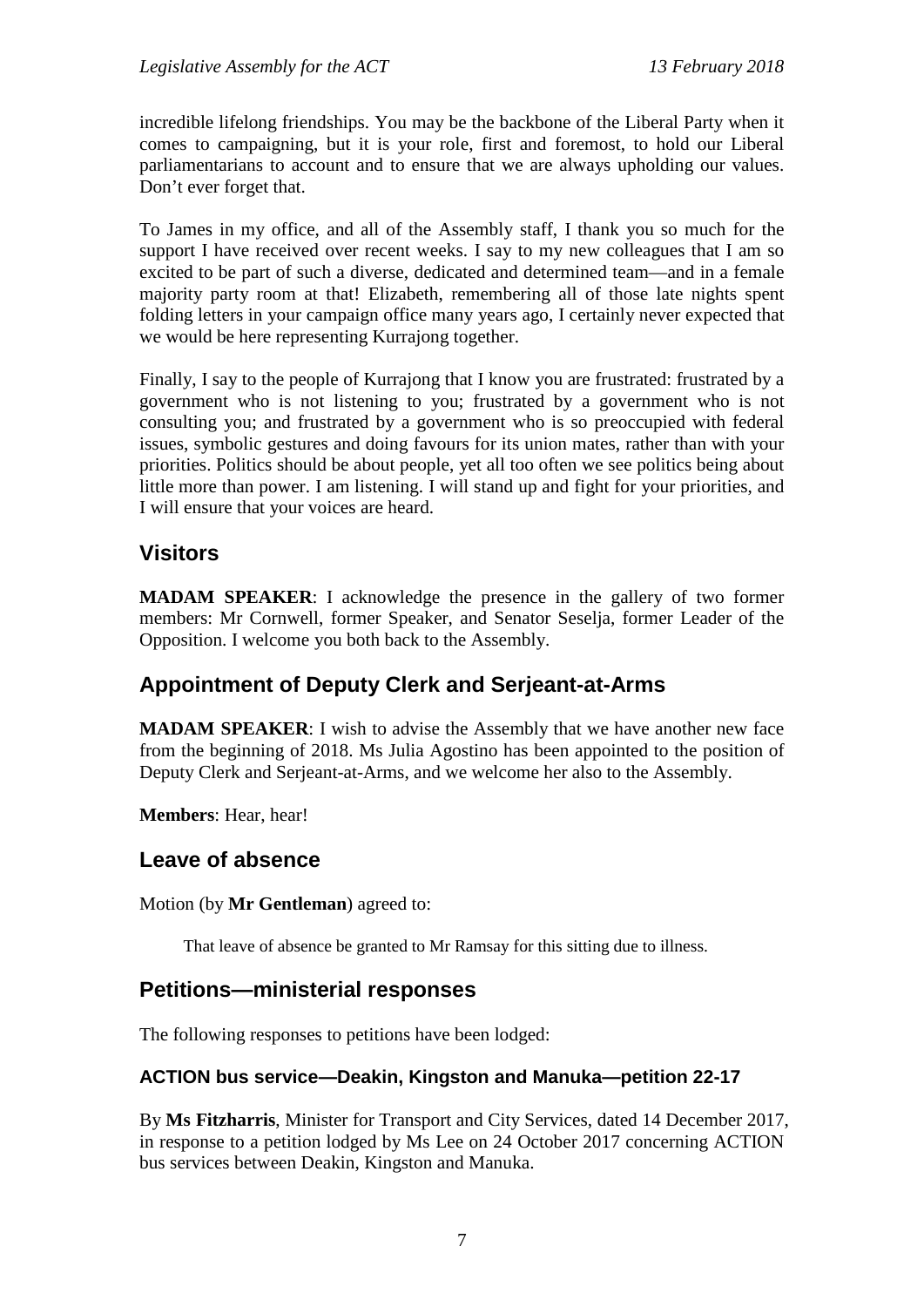*The response read as follows:*

Dear Mr Kiermaier

Thank you for your letter of 24 October 2017 regarding petition No 22-17 lodged by Ms Elizabeth Lee MLA regarding a bus service from Deakin to Kingston and Manuka. I apologise for the delay in responding.

The provision of new routes in the public transport network needs to be considered as part of the overall network design and not in isolation. This ensures that the public transport service is efficient and connects as many people and places as possible within the available fleet and budget.

I am pleased to inform you that Transport Canberra will soon be undertaking community consultation on local bus services across Canberra to complement the Rapid Network that has been announced for implementation in mid-2018.

This will provide an opportunity for residents to let the ACT Government know how their local bus services should connect their local areas to the Rapid Network and other important destinations.

Under the current network, customers can travel between Deakin, Kingston and Manuka by making a connection at the Barton Bus Station. This connection will improve under the Rapid Network in 2018, with the service between Deakin and Barton increasing to a Rapid frequency of 15 minutes or better between 7am and 7pm. The services will also run seven days a week, making connections between these areas much easier on weekends.

I understand that there are also members of our community who cannot access the public transport system and some of these people may be eligible to use the Flexible Bus Service. The service is designed specifically for residents, such as the aged or people with a mobility difficulty. It is a free service which picks up residents from their home and takes them to local community services, such as local shopping centres and hospitals.

Passengers can contact the Community Transport Coordination Centre on 6205 3555. Bookings are generally to be made two days prior to travel, but can be made as little as 24 hours prior to the journey. Further information on the Flexible Bus Service is available on the Transport Canberra and City Services website.

Thank you for raising this matter. I trust the information provided is of assistance.

#### <span id="page-10-0"></span>**Dangerous driving in Gordon—petition 23-17**

By **Mr Gentleman**, Minister for Police and Emergency Services, dated 23 January 2018, in response to a petition lodged by Mr Wall on 26 October 2017 concerning antisocial and dangerous driving in Gordon.

*The response read as follows:*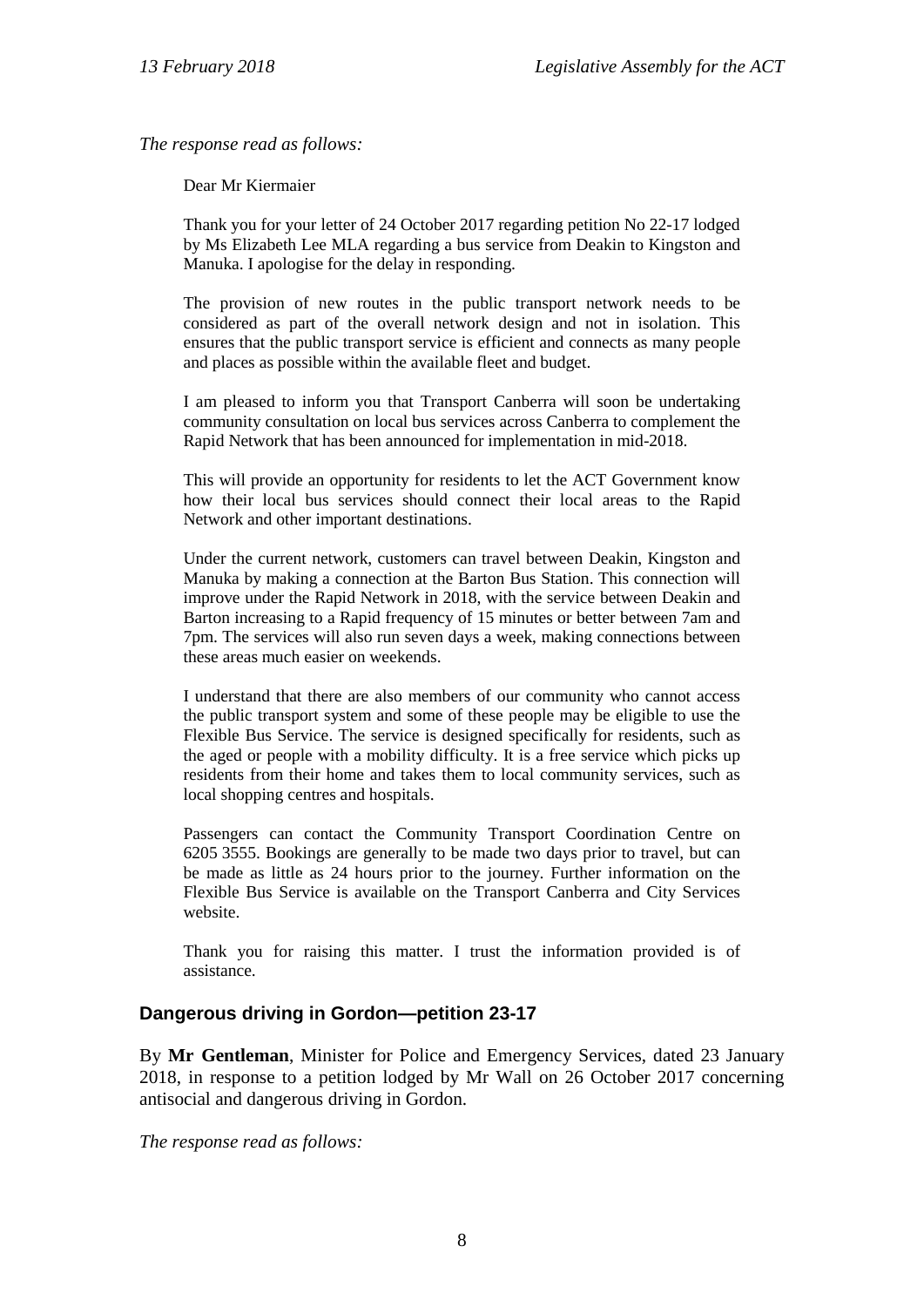Dear Mr Duncan

Thank you for your letter of 26 October 2017 regarding petition No 23-17 lodged with the Assembly, by Mr Andrew Wall MLA, on 26 October 2017. The terms of the petition relate to concerns held by certain residents of the Australian Capital Territory about excessive hooning, anti-social and dangerous driving on Preddey Way, Clare Dennis Avenue and Lewis Luxton Avenue in Gordon.

In accordance with Standing Order 100, I provide you the following response to the issues raised by the petition:

The ACT Government is committed to reducing deaths and injuries on our roads and has in place the ACT Road Safety Strategy 2011-2020. Underpinning this strategy, the ACT Government released the ACT Road Safety Action Plan 2016-2020.

ACT Policing routinely enforces road rules in order to ensure the safety of road users. ACT Policing targets traffic 'hot-spots' with enforcement activities, prioritised according to traffic volume, accident statistics and community information. As police cannot be present at all times in any particular location, they rely heavily on public information.

I am advised during the period of 1 January 2015 to 10 December 2017, three Traffic Infringement Notices (TINs) were issued for driving offences on Clare Dennis Avenue. During the same period, nine TINs were issued on Lewis Luxton Avenue. No TINs were issued on Preddey Way during this time period. Please note the above numbers include TINs issued for all driving offences.

I can advise the petition has been forwarded to the Officers in Charge (OIC) of Tuggeranong Police Station and Traffic Operations, Station Sergeant Greg O'Ryan and Detective Acting Station Sergeant Marcus Boorman respectively. I am advised the area encompassing Preddey Way, Clare Dennis Avenue and Lewis Luxton Avenue has been flagged for increased Police patrols as operational priorities allow.

I encourage of the Canberra community to continue to report offences to ACT Policing on 131444, or triple zero (000) in the case of an emergency. Traffic related issues can be reported to Crime Stoppers on 1800 333 000, or online via www.act.crimestoppers.com.au.

Information provided to Crime Stoppers is sent to ACT Policing Intelligence for collation and analysis. The collation of this information assists police to identify trends in offending behaviour and prioritise resources accordingly.

In preparing my response, I sought input from Roads ACT regarding the possibility of traffic calming measures for the streets named in the petition. To identify the requirement for traffic calming measures in residential areas, Roads ACT considers a range of factors, including traffic volume and speed data, crash history, heavy vehicle use and surrounding land use. The results of these assessments are then compared with data obtained regarding other streets of concern to determine priorities for detailed investigation.

However, Roads ACT advised traffic calming measures are not an effective means of deterring or controlling anti-social driving behaviour as they rely on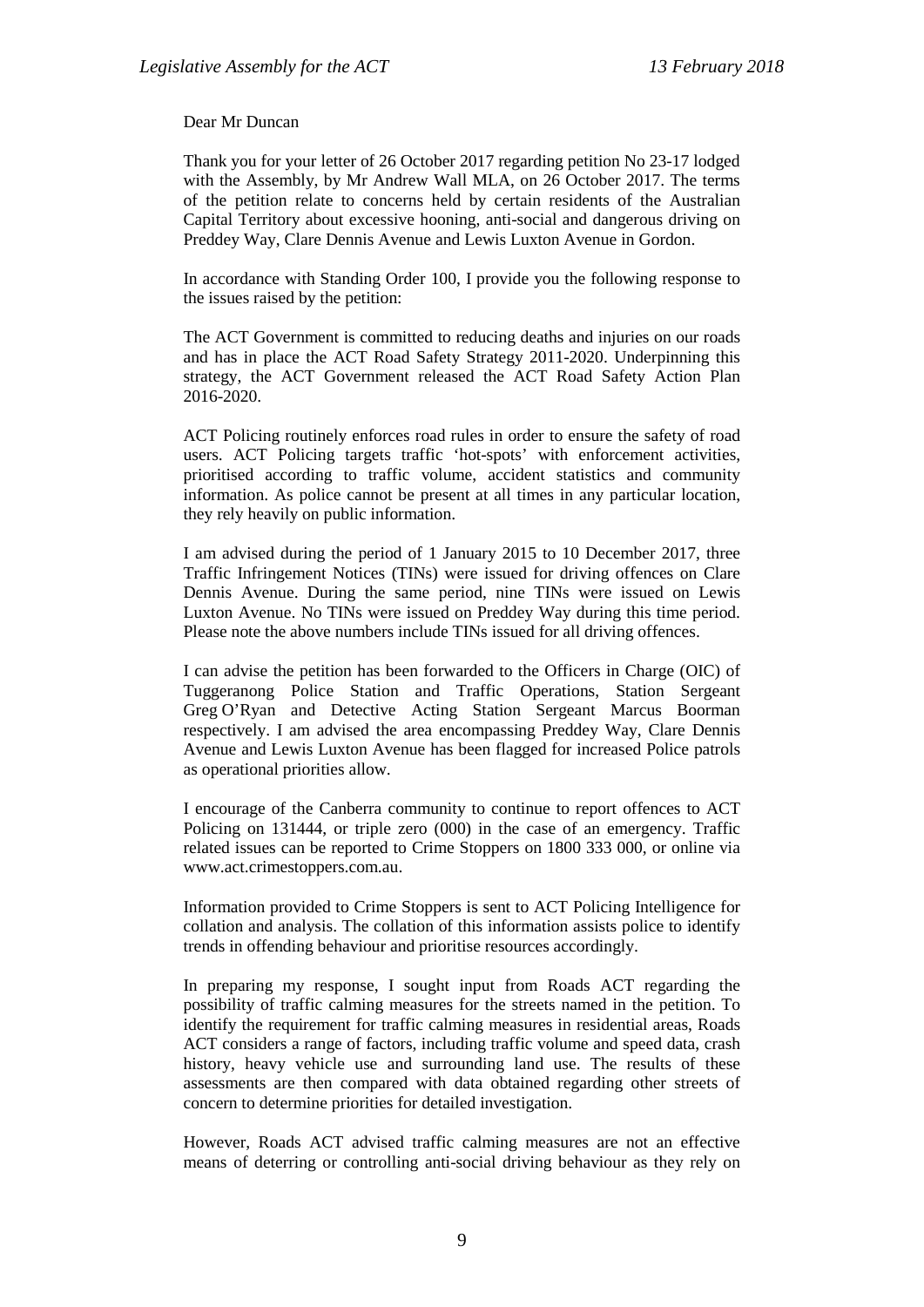drivers reacting reasonable to the road layout. Drivers committing intentional and deliberate 'hooning' type driving behaviour often see traffic calming measures as an added challenge, even when a multitude of closely-spaced devices are installed.

A consideration of the factors above in respect of Preddey Way, Clare Dennis Avenue and Lewis Luxton Avenue, indicates they are performing better than similar roads in the ACT. Accordingly, I am advised Roads ACT has no immediate plans to implement additional traffic calming measures on Preddey Way, Clare Dennis Avenue or Lewis Luxton Avenue. Roads ACT will however, continue to monitor the roads for any significant deterioration in traffic conditions and take action if warranted.

I trust this information is of assistance.

#### <span id="page-12-0"></span>**Dangerous dogs—petition 24-17**

By **Ms Fitzharris**, Minister for Minister for Transport and City Services, dated 31 January 2018, in response to a petition lodged by Mr Doszpot on 28 November 2017 concerning dangerous dogs legislation.

*The response read as follows:*

Dear Mr Duncan

Thank you for your letter of 28 November 2017 regarding petition No 24-17 lodged by the late Mr Steve Doszpot MLA, regarding the ineffective management of dangerous dogs and dog attacks.

On 29 November 2017, amendments to the Domestic Animals Act 2000 were passed by the ACT Legislative Assembly and came into effect on 14 December 2017. These amendments provide increased enforcement powers, giving authorised officers the ability to take action in regard to nuisance, harassing or dangerous dogs in a greater range of circumstances, particularly where the dog poses a potential or actual threat to public safety. They also include increased fines and penalties, with new offences for provoking a dog to attack and for not having effective control of a dog in a public place, on or off a leash. The amendments impose greater restrictions on keepers of dangerous dogs, with public safety being the paramount consideration.

These provisions enable firm and prompt action on dog management, improving the ability for Domestic Animal Services (DAS) to take effective compliance action. In addition, an additional eight rangers are being recruited to DAS, which will significantly increase the resources available to respond to incidents and take a proactive approach to compliance and education of pet owners.

The amended legislation underpins the Government's ongoing commitment to promoting responsible pet ownership as the cornerstone of our approach to ensuring that dogs in the ACT are properly managed to ensure public safety.

Thank you for raising this matter. I trust the information provided is of assistance.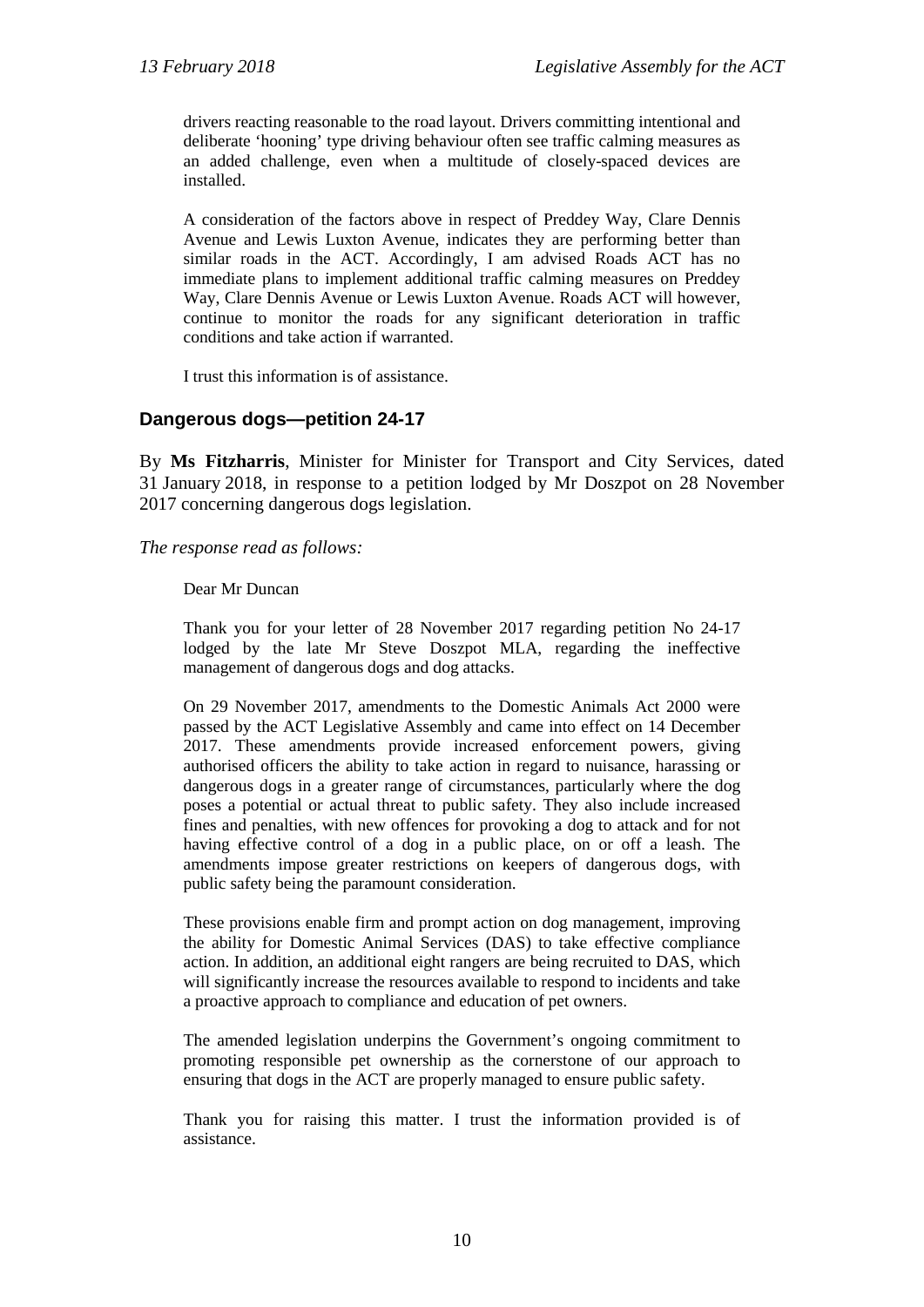#### <span id="page-13-0"></span>**Red Hill natural environment—petitions 28-17 and 29-17**

By **Mr Gentleman**, Minister for Planning and Land Management, dated 2 February 2018, in response to a petition lodged by Ms Le Couteur on 30 November 2017 concerning integrated planning for the Red Hill natural environment.

*The response read as follows:*

Dear Mr Duncan

Thank you for your letter of 30 November 2017 regarding petitions No 28-17 and 29-17 lodged by Ms Le Couteur MLA.

I understand the petitions bring to the attention of the Assembly concerns about the following:

- Protection of the Red Hill natural environment;
- Retention of existing green space in Hughes, Deakin and Garran; and
- Suspension of all development until a master plan has been developed for the Red Hill Nature Reserve, the Federal Golf Club, Deakin section 66 and any open space land adjacent to the Nature Reserve.

In relation to this matter, the Legislative Assembly passed a resolution on 25 October 2017 which halts Territory Plan variations adjoining the Red Hill Nature Reserve until an integrated plan has been prepared for the Nature Reserve and surrounding areas. This includes the Federal Golf Club and Deakin section 66. In this regard, I believe that the integrated planning process stipulated by the resolution will also address the issues raised in the petitions.

I have requested the Environment, Planning and Sustainable Development Directorate (EPSDD) undertake to prepare an integrated plan that addresses the resolution and considers the cumulative effects of development in the area.

Once EPSDD prepare a draft plan, the various community and environmental groups, key stakeholders and the general public will be consulted before the plan is finalised.

I look forward to providing the Legislative Assembly an update on the Red Hill Nature Reserve and surrounds later this year.

#### <span id="page-13-1"></span>**Justice and Community Safety—Standing Committee Scrutiny report 13**

**MRS JONES** (Murrumbidgee): I present the following report:

Justice and Community Safety—Standing Committee (Legislative Scrutiny Role)— Scrutiny Report 13*,* dated 6 February 2018, together with the relevant minutes of proceedings.

I seek leave to make a brief statement.

Leave granted.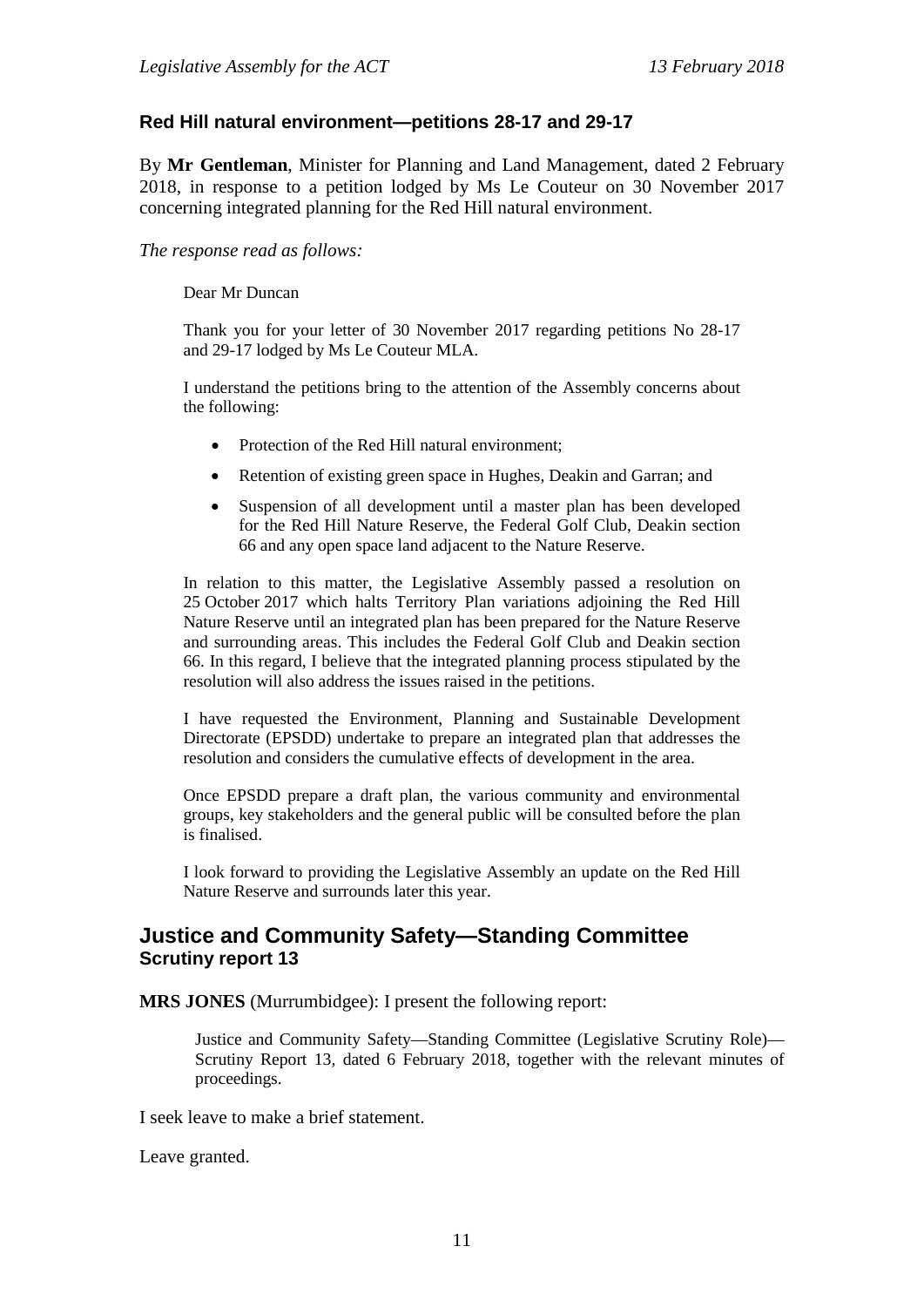**MRS JONES**: Scrutiny report 13 contains the committee's comments on four bills, 16 pieces of subordinate legislation, seven government responses, one national regulation, one regulatory impact statement and proposed amendments to one government bill. The report was circulated to members when the Assembly was not sitting. I commend the report to the Assembly.

### <span id="page-14-0"></span>**Planning and Urban Renewal—Standing Committee Report 3**

**MS LE COUTEUR** (Murrumbidgee) (10.29): I present the following report:

Planning and Urban Renewal—Standing Committee—Report 3—Draft Variation to the Territory Plan No 344 Woden Town Centre: Zone Changes and Amendments to the Phillip Precinct Map and Code, dated 7 December 2017, together with a copy of the extracts of the relevant minutes of proceedings and transmittal letter, dated 11 December 2017.

I move:

That the report be noted.

On 27 July 2017, pursuant to section 73 of the Planning and Development Act 2007, the Minister for Planning and Land Management, Mick Gentleman, referred the draft variation to the Territory Plan 344, Woden town centre, zone changes and amendments to the Phillip precinct map and code, to the Standing Committee on Planning and Urban Renewal for consideration and report to the Assembly. On 11 December 2017 the committee tabled, out of session, its third report for the Ninth Assembly, to whit this report on Woden.

In preparing the report, the committee received 18 submissions and heard from 19 witnesses, including members of community organisations, individuals, the Minister for Planning and Land Management and directorate officials. On behalf of the committee, I would like to thank everyone who provided information and evidence to this inquiry. In particular, I would like to thank the committee secretary, Annemieke Jongsma. I would also like to thank the other members of the committee: Suzanne Orr, Nicole Lawder, Tara Cheyne and James Milligan.

The committee discussed the draft territory plan and the many submissions with the shared objective of finding recommendations that we could all support to lead to a better outcome for Woden. The committee recommended that, subject to all our other recommendations, and there are 31 of them, the draft variation to the Territory Plan should be approved. I am very hopeful that the draft variation to the Territory Plan will be approved with these recommendations, given the support that they have received from the entire committee.

I am now going to talk about the recommendations, and a bit about the state of Woden. I want to make clear that the comments that I am making from now on I am making in my capacity as the ACT Greens planning spokesperson and also as a member for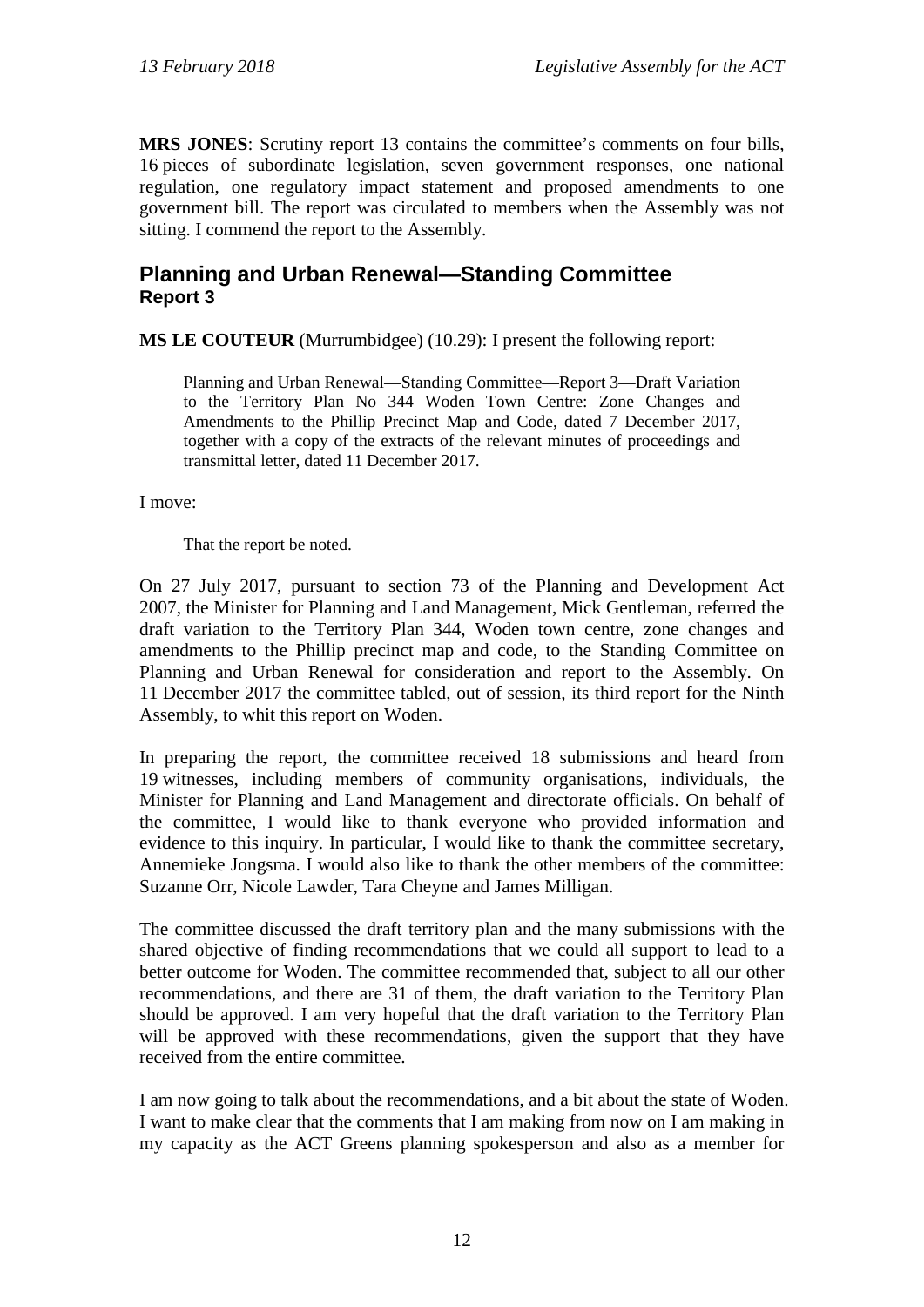Murrumbidgee, rather than in my role as the planning committee chair. I do not wish anyone to feel that in this part I am speaking on behalf of my colleagues, although obviously I hope they will be supportive of my statements.

Our first recommendation, as I said, was subject to our other recommendations to approve this variation. Recommendations 2, 3 4 and 6 deal with issues of clear communication between the planning authority and the community. It is really disappointing that these recommendations still have to be made, because I can remember similar ones in previous Assemblies. Recommendation 5 tells the ACT government to finalise the development of master plans in a more timely fashion. Recommendations 7, 8, 9, 10 and 11 all deal with the important issues of building height and overshadowing, in particular in the town centre of Woden.

The draft variation to the Territory Plan proposed that many buildings could have an additional four storeys. However, the committee recommended that this should only occur where the development demonstrates design excellence; the development provides demonstrated community benefits such as community housing or not-for-profit community facilities; and the additional height will not have a significant detrimental overshadowing impact on public spaces or residential buildings.

Recommendation 12 is a key recommendation. It is that the ACT government deliver a broad-based urban renewal process for Woden town centre that includes actions on community facilities, recreation facilities, the renewal of public areas and the attraction of jobs to the town centre. The report follows that up with recommendation 13, specifically dealing with unsafe buildings, and a series of recommendations about community faculties.

Recommendation 20 recommends that the ACT government develop and fund a long-term plan for community and recreation facilities in the Woden town centre, incorporating a community hub. The committee gave more detail about this with recommendations 14 and 15, which dealt with the proposal to rezone Arabanoo Park.

Recommendation 21 talks about the need to reserve a large, flexible site in Woden suitable for future community, tertiary education or recreational uses, such as an indoor sports facility or a CIT facility. In recommendation 20, the committee noted the AMC Architecture study and report into community facilities for the Woden town centre and recommended that the government should consider this as part of the solution to the lack of community facilities. Recommendations 16 and 17 aim to protect the existing pocket park on Furzer Street and the landscape area along Matilda Street by rezoning both of them to urban open space.

Recommendations 18, 30 and 31 all deal with better connectivity for pedestrians and bike riders both within the centre and actually accessing Woden town centre, which is effectively walled off by very fast roads.

Recommendation 19 was that the ACT government create greater capacity for social, educational, recreational and cultural facilities in Woden, in order to prevent it from becoming a dormitory suburb. This was in response to what I heard as the united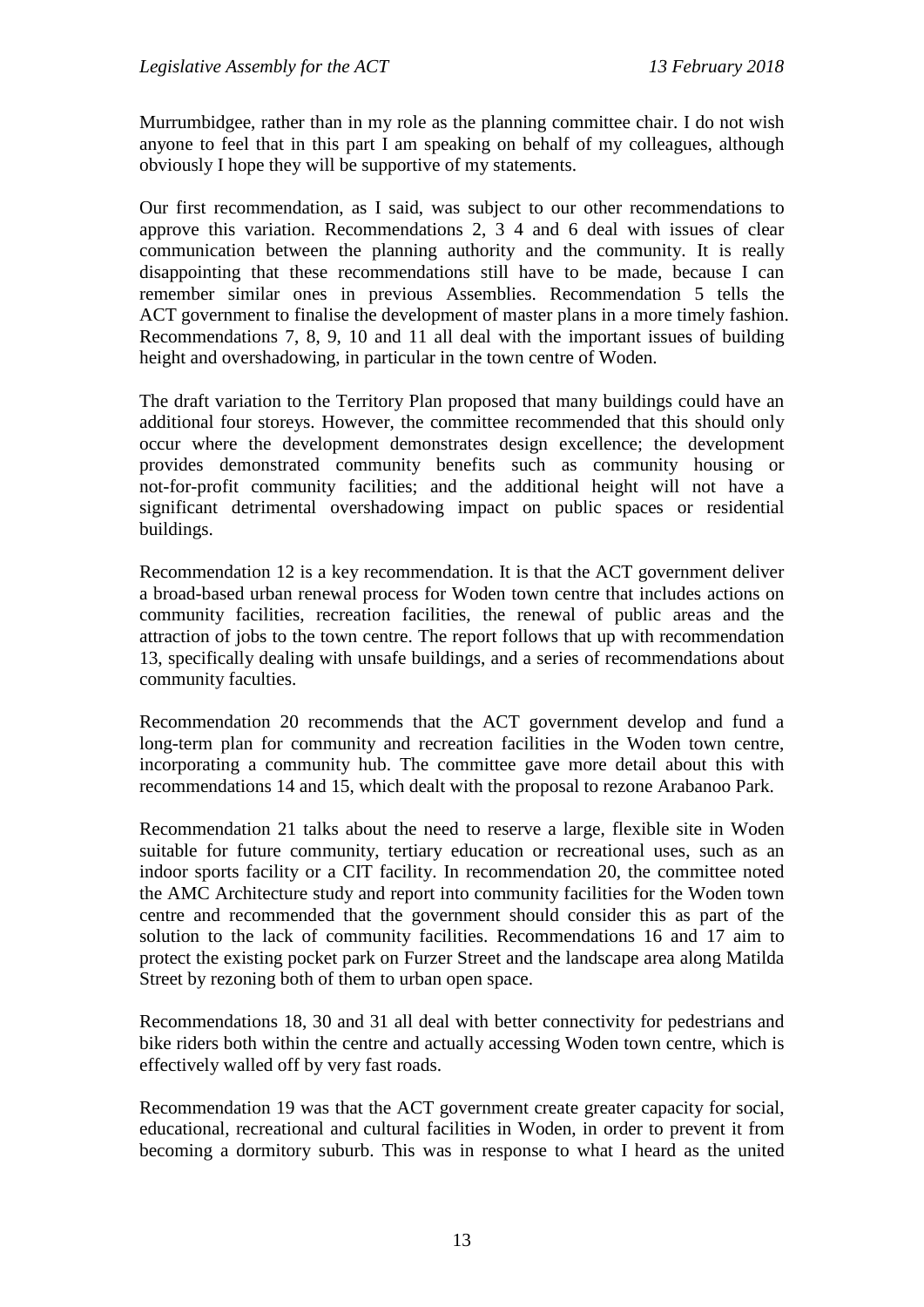voice of the community, which does not want to see Woden becoming merely a dormitory area.

Recommendation 23 aimed to be part of the solution by identifying one or more entertainment precincts in Woden town centre, suitable for night-time use, that are protected from noise-sensitive land uses. We noted that areas for this were not as abundant as they had been in the past.

Recommendations 24, 25, 26 and 28 deal with specific issues for the Phillip pool and the ice-skating rink as well as the proposed supermarket which is part of the Woden Green development, and a proposal from a private company, Junstamp, which involved considerable changes in community facilities. In recommendation 27, the committee supported adding "produce market" as an allowable land use for the Woden town square and the pedestrian spine. This, we thought, was a very innovative idea to potentially increase the life in Woden, particularly over the weekend.

Finally, with recommendation 29, the committee recommended that the ACT government amend the draft variation as soon as practicable to recognise the light rail route and possible stops; to protect bus, cycle, walking and park-and-ride connections to light rail; and to update these elements through a project-specific draft variation as soon as light rail stage 2 is in a position to do this. We hope that this will be sooner rather than later.

As before, I am speaking as a local member for Murrumbidgee, which covers Woden town centre. I want to talk a bit more about the bigger picture of Woden town centre's current state, and its future. The problems with Woden town centre have been very well publicised, particularly over the course of the community consultation, first with the master plan and then with the draft Territory Plan variation, so I will just give a short summary. There are abandoned buildings and empty office space—a lot of empty office space. There has been the closure of community facilities and recreation facilities. Most recently, the CIT has closed, and we have no idea what will happen to that.

Woden was the first non-Griffin designed town centre, and it was designed and built for a previous era. Because of this, it has old buildings and infrastructure which need replacement and upgrading. It lacks a public main street, and the town square is dying. Woden basically has been built around a mall, which means that there is not a public life, and the offices which used to surround Woden town square have basically been abandoned for offices elsewhere. The combination of the mall and the lack of offices means the town square is dying. Also, unfortunately, the mall has turned its back on the square and there is no longer a coffee shop to be seen or patronised on the square. The commonwealth government is taking its employment elsewhere: elsewhere in Canberra and elsewhere in the country.

Woden is poorly designed for walking and cycling and has a lot of very dark, isolated areas. It lacks an entertainment area with bars and live music. The town centre needs a positive vision for renewal. This low point is a time of great opportunity, as the future of the centre for the next 50 years can be set now. I would like to see this Territory Plan variation be part of setting a positive future for Woden.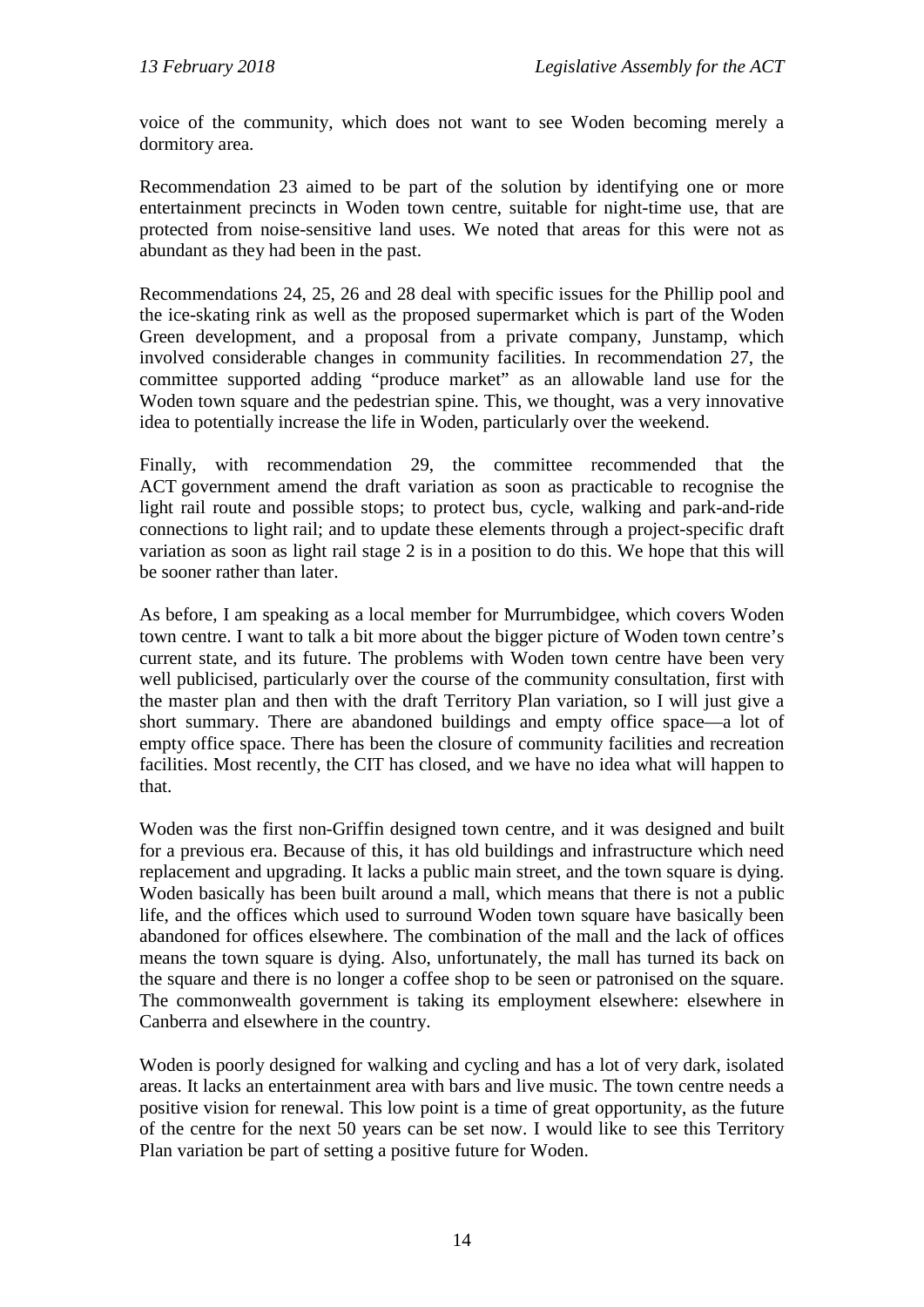The ACT Greens' vision for Woden is for the town centre to be a hub of jobs, services, recreation and entertainment, with more community and recreational facilities, rather than less, and to be an entertainment precinct where people can go of an evening, and certainly on weekends, for restaurants, bars and live music. There should be some housing, including affordable housing, but the town centre should not just be a dormitory centre for the city: the housing needs be affordable so that young people, service workers and anyone who is earning in the lower half, not the upper half, of income in Canberra can still afford to live in Woden.

There needs to be much better active transport and transport-orientated development. There are going to be people living right next to the bus interchange and the eventual light rail stop. What is happening at present is that we are building a multistorey car park right next to the Woden square. That is appalling. The new buildings need to be designed for the challenges of the next 50 years, and to be highly energy efficient, preferably with zero emissions.

How can we get there? We need to do better. Urban renewal which is not well done will result in conflict between developers and the community, a dormitory centre with low quality of life and missed opportunities for bringing life to the centre, sustainability and affordable housing.

I note in terms of conflict in the community that there is a new development plan for the Woden Tradies site. That was a source of considerable conflict a few years ago, and I fear it may become a source of conflict again or has become a low level source of conflict. I hope that these can be resolved before the DA is finally put in.

Woden town centre needs a comprehensive urban renewal strategy that pulls together community and recreation facilities, the renewal of public areas, planning rule changes, major projects like light rail or tertiary education in south Canberra, or more community facilities. There are a lot of things which could be and should be built in the Woden area.

The master plan developed by the government in 2015 was a good start and had community support, but implementation has been and is lacking. It is very disappointing that a 26-storey building has been approved in Bowes Street, whereas the master plan agreed by the community said it should have been 12 storeys. Woden has already shown that, by themselves, very tall buildings do not lead to vibrant, attractive centres. They can create dark, unpleasant streets with no life. We have the Lovett Tower, now called the MLC tower. We know this. The planning system needs to be used more cleverly. Very tall buildings should only be allowed as an incentive to provide real community benefits like community facilities, an entertainment precinct or affordable housing for workers.

There has been a real decline in community, education and recreational facilities which needs to be reversed. There should be real ambition. For example, why is the proposed new University of New South Wales campus to be in the city when the south side basically no longer has tertiary education?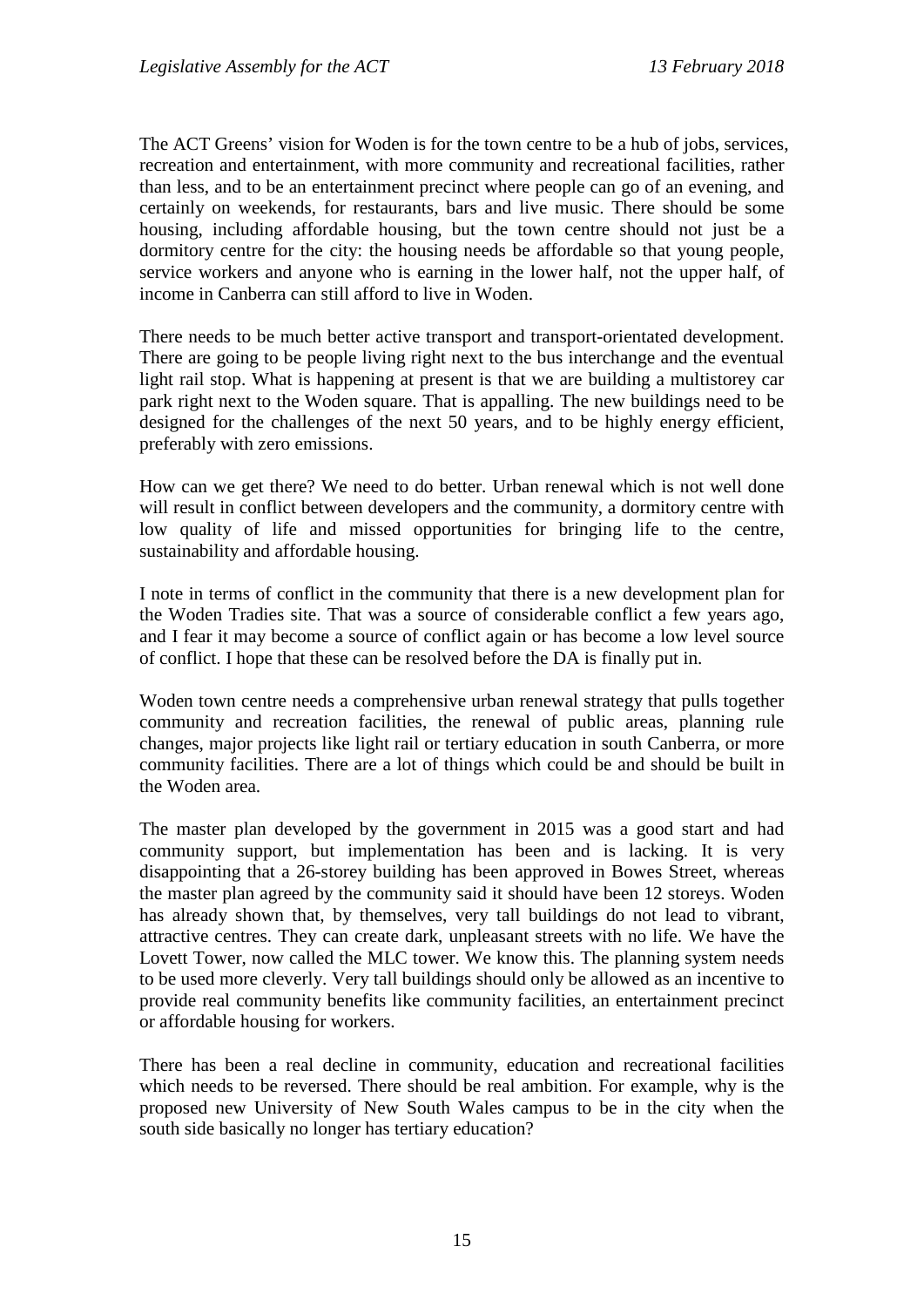We should reserve a large, flexible site for community and recreational facilities. There has already been a report into using the Callam offices for this, but nothing has been done by the government as a result of this report. The former CIT site needs to be looked at as a community asset, not just vacant land to be sold off. Could this become part of an expanded hospital precinct? God knows, it seems that we need more emphasis on medical facilities in the ACT rather than less. Or could it become another higher educational option which the south side would welcome with open arms?

Light rail could help a great deal, but it needs to be coordinated with other actions; otherwise it will just lead to a dormitory centre. For example, it needs a major redevelopment of the bus interchange. This could be a huge opportunity to improve the whole area between Callam Street and the town square.

In conclusion, there is a great deal of work to be done for Woden town centre so that it can achieve its potential. The first step in achieving that is a comprehensive urban renewal strategy, as recommended by the committee in its report. I urge the government to deliver on that and all the 31 recommendations that the committee has made.

Question resolved in the affirmative.

#### <span id="page-18-1"></span><span id="page-18-0"></span>**Portfolio priorities 2018 Ministerial statement**

**MS BERRY** (Ginninderra—Deputy Chief Minister, Minister for Education and Early Childhood Development, Minister for Housing and Suburban Development, Minister for the Prevention of Domestic and Family Violence, Minister for Women and Minister for Sport and Recreation) (10.44): Madam Speaker, I am glad to join my colleagues this week in outlining a set of priorities for 2018 which show a strong, progressive agenda across all arms of the ACT government. In my portfolios I plan to build on a successful 2017 with further delivery of commitments Labor made at the election and those contained in the parliamentary agreement. I will continue to progress these initiatives in a collaborative way, and I want to thank the many community members who are feeding into my work. These people reflect a progressive community, with a strong set of values, working together to push for equality and fairness in all parts of life.

Next week I will deliver a statement to sum up the first year's work on developing a new strategy for the future of education in the ACT. This process has been truly community led. With the help of expert leaders in the education field, we have found a great balance, with a conversation bringing the best of knowledge and evidence but that is grounded in what local teachers, students and families identify as most important. My statement next week will start to shape the policy direction for this strategy, clearly and rightly focused on equity, to drive the best outcomes for everyone in our schools. Of course, the Labor values of equity and universal access to education will be strong themes across the education and early childhood development portfolios in 2018.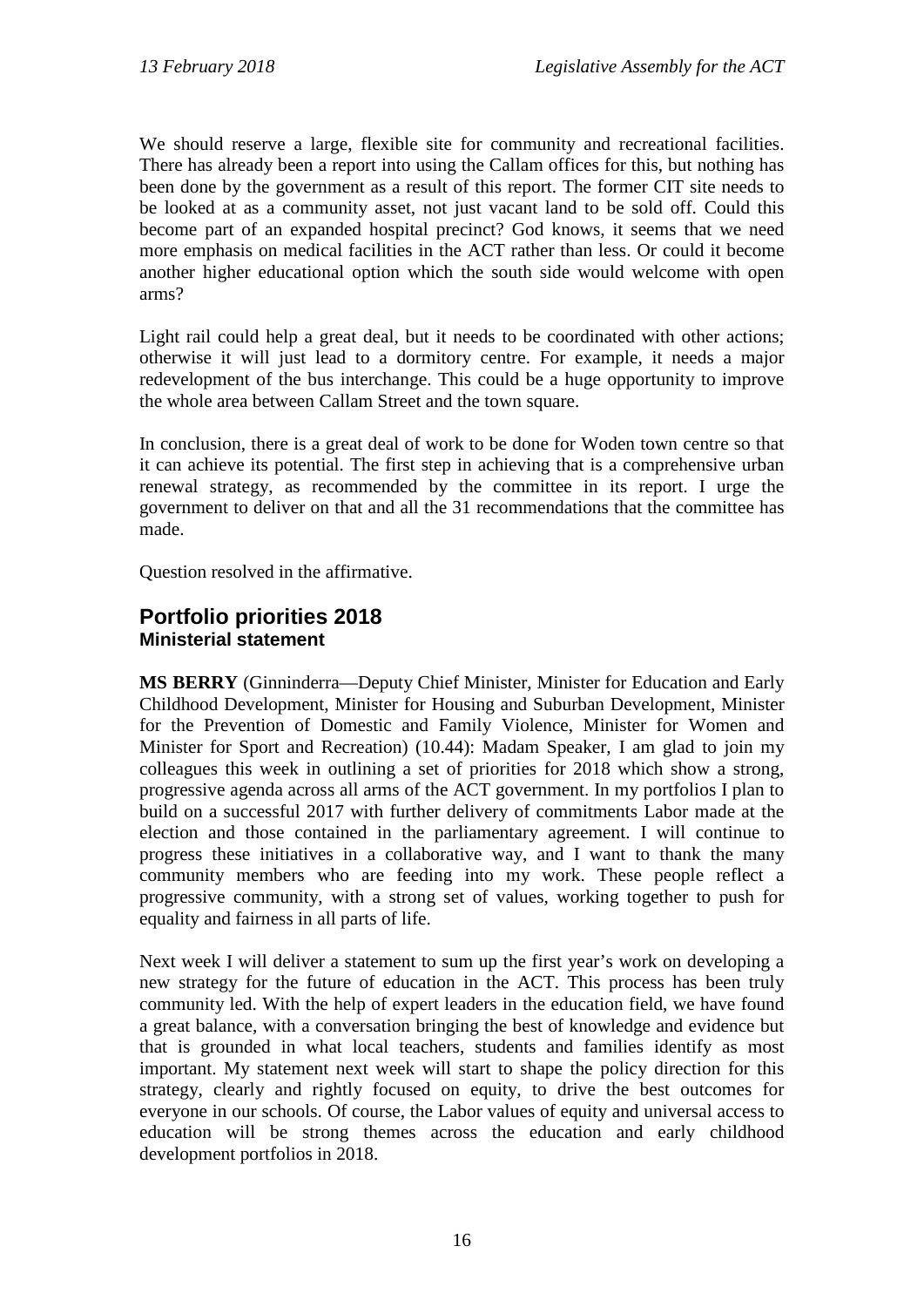Right now the government is about halfway through the rollout of 15,000 Chromebooks this year—improving equity, helping Canberra kids learn with the latest technology and easing the expectation on teachers to be experts on every device. This is nation-leading. Other states are following Canberra's lead, and I have no doubt that a few years down the track we will start to see amazing young students emerge on the back of this investment.

I would also like to emphasise the work I will continue to progress around inclusion and support for all students in ACT schools. In particular, this will include full implementation of the schools for all program, continuing with our commitments to support mental health for young people and making sure that every school is a safe school for young LGBTIQ students, their friends, families and school communities. Australia has demanded equality for LGBTI community and this includes young people. The government will proudly continue to provide the safe and inclusive schools program.

In early childhood education and care, last week brought disappointment as the federal government again fell short of its obligation to join states and territories as a partner to long-term, universal access to preschool. The bookshelves are straining under the weight of evidence of how important this access is for young children, particularly those from poor or disadvantaged circumstances. It is as important as school education—in many ways more so. That is why, with the help of my ministerial advisory group, the ACT will work to keep pressure up for long-term commitment at the national level and also make every effort we can locally to extend the reach of quality preschool education.

This year will also see the release of the government's next housing strategy. Again, my approach to this work has been to empower the people who live and breathe these issues each day to help guide the policy process in government, and this is what has happened. The government facilitated a long period of outreach and consultation last year, culminating in the housing and homelessness summit in October.

The next step in this process will be the release of a full and detailed communique reflecting the community's input. Currently, with the housing advisory group, this document will present an extensive list of policy options. Not all will be right for the ACT, but I will welcome any constructive involvement from across this chamber as we look at these options.

We will then face the challenge of assessing a long list of ideas and crunching the numbers around what will be possible and effective with the level of influence that the ACT government has over our housing market. I have also begun conversations with my ministerial colleagues around which there are shared responsibilities in the housing response and I look forward to working together in bringing this strategy together.

In greenfield development, 2018 will see the delivery of the first year of public, affordable and community housing targets through the Suburban Land Agency. I will bring key arms of the government together to set new targets heading into 2019.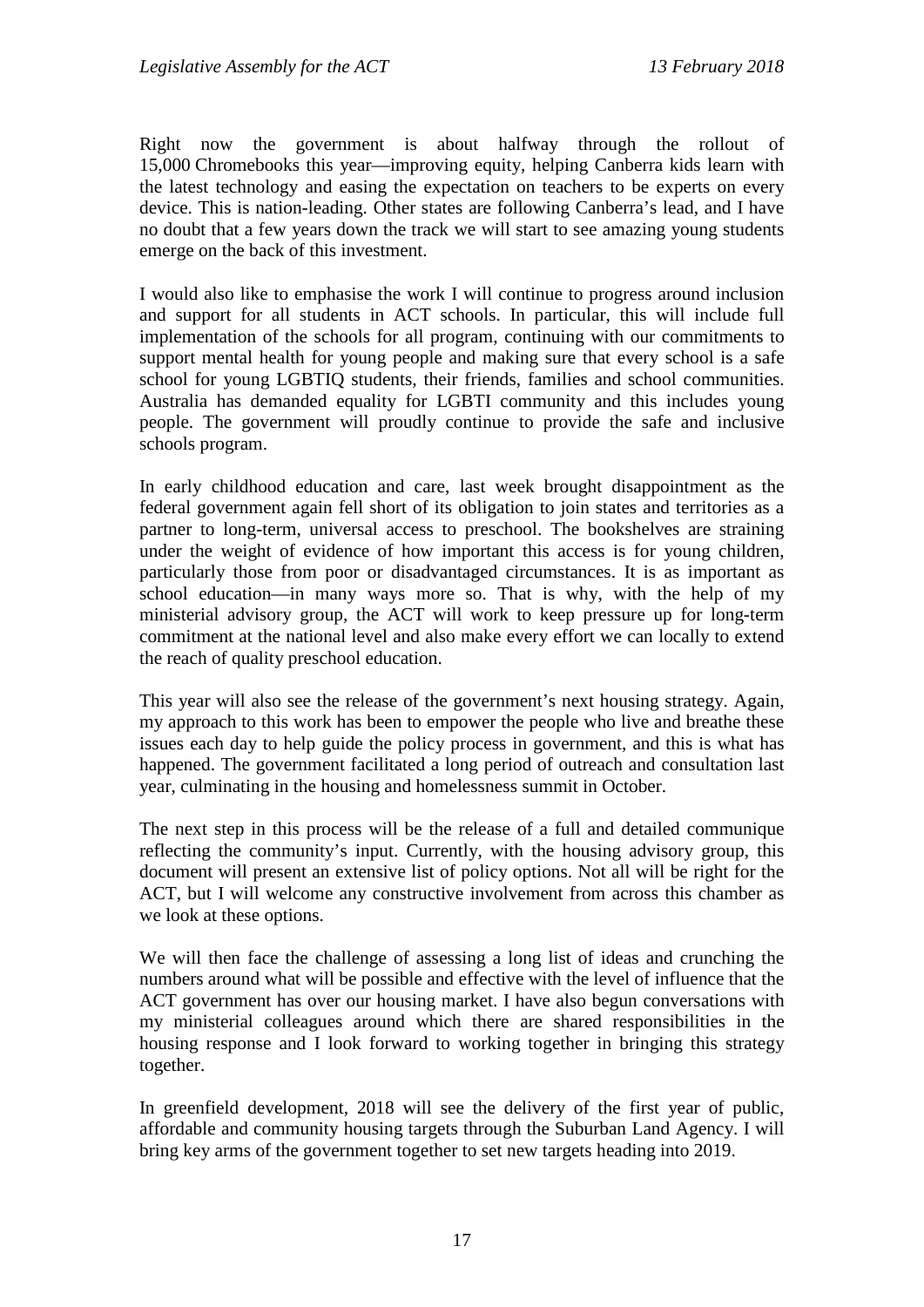Madam Speaker, in my past statements on ministerial priorities I have spoken repeatedly about the government's commitment to achieving gender equity. It is a challenge that needs to be taken on in every part of government, in private enterprise, in the community and in the home.

In 2018 the government, together with the Ministerial Advisory Council on Women, will get stuck into further implementation of the women's plan. We will continue to reach out to the many champions for gender equity—both women and men—to push this movement forward and continue to show national leadership.

After two years of particular emphasis in the prevention of domestic and family violence and in the sport portfolio, the government will make further strides in these areas. The family safety hub will take shape, having been through an extensive co-design process, and will become a real organising point and a place for innovation among the amazing support services working in this field.

Through the Coordinator-General for Family Safety, we will also continue to work on a seamless government response to domestic and family violence and sexual assault. Some of the important gains which have been made have not been the most expensive initiatives but have enabled new partnerships and approaching things from a new angle. One example is the work of the Domestic Violence Crisis Service and Housing ACT working together to identify suitable properties for the room4change program, which is now established.

As we know, the key indicators around domestic and family violence are likely to stay very high as Australia comes to terms with the full extent of this problem, and the same goes for Canberra. What is really growing is our knowledge of some of the related factors and the controlling or abusive behaviours which play out in too many relationships. Insofar as it is possible, I will use the structure of the safer families program to report on these different factors and the government's response to them. Again, I thank the Assembly for the cooperative way we have been able to come at our response to this issue and I look forward to this continuing.

In the sport portfolio, 2018 will see delivery of the numerous commitments the government made towards gender equity. Each of these was funded in the last budget and is now working together with ongoing policy commitments around elite team funding and board representation. These priorities represent another great example of where the community have embraced the government's direction—in some cases they have raced ahead of us—to work together on getting things done.

One area where I will focus particular energy this year is on further improvements to sporting amenities, making them safe and inclusive for everyone. I will soon announce a number of grants all aimed at this outcome. At the national level, the ACT has been pushing for more than a year now on the need to agree on clear targets for growing participation and promoting gender equity in sport. This is an outcome I will continue to work towards with fellow ministers and sports administrators—not to rank states and territories in a competitive way but to show a shared commitment to using sport to drive greater equity in all our jurisdictions.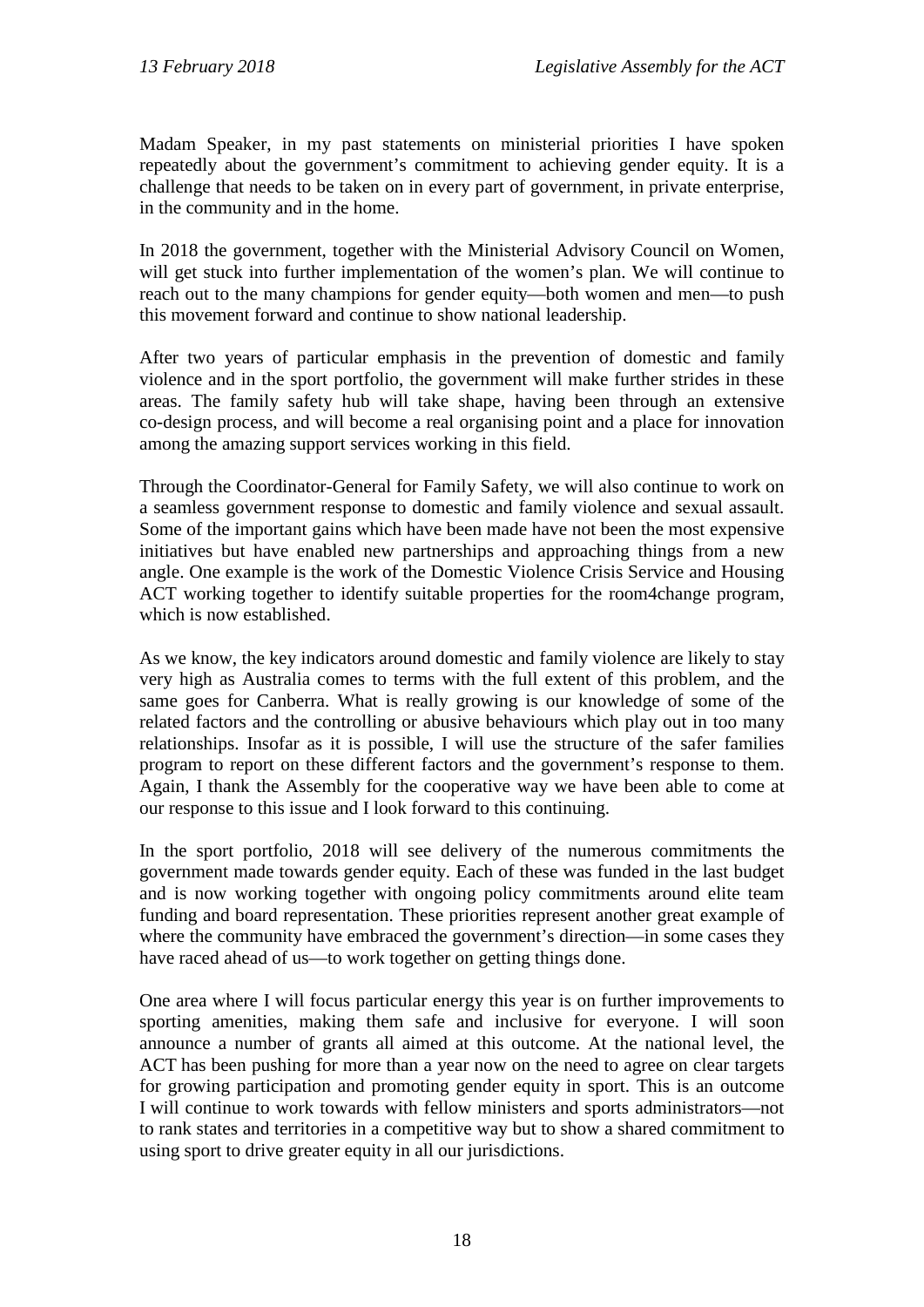Madam Speaker, this summary gives a small snapshot of the challenges and opportunities that I will be embracing in 2018. They contribute to a far-reaching set of government priorities which will continue to make our community a safer, fairer, more equitable and more inclusive place. I will continue to do my best through my portfolios in contributing to this work. I present the following paper:

Portfolio priorities 2018—Ministerial statement, 13 February 2018.

I move:

That the Assembly take note of the paper.

Question resolved in the affirmative.

#### <span id="page-21-1"></span><span id="page-21-0"></span>**Portfolio priorities 2018 Ministerial statement**

**MR GENTLEMAN** (Brindabella—Minister for Police and Emergency Services, Minister for the Environment and Heritage, Minister for Planning and Land Management and Minister for Urban Renewal) (10.53): I am pleased to outline the policy priorities for my ministerial portfolio for 2018. The year ahead will be a full 12 months of major projects for government. A wide range of priorities are planned across my portfolios.

Firstly, I would like to highlight a substantial piece of work that will be carried out for the ACT planning strategy refresh, including significant engagement with the community. Since the planning strategy was launched in 2012, major changes have occurred in the ACT, including government commitments to a carbon-neutral future, the light rail network and urban renewal. The review will consider these changes and will ensure the planning strategy remains consistent with its main aim to promote the orderly and sustainable development of the ACT. The Canberra community and industry will play an important role in shaping refreshed planning that will ultimately deliver to create a compact, competitive and sustainable city for the future.

Secondly, I would like to touch on the government's building policy reform. This is an important year because we are putting in place the foundations for a more effective regulatory scheme and future reforms. The things we are doing include minimum documentation requirements for building approvals; new codes of practice and licensing exams for builders and building certifiers; a training course on the ACT building regulatory system for building certifiers, designers and building practitioners; and a new risk-based auditing and inspection system for building work and building certification. We will also be consulting further on insurance and warranties for building work; licensing and accountability for design practitioners; and dispute resolution.

Thirdly, of course, housing choices is a major project. Like many cities across Australia, Canberra's community is growing and changing. People have different ideas and priorities for what their city, suburb or street should look like. The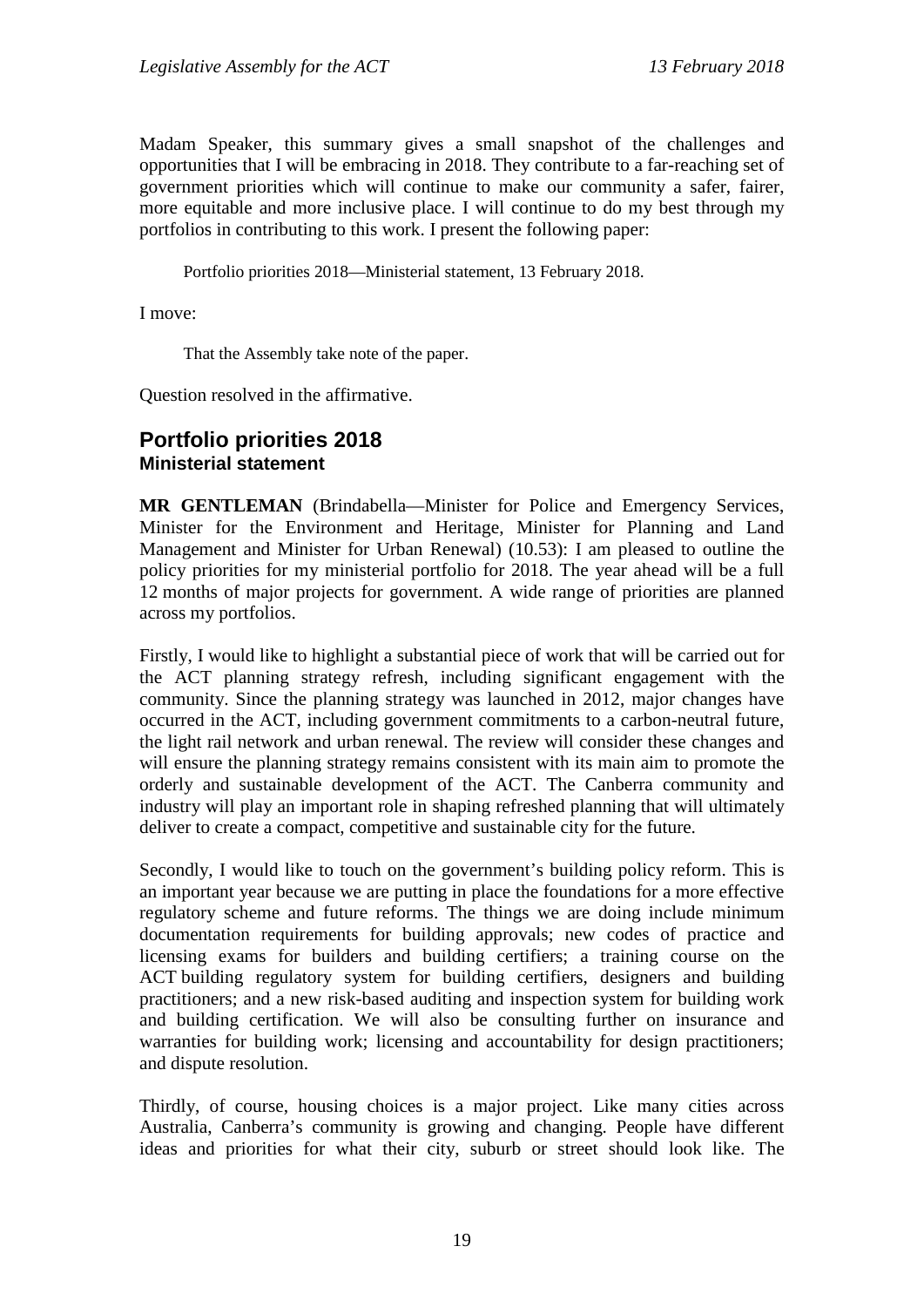discussion paper launched in November last year begins a conversation with the community about housing choices.

So far our conversation has focused on: "What kind of city would you like to live in?" and "Does the current housing supply meet your needs?" The next step in our engagement, the collaboration hub, will be launching in April. This process will bring together 36 citizens over five in-depth meetings and will consider and weigh up the demands, the options, best practice and the desires of stakeholders. It will explore issues such as what zoning should allow and what provisions and principles Canberrans agree are important to deliver the housing we want.

Parallel to housing choices is the demonstration housing project. The timing of these two projects presents a unique opportunity for the collaboration hub and the demonstration housing project to interact in a way that enriches both processes. The demonstration housing project provides case study like examples of the impacts and viability of the decisions of the collaboration hub. Equally, the hub's deliberations will be guided through the demonstration housing project by providing insight into which housing choices are desired and where. In early 2018 the government will seek innovative development proposals that target a number of demonstration areas, including environmental performance, innovative design, innovative delivery of tenure, and affordability.

Fourthly, another substantial planning project is Dickson section 72. The government identified Dickson section 72 as a site with several opportunities where broader community benefits could be readily realised. Its location within 800 metres of major public transport services on Northbourne Avenue and next to the Dickson group centre and recreational facilities at the Dickson playing fields means it is an important precinct where we can reconsider its best uses for the community.

We are consulting on the future of the precinct as part of our commitment to work with the community and the service providers to explore options for future uses of Dickson section 72. Community aspirations will be a key focus of the renewal ideas. We will be guided by an integrated and consultative approach to planning for this site and will work with the community and existing occupants of blocks within section 72 to explore options for future uses.

Also in the planning space, work continues to finalise the Curtin and Kippax master plans. We also have substantial work being carried out on the environment front. It is only possible to touch on a few of the key projects.

The ACT government has prepared the draft Molonglo River reserve management plan to guide management of the new reserve for the next 10 years. Set near the growing suburbs of Coombs and Wright, the existing site of the proposed reserve comprises 1,280 hectares and extends 23 kilometres along the Molonglo River, from Scrivener Dam to the Murrumbidgee River corridor reserve. This area contains some of Canberra's best river landscapes and is home to a wide range of native plants and animals, including the endangered pink-tailed worm-lizard, the superb parrot and box-gum grassy woodland habitat.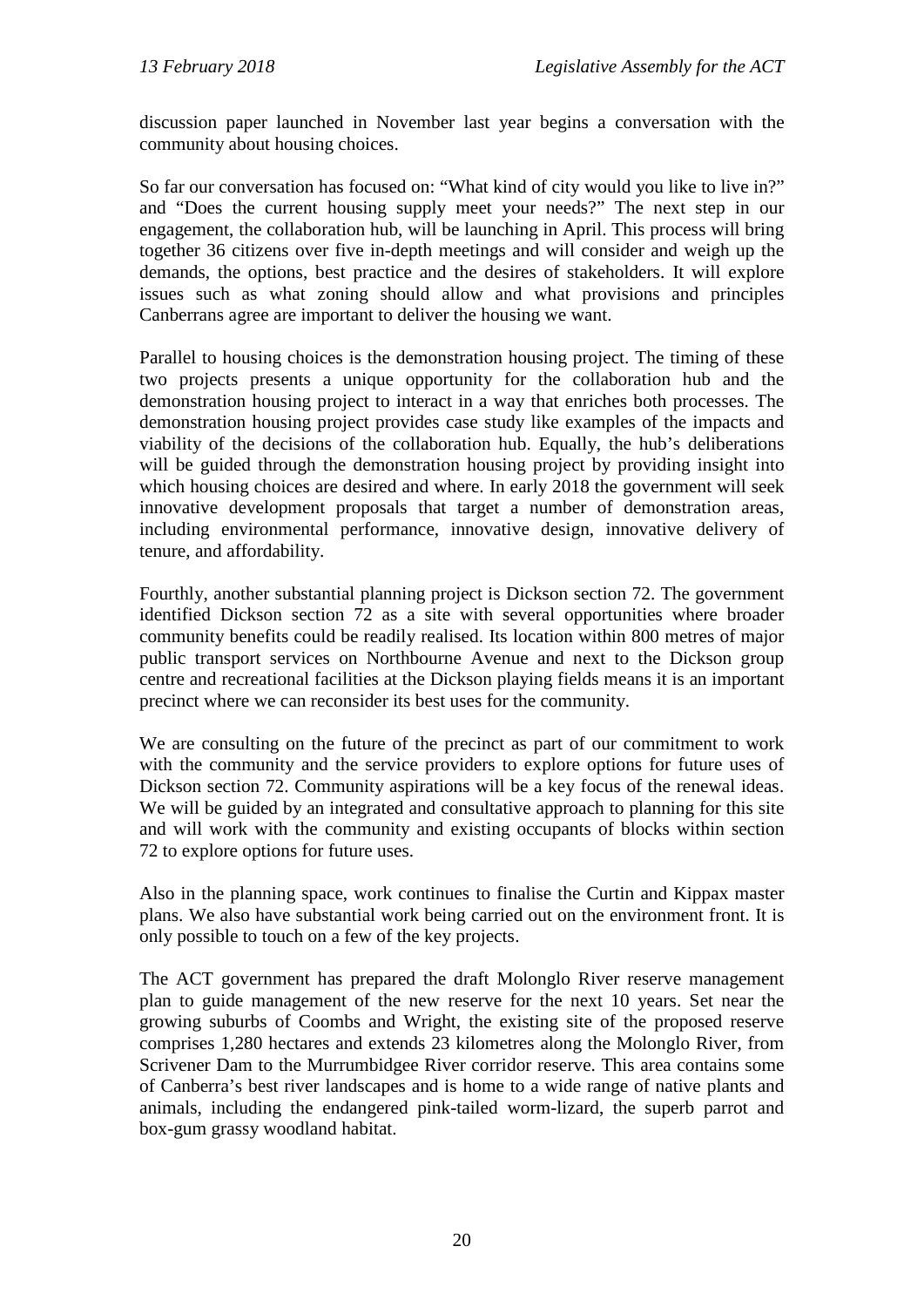As a central recreation location for the rapidly growing Molonglo Valley region, it is vital that the final management plan strikes a balance between community use, cultural heritage and nature conservation. Community feedback will be critical to getting this balance right. The draft plan sets out guidelines on the protection of the significant features of the reserve such as the river, wildlife corridors, habitats, and heritage and recreation sites. It also defines boundaries, protects the diverse range of wildlife, combats land degradation, manages for bushfire and cares for cultural heritage.

The Fisheries Act review is another noteworthy project for our environment sector. We have a keen community of anglers here in the nation's capital, so it is important that our legislation provides for sustainable fishing, protects our native fish species and guides the management of commercial fish operations. This is the first significant review of the Fisheries Act since 2000. It will make sure that the act is still relevant and up to date and that it addresses contemporary fisheries management issues.

The review is considering how we can achieve a balance between environmental, conservation and recreation values; align the legislation with other jurisdictions where appropriate; put in place appropriate offences and penalties; provide for the inclusion of cultural fishing by Indigenous and other cultural groups; best make provisions for the management of commercial trade; and improve the management of aquaponics and aquaculture. Great interest has been shown by local fishing clubs and anglers during the consultation, which closed early this month. Findings are now being analysed, with proposed changes to the legislation expected later this year.

It would be remiss of me if I did not give you an update on the healthy waterways project, which is making such a difference to Canberra's water quality, amenity and recreation opportunities. Work is well underway on the \$93.5 million healthy waterways project, a joint initiative of the ACT and Australian governments to improve the quality of water entering our lakes and waterways and flowing downstream into the Murrumbidgee River system. This includes capital works, investigations and community projects.

I would like to acknowledge the excellent work of the services in my police and emergency services portfolio and what they do on a daily basis to keep the Canberra community safe. I would like to acknowledge the commitment of the ACT Emergency Services Agency Commissioner, Dominic Lane, and the ACT Chief Police Officer, Assistant Commissioner Justine Saunders, to the community and to their officers. I can assure you this government is committed to keeping Canberra safe.

In 2018 my priority for emergency services and policing in the ACT is to ensure the ACT continues to be one of the safest communities in the world. The ACT Emergency Services Agency, or ESA, will recruit additional firefighters and paramedics to meet increases in demand and maintain our nation-leading response times; ensure our bushfire policy reflects best practice in fire preparedness and management; appropriately resource ACT Fire & Rescue, including the progression of procuring an aerial pumper to assist in servicing medium to high-rise buildings; and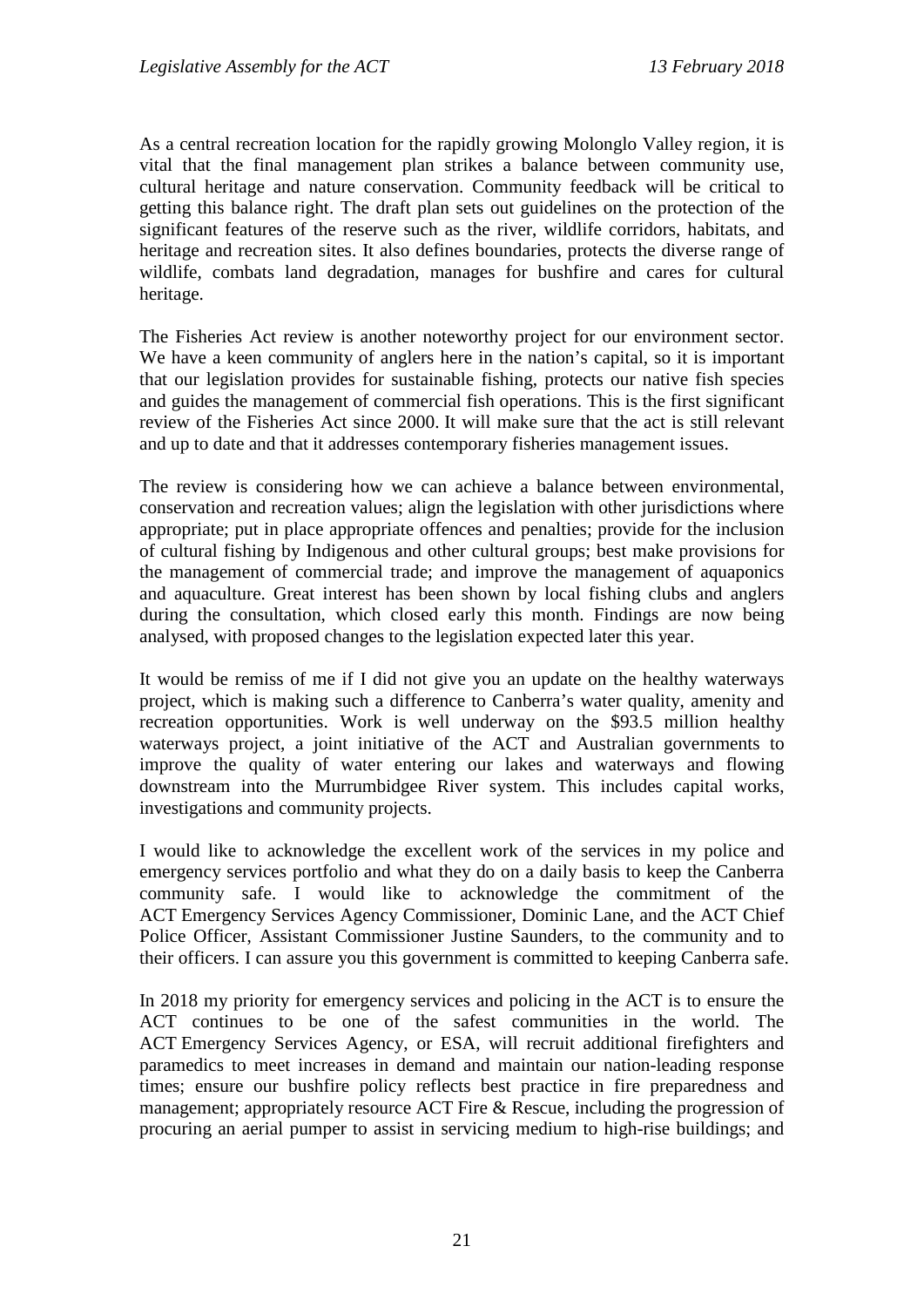continue improvements to staff welfare programs that ensure our front-line staff are equipped to handle the pressures of their roles.

We will continue to provide the highest standards of emergency services through support for projects within the ESA strategic reform agenda. Those include progressing reforms to the ESA communications centre and releasing crews to frontline services; implementing the leadership framework and modernising service delivery for ACT Ambulance Service staff; and upgrading stations to provide personal privacy and dignity upgrades and to plan stations that provide strategically located emergency services for the ACT.

In the Justice and Community Safety Directorate our security and emergency management officers will continue to work with partner agencies and other governments to focus on enhancing the ACT's public safety CCTV network through continued investment in new technology, footprint expansion and collaboration; and building community resilience to natural disasters through investment in programs and projects on disaster resilience policy, including developing a five-year disaster mitigation framework.

The ACT community is growing, and Canberra's government and community expectations of emergency services and police continue to evolve. That is why this government has invested in the future of ACT Policing, with \$2.1 million to review current operating models and infrastructure in the light of the ACT's growing population.

Other specific priorities for ACT Policing are set out in my 2017-18 ministerial directions. They include continuing to focus on preventing, disrupting and responding to the evolving threat of violent extremism and terrorism, with a particular focus on crowded places; strengthening the ACT's response to domestic and family violence in appropriate and culturally sensitive ways and supporting the efforts of the Coordinator-General for Family Safety; working proactively and innovatively with the government to reduce and prevent alcohol-fuelled violence, including enforcing liquor laws; continuing the commitment to early intervention and diversion strategies, including restorative justice, with a focus on vulnerable groups; and improving road safety through particular emphasis on vulnerable road users and combating antisocial and dangerous behaviours.

While Canberra remains a very safe city to live in, we are not immune to the presence and activities of serious and organised crime, including criminal gangs and those who travel from interstate. The ACT government is strongly committed to responding to this type of criminal activity, and this is a top priority for ACT Policing. In 2018 we can expect to see ACT Policing's Taskforce Nemesis continue to achieve success in disrupting OMCG activity, assisted by the government's \$6.4 million investment in additional staff and physical and electronic capabilities. In 2017 we introduced a number of legislative initiatives to grant police powers to tackle organised crime, including new crime scene powers, the introduction of a new offence addressing drive-by shootings, and fortification removal laws.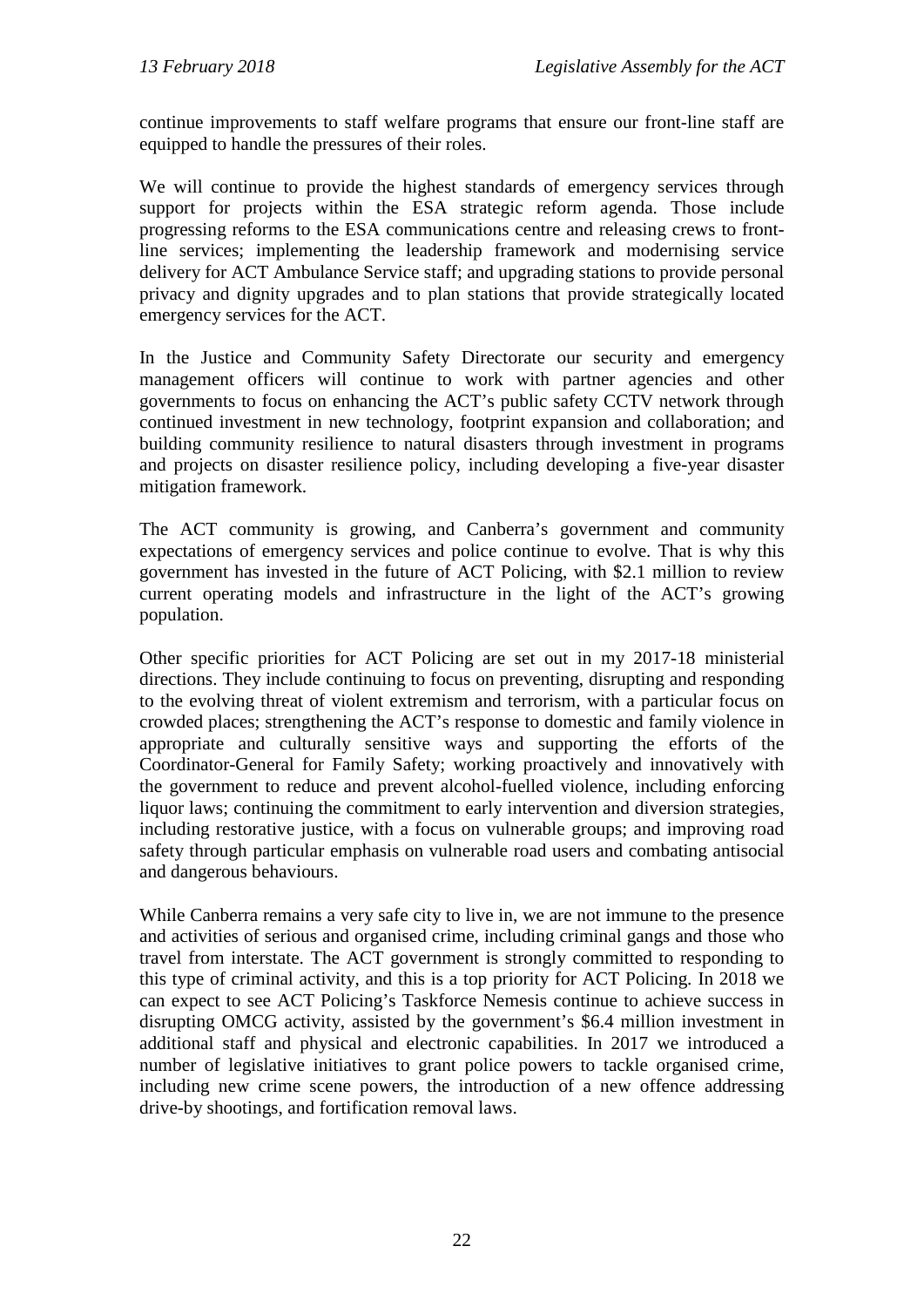In 2018 the community can be assured that this government is committed to providing all our police, security and emergency services agencies with the funding and resources needed now and into the future to ensure that Canberra remains one of the safest places to live, work and visit. I present the following paper:

Portfolio priorities for 2018—Ministerial statement, 13 February 2018.

I move:

That the Assembly take note of the paper.

Question resolved in the affirmative.

#### <span id="page-25-0"></span>**National apology to the stolen generations—10-year anniversary Ministerial statement**

<span id="page-25-1"></span>**MS STEPHEN-SMITH** (Kurrajong—Minister for Community Services and Social Inclusion, Minister for Disability, Children and Youth, Minister for Aboriginal and Torres Strait Islander Affairs, Minister for Multicultural Affairs and Minister for Workplace Safety and Industrial Relations) (11.06): It is a privilege for me to stand here today on the 10th anniversary of the national apology to the stolen generations and acknowledge the traditional custodians of the land we are meeting on. I pay my respects to elders past and present, to our community's current and emerging leaders and to any Aboriginal and Torres Strait Islander people who are here today. I acknowledge and respect their continuing culture, the oldest living culture on earth, as well as the ongoing contribution of Aboriginal and Torres Strait Islander people to the life of this city and this region.

Today I also wish to pay my respects to the family and friends of Steven Freeman, acknowledging that today, Steven's birthday, will be particularly difficult for them. Like too many Aboriginal and Torres Strait Islander families, they have lost someone they love far too young and in traumatic circumstances.

On this 10th anniversary of the national apology I reflect on the resilience and strength of Aboriginal and Torres Strait Islander people and their profound connection to family, country, community, culture and language which has endured despite enormous challenges resulting from the intergenerational impact of colonisation and discrimination.

On 13 February 2008 former Prime Minister Kevin Rudd delivered an apology on behalf of the Australian government to the stolen generations, acknowledging and expressing sorrow for the pain and trauma caused by past Australian government laws and policies that forcibly removed children from their families, communities, land and culture solely on the basis of their race.

The national apology was a significant moment in Australia's history, as this injustice committed against Aboriginal and Torres Strait Islander people was officially and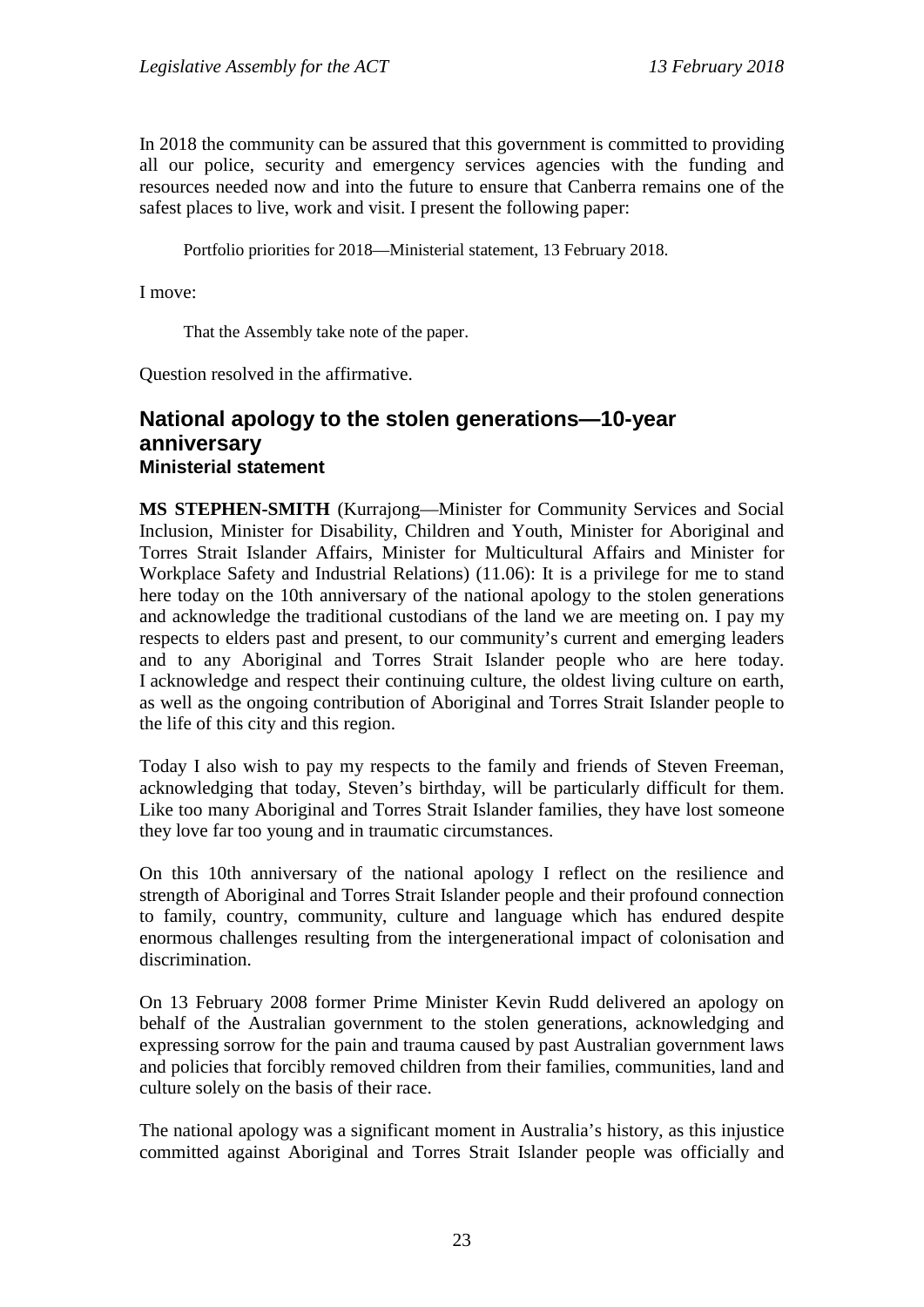publicly acknowledged. The apology was delivered in response to the *Bringing Them Home* report which was tabled in the Australian parliament on 26 May 1997 and outlined the extent of the forced removal of children from their families throughout much of the 20th century. While all states and territories, including the ACT Legislative Assembly in 1997, had formally apologised to the stolen generations, the national apology was a key moment in the healing and reconciliation process.

I know that for many it was a moment imprinted in memory as the words were finally spoken:

For the pain, suffering and hurt of these stolen generations, their descendants and for their families left behind we say sorry.

These formal apologies have been important steps towards building a respectful relationship between Aboriginal and Torres Strait Islander and non-Indigenous Australians. Many stolen generations members felt that their pain and suffering was at last acknowledged and that the nation understood the need to right the wrongs of the past. Reflecting on that day 10 years ago, IndigenousX host Steve Bunbadgee Hodder Watt said:

Schoolchildren of all backgrounds waved Aboriginal flags while Kutcha Edwards and John Butler sang the Aboriginal land rights anthem, From Little Things Big Things Grow. Strangers felt closer to one another as a sense of unity washed over the crowd. The elderly survivors cried and embraced each other.

It was easy to get caught up in the emotional grandeur, or even the novelty of the day, but the occasion carried extra weight for our peoples. It isn't often that we get to celebrate the official, widespread acknowledgement of an injustice, especially with the non-Indigenous community celebrating alongside us. I can count on my hands the brief moments in Australian history where we actually became lost in a sea of collective emotion.

The ongoing work of the Healing Foundation and Reconciliation Australia has been instrumental in advocating for and supporting continued progress. Such progress has included, in many jurisdictions, statutory reparations or compensation schemes. I was pleased to hear yesterday the national Labor leader, Bill Shorten, commit an incoming Labor government to a compensation scheme for members of the stolen generations in the ACT and the Northern Territory. As Mr Shorten has said in this regard, territorians, are still waiting for saying sorry to be matched by making good.

As we commemorate the anniversary of the national apology it is time to both reflect on the past and re-energise our collective efforts to support Aboriginal and Torres Strait Islander people in the ACT. Many Aboriginal and Torres Strait Islander people across Australia, including in the ACT, continue to face a legacy of disadvantage, dislocation and profound trauma as a result of past practices. The ACT government is committed to working in partnership with Aboriginal and Torres Strait Islander people to find solutions to challenges that persist today as a legacy of past policies and decisions.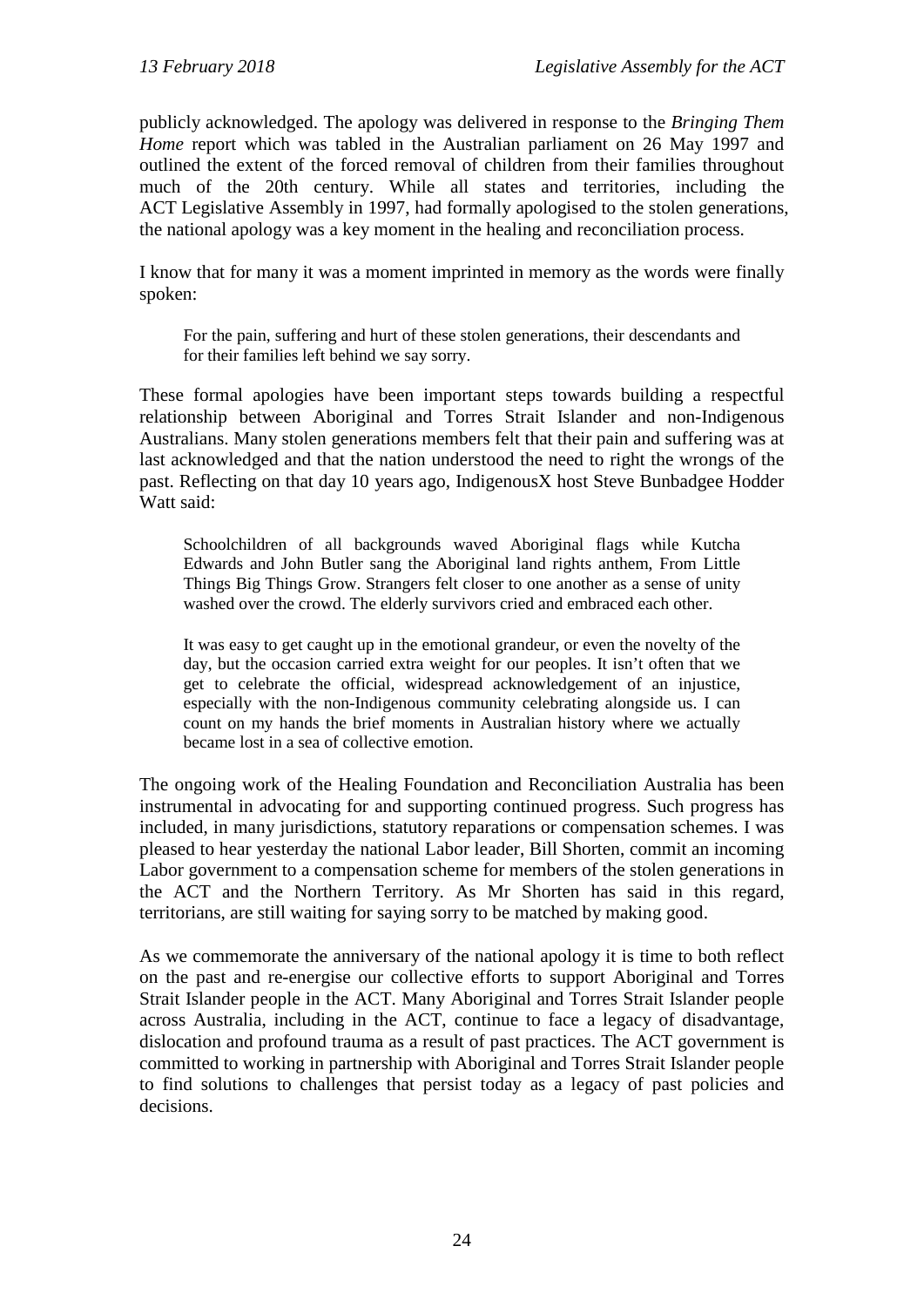Since becoming Minister for Aboriginal and Torres Strait Islander Affairs, I have spoken with and listened to as many community members as I can. I have been to community events and sat down with community leaders. One thing has become increasingly clear to me: no matter our intellectual understanding and acceptance of the impact of intergenerational trauma, of the depths of Aboriginal and Torres Strait Islander connection to country, of so many community members' legitimate lack of trust in institutions and government, it is almost impossible for us to fully comprehend these things in our hearts.

It is immensely challenging to acknowledge and truly understand that there is not an Aboriginal or Torres Strait Islander family in the country left unaffected by the policy of forced removals. To me, this is one of the most shocking findings of the *Bringing Them Home* report and the work of the Healing Foundation, and it speaks in a profound way to why we must seek solutions led by Aboriginal and Torres Strait Islander people.

As we all know, the closing the gap reporting process began 10 years ago and remains a priority for all Australian governments. The latest report tabled by the Prime Minister yesterday showed that three of the seven national targets are now on track—a significant improvement on last year's report. But four targets will expire this year, and there have been consistent calls for new and additional targets to be included. This is, therefore, the ideal time for a refresh that will include working differently and more effectively with Aboriginal and Torres Strait Islander leaders, organisations and communities.

Last week a special gathering of first ministers and prominent Aboriginal and Torres Strait Islander Australians was held to provide an Aboriginal and Torres Strait Islander view on policy priorities and areas of focus for the Australian government and an opportunity to include Aboriginal and Torres Strait Islander Australians in decision making. Representatives from the ACT included Ms Jo Chivers, Deputy Chair of the ACT Aboriginal and Torres Strait Islander Elected Body; Professor Tom Calma, Chancellor of the University of Canberra; Mr Dion Devow, ACT Australian of the Year for 2018; Ms Julie Tongs, CEO of Winnunga Nimmityjah Aboriginal Health Service; Mr Bill Collins, Chair of the Gugan Gulwan Youth Aboriginal Corporation; and Ms Roslyn Brown, Co-chair of the United Ngunnawal Elders Council. I want to acknowledge these outstanding ACT community leaders and thank them for their willingness to share their expertise and passion to develop informed, responsive policy that puts the needs of the Aboriginal and Torres Strait Islander community first.

Community consultation on the closing the gap refresh will also take place in the ACT in March, and I encourage Aboriginal and Torres Strait Islander Canberrans to have their say. The national closing the gap refresh will also tie in with the renewal of the ACT Aboriginal and Torres Strait Islander agreement between the ACT government and the Aboriginal and Torres Strait Islander Elected Body. We have made progress in the territory, but significant work is needed to achieve more equitable outcomes for Aboriginal and Torres Strait Islander people and particularly for families who continue to experience the intergenerational effects of past removals and dislocation from family and country.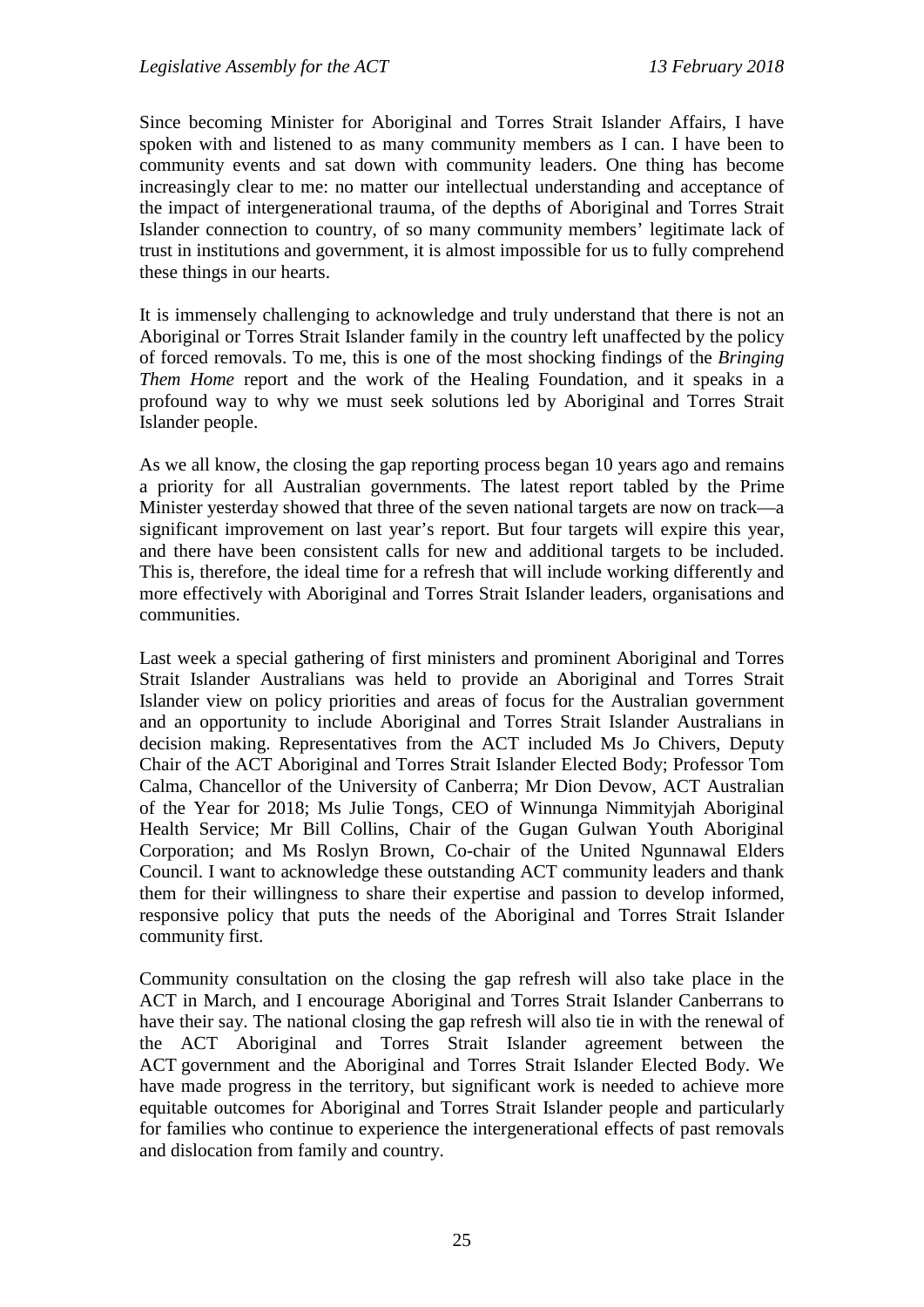The ACT government signed the first Aboriginal and Torres Strait Islander agreement with the elected body in April 2015, following extensive consultation with Aboriginal and Torres Strait Islander individuals and service providers from the Canberra community. The agreement identifies seven focus areas to improve life outcomes through the key theme of strong families.

Members will be aware that in November last year I tabled the 2017 annual report against the agreement, the first report to reflect the new outcomes framework. The annual report highlights programs, initiatives and key performance data on the ACT's progress towards improving outcomes for our Aboriginal and Torres Strait Islander community. In partnership with the Aboriginal and Torres Strait Islander Elected Body, we will soon be engaging with the community on its priorities for a refreshed agreement. The new agreement is expected to cover a period of five years, which will allow for a forward-thinking, coordinated approach.

Improving outcomes for Aboriginal and Torres Strait Islander people is about not just strategies and agreements but also recognition and celebration within our community of Aboriginal and Torres Strait Islander people's culture and contribution to our region. Last year a new Reconciliation Day public holiday was established, with tripartisan support here in the Legislative Assembly. The inaugural holiday will be held on 28 May and then every year on or just after 27 May, which is the anniversary of the 1967 referendum and the first day of Reconciliation Week.

The government is supporting a series of events to mark Reconciliation Day 2018, Australia's first public holiday celebrating the culture, contribution and resilience of Aboriginal and Torres Strait Islander people. Funding of \$200,000 is going towards a flagship community event to mark Reconciliation Day and enabling grassroots organisations to fully participate in the celebrations to ensure Reconciliation Day has a strong community focus. The Reconciliation Day grants program which is now open will support activities that promote Aboriginal and Torres Strait Islander culture, encourage understanding of the impact of historical events on the community and support meaningful community engagement and interaction.

Moving forward, and in the theme of reconciliation, the ACT government will seek to implement a number of measures, including co-design principles whereby giving Aboriginal and Torres Strait Islander people a voice at the table and being transparent are key, and implementing practical and meaningful initiatives to achieve culturally appropriate services for the Aboriginal and Torres Strait Islander people in the ACT. We also look forward to continuing to work closely with the ACT Aboriginal and Torres Strait Islander Elected Body, as the voice of the community, and the United Ngunnawal Elders Council in providing cultural and heritage advice.

Mr Assistant Speaker, saying sorry is one thing, but actually making change is another. This is the unfinished business of the apology. Today, as we acknowledge the legacy of past policy and practices and the significance of the national apology a decade ago, let us take this opportunity to continue to build a community that celebrates, protects and supports Aboriginal and Torres Strait Islander families and communities. I present a copy of the paper: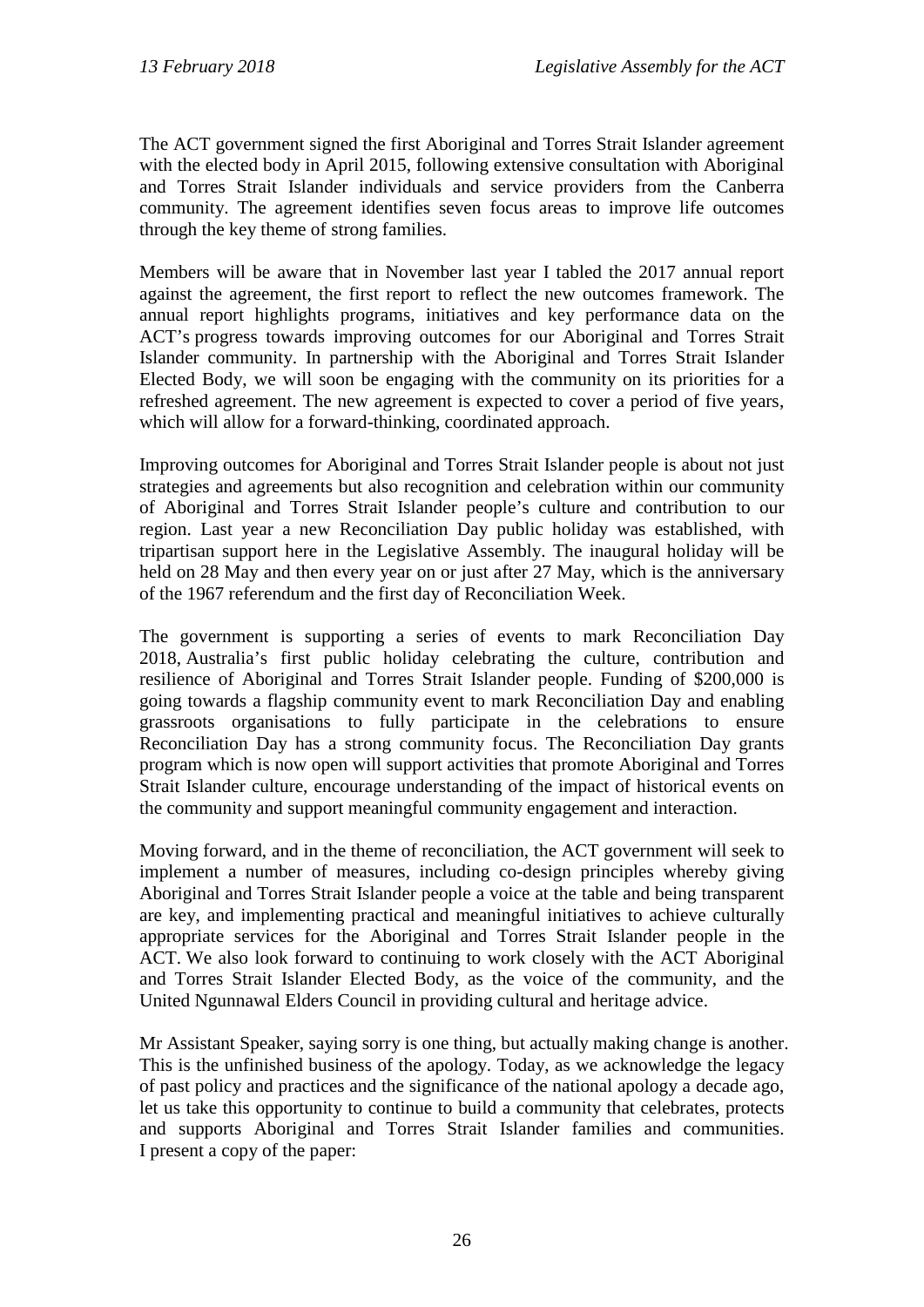National Apology to the Stolen Generation—Ten Year Anniversary—Ministerial statement, 13 February 2018.

I move:

That the Assembly take note of the paper.

**MS ORR** (Yerrabi) (11.18): I rise to make a contribution on this 10th anniversary of the apology to the stolen generations. Firstly I acknowledge the traditional owners and custodians of this land on which I am speaking and pay my respects to elders past, present and emerging. On this day 10 years ago our nation changed for the better. The national apology to the stolen generations marked a significant point in Australia's journey towards recognition and reconciliation for our first nations peoples.

Prime Minister Kevin Rudd delivered the national apology on 13 February 2008. This apology was not just a symbolic gesture to Aboriginal and Torres Strait Islander people, it was the first time in our history that the commonwealth government stood with humility and apologised for the injustices that had occurred to Indigenous Australians. You know a day is framed in the psyche of a country when you can say to someone, "Where were you when this happened?" Like many of us, I remember exactly where I was on the day Prime Minister Rudd delivered the apology.

I was working in a cafe in Manuka and a lot of people had come into the cafe that morning to get breakfast before going to the apology. As everyone was leaving to go to the start of the ceremonies there were just two tables left, one lady, an Indigenous lady, and her son, and another person who was one of our regulars and who always came in. The regular came up to me when she came to pay and said, "I would like to grab their bill as well. It is the least I can do." For me, that was an indication that it is not just an apology; it is an acknowledgement of these people; it brings them forward; it brings us all together; it makes us think that small gesture can go a long way. Obviously the lady whose breakfast was paid for was very chuffed and was a little surprised. She said to me, "No-one has ever done anything like this for me before."

Ten years later I still remember this episode perfectly because it is a case of, like I said, a little bit of recognition going a long way, and people who previously felt forgotten or frozen out of the conversation really came front and centre on that day and ever since.

The road to the apology is considered to have begun with the tabling of the *Bringing them home* report in 1997. It was finally, at that time, that the effects of laws, practices and policies that separated Aboriginal and Torres Strait Islander children from their families was first placed on the record. It brought the issue to the forefront of the national conscience and began the conversation on Australia's treatment of Indigenous Australians.

In 2018 Australia has come a long way on the journey towards reconciliation. However, we still have a way to go. With the release of the 2018 *Closing the gap* report this week, the Prime Minister highlighted that just three of the seven *Closing*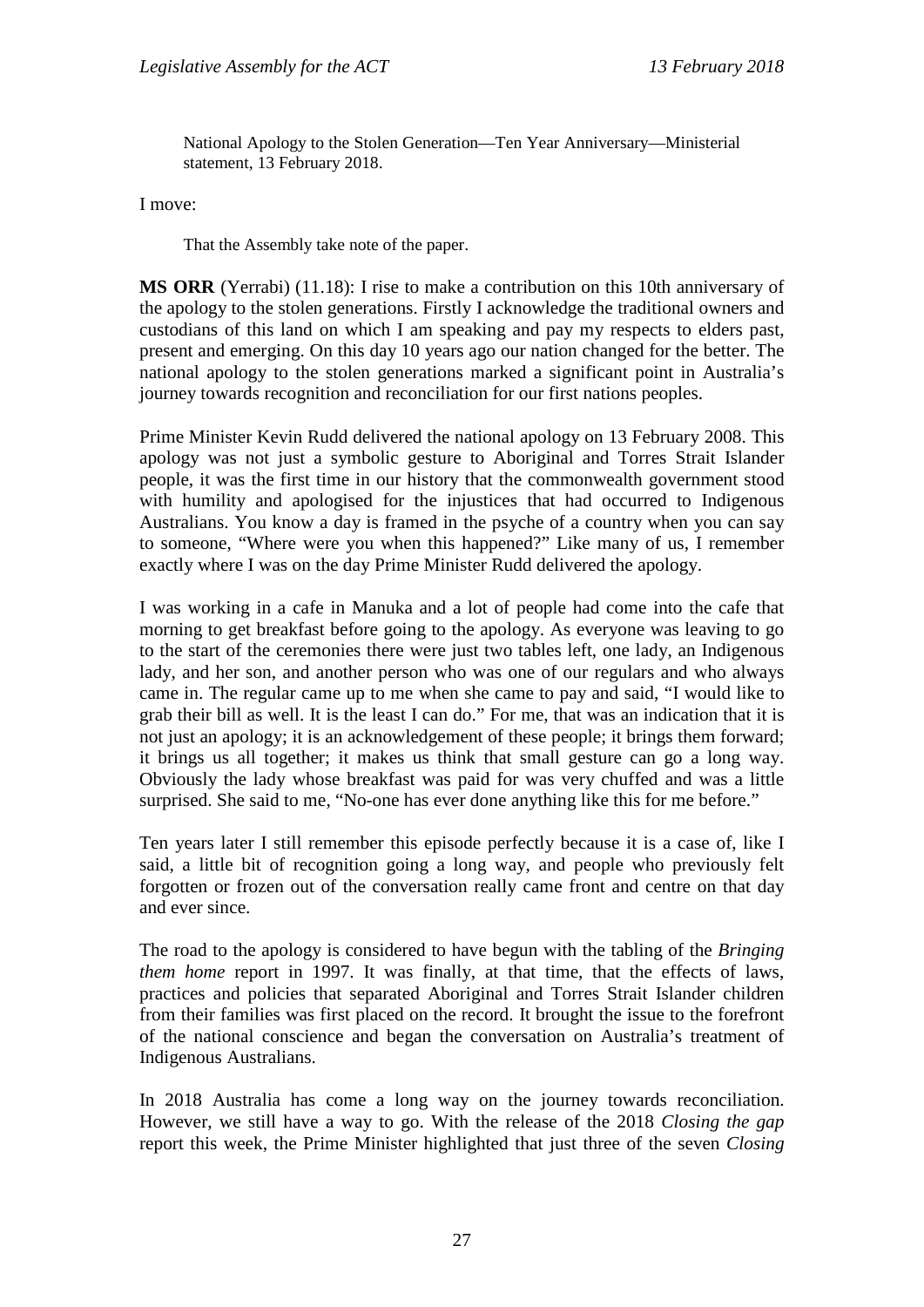*the gap* targets are on track. We can all recognise that it is positive to see these targets on track. However, at the same time we must recognise that governments across the country must continue working to achieve better outcomes for Aboriginal and Torres Strait Islander people, with the aim of definitively closing the widening gap.

As a white, non-Indigenous Australian, I cannot say I understand the pain and suffering felt by those of the stolen generations and other Aboriginal and Torres Strait Islander people who may be affected by the intergenerational trauma. However, I do know that Indigenous Australians have a deep connection to their culture and family and their right to this connection must not be denied.

I believe it is important that on this day, especially as an elected representative, I formally place on the record my deepest condolences to those affected and who continue to be affected by the separation of children from their families and offer my commitment to advance the cause of reconciliation and recognition for our first nations peoples.

As Minister Stephen-Smith has highlighted, the ACT government is working hard to deliver better outcomes for all Indigenous people in our community. On 28 May this year we will observe our first Reconciliation Day public holiday, the first of its kind in Australia. The Reconciliation Day public holiday will provide Canberrans the opportunity to demonstrate our commitment to reconciliation and to celebrate the everlasting culture of our fellow Aboriginal and Torres Strait Islander Canberrans.

The minister and this government are currently developing a new ACT Aboriginal and Torres Strait Islander agreement for the period 2018-2023, alongside a continued commitment to work closely with the United Ngunnawal Elders Council and the ACT Aboriginal and Torres Strait Islander Elected Body. I am proud of the work the ACT government is undertaking to deliver a real change for Aboriginal and Torres Strait Islander people living in the ACT.

Each year, on the anniversary of the apology, we reflect on the disgraceful acts committed towards Aboriginal and Torres Strait Islander people and we look forward to a better and fairer future for our Indigenous Australians.

On this 10th year anniversary I look forward to our first nations people being recognised in our constitution, being empowered with a voice in our federal parliament and being better off with the achievement of all seven *Closing the gap* targets. I believe that in 10 years time we will all be able to reflect and see these measure achieved so long as governments work with Indigenous Australians and the wider community to prioritise recognition and reconciliation.

**MR RATTENBURY** (Kurrajong) (11.23): As has been noted, today marks the 10th anniversary of the national apology to the stolen generations and Indigenous peoples of Australia. I thank Minister Stephen-Smith for her statement on the anniversary and I join her in paying my respects to elders past, present and emerging, as well as the broader Aboriginal community. I also join her in acknowledging that today is Steven Freeman's date of birth, and I acknowledge Steven's family and friends at this difficult time.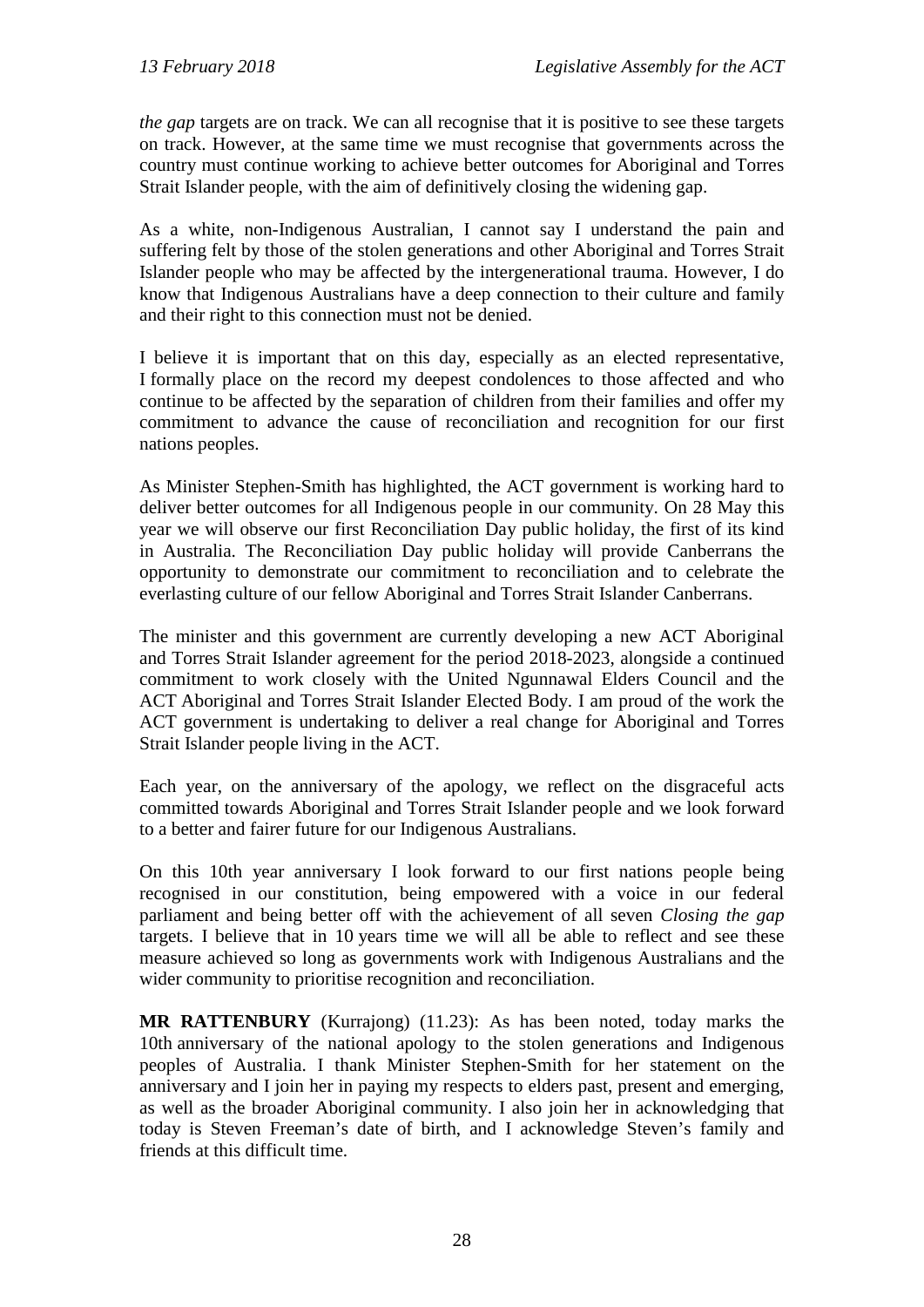Ten years on from the national apology it is important to pause and reflect on this significant moment in our history. I and the Greens acknowledge that intergenerational trauma continues to affect many Indigenous communities across the nation, including here in the ACT. While the words of the apology were powerful and important, there is much justice and healing yet to be done.

Looking back on the policies that led to the creation of the stolen generations is a profoundly disturbing and uncomfortable process. As Prime Minister Rudd noted on 13 February 2008, the facts are that, between 1910 and 1970, between 10 and 30 per cent of Indigenous children were forcibly taken from their mothers and fathers; that, as a result, up to 50,000 children were forcibly taken from their families; that this was the product of the deliberate, calculated policies of the state as reflected in the explicit powers given to them under statute; that this policy was taken to such extremes by some in administrative authority that the forced extractions of children of so-called mixed lineage were seen as part of a broader policy of dealing with what was referred to as the problem of the Aboriginal population.

Today I take this opportunity to acknowledge these facts as a reminder of the dark parts of our history. It is my hope that through moments of truth telling like the apology we can find healing and start to walk forward together. We cannot heal the wounds of the past by ignoring the true history of this country.

Unfortunately these are not just problems of the past. We must also acknowledge that Aboriginal and Torres Strait Islander people in our community continue to face many issues of disadvantage, including many in Canberra. This disadvantage is associated with both historical and contemporary racism, colonisation and oppression, including policies such as the forced removal of Indigenous children from their families and communities.

As was highlighted in the Uluru statement from the heart, Indigenous Australians are the most incarcerated people in the world and here in the ACT we continue to see unacceptably high rates of Indigenous incarceration in the AMC. Even today we continue to have high rates of Aboriginal and Torres Strait Islander children and young people removed from their families and too many Indigenous young people in detention. The health and life expectancy gaps, which we have been talking about closing for so many years, remain. It is clear that we still have a long way to go.

Just this week the Prime Minister released the 2017 edition of the *Closing the gap* report. While this year there were some improvements, only three of the seven *Closing the gap* targets are on track to be met by 2030. In fact, the AIHW report from 2017 found that the mortality and life expectancy gaps are actually widening due to the accelerating non-Indigenous population gains in these areas.

So while it is clear that there is much still to be done, I take this opportunity to recognise the injustices of the past and to again say sorry. Today we come together and reaffirm our apology to the stolen generations for the hurt, the pain and the suffering that was caused by the laws and the parliaments of this country.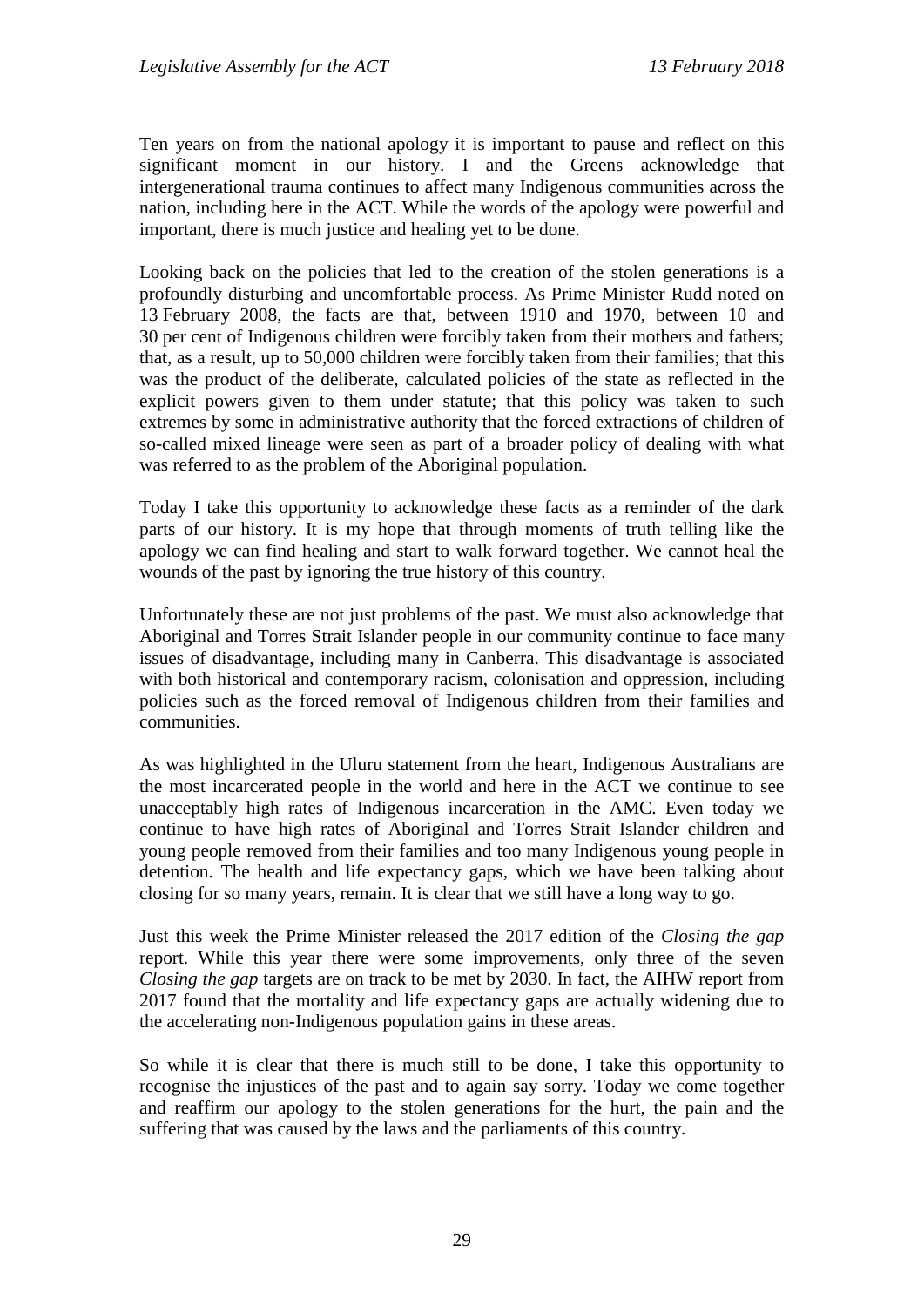The apology has not solved all the problems of disadvantage, racism and trauma that I spoke of. But I and the Greens believe it remains an important symbolic milestone on the journey towards truth, justice and reconciliation. We can, and we should, work towards addressing the problems of disadvantage and inequity whilst also working towards symbolic change.

Today as we reflect on the wrongs of the past we should also celebrate the resilience of the stolen generations and all those who have come after them. Today we can celebrate the strength of Indigenous and non-Indigenous Australians working together for a better future.

Question resolved in the affirmative.

# <span id="page-32-0"></span>**Order of the day—postponement**

*Ordered that order of the day No 1 executive business be postponed until a later hour.*

### <span id="page-32-1"></span>**Firearms and Prohibited Weapons Legislation Amendment Bill 2017**

Debate resumed from 14 September 2017, on motion by **Mr Gentleman**:

That this bill be agreed to in principle.

**MRS JONES** (Murrumbidgee) (11.28): I would like to take this opportunity to say that the Canberra Liberals will be supporting the bill with the proposed government amendments. The bill is obviously a mixed bag of tidy-ups and changes agreed through COAG, some of which make more sense than others. However, issues do arise from time to time as we try to modernise our laws and keep up with the modern use of firearms, as we have seen with this bill.

I acknowledge that there will be amendments to the explanatory statement and the inclusion of the term "detachable" when referring to centre-fire rifle magazines with a capacity of more than 10 rounds. There will also be an effort to clarify the definition of an antique firearm: one which the community understands is not going to be used, has no intention of being used, and is perhaps better described as a collector's item.

I have put amendments to the Assembly that I will not be moving at this stage—they were around the definition of an antique firearm—because the government has at the same time produced something similar. However, I maintain that the amendment that I have proposed is a very simple and straightforward definition, eliminating the scope for confusion or misrepresentation.

I will be carefully watching the space to see how those who are owners of antique firearms, particularly certain types of pistols, are treated and whether there is an expectation placed on them that what was considered previously to be a non-used antique firearm now becomes something that there is an expectation to have a licence for.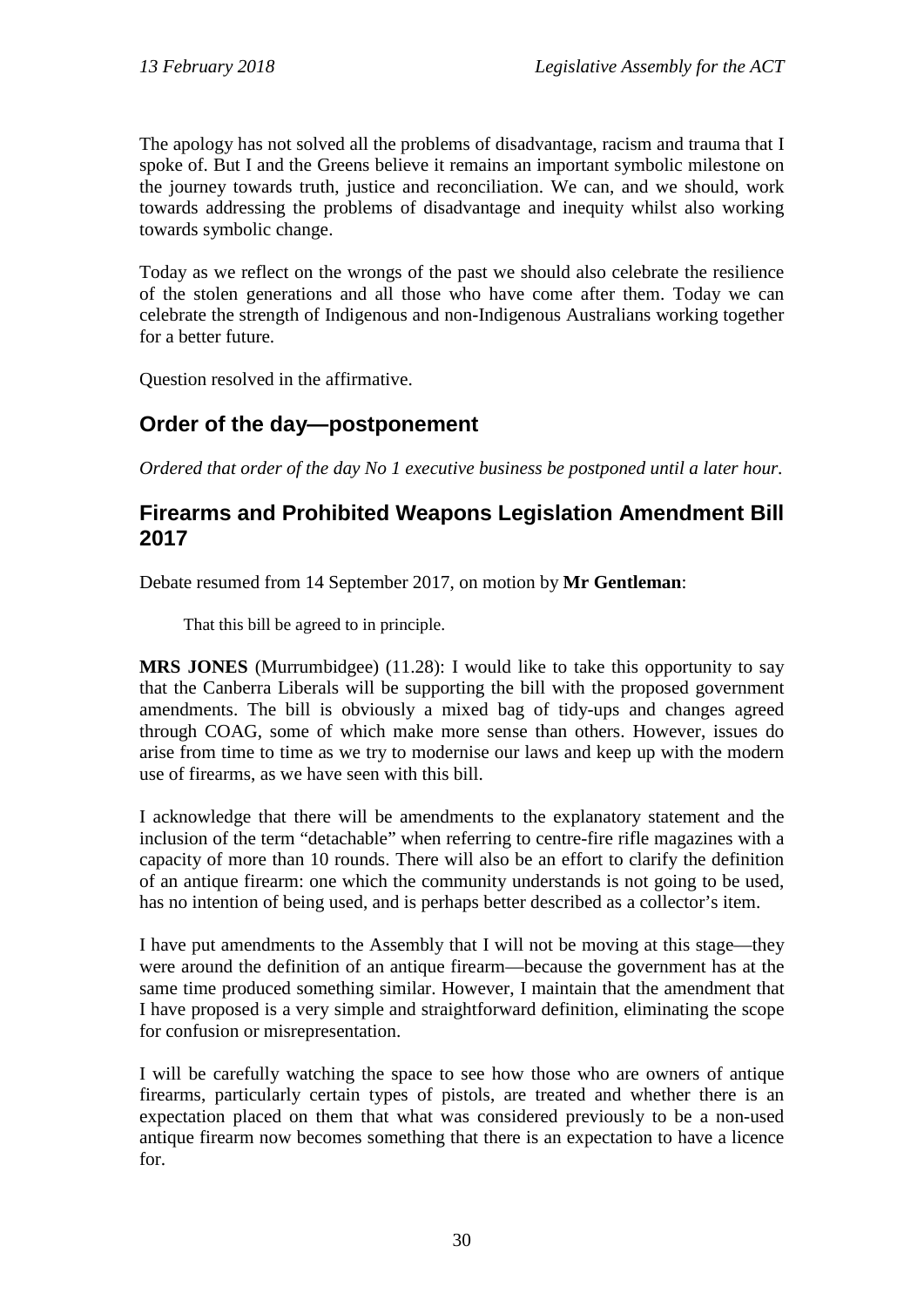The government now agrees that their own original drafting of the bill did not accurately or clearly define an antique firearm. There have been numerous community discussions to come up with an agreed position between some representatives of firearms users, but not all, and the government's own bodies. I will assume that the government's amendments will not adversely impact collectors of antique firearms or make what is currently an antique firearm into a firearm needing registration and licensing. When the detail gets presented, I will go to that in a little more detail.

The bill addresses some discrepancies in our existing laws, which do require fixing, particularly in relation to weapons such as knives. There is a harmonisation occurring here with laws existing in New South Wales and in some cases with the commonwealth. The bill bans credit card knives, for example, thus bringing the ACT into line with New South Wales, and it is adopting the commonwealth definition of body armour, a new term, a more modern term, for what was previously referred to as soft body armour. In general, we support the elimination of ambiguity. Obviously, having harmonisation with New South Wales has many benefits where it is possible, as we have discussed in this place in relation to other laws.

The bill also seeks to impose storage requirements on category A and B shooters, bringing them into line with the requirements for collectors. Stakeholders have told me, and the government has reported the same to me, that many shooters already adhere to the storage requirements that are now going to be set out in law, thus making the impact probably minimal on firearms owners. Certainly, having a storage facility for weapons that is bolted to the floor or concreted in I think is a very common expectation, and a reasonable expectation, so that without keys firearms cannot go walking away.

I would like to thank Frances from the minister's office, and the many JACS officials, for their dealings with me in relation to this bill. I look forward to it being debated.

**MR RATTENBURY** (Kurrajong) (11.32): The Greens are pleased to support legislation which strengthens our firearms and weapons laws. By updating our firearms and weapons legislation the bill will ensure community safety by enabling the better administration of firearms in the territory, whilst acknowledging that there are legitimate uses for firearms. I acknowledge the extensive consultation the minister has undertaken with stakeholders and interested parties in relation to this bill to achieve a better outcome for community safety.

The bill will impose greater storage requirements for category A and B licence holders who possess more than 10 firearms. Weapons will now need to be stored in a metal, brick or concrete safe. Previously this requirement only applied to collectors. The bill also creates an express prohibition on bladed weapons which can be disguised to look like something else, such as credit card knives. This will bring the ACT into line with other jurisdictions, including New South Wales.

The bill also provides for greater protection of criminal intelligence or security sensitive information. The Firearms Registrar is currently empowered to refuse to issue a firearm where information held by a law enforcement agency suggests the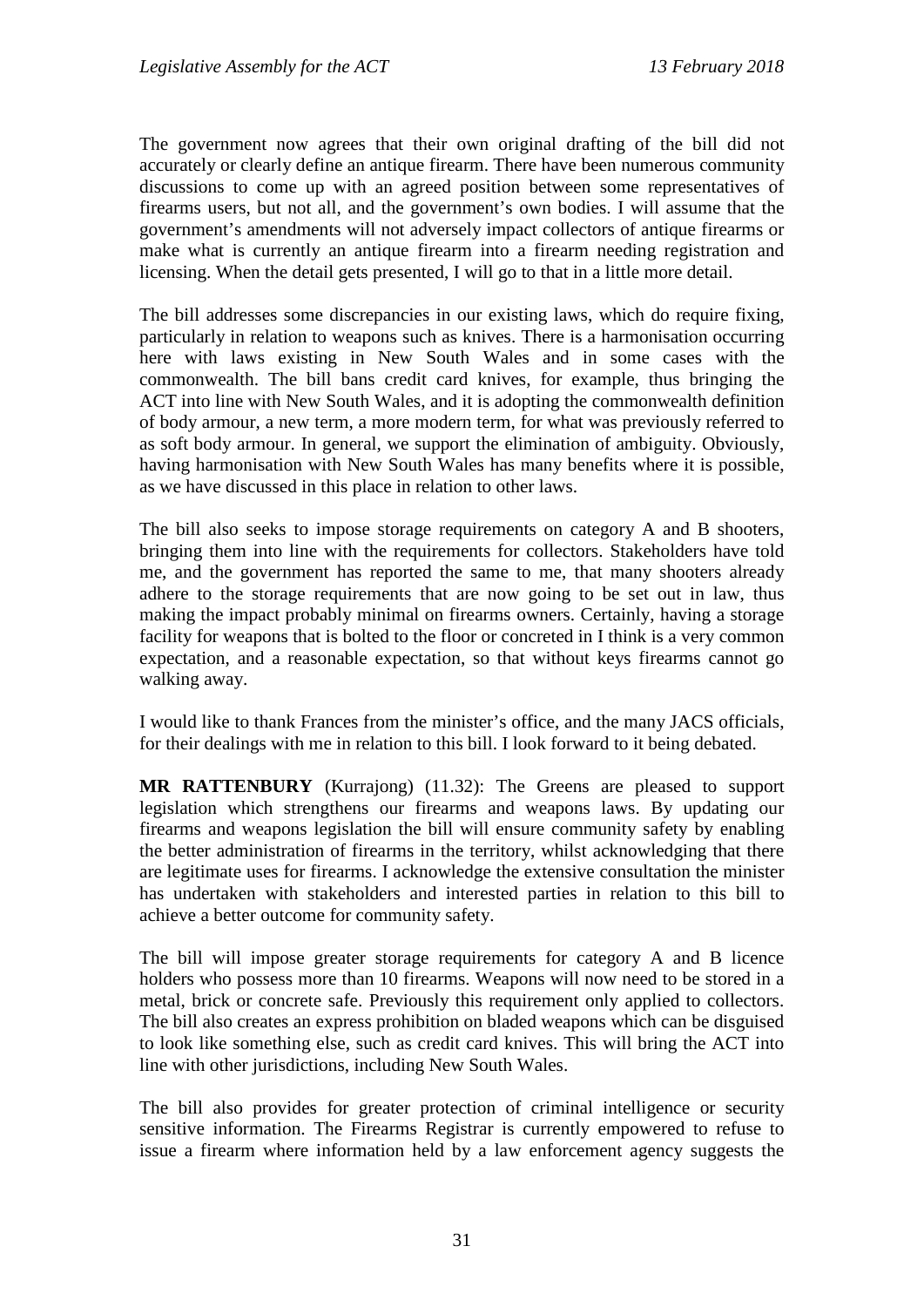issuing of a firearm to a particular person would be contrary to the public interest. The bill enables the registrar to withhold the reasons for refusing to issue a licence to protect security sensitive information.

The bill seeks to provide more clarity and certainty for firearms users, particularly those who may need to use one during the course of their employment. For example, the bill allows conservation officers and veterinary surgeons to use suppressors, also known as silencers, to euthanise injured fauna. Furthermore, the bill authorises firearms instructors to use a firearm that belongs to another person, such as firearms belonging to their students. Currently instructors are only authorised to possess and use firearms licensed by them or by their employing club. This will facilitate the demonstration of the proper and safe use of firearms by instructors.

The bill also authorises the storage of firearms at an interstate place of work. This will enable ACT residents who work on a rural property in New South Wales to have their firearms stored at their place of work, rather than having to transport them to and from the ACT. New South Wales police will be given the power to inspect and prosecute any breaches of storage requirements.

The Greens have a long history of supporting strict gun control, which started in the Parliament of Tasmania in the 1980s when attempts were made by the Greens to ban automatic and semiautomatic weapons due to ongoing concerns about public safety and the number of guns in circulation not only in Tasmania but nationally at the time.

After the tragedy of the Port Arthur massacre, where 35 people were killed and 23 injured, we did see a national approach to gun law reform that put community safety first. It involved an amnesty and gun buyback that took some 600,000 firearms out of the community. These reforms have become the envy of the world. Other countries look to Australia for our gun laws, which gun control advocates in many countries would like to introduce.

The evidence has clearly shown that these reforms have had a positive impact on reducing homicides and mass shootings in Australia. It is disturbing to hear that there are those who advocate for loosening gun controls laws when I think many Australians actually believe that we are in a far better position than other places. I mention this in the context of today's debate because every time these conversations come up, these are I think sensible and largely administrative changes but the broader policy question often floats around.

I think it is useful to reflect on how fortunate we are in this country at the decisions that were taken some years ago now but which continue to have a very positive impact in this country. As I said in my opening remarks, it is a case of finding the right balance between the legitimate uses of firearms, but making sure that we maximise community safety.

As Mrs Jones has noted, the government does have some amendments. I do not need to speak further to those, other than noting that the Greens will be supporting them today.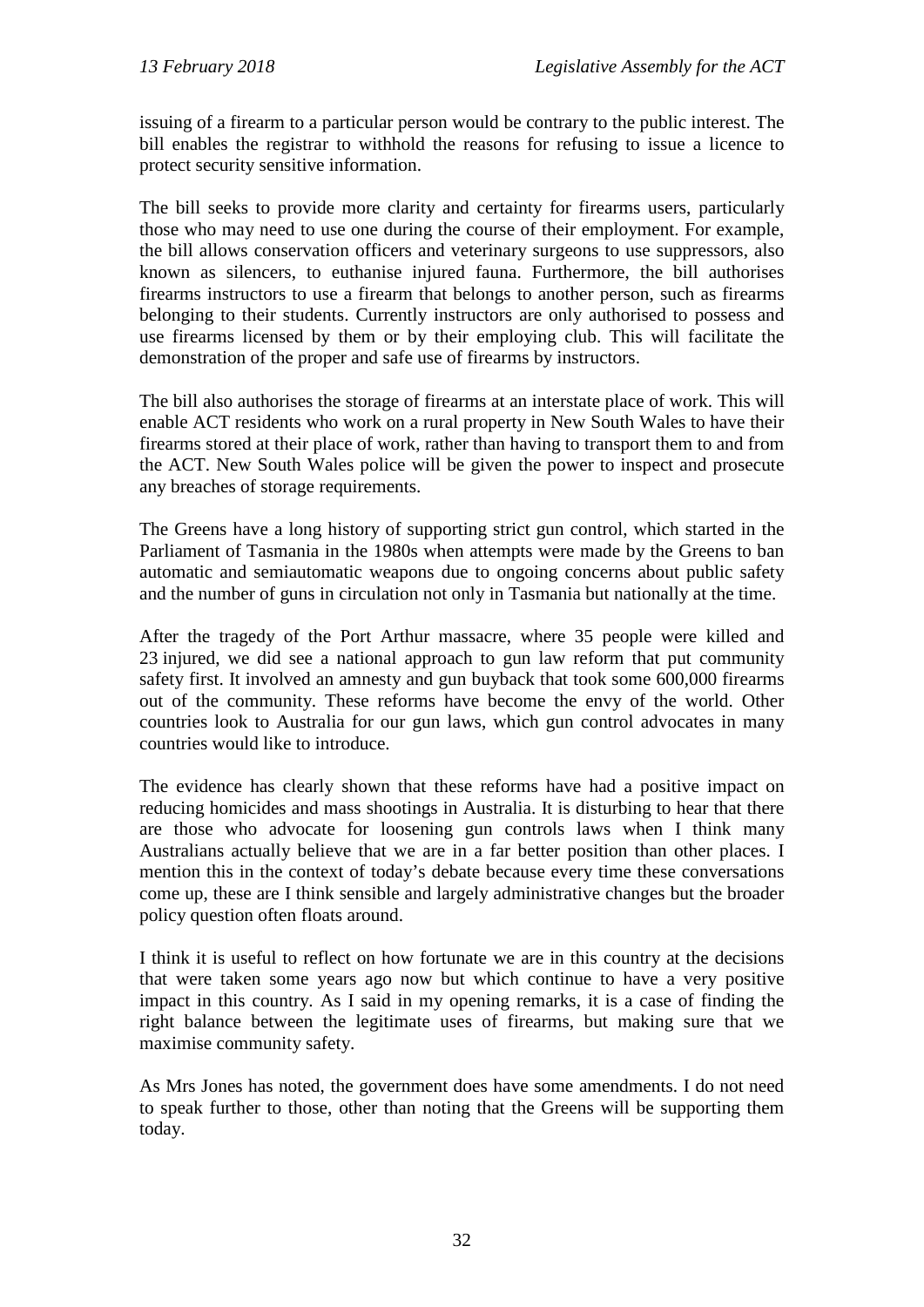**MS CHEYNE** (Ginninderra) (11.37): I am pleased to stand to speak today on the Firearms and Prohibited Weapons Legislation Amendment Bill 2017, which supports the safety of our community. The bill amends our firearms and prohibited weapons legislation to ensure that our regulatory system is capable of protecting Canberrans against potential threats posed by firearms and weapons in the community.

This bill makes a number of minor and technical amendments to firearms legislation and prohibited weapons legislation. These technical amendments were identified in consultation with key stakeholders and they will ensure that the ACT continues to maintain a strong regulatory system to manage the possession of firearms and other articles in the territory.

The minor and technical amendments that are made by this bill include providing that the owner or operator of a zoo may hold a category C composite entity licence for the management of animals at the zoo; providing that the registrar may issue evidentiary certificates to prove that a person has been given approval to possess ammunition as a collector; and making editorial amendments such as updating names of law enforcement agencies.

Importantly, the bill also prohibits the possession of a knife or blade that is disguised to look like something else. An example of a weapon targeted by the new law is a credit card knife. It is a bit scary, but they do exist; knives that are designed to look like credit cards. They are small in size and can easily be carried in wallets, pockets and small bags.

Credit card knives are easily purchased online and they pose obvious dangers. Prohibition on credit card knives aligns the ACT with the laws of the other jurisdictions and keeps us up to date by prohibiting the possession of any knife or blade that is disguised to look like something else. That is just one example.

This bill also contains provisions to make it easier for ACT firearms licensees to store their weapons in New South Wales if that is where they work. The Firearms Act 1996 currently provides that a licensee must store each registered firearm held under the licence at the registered premises in the ACT. Some licensees in the ACT request to store their firearms at a New South Wales address.

This includes, for example, ACT residents who are employed on a rural property in New South Wales, and who currently have to transport their firearm over the border each day. The Firearms Registrar currently has no power to approve an application to store a firearm at an interstate place of work. These amendments will mean that the registrar will be able to allow people to store their firearms in New South Wales, making storage and transport requirements easier for these Canberra residents. It is more efficient and it just makes sense.

Finally, the bill also makes amendments relating to the importation and use of body armour. The amendment to the Prohibited Weapons Act and regulation brings the description of body armour into line with the national definition used for customs purposes. The bill defines body armour as an article that is designed for antiballistic or antifragmentation purposes to be worn on or to cover the human body.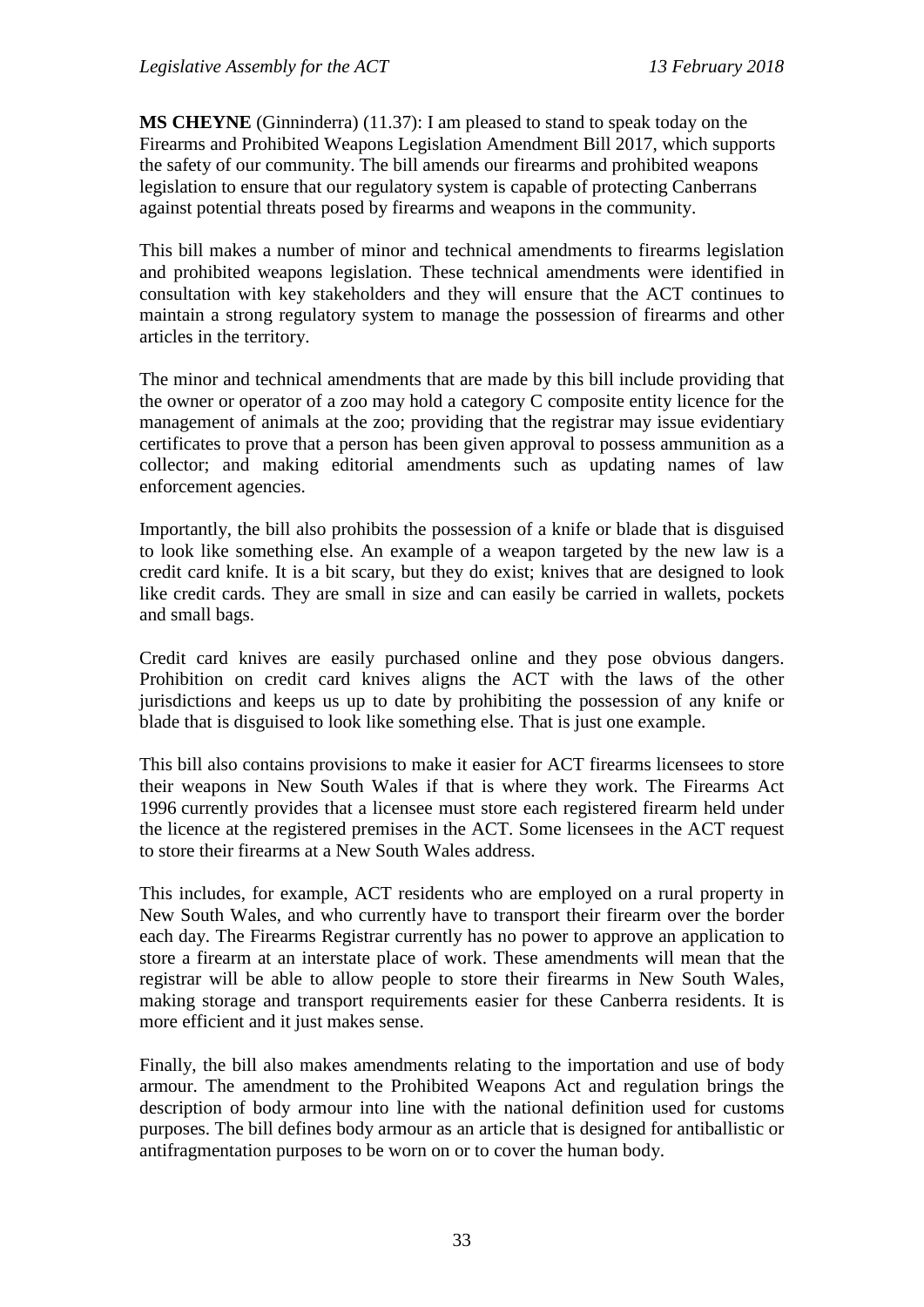The commonwealth has prohibited the importation of body armour into Australia since 1977. This prohibition commenced due to concerns that body armour could be readily available for use in criminal activities. The ACT's laws on this matter will now be consistent with the equivalent commonwealth laws, bringing consistency and clarity in their implementation, thus making sense across a number of jurisdictions.

It is of utmost importance that our laws on firearms and prohibited weapons effectively protect our community while remaining workable for those who are licensed, responsible owners of firearms. We need to make sure that we continue to update our legislation to be consistent with changes in the field out there. I believe this bill strikes the appropriate balance to improve the operation of our firearms laws, make them more consistent across the board and effectively ban dangerous items. I commend this bill to the Assembly.

**MR GENTLEMAN** (Brindabella—Minister for Police and Emergency Services, Minister for the Environment and Heritage, Minister for Planning and Land Management and Minister for Urban Renewal) (11.42), in reply: I thank colleagues for their input into this bill; it is a very important piece of legislation. The Firearms and Prohibited Weapons Legislation Amendment Bill 2017 makes several significant amendments to the Firearms Act of 1996, the Firearms Regulation of 2008, the Prohibited Weapons Act 1996 and the Prohibited Weapons Regulation 1997.

This bill was developed following recommendations made by several stakeholders, including the firearms consultative committee, ACT Policing, the Rural Landholders Association and firearms manufacturers located in the ACT. These stakeholders are committed to ensuring that the operation of firearms and prohibited weapons legislation remains relevant and workable. These stakeholders share an interest in ensuring that our firearms legislation strikes a balance between public safety and the interests of licensed and legitimate firearms users. It is in this context that these amendments have been drafted and remain consistent with the principles underlying firearms regulation in Australia: that firearm possession and use are privileges conditional on the overriding need to ensure public safety.

The government acknowledges that the overwhelming majority of firearms users are law-abiding citizens. There are many valid uses of firearms in the community, including target shooting, pest animal management and primary production. The government values its positive working relationship with these stakeholders and recognises the valuable contribution they make to the community and the economy.

The amendments in the bill are intended to reinforce community safety from firearms crime in several important ways while allowing greater access to firearms for legitimate users under specified circumstances. Some of these amendments include: increased storage requirements for firearms of category A and B licence holders who possess more than 10 firearms, meaning that they will be required to store their weapons in a metal, brick or concrete safe; a prohibition on detachable centre-fire rifle magazines with a capacity of more than 10 rounds; technical amendments to provisions which relate to firearms instructors; and greater protection for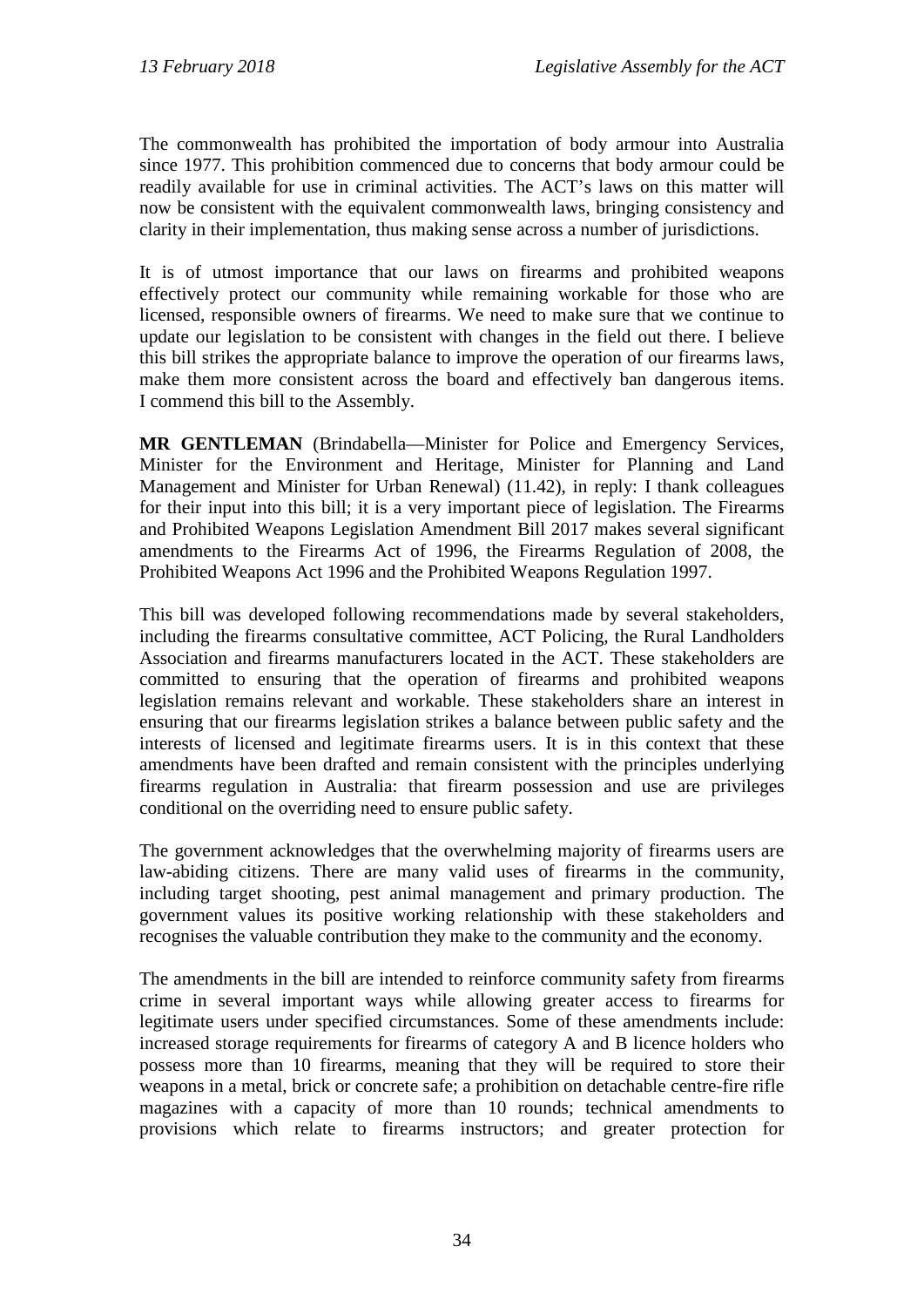security-sensitive information used by the Firearms Registrar to inform decisions about firearms licence applications.

Increased storage requirements will commence six months after the bill is notified to ensure that licensees have sufficient time to make arrangements for the storage of their firearms in line with the new requirements. These categories include air guns, shotguns, other self-loading rim-fire and centre-fire rifles, and muzzle-loading firearms other than pistols. All category A and B firearms licensees, that is, people who are licensed to possess more than 10 category A or category B firearms, will be required to store their firearms in a metal, brick or concrete safe. Ultimately, this amendment increases community safety by ensuring powerful firearms in the territory are stored safely.

The bill also makes technical amendments to the provisions in the Firearms Act which relate to firearms instructors. The Firearms Act authorises a person to possess and use only firearms for which they are licensed. In the case of firearms instructors, the law has had the unintended effect of prohibiting an instructor from legally using a firearm belonging to another person. Therefore, an instructor cannot pick up a student's firearm to demonstrate how to use the firearm properly and safely, and the bill resolves this issue.

The bill also makes amendments to firearms legislation to allow the Firearms Registrar to withhold the reasons for which they refuse to issue a licence in circumstances where revealing the reasons would also reveal security-sensitive information. A similar power to withhold security-sensitive information is available in the Births, Deaths and Marriages Registration Act. In this act the relevant director-general can refuse an application to make a change of name and elect to withhold the reasons for doing so if revealing the reasons would also reveal sensitive information.

Security-sensitive information is defined in the bill as information held by a law enforcement agency, the disclosure of which would be reasonably expected to prejudice a criminal investigation, enable the discovery of the existence or identity of a confidential source of information relevant to law enforcement, and endanger a person's life or physical safety.

This government always turns its mind to the impact law reform decisions have on human rights, and the government understands that withholding the reason for refusing to issue a firearms licence may limit the rights of a person applying for a firearms licence to procedural fairness. However, the bill ensures that the registrar is still required to explain to the applicant why their application for a firearms licence has been refused. The registrar can withhold their reasons only to the extent that giving those reasons would disclose security sensitive information. Therefore, all other reasons and information must be communicated.

To ensure that this process has adequate oversight, an applicant who has his or her application for a firearms licence refused on the basis of security-sensitive information has the right to apply to the ACT Civil and Administrative Tribunal or the ACT Supreme Court to have the decision reviewed. The bill provides that the registrar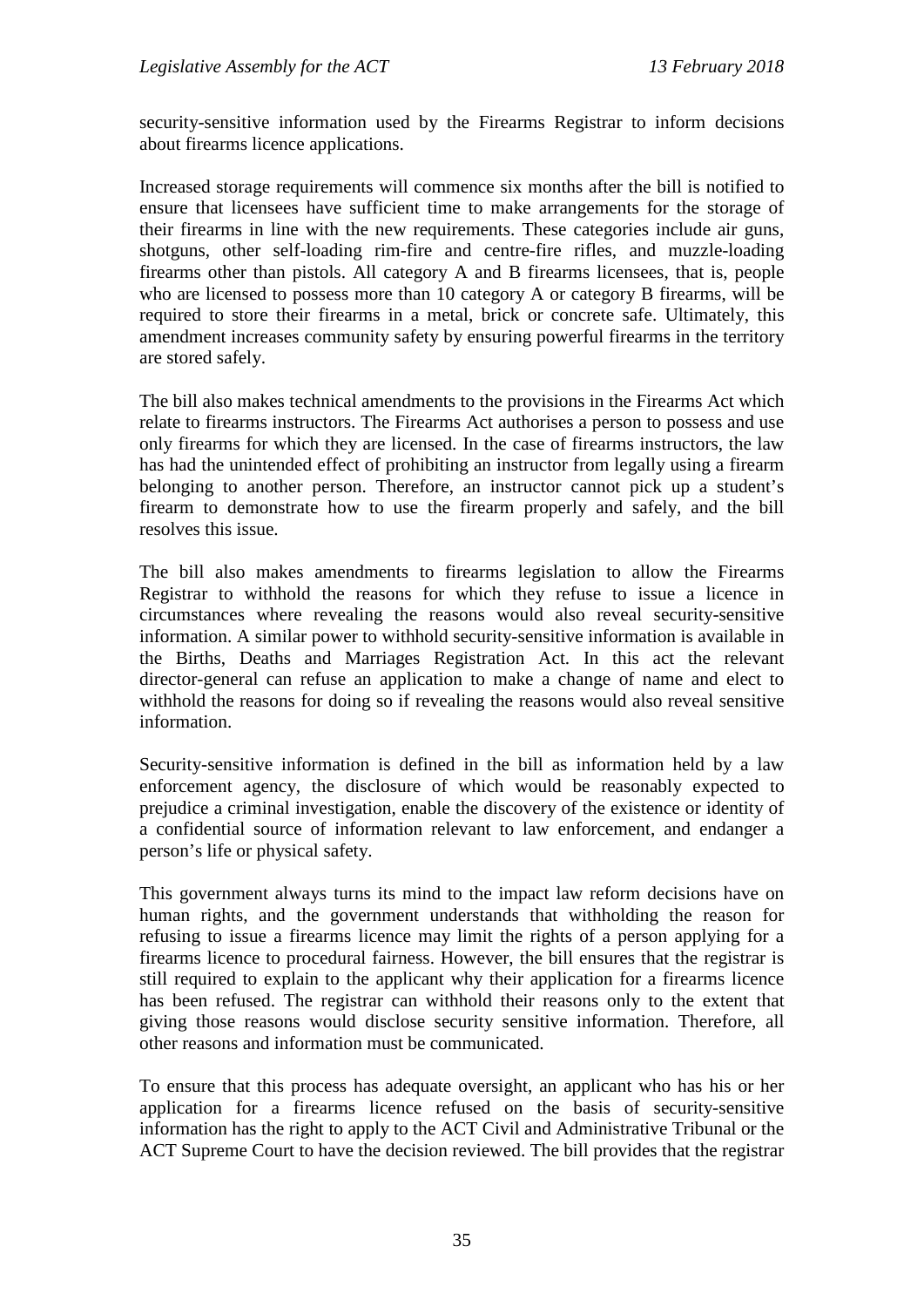may choose to allow certain parts of any information to be released to the applicant in a hearing, for example, a tribunal hearing, despite the fact that the information is held to be security sensitive. I am confident that this reform is proportionate. Although it limits the right to procedural fairness, it does so only to protect public safety.

The bill also makes several minor and technical amendments to the wording in the Firearms Act 1996 and Firearms Regulation and the Prohibited Weapons Act 1996 to ensure consistency across the ACT statute book. Amendments to the Prohibited Weapons Act 1996 and the Prohibited Weapons Regulation 1997 will strengthen our laws around dangerous bladed weapons and clarify the definition of body armour. The amendments prohibit the possession of credit card knives or other bladed weapons disguised to look like non-weapons and amend the description of body armour to adopt the definition that is recognised nationally for customs purposes. These minor amendments have been made with the support of our stakeholders, and I thank them again for their assistance with this bill.

This type of law reform should be an inclusive process and one that fosters a shared understanding and respect for the interests of stakeholders. As well as stakeholders who advanced their ideas for the bill, the government consulted widely on the amendments with members of the firearms community such as the licensed shooting range operators, martial arts clubs and justice stakeholders including the Director of Public Prosecutions, the ACT Bar Association and the ACT Law Society.

I particularly mention the important role that the ACT community have played in developing not only this bill but also the important proposed government amendments. Our positive and productive working relationship with stakeholders involved in the firearms community has meant that the bill has been continually worked on and revised to be the best firearms legislation in the ACT. The willingness of stakeholders to proactively identify and work with us on the proposed government amendments has been especially appreciated, and I note the valuable recommendations and feedback from a number of stakeholders in this regard.

This bill provides greater clarity for firearms owners on their rights and responsibilities to protect public safety. The bill strikes a balance between ensuring public safety and respecting the valid uses of firearms by licensed and legitimate firearms users, which include the use of firearms in businesses which deliver economic benefits for the Canberra community. The government is committed to building safer communities in Canberra, and the amendments in this bill greatly contribute to this. I thank members for their input into this, and I commend the bill to the Assembly.

Question resolved in the affirmative.

Bill agreed to in principle.

## **Detail stage**

Clauses 1 to 18, by leave, taken together and agreed to.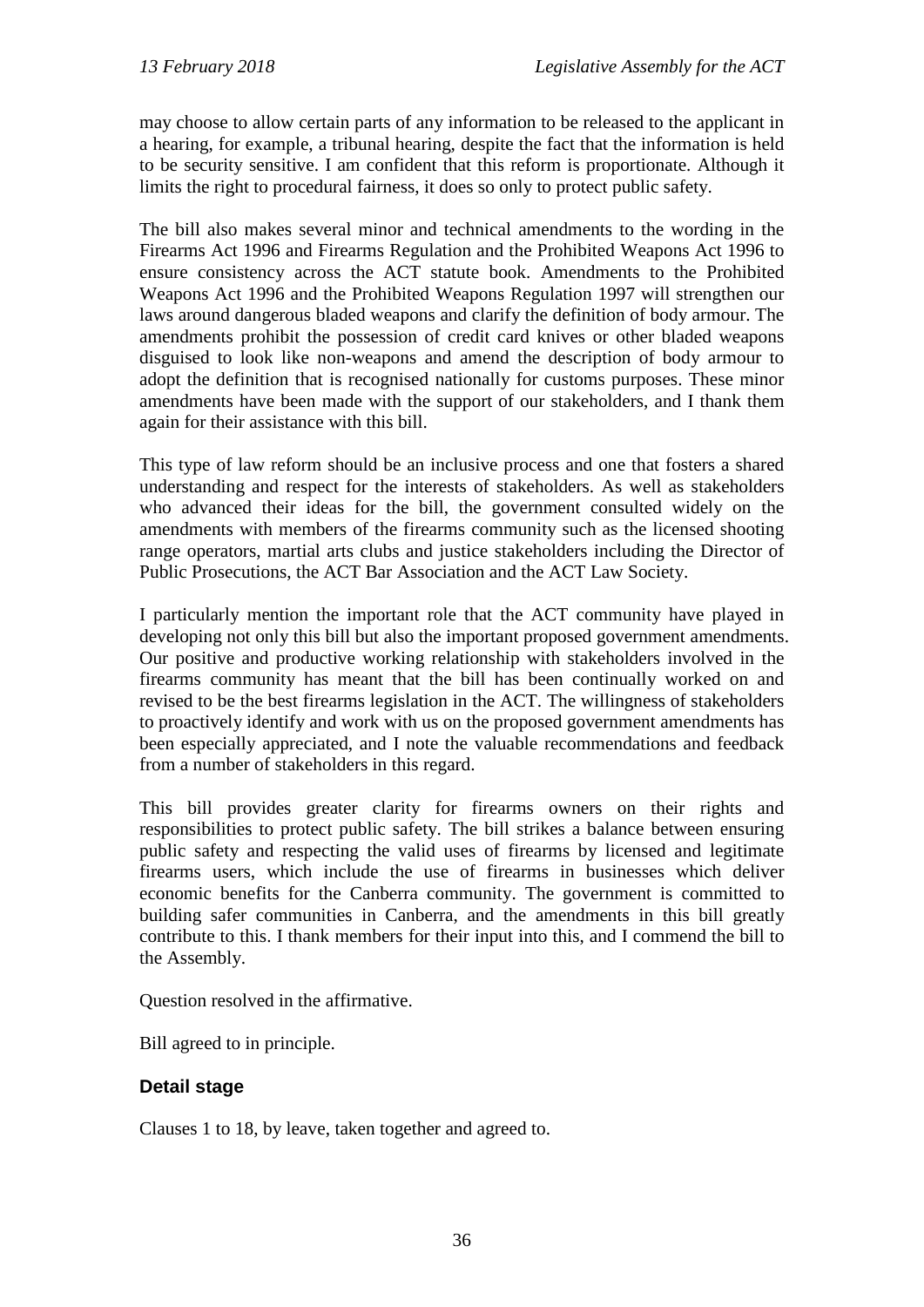Clause 19.

**MR GENTLEMAN** (Brindabella—Minister for Police and Emergency Services, Minister for the Environment and Heritage, Minister for Planning and Land Management and Minister for Urban Renewal) (11.53): I move amendment No 1 circulated in my name *[see schedule 1 at page 102]*. I also table a supplementary explanatory statement. We have talked about this in earlier conversation. This amendment is to insert the term "an antique firearm" into section  $6(1)(a)$ .

**MRS JONES** (Murrumbidgee) (11.54): I ask the minister to clarify that amendment 2 is on the same topic.

**MR GENTLEMAN** (Brindabella—Minister for Police and Emergency Services, Minister for the Environment and Heritage, Minister for Planning and Land Management and Minister for Urban Renewal) (11.54): Yes, Mrs Jones, through you, Mr Assistant Speaker. Amendment No 2 is the definition of "an antique firearm". This is to insert "an antique firearm" in the legislation. The next amendment will be the definition.

**MRS JONES** (Murrumbidgee) (11.54): The Canberra Liberals support amendment No 1.

Amendment agreed to.

Clause 19, as amended, agreed to.

Clause 20.

**MR GENTLEMAN** (Brindabella—Minister for Police and Emergency Services, Minister for the Environment and Heritage, Minister for Planning and Land Management and Minister for Urban Renewal) (11.55): I move amendment No 2 circulated in my name *[see schedule 1 page 102]*. As discussed, this inserts a new definition, of "antique firearm", which means a muzzle-loading pistol, including a percussion-lock pistol that is muzzle loading, that uses black powder to propel the projectile but does not include a breach-loading pistol with a rotating cylinder or that accepts metal cartridges.

**MRS JONES** (Murrumbidgee) (11.55): The Canberra Liberals will support the amendment today, however, we will be watching closely the practical impact of it. Obviously my suggested amendment that firearms manufactured before 1900 for which ammunition is not readily commercially available would be a clearer definition, however, that means somebody has to be monitoring a list, as the New South Wales government does, of which firearms fit and do not fit into that category. So I understand why the government has gone to the option it has. The minister's office assures me that, in consultation with key stakeholders, this is a position that has been arrived at. However, we do not want to see a situation where collectors of antique firearms have to register their weapons as a result of this change and potentially spend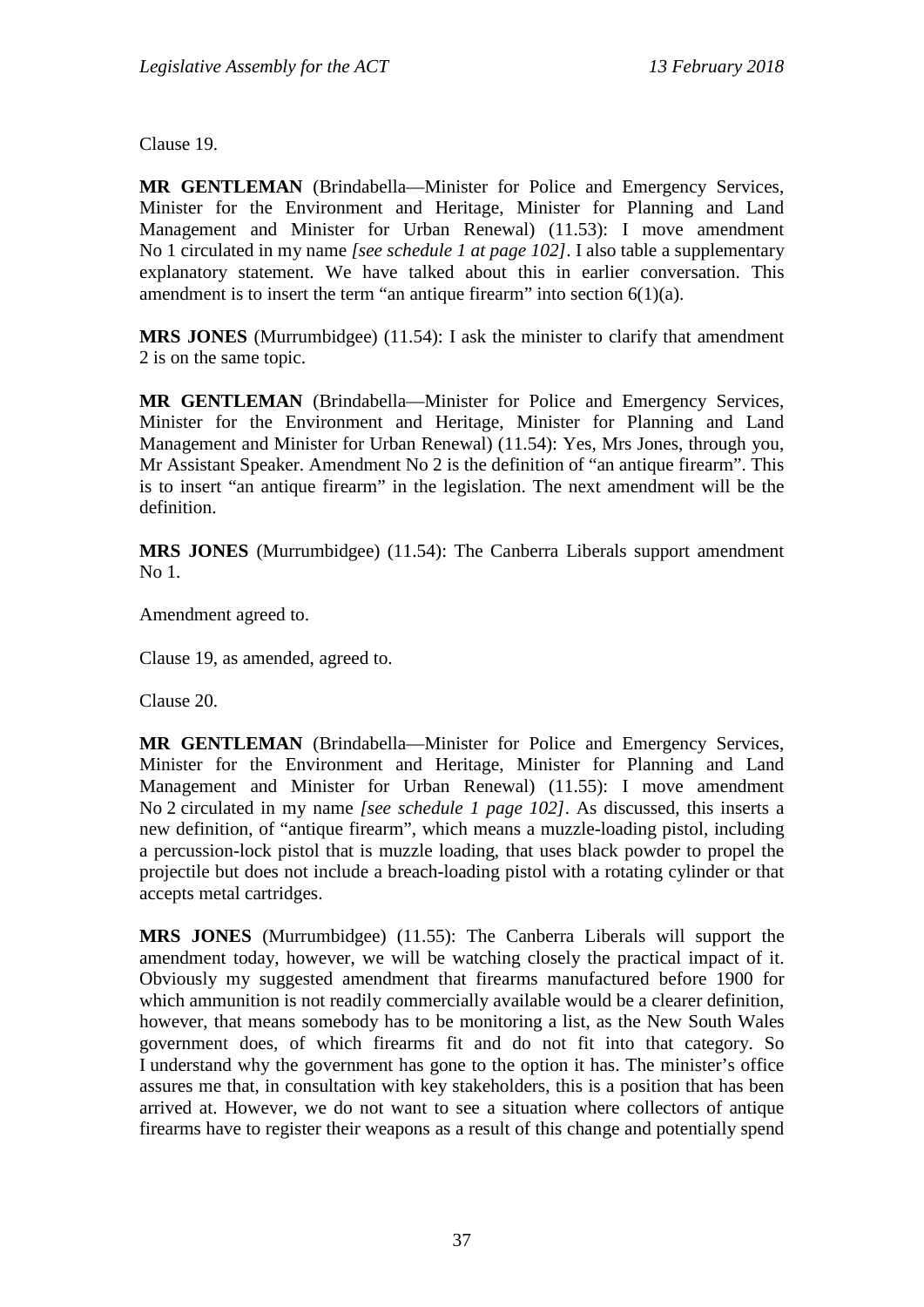time and money on a regular basis to get a licence for a weapon that will never be used.

Amendment agreed to.

Clause 20, as amended, agreed to.

Clause 21 agreed to.

Clause 22.

**MR GENTLEMAN** (Brindabella—Minister for Police and Emergency Services, Minister for the Environment and Heritage, Minister for Planning and Land Management and Minister for Urban Renewal) (11.57): The government will not be supporting clause 22 as it is no longer relevant in the legislation.

**MRS JONES** (Murrumbidgee) (11.57): The Canberra Liberals support this position.

Clause 22 negatived.

Clauses 23 to 33, by leave, taken together and agreed to.

Clause 34.

**MR GENTLEMAN** (Brindabella—Minister for Police and Emergency Services, Minister for the Environment and Heritage, Minister for Planning and Land Management and Minister for Urban Renewal) (11.58): I move amendment No 4 circulated in my name *[see schedule 1 at page 102]*.

**MRS JONES** (Murrumbidgee) (11.58): We support this change which rectifies a drafting error.

**MR GENTLEMAN** (Brindabella—Minister for Police and Emergency Services, Minister for the Environment and Heritage, Minister for Planning and Land Management and Minister for Urban Renewal) (11.58): I thank Mrs Jones for her support of this amendment. The amendment omits proposed new item 8A and substitutes it with:

… a detachable centre-fire rifle magazine (other than a centre-fire self-loading rifle magazine) with a capacity of more than 10 rounds.

Amendment agreed to.

Clause 34, as amended, agreed to.

Remainder of bill as a whole, as amended, agreed to.

Bill, as amended, agreed to.

#### **Sitting suspended from 11.59 am to 2.30 pm.**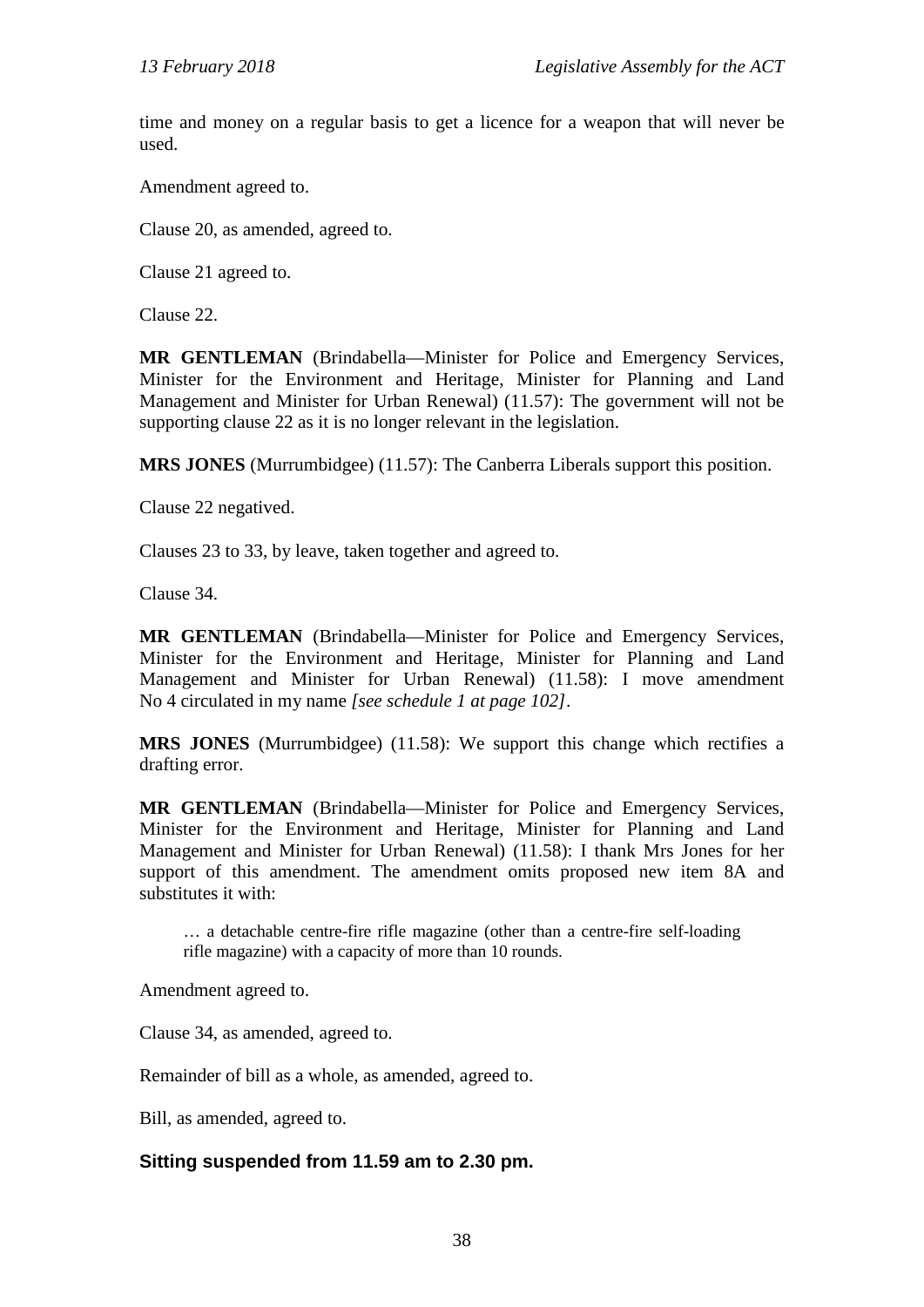## **Ministerial arrangements**

**MR BARR**: Madam Speaker, the Attorney-General is absent from question time today. I will endeavour to assist members in the attorney's portfolios.

## **Questions without notice Health—elective surgery**

**MR COE**: The question I have is for the Minister for Health and Wellbeing. Minister, a few days ago, on 10 February, the *Canberra Times* reported that there are significant hidden waiting times for patients to see a specialist before they are booked for elective surgery. Some patients have to wait up to five years to see a specialist before they can get an appointment and in turn have to wait for a year further for an operation. The *Canberra Times* noted that Victoria posts quarterly updates on waiting times to see specialists in the public system but "An ACT Health spokesman could not provide ... waiting times to see specialists in the ACT". Minister, what is the extent of the hidden waiting times here in the ACT to see a specialist?

**MS FITZHARRIS**: I thank Mr Coe for the question. Like him, I read the article that appeared in the *Canberra Times* on the weekend. It is certainly a priority of this government to improve access and timeliness of access to all health services. Access to surgery has been boosted today, but I am particularly focused also on making sure that every person who is referred, both within the ACT and, of course, in the surrounding region, to a specialist in ACT Health is immediately triaged and will be contacted by ACT Health within a 10-day period to inform them of when they may see a specialist. We want to make sure, of course, that they will be contacted within 10 days of that referral being received by ACT Health from their GP. Then they will be informed of the time that it may take them to see their specialist depending on the clinical urgency. It is also important to note that not everybody who will see a specialist will necessarily be on the elective surgery waiting list. For example, in the specialty of urology only approximately 30 per cent of patients who may see a specialist will then go on to receive surgery.

On access to data, that is a great question and one I am pleased to answer. As has been an important part of the ACT-wide health data review, a very important pillar of the six pillars of that review is the information that we provide to consumers about ACT health data. That is an important component of the data review which will be completed late next month. I look forward to informing the Assembly on progress in that review and also subsequently the recommendations of the review and the government's response. Access to timely information for consumers is a priority for me.

**MR COE**: Minister, why is the ACT government unable to provide waiting times to see specialists in the ACT system? Does the data actually exist? If so, will you report on it in the future?

**MS FITZHARRIS**: Yes, we will be, as part of the data review referred to in my previous answer, looking very closely at significantly increasing the data that we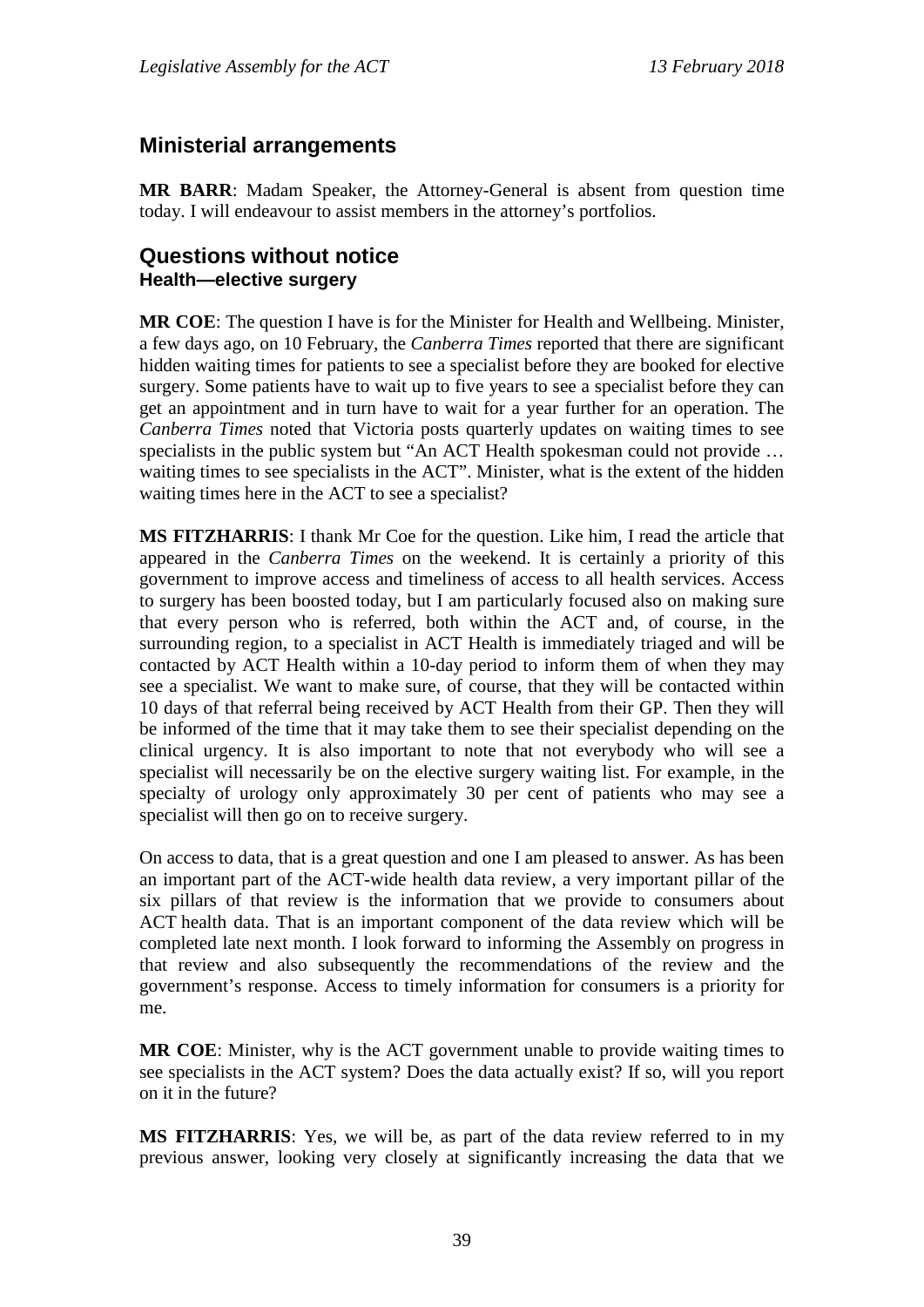provide to health professionals across the territory, and notably to those within ACT Health as well as, importantly, access to consumers in the broader community.

**MRS DUNNE**: Minister, how many Canberrans have died while waiting to see a specialist or to have their elective surgery in the last three years?

**MS FITZHARRIS**: I am tempted to say that that outrageous question should not be dignified with a response and I will—

*Mrs Dunne interjecting—*

**MADAM SPEAKER**: Mrs Dunne, please! You have concluded your answer?

**MS FITZHARRIS**: Yes.

#### **Health—nurse-led walk-in centres**

**MRS DUNNE**: My question is to the Minister for Health and Wellbeing. Minister, on 31 January 2018 the *Canberra Times* reported that you had said that the government's investment in more nurse-led walk-in centres would "ease pressure on emergency rooms". Minister, in your answer to question on notice 611 to me you said:

A direct correlation between hospital Emergency … activity and Walk-in Centre … activity is not possible, because the issue is multifactorial.

Minister, how do you know that the walk-in centres will ease pressure on emergency departments when you are unable to measure the correlation between the two?

**MS FITZHARRIS**: What we do know about walk-in centres is that the opposition spokeswoman thinks they are "a criminal waste of taxpayers' money".

**Mrs Dunne**: I stand by that.

**MS FITZHARRIS**: I am very pleased to hear that, because this government believes that investment in nurse walk-in centres is important. For 36,000 patients—

**Mrs Dunne**: At \$188 dollars a throw—

**MADAM SPEAKER**: Mrs Dunne, you asked a question. The minister is providing an answer. Please have respect and hear that in silence.

**Mrs Dunne**: On a point of order, Madam Speaker, my question was about whether they had the information to tell whether walk-in centres would ease the pressure on emergency departments. The minister has not answered that question or attempted to.

**MADAM SPEAKER:** The minister has over a minute left, and there was a series of interjections, so the minister has a minute left to answer.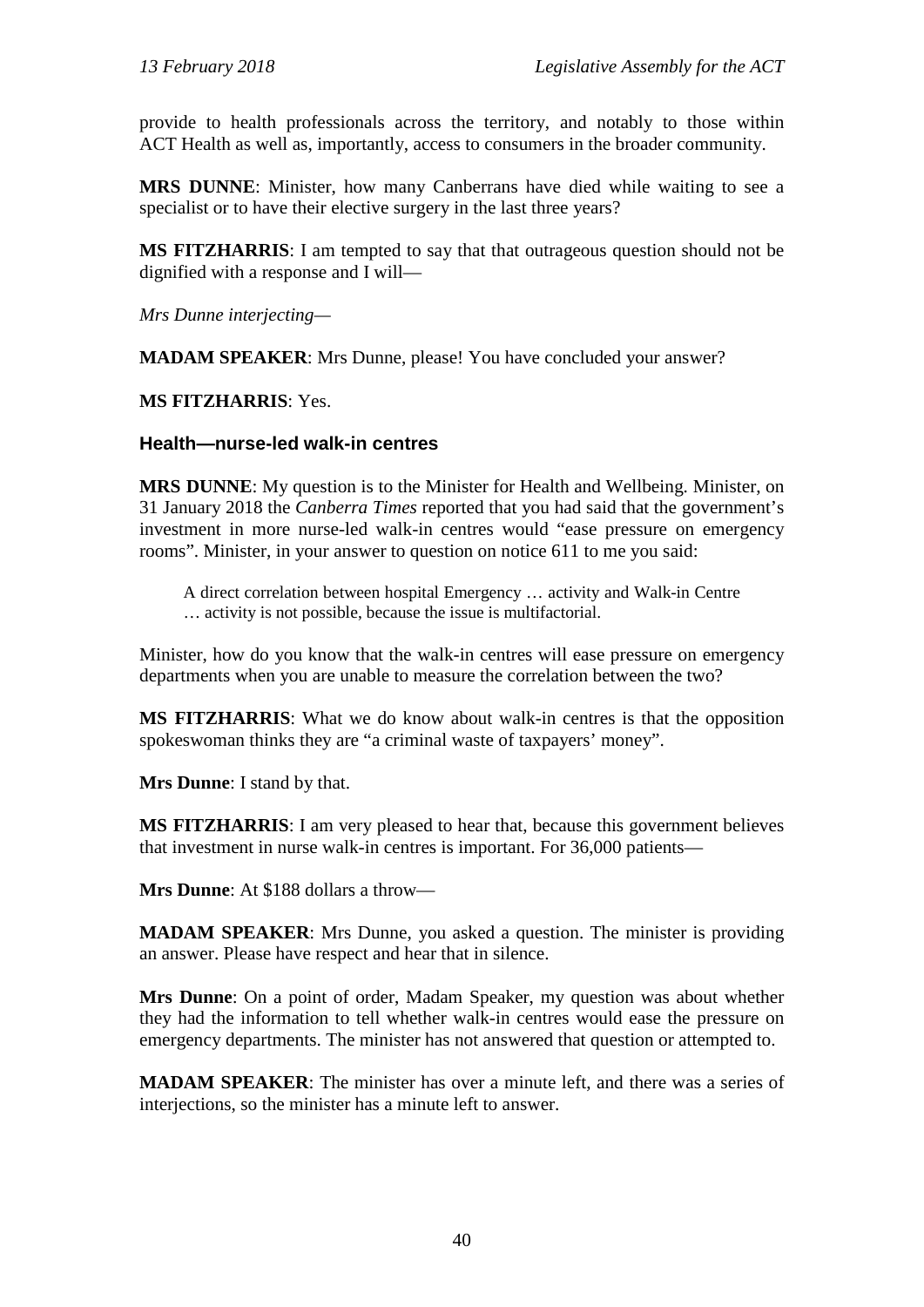**Mrs Dunne**: On the point of order, there is a substantial body of ruling which says that it is out of order to use an answer to attack other parties' policies in this place, especially when this question is directly about this government's policy.

**MADAM SPEAKER**: Mrs Dunne, I recognise your experience in these matters but I am not going to provide that as a point of order. The minister does have a minute left to answer the question.

**MS FITZHARRIS**: We know that increased access to primary healthcare services, which includes walk-in centres and GPs, does assist in taking pressure off emergency departments because it gives people another option.

**MRS DUNNE**: Minister, what did the business case for existing walk-in clinics say about their impact on the presentation at emergency departments and on what basis was that analysis made?

**MS FITZHARRIS**: As indicated in my answer in response to a question on notice, it is multi-factorial. The health system is a complex system if people do not otherwise have an option to present to a nurse walk-in centre. I repeat that 36,000 Canberrans did in the previous year and I am looking forward to more Canberrans having access to walk-in centres in the Gungahlin region, in the Weston Creek region and also in the inner north. This government's commitment to nurse walk-in centres is absolute. We will continue to work with other stakeholders to make sure that we can integrate primary health care and get value for money for ACT residents.

**MR WALL**: Minister, what does the business case for the two new walk-in clinics say about their likely impact on presentations at emergency departments at the hospitals?

**MS FITZHARRIS**: They have not been fully completed yet, but we look forward to opening the Gungahlin walk-in centre later this year.

*Opposition members interjecting*—

**MADAM SPEAKER**: Members of the opposition, please.

#### **Budget—2017-18 update**

**MS ORR**: My question is to the Chief Minister. Chief Minister, what does the 2017-18 budget update show about the strength of the ACT economy and the territory's improving financial position?

**MR BARR**: I thank Ms Orr for the question. It is indeed pleasing to see that the territory's nation-leading economic growth, the 10,000 new jobs that were created in our city last year, is flowing through to business confidence across the territory and that we are also seeing a very strong outcome for the territory budget.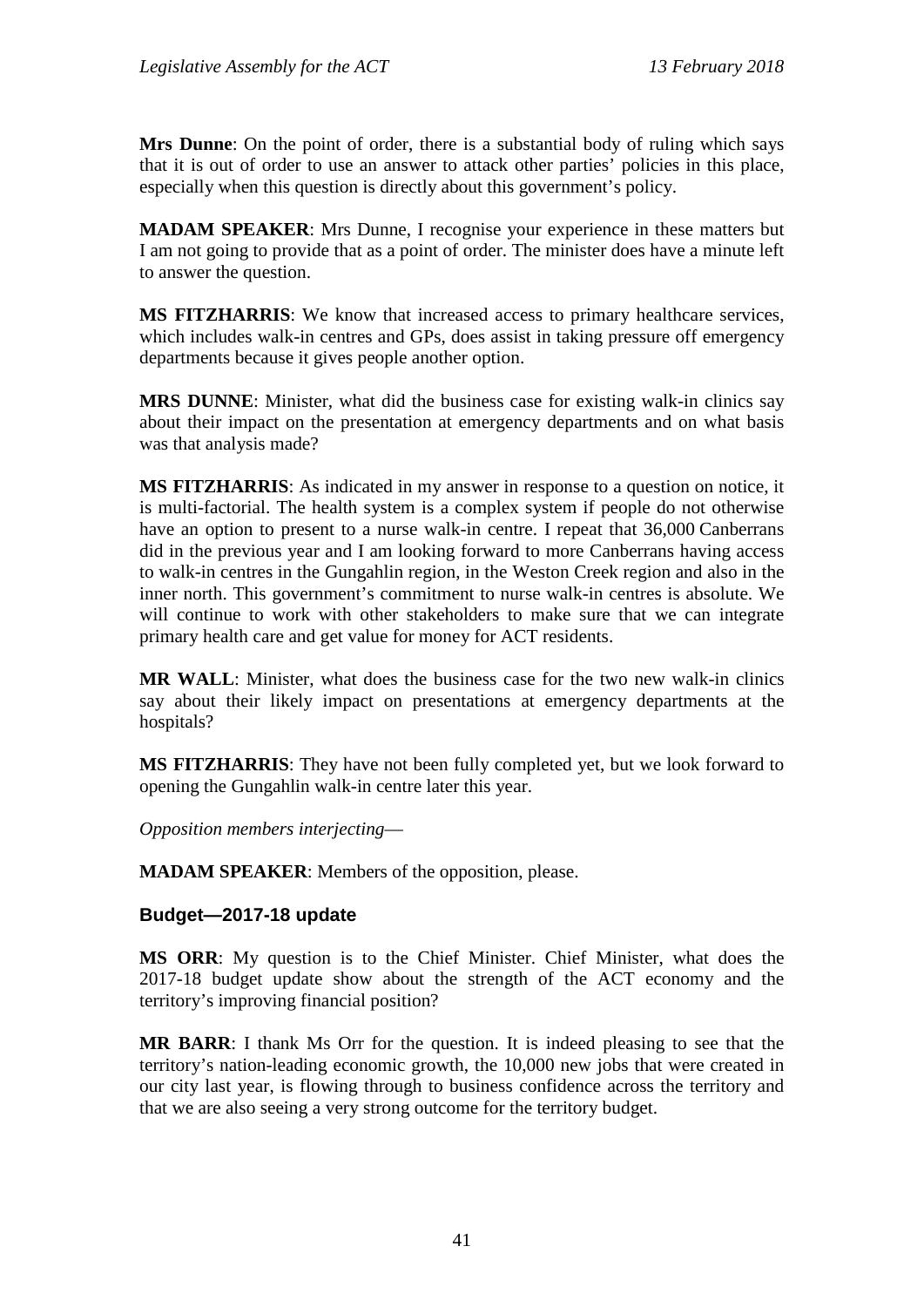Our economy expanded by 4.6 per cent last year. That is higher than was projected in the budget and we are expecting further growth of around four per cent this year. This means that the government's policy settings are working effectively in the ACT and that this is as a result of the settings of this government. When we—

#### *Opposition members interjecting—*

**MADAM SPEAKER**: Chief Minister, please, can you resume your seat? Alistair sorry, Mr Coe; I do apologise—Leader of the Opposition. Mr Wall, I add you to the list. Mr Hanson! Welcome to question time 2018, I say to members. How about a bit of silence from the bunkers of the opposition, thank you. Chief Minister.

**MR BARR**: It is also very pleasing to see that the territory's rate of population growth continues to increase. All of this would not be occurring if this government had not adopted the suite of policies that we have over the past few years. We remain very confident and optimistic about the territory's economic outlook over the forward estimates period. Indeed, the mid-year budget update reflects that confidence both in the economic forecasts and the territory's underlying fiscal position.

**MS ORR**: How is the government continuing to deliver on its election commitments and boost services for Canberrans through the budget update?

**MR BARR**: We have this week completed a further suite of election commitment delivery through the midyear update. Clearly, there have been significant investments in health and education infrastructure, as well as a range of municipal and community service investments.

The budget update delivers on more of our election commitments, including the rollout of laptops to students in ACT public high schools ahead of schedule, the recruitment of a new full ambulance crew to help meet rising demand in that area, strengthening our community engagement efforts, and, of course, an election commitment we made to upgrade the Mark Webber track.

We laid out a very big agenda at the last election, and we are delivering on that progressively through this parliamentary term. At the same time we are also strengthening the territory's budget position. This gives us capacity to invest more in front-line service delivery across the range of state and municipal service delivery responsibilities that we have. We look forward to delivering more surgeries this year and to continuing our very significant infrastructure program throughout 2018 and beyond.

**MS CODY**: Chief Minister, given that this is the sixth budget update in which the government has maintained a projected return to balance in 2018-19, does the government remain committed to delivering a balanced budget?

**MR BARR**: Yes, we are.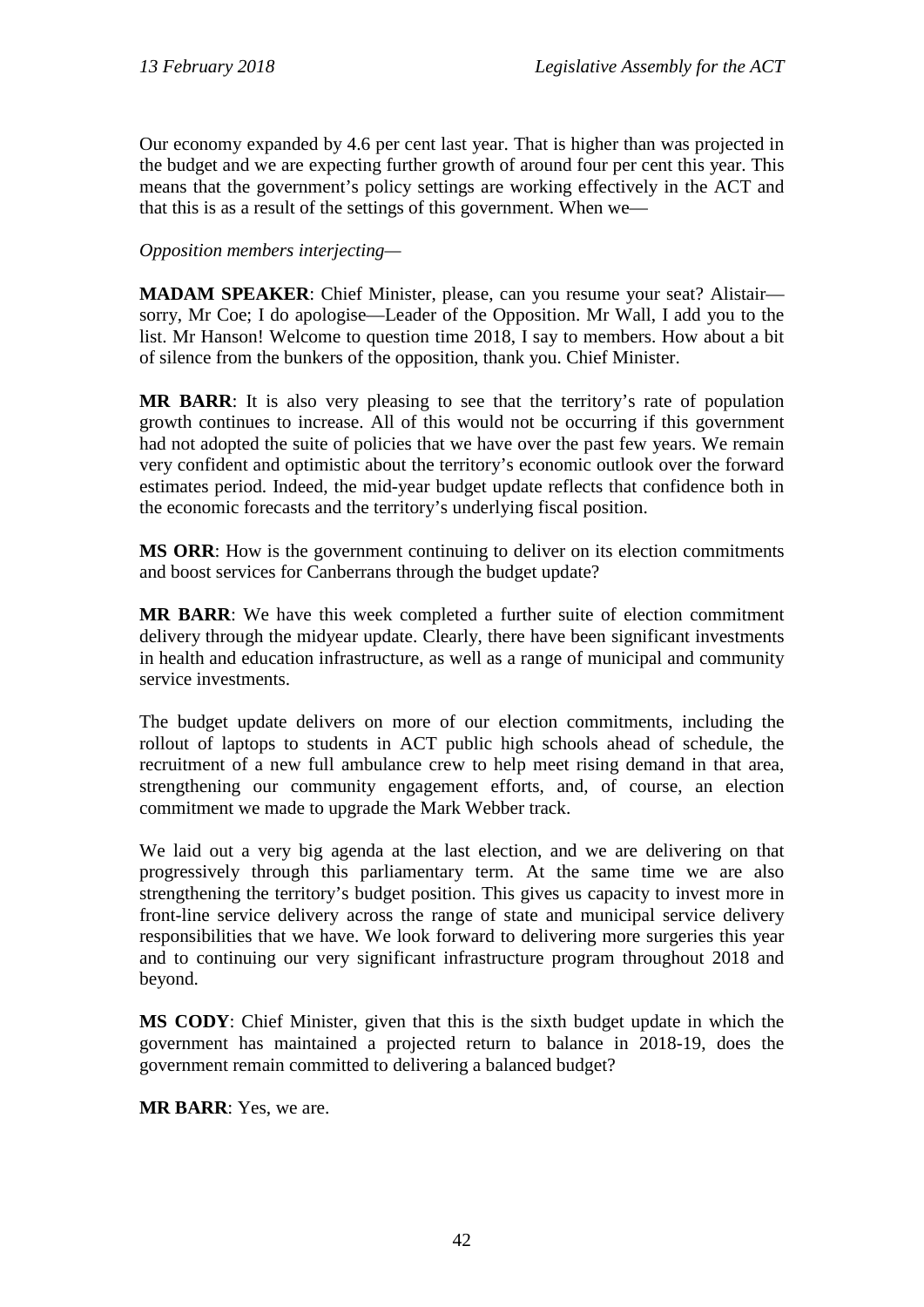## **Aboriginals and Torres Strait Islanders—Ngunnawal Bush Healing Farm**

**MR MILLIGAN**: My question is to the Minister for Health and Wellbeing. Minister, last year we learned that there were large numbers of Indigenous clients waiting to be treated at drug and alcohol rehab centres in Canberra. Many have to travel interstate to get this treatment. Minister, how many clients have been treated at the Ngunnawal Bush Healing Farm since it opened in August last year?

**MS FITZHARRIS**: I thank Mr Milligan for his question and note that it is not a fact that many have to travel interstate. In fact, that has not been made clear to me. But, in terms of the Ngunnawal Bush Healing Farm, there have been 31clients who have been referred or identified and approximately 20 applicants from the through care program were interested in participating in the Ngunnawal Bush Healing Farm. A five-week, non-residential program was delivered from 14 November to 14 December. Programs were delivered four days a week; they were offered to male and female clients aged between 18 and 40 years of age who identified as Aboriginal or Torres Strait Islander.

There remains strong interest from clients to make meaningful changes. I will take the specific number of participants on notice.

**MR MILLIGAN**: Minister, what has been the hold-up for accepting more clients at the bush healing farm?

**MS FITZHARRIS**: I am not aware there has been a hold-up. I will take the question on notice.

**MRS DUNNE**: Minister, when will you address the need for an Indigenous residential drug and alcohol facility in the ACT to meet the needs of Canberrans?

**MS FITZHARRIS**: As I believe was discussed in last year's annual report hearings, residential detox and withdrawal facilities are something that we are giving consideration to.

#### **Planning—Curtin master plan**

**MS LE COUTEUR**: My question is to the Minister for Planning and Urban Renewal and relates to master plans. Given the community panel engagement process undertaken by ACTPLA in relation to the draft Curtin master plan last year, when will the Curtin community be able to see the revised draft master plan?

**MR GENTLEMAN**: I thank Ms Le Couteur for her question. Indeed, the community panel process has worked well, I think, in this situation. We tried it, of course, in other situations, and it did not work well, but we are up for trying different communication models as we go forward in looking at master planning and other planning issues.

The directorate advised me on Monday that they are almost ready to finalise the master plan for the area. There are a few more additions to go in. We want to ensure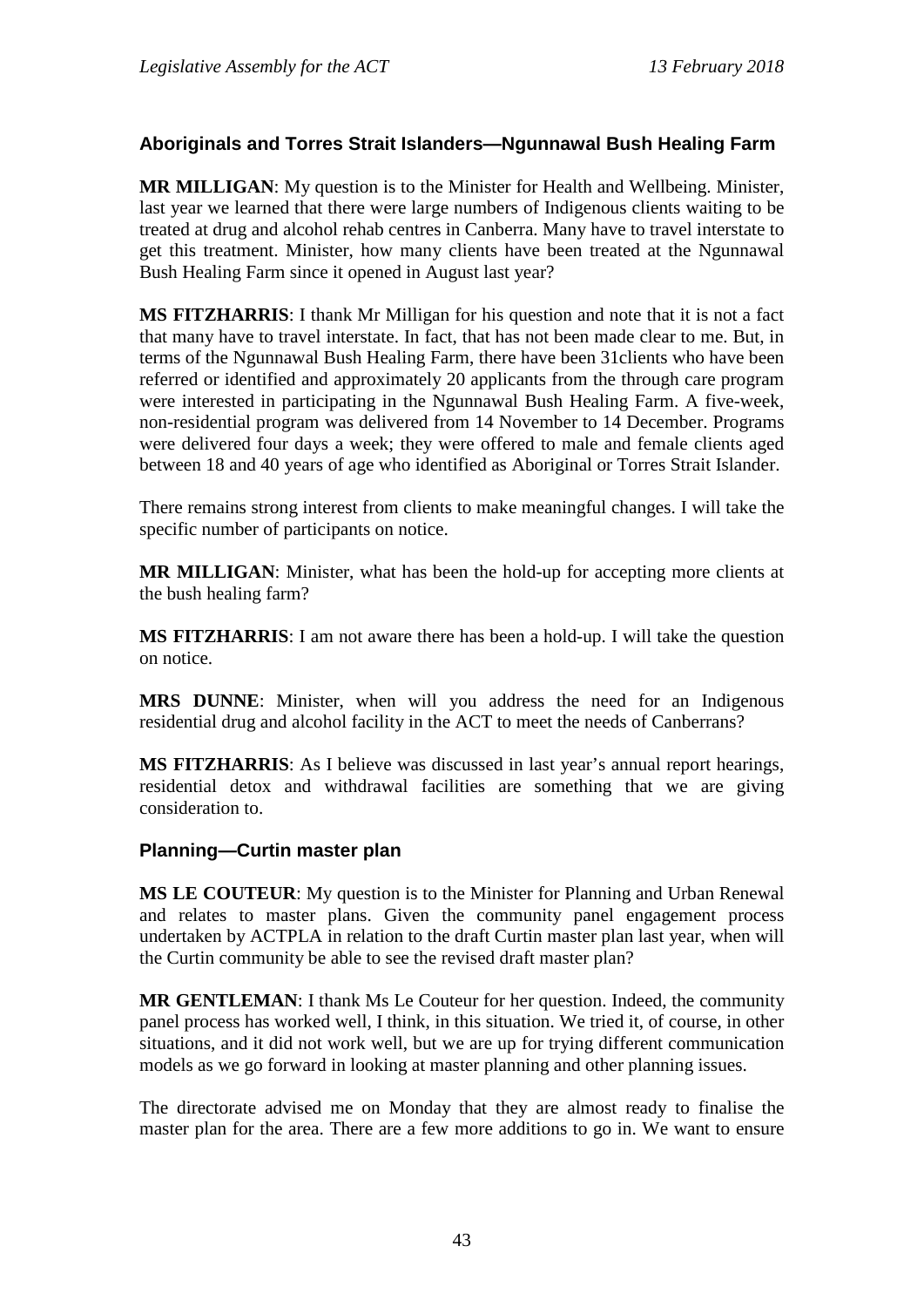that we have all of the community interest and comments on board before we finalise that.

**MADAM SPEAKER**: Do you have a supplementary, Ms Le Couteur?

**MS LE COUTEUR**: I would really like to say: please answer my first question, because—

*Members interjecting—*

**MS LE COUTEUR**: I was actually about to stand up and take a point of order to say that: please answer the first question.

**MADAM SPEAKER**: Ms Le Couteur, there is no point of order, unless you have something to add to that, minister?

**Mr Gentleman**: No.

**MADAM SPEAKER**: A supplementary, Ms Le Couteur.

**MS LE COUTEUR**: When can the community expect the draft Territory Plan variation which implements the Belconnen master plan, and, as I said, when can we expect to see the Curtin draft master plan?

**MR GENTLEMAN**: As soon as they are finalised.

**MS LAWDER**: Minister, can you provide advice on the finalisation date of other master plans that are not yet finished, including the Tharwa draft master plan?

**MR GENTLEMAN**: The Tharwa one is just about finished.

**Mrs Dunne**: They are all just about finished.

**MR GENTLEMAN**: These are detailed master planning processes that, of course, involve the future planning for these areas. The community wants to have a great deal of comment on these master plans. It is important that we bring that comment on board. We take knowledge of that comment and, of course, put that into the master planning process and any variations that occur after that.

#### **Education—school device rollout**

**MS CODY**: My question is to the Minister for Education and Early Childhood Development. Minister, can you update the Assembly on the rollout of devices to ACT public secondary students?

**MS BERRY**: I thank Ms Cody for the question. Yes, I can provide an update. In fact, last week the Chief Minister and I visited Kingsford Smith School in west Belconnen, where we were able to hand out some of the Acer Chromebooks that have been provided to years 7 to 11 secondary public school students in the ACT. I can tell you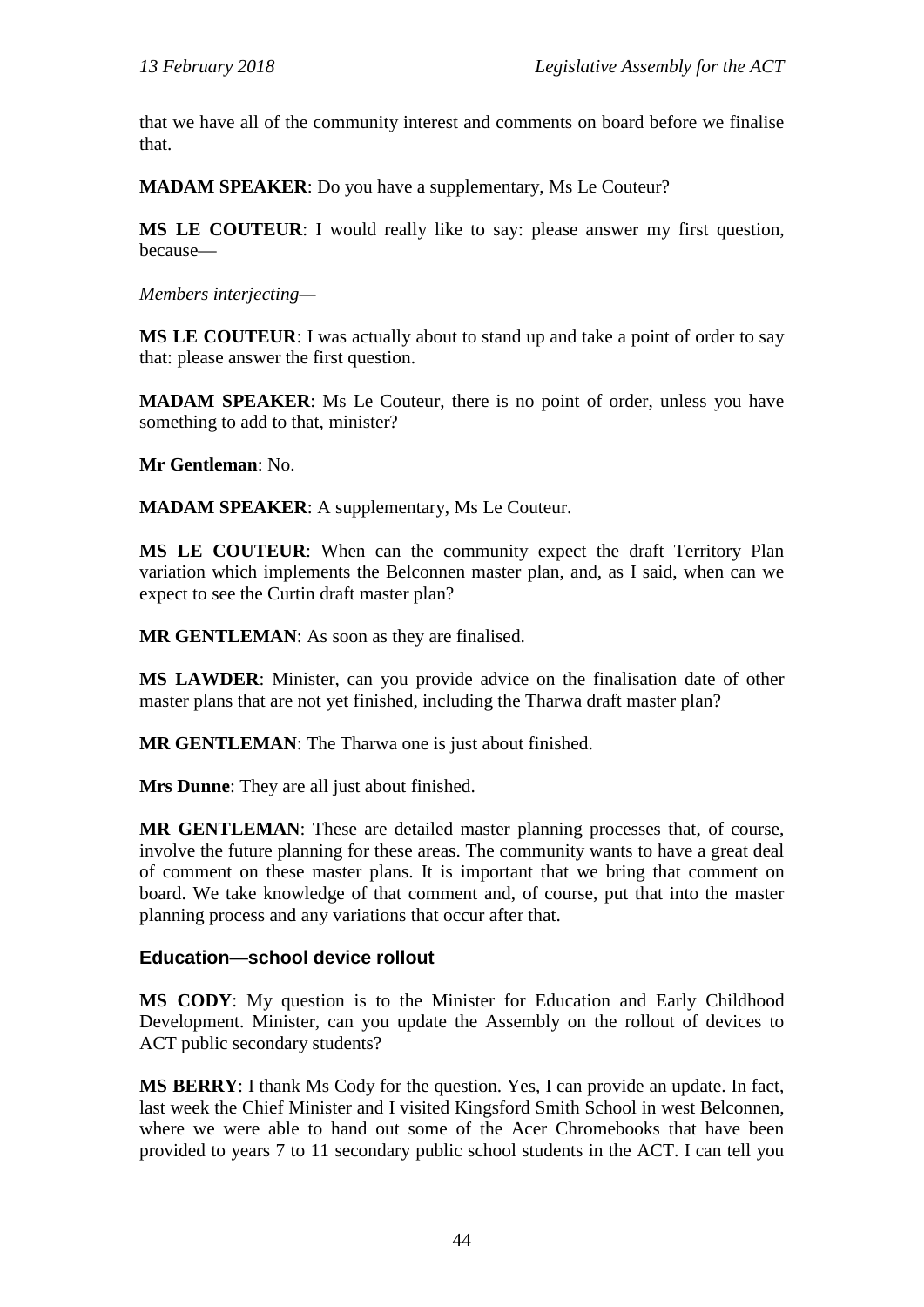that it was a really great experience for us to be able to be taken through, from the students who will be using the Chromebooks, exactly how the Chromebooks will work and how they will assist in the child's learning.

I have had very positive feedback already from the families of students who are receiving the Chromebooks as well as from students and teachers. In fact, yesterday I had a parent tell me how enthusiastic her daughter was to receive a Chromebook and how she was already planning her educational outcomes for the 2018 year. Some teachers have already put all of their work for the year on the Chromebook, available for the students. For some people, that might put them off a bit, but the students whom we were talking to were very happy to see the work already out and planned, and happy that they could go ahead and start using their Chromebooks effectively within their schools.

I will be visiting some other schools to check in with the Chromebook rollouts, 15,000 of them to years 7 to 11 secondary students in public schools. I look forward to hearing stories from students who receive them.

**MS CODY**: Minister, how will these devices support student learning?

**MS BERRY**: It will change the way that students learn in our schools. It will give teachers the opportunity to support students as well. Teachers have already received a lot of training—in November last year—on how the Chromebooks will be able to support students, and teachers, in their learning in school. There will be more pedagogical support training this year on how to better use the Read&Write for Google programs in schools.

If you have not seen how Chromebook works, I have a display model in my office and I would be happy to have my office or somebody from the directorate take members through the Google Classrooms and how they help students learn academically, and also how they can connect with each other and with their teachers every step of the way as they learn their schoolwork and also do their homework activities on the Google Chromebooks.

Being able to have their work plans on their Chromebooks has been a really great outcome for students: to be able to see where they have come from, where they want to go to and how they can achieve even better outcomes with their academic and other learning experience in our schools.

**MR STEEL:** Why is the government providing devices to public secondary school students?

**MS BERRY**: At the very forefront of the delivery of this excellent education election commitment is the very strong focus on equity to ensure that every student in year seven to 11 in public schools gets the same access to technological-assisted learning no matter what their background, that every family will not have to have the financial burden of purchasing a device or even having to decide what device would be the most appropriate and that every teacher will not have to be an expert across a number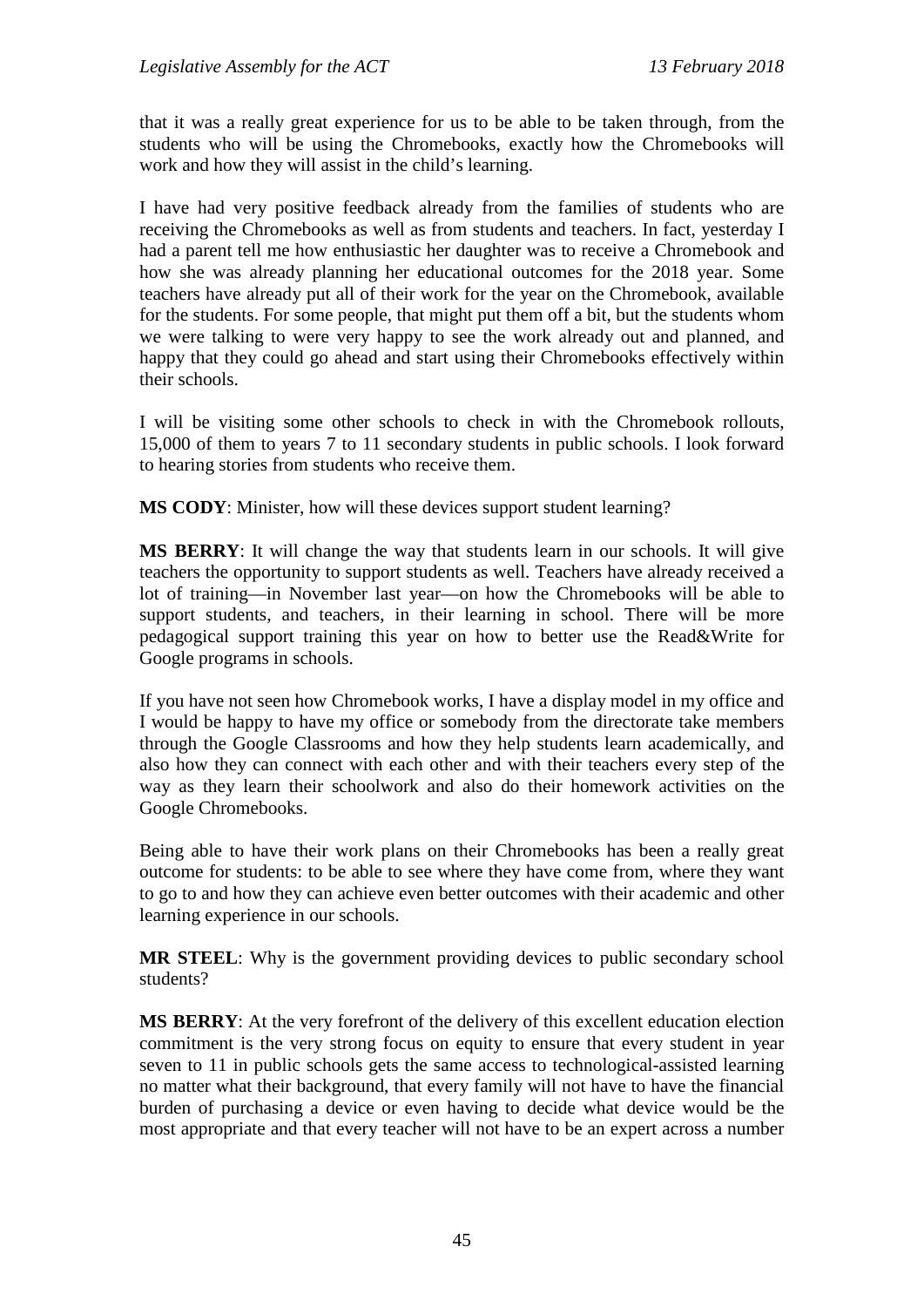of devices. That will free up their time to spend with the children doing what they do best, giving our children the best education possible.

## **Health—ministerial priorities**

**MS LAWDER**: My question is to the Minister for Health and Wellbeing. Minister, I refer to an article in the *Canberra Times* on 2 January this year in which you said:

… as minister I don't need to know everything that's happening. That is why there are seven and a half thousand people working in health. I see my role as providing clear priorities for health …

Minister, how can you set clear priorities for health when you are unaware of the key issues in your portfolio?

**MS FITZHARRIS**: I am aware of the key priorities in my portfolio.

**MS LAWDER**: Minister, why have you not known about key issues in your portfolio including data, poor levels of maintenance, waiting times in the emergency department and flammable cladding?

**MS FITZHARRIS**: I have known about all those issues and I have responded with urgency to them.

**MRS DUNNE**: Minister, has your lack of knowledge of your portfolio resulted in wrong priorities being set in health?

**MS FITZHARRIS**: Absolutely not.

#### **Alexander Maconochie Centre—mail policy**

**MRS JONES**: My question is to the Minister for Corrections. Minister, on 5 February 2018, ABC news online revealed that a convicted paedophile sent a letter from the Alexander Maconochie Centre to one of his victims. The report stated, and I quote "The family asked the government how he was able to send it from prison as they believed they were on a no-contact list." Minister, why and how was a convicted paedophile allowed to send a letter from the AMC to his victim?

**MR RATTENBURY**: Yes, I was disappointed to read that report as well. I am sorry for the family for what happened there. I have written back to them this week. My advice is that they were not on a no-contact list. That has now been remedied. They are now on a no-contact list. That was, of course, for written postage. What I can inform the Assembly is that for email, it is a positive vetting process in the sense that you cannot send emails to particular addresses until it has been approved. So this was exclusively an issue with written postage.

The process for getting on the no-contact list actually requires people to opt in. In this case the family had not done that. I think this has raised some important questions about how people opt in. At the moment, shortly after the completion of the court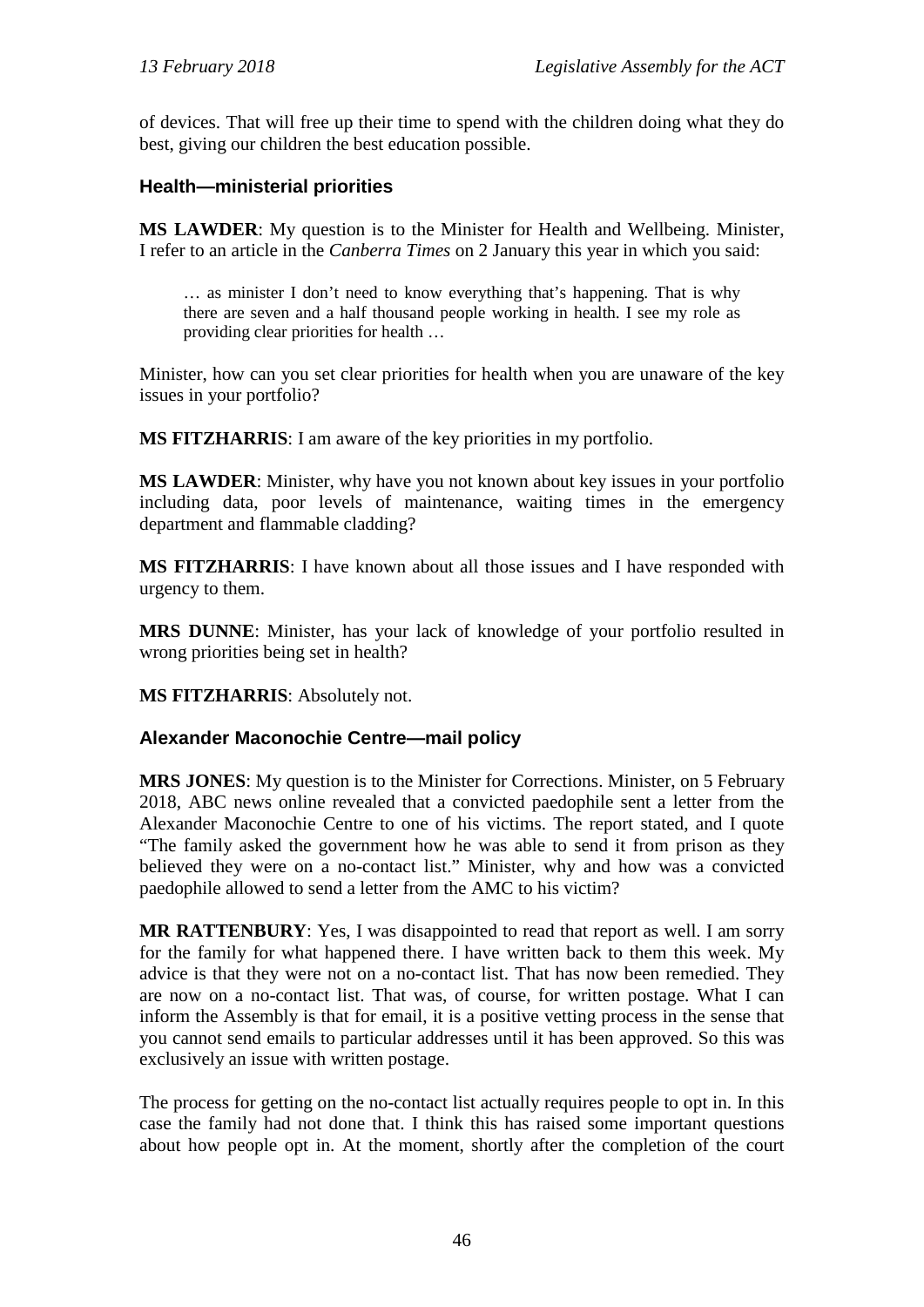proceedings and sentencing of somebody to custody, people are sent a letter inviting them to join that list. But, on reflection, in light of this matter I think we will now re-examine that process because that is possibly not the best time for people to be focused on those sorts of matters at the end of an undoubtedly difficult court process. We will now review that.

The other part of it is that I think we need to reflect on whether in fact it is an opt-out process either for all offences or some categories of offences. We need to be careful in thinking about this because for some people they will not be wanting to receive updates about the person who has been convicted. They may not want to get any contact. So we need to work some nuance into that system.

What I can also inform the Assembly is that this is exactly why we are working on a victims charter, trying to improve the experience of victims in the ACT to make sure that they are getting the support they deserve and need from the ACT government.

**MRS JONES**: Minister, how many disappointments have you experienced as a minister in this system?

**MR RATTENBURY**: I am sure Mrs Jones feels she has a longer list than I do.

*Mrs Jones interjecting—*

**MADAM SPEAKER**: Mrs Jones, your newest member is keen to ask her first supplementary.

**MISS C BURCH**: Minister, what did you learn from this incident, and what changes have you made to protect victims and their families?

**MR RATTENBURY**: I invite Miss Burch to reflect on the answer I gave to the initial question, in which I went into some detail about the reflections on this incident.

#### **Health—report on government services**

**MR STEEL**: My question is to the Minister for Health and Wellbeing. Compared to the national averages in the recent report on government services, in what areas has the ACT been able to show that Canberrans are healthier?

**MS FITZHARRIS**: I thank Mr Steel very much for his question. It is a pleasure to share with the Assembly that the latest report of government services data released at the end of January confirmed Canberra's status as one of the healthiest cities in Australia. It shows ACT residents are healthier and live longer when compared to the rest of the nation. It also highlights that when they do get sick, they have access to a world-class health system to help them get better.

Let me go to some of the highlights from the report. In 2014 the ACT had a lower incidence of all cancers except cervical cancer compared to national figures. Excluding 2013, when it was the second lowest, the ACT had the lowest rate of potentially avoidable deaths between 2007 and 2016. In 2015-16, the ACT had the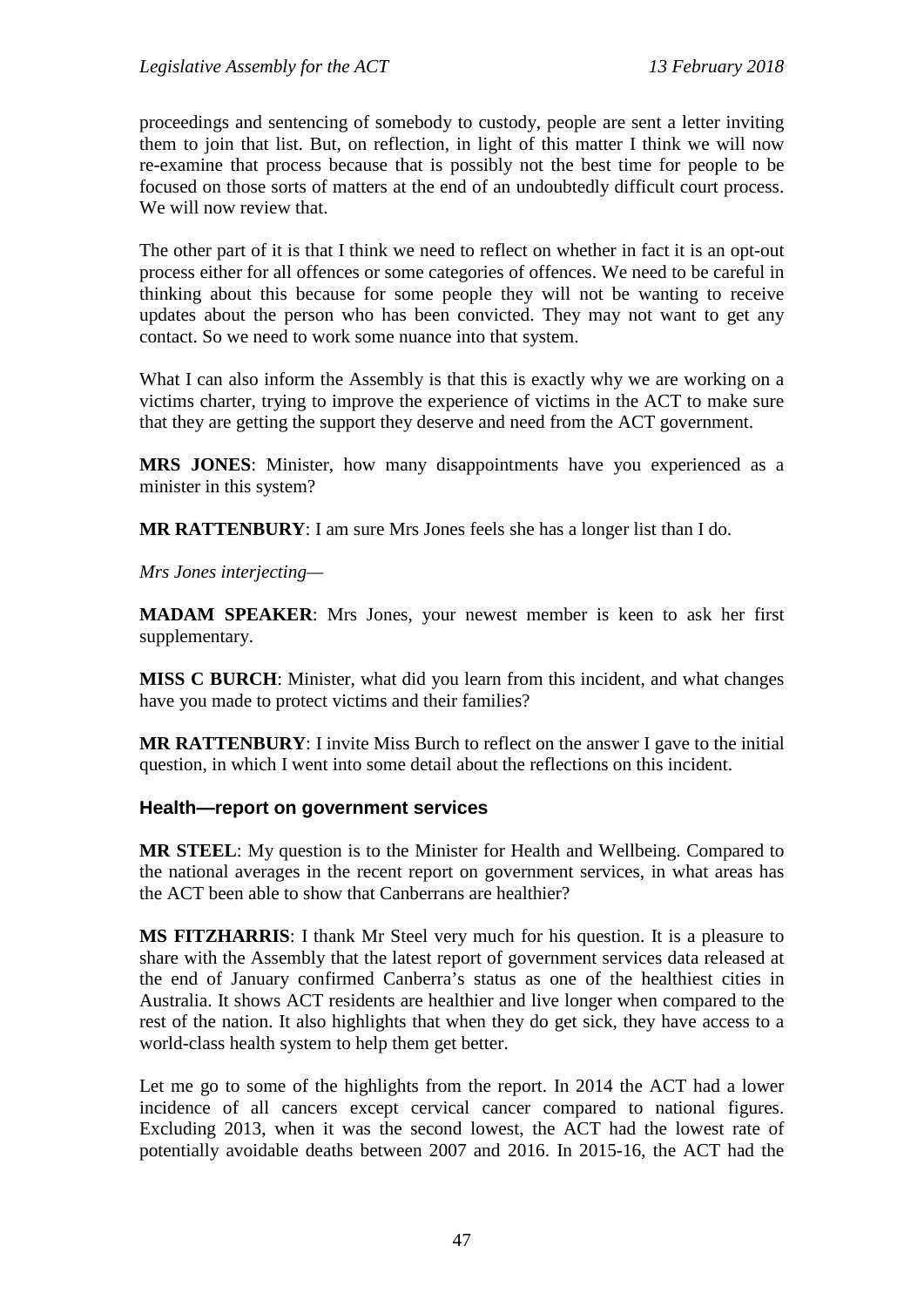highest life expectancy in Australia, and we have had the highest or equal highest life expectancy in Australia since 2005. Between 2008 and 2016, the ACT has had the lowest age-standardised all-cause mortality rate across the states and territories. Not only are we living longer; we have a lower incidence of death compared to the rest of the country. This does not come by accident; this comes from having a high quality health system. We have high levels of immunisation. In the last financial year, the ACT was the only jurisdiction to achieve at least 95 per cent immunisation coverage for every antigen for children aged 12 months to less than 15 months. In 2015-16, the ACT had a lower rate of potentially preventable hospitalisations and selected vaccine preventable conditions compared to the national figure.

This government will continue to invest in our health system, promote healthy lifestyles and expand existing health services and preventative programs here in the ACT.

**MR STEEL**: Minister, in the report on government services information, how well is the ACT served with health professionals?

**MS FITZHARRIS**: The ACT has a very strong record of investment in our health system and our health workforce. In 2015-16 the ACT had the highest overall rate of full-time equivalent medical staff. We have committed \$36 million in investment to increase and develop the ACT Health nursing workforce.

We have also been developing a targeted approach to attracting medical specialists to come and work in our wonderful health service and city, letting them know about the significant investments this government will make in health infrastructure and health services. This is in response to some specific specialist skill shortages but will target the broader medical profession.

As I mention our highly skilled workforce, I do want to acknowledge the hardworking and dedicated doctors, nurses, health professionals, other allied health staff and teams who work very hard every day to ensure that the Canberra community receives the highest level of health care. We simply cannot be the healthiest city in the country without having a high quality health service. We also have high rates of dental therapists. Our primary healthcare providers, GPs and allied health professionals who work in the primary healthcare space are often the first point of contact for health care.

Now we know, of course, that they have been let down by the only remaining remnant of that appalling 2014-15 Liberal budget, the Medicare rebate freeze, but the ACT government is committed to supporting our GPs. Just yesterday we saw the opening of bulk-billing grants to support additional access to increased bulk-billing services in the Molonglo Valley and the Tuggeranong Valley. Nurses, of course, are integral to our healthcare services at the tertiary-community level as well as in our popular nurse-led walk-in centres. I look forward to the ACT health workforce continuing to grow and provide excellent healthcare services to our community.

**MS CHEYNE**: Can the minister expand on the ACT showing improvements in elective surgery waiting times, as demonstrated in the report on government services information?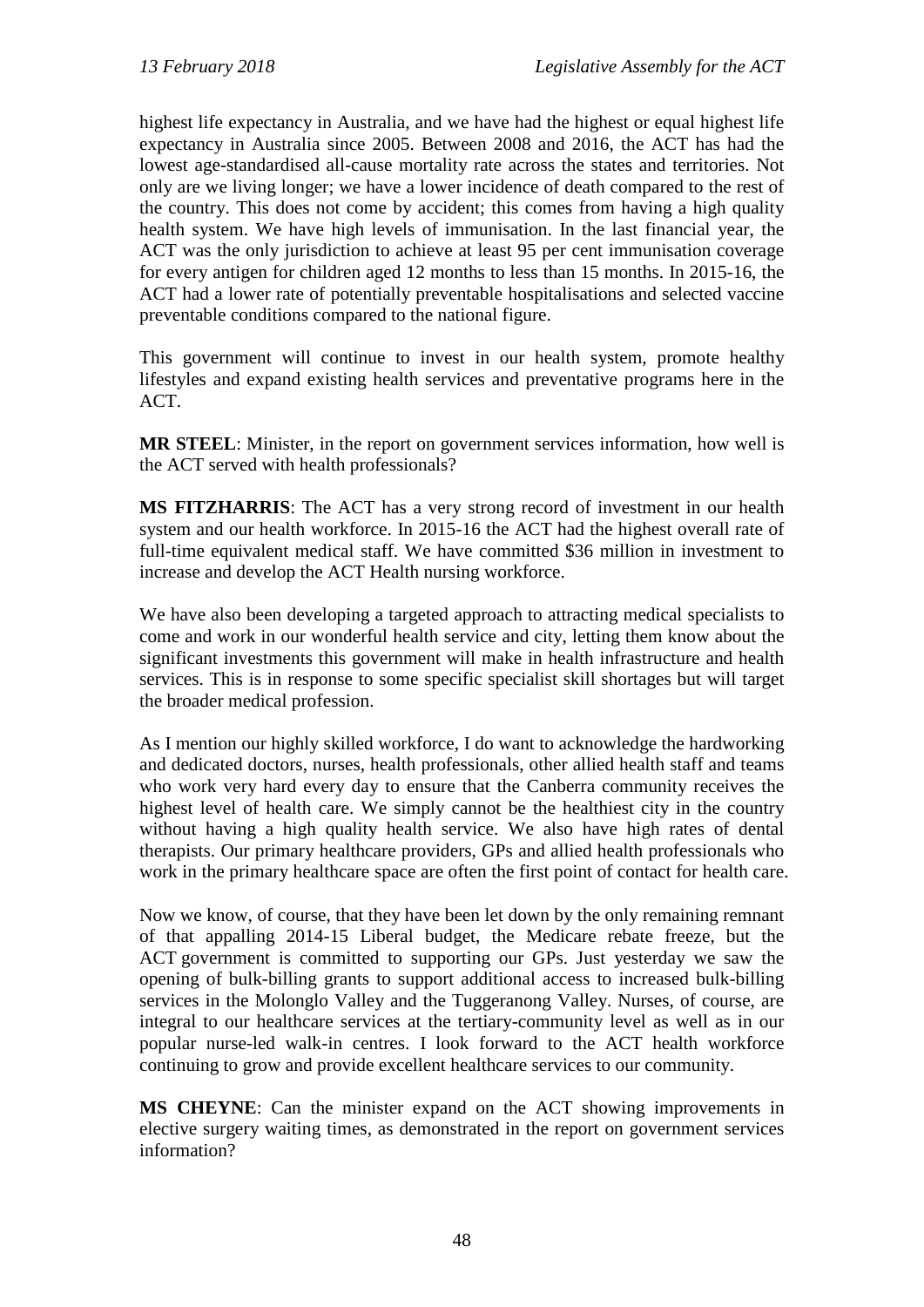**MS FITZHARRIS**: The ACT government has done a lot to increase access to elective surgery, with record numbers of surgical procedures being delivered. In the last financial year our target was 12,500, and 12,826 procedures were performed. Although it is pleasing to see that we are reaching our targets for the number of procedures performed, we know that demand for both emergency and elective surgery continues to grow.

As a result of this demand, the ROGS report did show that the ACT has higher median wait times for certain elective surgery procedures than the national median wait times. We recognise that getting on top of this wait list is a challenge for us. It will be a priority this year.

To build on the work that has been done in recent years to increase access to surgery, we have today announced another funding boost to elective surgery, with an additional \$6.3 million for more surgeries, taking our surgeries, and elective surgeries in particular, this year to over 13,000—a record number of surgeries. This investment will bring another 600 Canberrans off our waiting list. We have begun cross-territory planning to complete a range of surgeries for patients, with a key focus on those who are currently waiting beyond the recommended time frames. We are committed to addressing elective surgery wait lists so that more people can come off these wait lists.

#### **Roads—traffic management study**

**MS CHEYNE**: My question is to the Minister for Transport and City Services. Can the minister update the Assembly on the outcomes of the local area traffic management study on Tillyard Drive and the surrounding streets in Fraser, Flynn and Charnwood?

**MS FITZHARRIS**: I thank Ms Cheyne for her question and her interest in this particular intersection in her electorate of Ginninderra. Of course achieving safer speeds on our road network is an essential element of the safe system approach outlined in national and ACT road safety strategies. A range of integrated speed management measures, covering engineering, enforcement, encouragement and education, are part of the ACT road safety strategy. One of these measures is to conduct local area traffic management treatments in residential areas.

Roads ACT, as members know, uses a traffic warrant system to objectively assess the need for and priority of traffic management and road safety measures on residential streets. The intersection of Tillyard Drive and Ginninderra Drive ranks relatively highly in this warrant system.

Roads ACT engaged engineering consultants to undertake a local area traffic management study on Tillyard Drive and surrounding streets in Charnwood, Flynn and Fraser. As discussed in last year's annual report hearings, this principally looked at just the length of Tillyard Drive and not at major intersections. But the study at that point did include a technical component analysing traffic speed, volume and crash data, as well as seeking the views of local residents. Following extensive community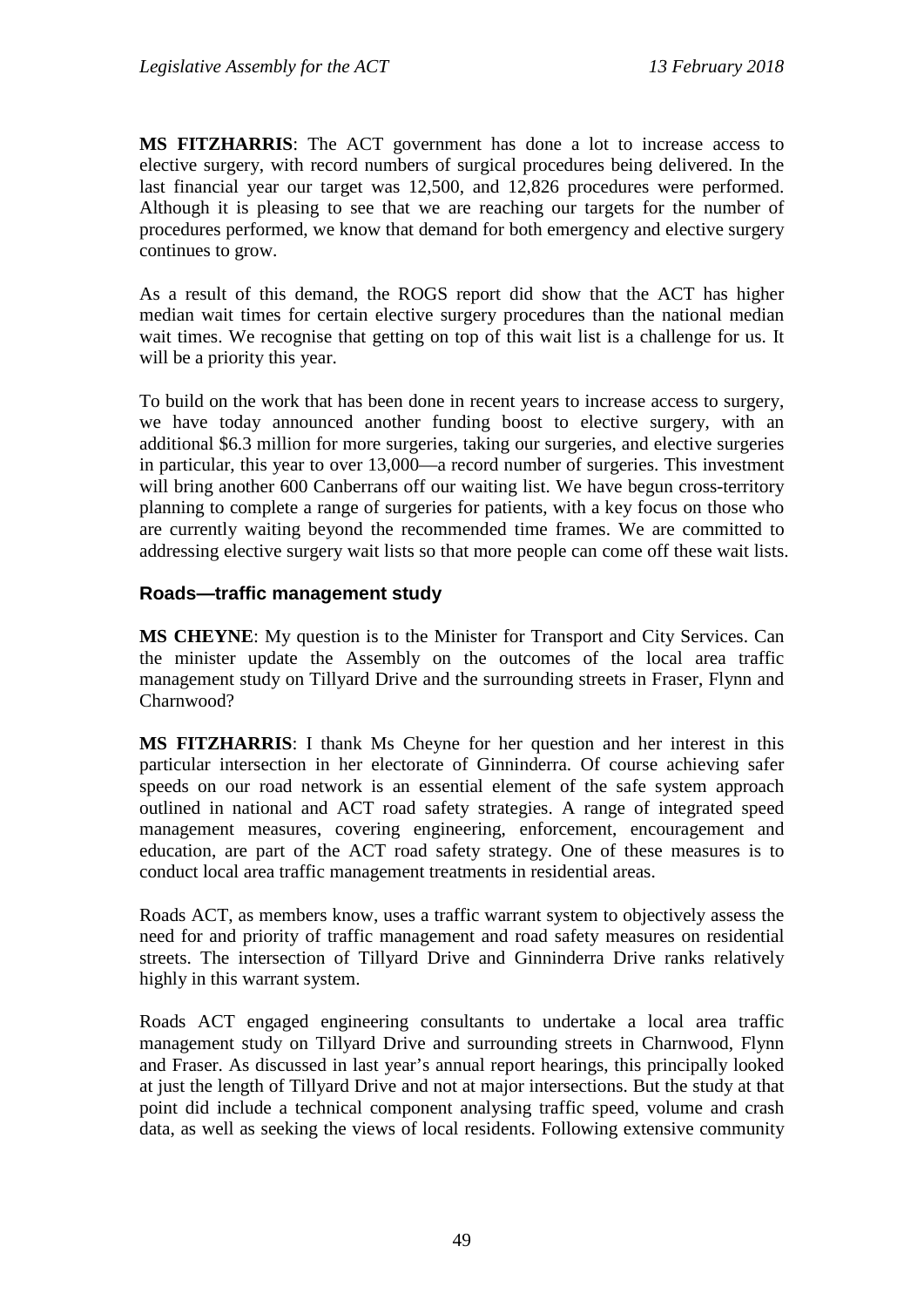consultation with residents of Charnwood, Flynn and Fraser in particular, issues were identified that concerned the community.

The study has been completed and a final scheme for improvements on Tillyard Drive has been determined, with priorities assigned for the proposed treatments. This study will guide the implementation of all the elements proposed in the scheme over a number of years.

**MS CHEYNE**: Minister, has the government considered the signalisation of the Tillyard Drive intersections with Ginninderra Drive and Lhotsky Street?

**MS FITZHARRIS**: Yes, the government is currently looking at that signalisation. As was also discussed in last year's annual report hearings, a detailed study of the Tillyard Drive intersections with Ginninderra Drive and Lhotsky Street has also been completed, in addition to the local area traffic management study. It has recommended the installation of traffic lights. Intersection improvements and upgrades are significant investments, and we have a strong track record of delivering investment in roads infrastructure right across the territory, and principally also in Belconnen. I would like to reassure Ms Cheyne and other members that this study is now being carefully considered by government.

In addition the government will get on with implementing the high priority safety measures over the coming financial year along the length of Tillyard Drive, as identified by the community draft consultation. This includes improvements to intersections with Crawford Crescent, Spalding Street, Kerrigan Street and Daley Crescent south; lane narrowing between Covington Crescent and Crawford Crescent and between Barber Crescent and Kuringa Drive; a pedestrian refuge island adjacent to the bicentennial trail; improvements to pedestrian signage near Charnwood shops and to line marking and signage on Kuringa Drive; lane narrowing and line marking improvements on Spalding Street; lane narrowing between Tillyard Drive and Shakespeare Crescent and improvements to pedestrian signage on Kerrigan Street; speed cushions in Shakespeare Crescent and Cartwright Street; and a pedestrian refuge island near Rouse Place.

It is important to note that the final scheme is an overall master plan for the area, and that not all proposed safety measures will necessarily be installed at once. The master plan will guide implementation over a number of years.

**MR PETTERSSON**: Minister, how was the community consulted during the development of the study and how is the government addressing their areas of concern?

**MS FITZHARRIS**: I thank Mr Pettersson for the supplementary question. In November and December 2016, Roads ACT collected feedback about issues of concern from residents, in particular in Charnwood, Flynn and Fraser. This included over 600 survey responses and eight phone or written submissions, with 120 people attending information sessions.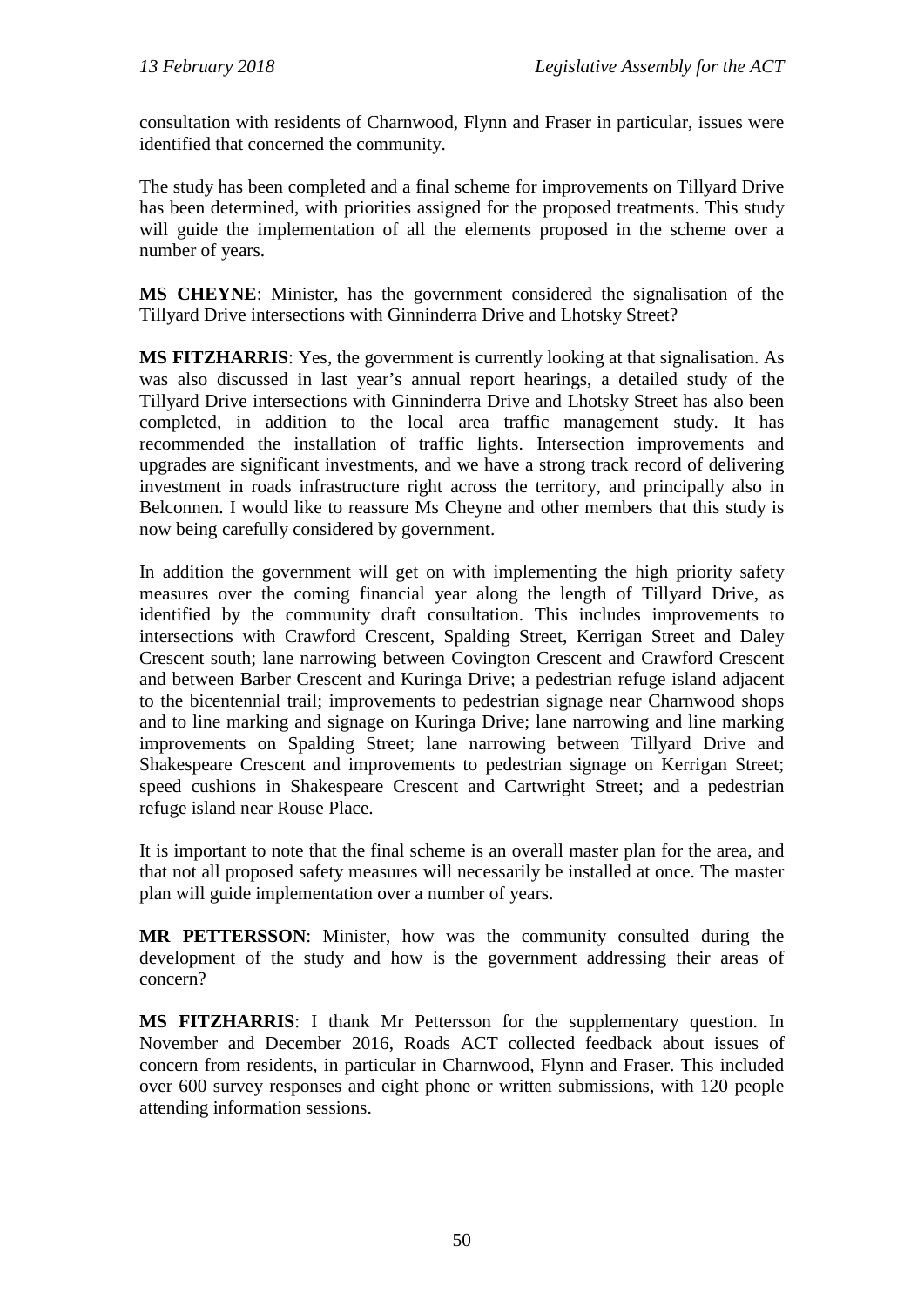A range of areas of concern was identified, including safety at intersections. Notably, residents did raise concerns over the intersections on Tillyard Drive and Lhotsky Street. Residents also raised concerns around speeding, safety at midblock intersections, peak hour congestion and safety around Fraser Primary School. Speeding and intersection safety were identified as requiring alternative solutions.

More recently, the residents of Charnwood, Flynn and Fraser have been informed of the outcomes of the study, the final scheme for improvements and the priority of treatments through a newsletter distributed to all households earlier this year. Information is also available on the TCCS website.

The design of recommended high-priority measures will be undertaken in 2018. Implementation will commence in the 2018-19 financial year. We will continue to consider intersection signalisation as well.

#### **Housing—homelessness**

**MR PARTON**: Madam Speaker, my question is to the Minister for Housing and Suburban Development. Minister, on 29 January this year, the *Canberra Times* reported that numbers sleeping on the pavement in Civic near the Uniting Church's early morning centre had "shot up" with what they described as a "semi-permanent camp" appearing. Minister, how many people are homeless or sleeping rough in the inner city and in other areas such as Mount Ainslie and the Cotter?

**MS BERRY**: I was aware of the story and I met some of the individuals who were sleeping rough up near the Uniting Church at the early morning centre late last year. In fact, at the moment my advice is that there are around 30 to 40 people who we have data on who are sleeping rough in the ACT. All of these people are being supported in different ways by organisations like St Vincent de Paul through their street to home program. And of course the ACT government announced an expansion of hours at UnitingCare at the early morning centre so that rough sleepers or people who were living in the city could go and get support if they needed it at the early morning centre.

At this stage, those are the numbers that I have been advised of. I have double-checked and sought to make sure that that is the number of people whom Housing ACT and the street to home program are aware of. I continue to keep a very close eye on the situation.

**MR PARTON**: Minister, how many people have been displaced onto the street or into couch surfing situations from the closure of the ABC flats in Civic due to the public housing renewal program?

**MS BERRY**: I believe I have had questions about this in the past in this place. My response has been that, for the people who were living in some of the older apartments in Civic who are now being rehomed, we asked tenants to let us know who the rough sleepers were, or who the people couch surfing were, so that we could put them in touch with services or give them the support that they needed.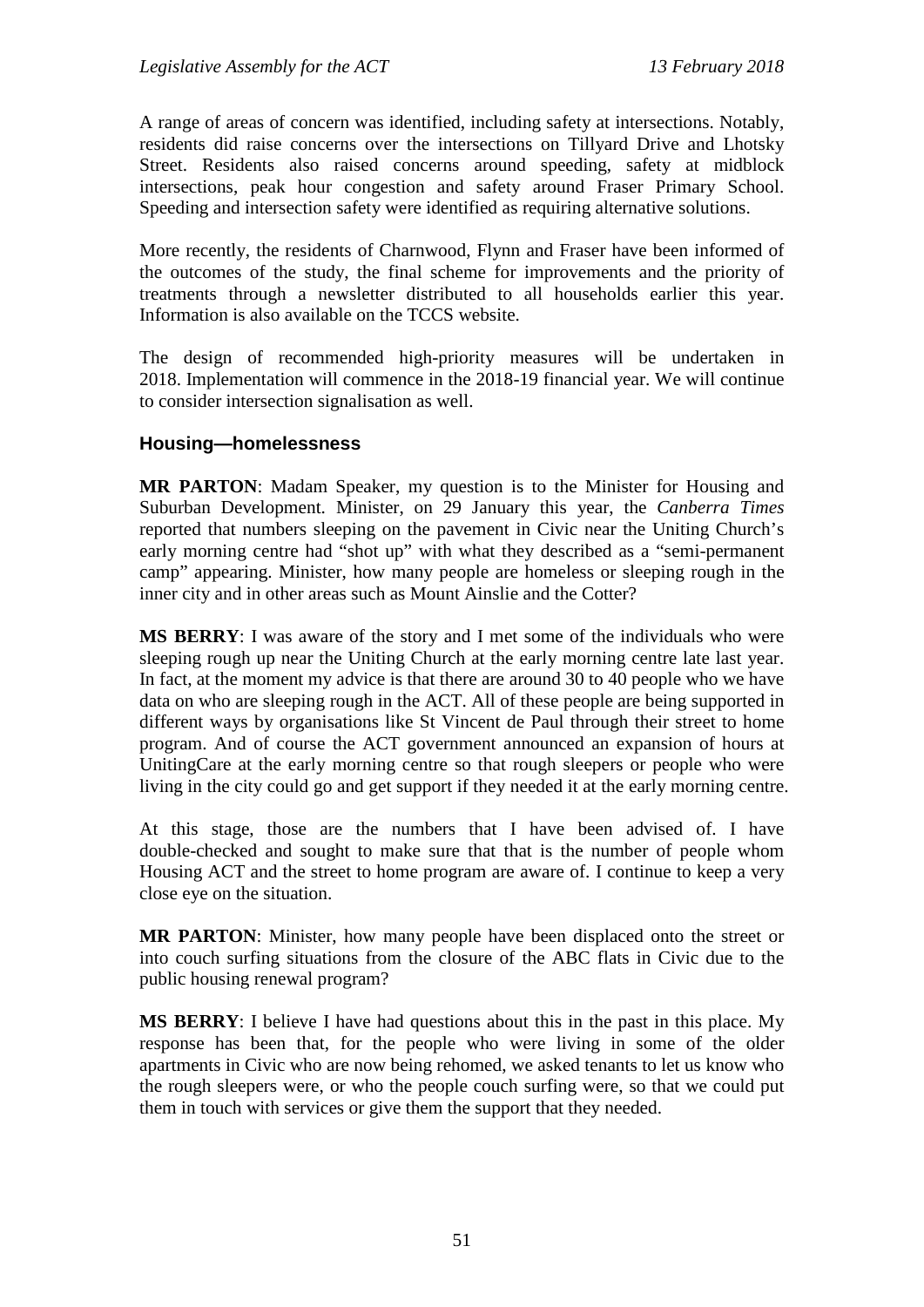When I investigated this, when the reports were first made last year, it was very difficult to get the numbers because none of these people came forward to get support. But that does not mean that Housing ACT and the street to home program do not work actively to ensure that, if they are aware of people who are sleeping rough, who are couch surfing or who are not the actual tenanted person within a residence, they are supported in any way that they can be. We invite the tenants, if it is the case that they have somebody couch surfing in their residence, to let us know, so that Housing ACT can support them appropriately.

**MS LAWDER**: Minister, why were these impacts not more adequately addressed and mitigated in the assessments you conducted prior to the closure of the complexes, given that the numbers at the EMC have shot up?

**MS BERRY**: The numbers have not shot up, as I have explained on a number of occasions in this place. We continue to have the lowest number of rough sleepers in the country. The people who attend the UnitingCare early morning centre are not necessarily all rough sleepers. A lot of them are tenants of Housing ACT and go to the early morning centre to get the different kinds of support that the early morning centre provides to everybody, not just to people who are experiencing rough sleeping.

## **Public housing—Braddon**

**MR HANSON**: My question is to the Minister for Housing and Suburban Development. Minister, on 28 December the *Canberra Times* reported that a five-year-old public housing block in Lowanna Street, Braddon has stood vacant for almost two years. Minister, why has this complex been vacant for so long when there are desperate homeless people throughout the inner south and the inner north of Canberra?

**MS BERRY**: Yes, I am aware of that report and I do have some information that I can provide the Assembly on the reasons why that particular group of Housing ACT residences has been vacant for some time. What I might have to do, because I cannot easily put my finger on it right at this moment, is take that question on notice and I will provide some more information very shortly.

**MR HANSON**: Thank you, Minister. What actions have you taken personally to deal with this problem?

**MS BERRY**: Sorry, Madam Speaker, I might just have to get an explanation. The problem of Braddon or—which problem?

**MR HANSON**: The problem of the vacant public housing in Braddon. What have you done about it?

**MS BERRY**: I have done a number of things, and I have sought advice and have received advice every step of the way from Housing ACT, and from planning as well, to ensure that the housing that we provide for people who need it is the best possible, most sustainable housing all across the ACT, including here in the city.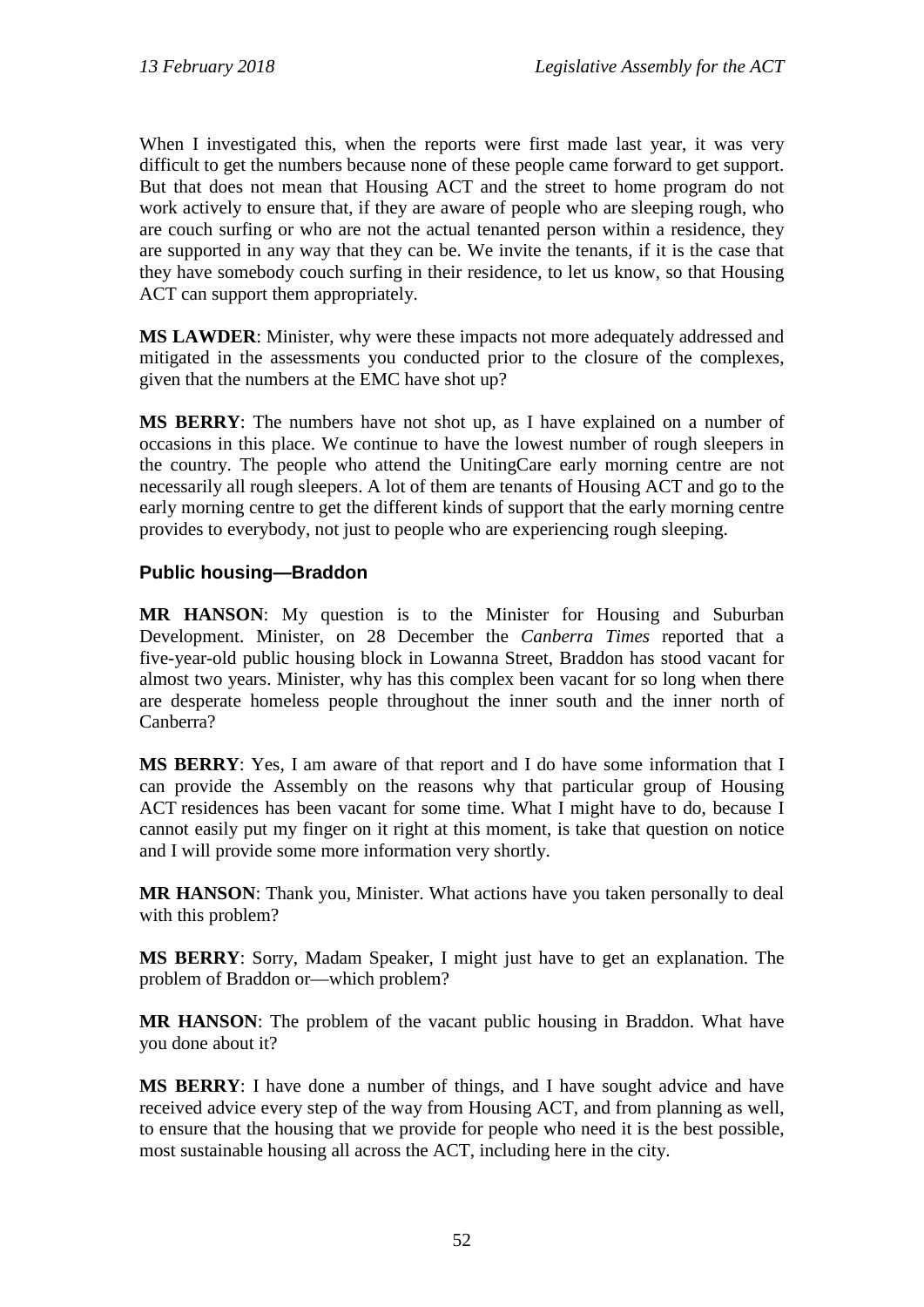**MR PARTON**: Minister, when will this complex in Lowanna Street, Braddon be available to meet homelessness needs?

**MS BERRY**: I will have to take that question on notice too.

## **Schools—composite model**

**MS LEE**: My question is to the Minister for Education and Early Childhood Development. Minister, Mawson Primary School has a population of 460 students, according to the February 2017 school census. Parents at that school learnt that classes had moved to a composite model only when their children returned to school last week. Why has the composite model been introduced at Mawson Primary School?

**MS BERRY**: I cannot provide any information about that particular school, and why that particular model was introduced. I would suggest that if schools were making decisions about the different kinds of models that they were implementing, they would be made based on the make-up of the school community. With respect to that particular school, I will take the question on notice and see if I can provide some advice to Ms Lee.

**MS LEE**: Minister, does the Education Directorate have a policy guiding composite class decisions and, if so, what is it and how is it implemented?

**MS BERRY**: Schools generally have some autonomy about how they create their school learning environment and composite classrooms are not uncommon across the ACT, across a number of schools, depending on the school community and the make-up of the school community in achieving the best learning outcomes for their students. So those decisions are generally made within the schools.

**MR HANSON**: Minister, what does the policy say about consultation with parents and ultimately who has the say about whether or not classes are made composite?

**MS BERRY**: Again, these are generally decisions that are made by the schools based on the make-up of their school communities.

#### **Schools—mobile phones**

**MISS C BURCH**: Madam Speaker, my question is to the Minister for Education and Early Childhood Development. Minister, on 7 February 2018, the *Canberra Times* reported you as confirming that banning mobile phones in any ACT public school was "not on the cards", notwithstanding that both the federal and Queensland ministers for education have expressed concern and want them banned. Minister, on what basis have you come to your decision, and with whom did you consult?

**MS BERRY**: I spoke to a number of teachers in schools and also people within my local community about whether or not phones or devices should be banned within the classroom. All of the reports that I have been hearing from school principals in the ACT are that schools are very careful to ensure that devices are used appropriately.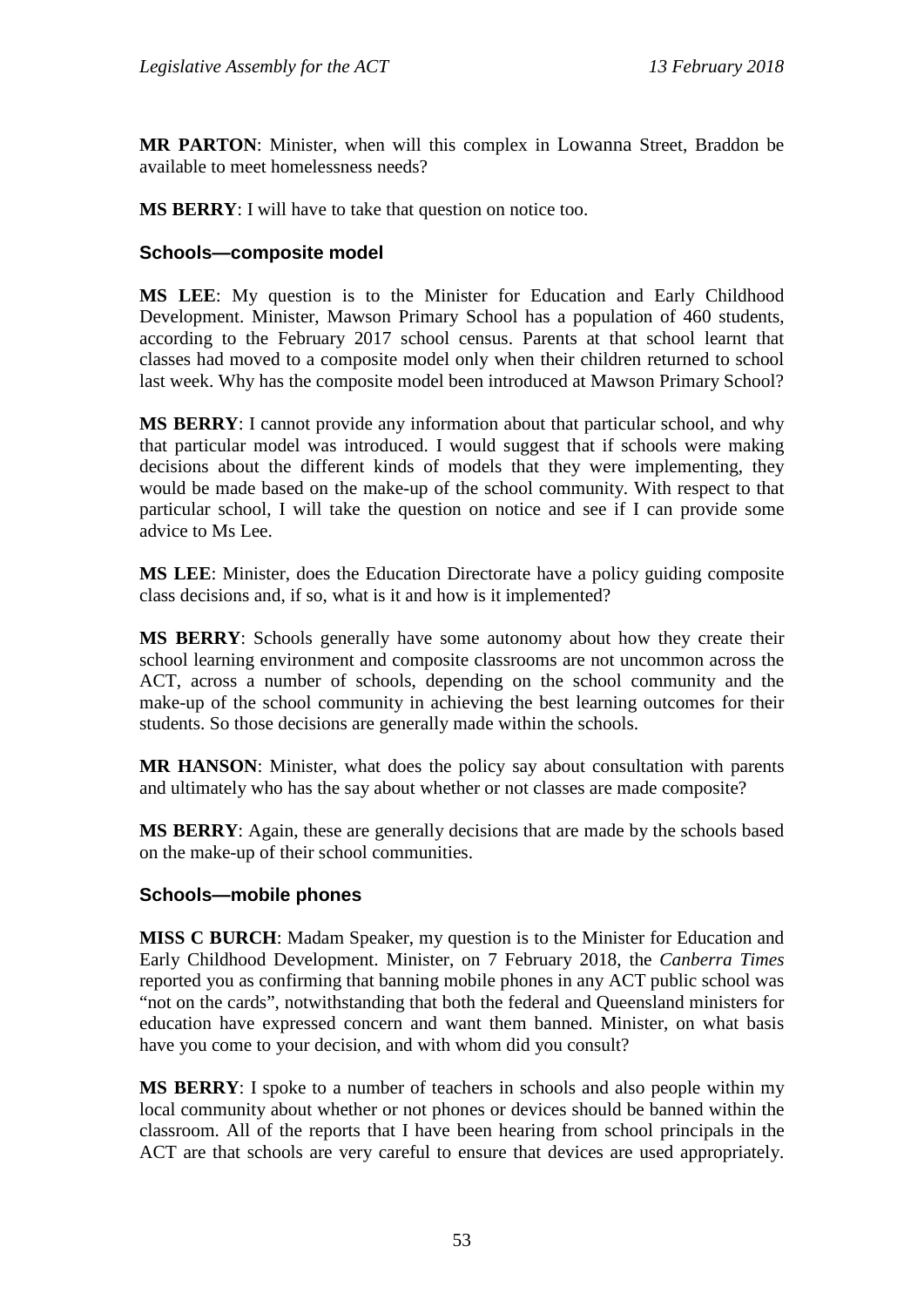Sometimes these devices, like phones, are used for providing different supports for education for different students' needs. I know that some students use the mindfulness app on their phones so that they can listen to whatever music or noises help them with their study in the classroom. These are the kinds of things that we need to be very careful about in making decisions across the board, denying students and other people access to phones when they are very clearly a part of our community and our society. It is more about making sure that they are used appropriately and that students, schools and families know that appropriate use of phones in schools is the best way forward rather than a prohibition completely.

**MISS C BURCH**: Minister, what protocols on the use of mobile phones in schools are in place, and do they differ between primary and secondary schools?

**MS BERRY**: For mobile phones, schools generally will make decisions about whether or not phones are handed in, in primary schools, at the front gate or whether they can take them into the classrooms. Generally, students are not allowed to use their iPhones in the classroom without there being some agreement with the teachers or within the school communities.

I do not understand why people are wanting to prohibit something which is clearly part of the lives of everyone in our community, and within our schools as well. There is no point in taking that away from students when it will be a part of their lives now and well into the future. If it is such a problem, and perhaps if people are of the view that devices, iPhones or other things are not important to achieving academic outcomes in schools, I have a bucket here, and I ask members to donate their technology into the bucket; then I can take it—

**Mr Hanson**: Madam Speaker, on a point of order, can I ask whether presenting a bucket is the use of a prop?

**MADAM SPEAKER:** Suffice to say that I was going to call the minister to order and say that you know my views on that. There are no props or stunts allowed. Do you have anything further to add in your remaining 38 seconds?

**MS BERRY**: Well, if I can't use the bucket—

**MADAM SPEAKER**: No, you can't.

**MS BERRY**: I am very happy still to take members' devices and recycle them, if they are of no use to anyone.

**MS LEE**: Minister, do principals have autonomy to decide on mobile phone use in their schools?

*Members interjecting—*

#### **MADAM SPEAKER**: Members!

*Mr Hanson interjecting—*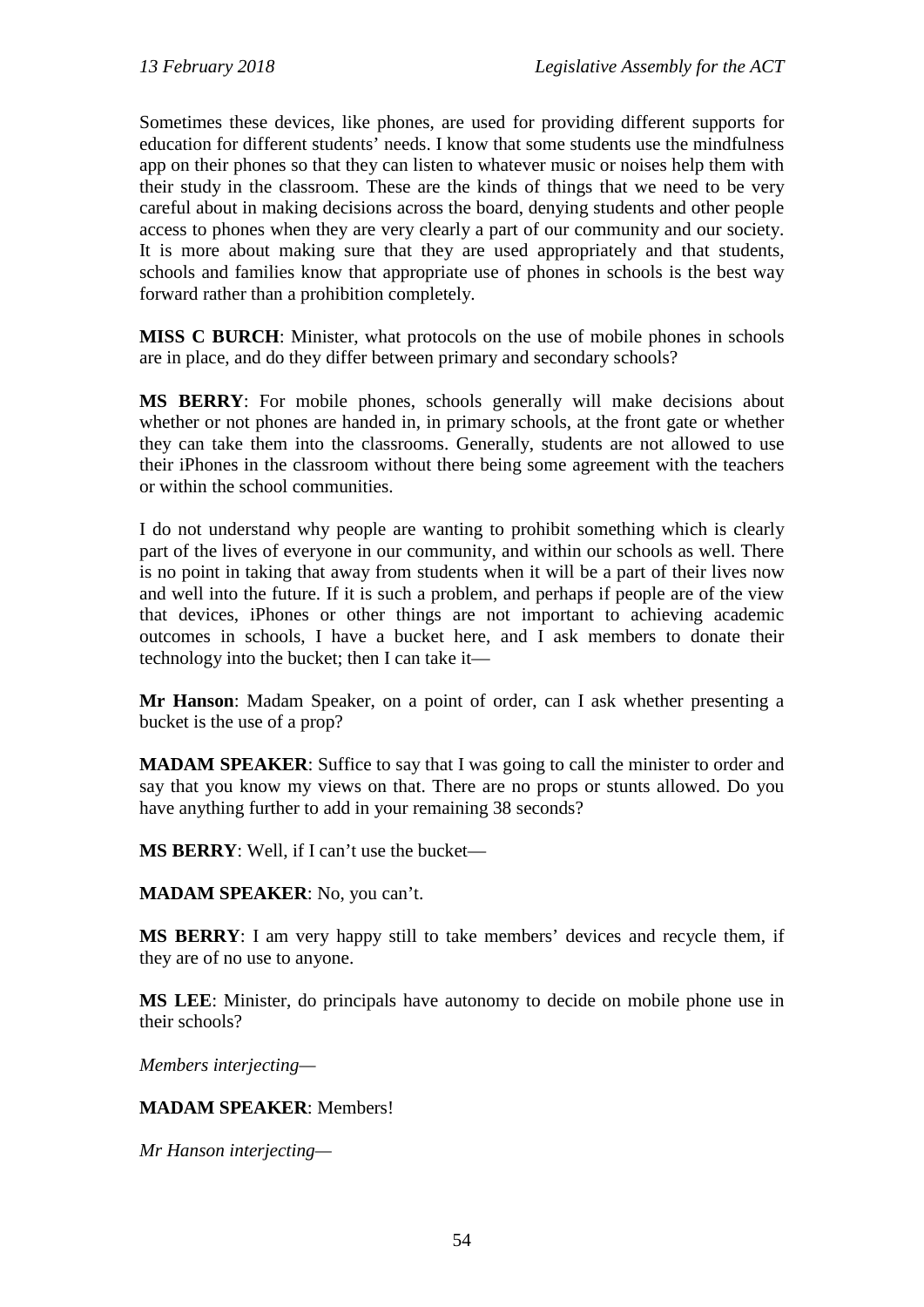**MADAM SPEAKER**: Mr Hanson, your colleague has asked a question. I will call the minister to answer.

**MS BERRY**: School principals and school communities work to ensure the best outcomes for students in their schools, as I have explained and tried to explain—and certainly it is the case with children that I know in my local neighbourhood—on when is the appropriate time to use a device within a school and how it can be appropriately used to improve academic outcomes for students in schools.

Prohibition does not work. Isolating young people from a device that plays such an important part in their lives is not the solution. The solution is ensuring that these devices, iPhones, which every single one of us has, are used appropriately in the schools. Adults actually have a very important role to play in ensuring that these devices are used appropriately and that what they are used for is appropriate, and setting a very good example for young people in our community as well.

#### **National Multicultural Festival—consultation**

**MRS KIKKERT**: My question is to the Minister for Multicultural Affairs. Minister, in a media release on 30 August last year, you spoke of, and I quote, "the ACT government's commitment to strengthen community consultation". Which community organisations did the ACT government consult with before deciding on a blanket ban on community organisations selling alcoholic beverages at this year's Multicultural Festival?

**MS STEPHEN-SMITH**: I thank Mrs Kikkert for her question. Each year festival organisers seek feedback from all stakeholders. That includes stallholders, festival goers and ACT government agencies that participate in helping to organise and run the festival.

The festival organisers have a reference group or a steering committee—I cannot remember the exact title of it—that includes the showcase organisers from a range of communities. People would be aware that there are a number of showcases—at least half a dozen showcases; I cannot give the exact number off the top of my head organised by different cultural communities. Those showcase organisers are consulted by the festival organising group in aspects of the organisation of the festival.

So it is an ongoing consultation process following each festival and in the lead-up to each festival with a range of community organisations. I can take on notice the exact detail of who those are.

**MRS KIKKERT**: Minister, why did you not you consult community organisations that were selling alcohol at the 2017 Multicultural Festival before making a decision which has robbed many of them of a large part of their income?

**MS STEPHEN-SMITH**: As I said, community organisations are consulted about organisation of the festival in an ongoing way, and I have certainly committed that following this festival we will actively seek feedback, as the festival organisers do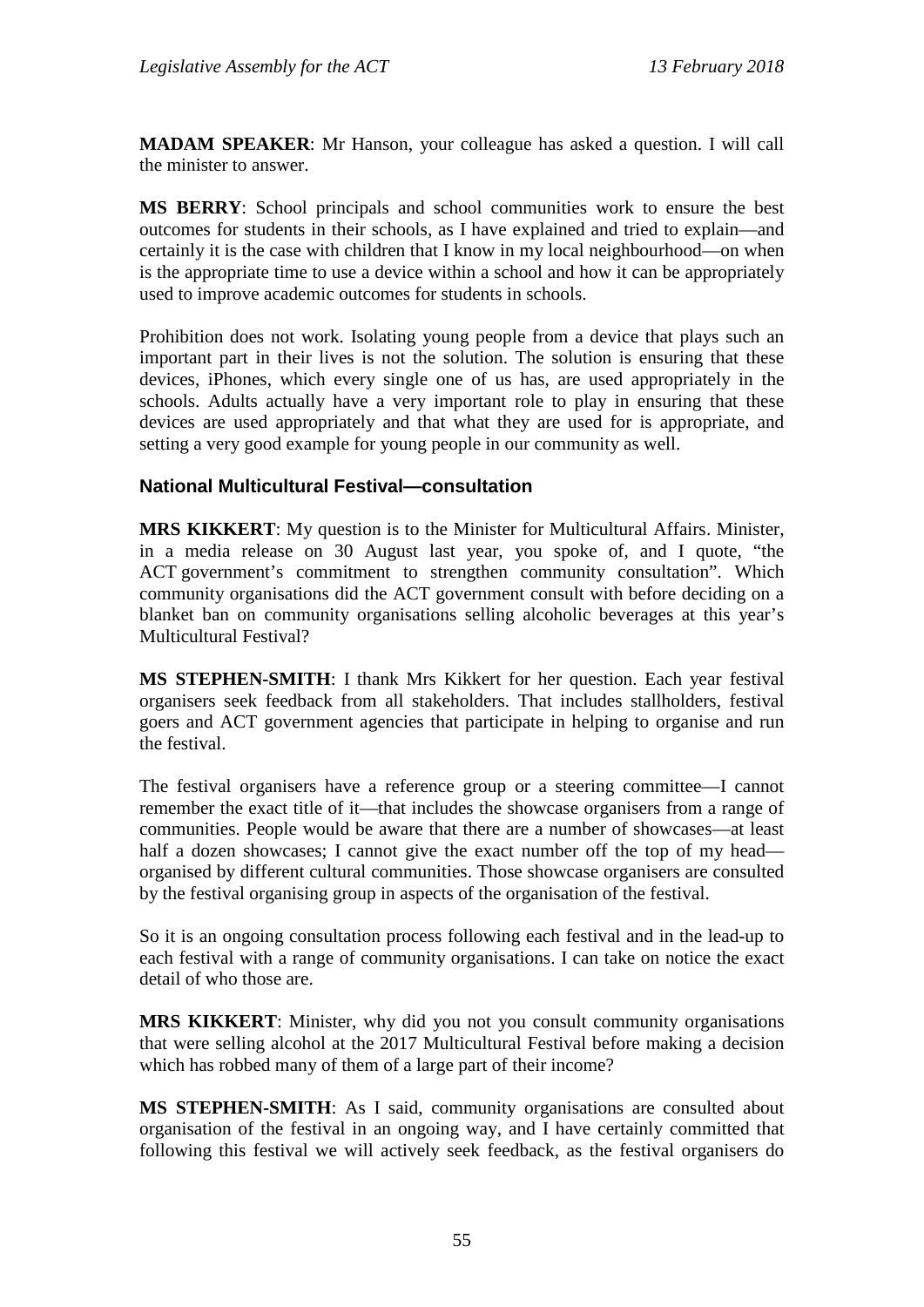every year, not only from stall holders but from festival participants and from ACT government agencies but, of course, particularly from stall holders, to see what the impact of this policy is, to see if we need to review it for next year. We will be reconsidering this policy for next year's festival.

**MR COE**: Minister, in what form will that consultation take place, following this year's Multicultural Festival, and how much do you expect that community organisations will lose as a result of their inability to sell alcoholic beverages?

**MS STEPHEN-SMITH**: I thank the Leader of the Opposition for his supplementary question. A range of consultation mechanisms is undertaken with community organisations, both in the lead-up to and subsequent to the festival. There are surveys of festival-goers. Obviously, that will include volunteers working on community stalls as well; that is my understanding. There are then feedback sessions with stallholders following the festival. I will take the detail of the question on notice, as to exactly what those mechanisms comprised; and, again, commit to ongoing consultation in the lead-up to the next festival.

As to the second part of the question, which I think was about whether or not community organisations will be losing money as a result of this decision, I would point out that we have had feedback from a small number of stallholders expressing concern about that aspect. There are two concerns that stallholders have raised that we have taken on board. One concern is about them losing opportunities to raise revenue through the sale of alcohol. The festival organisers have been actively engaged with communities who have raised that particular concern, to support and encourage them to diversify their activities, and to look at other ways of raising money. I certainly encourage them to do that, or to partner with the commercial stallholders who are able to sell alcohol, to ensure that their culturally appropriate alcohol is available on the footprint, which is, of course, the second concern that stallholders have raised with us.

I should emphasise that this condition was part of the stallholder application process, the participation policy, which was made available in September. The amount of feedback we have had from actual stallholders in relation to this matter has been quite small.

## **Business—Local Industry Advocate**

**MR WALL**: Madam Speaker, my question is to the Minister for Economic Development. Minister, part of the role of the Local Industry Advocate is to ensure that work that can be done by local businesses stays in the ACT through the procurement process. Minister, what input has the Local Industry Advocate had on the procurement process for green waste collection services in light of the recent rollout of green bins across parts of the territory?

**MR BARR**: The Local Industry Advocate does play a role in advising government on a range of procurement matters. I will need to seek some information in relation to whether the Local Industry Advocate has played a significant role in relation to that particular procurement. But I think the issue in question was a very clear election commitment from the Labor Party at the last election.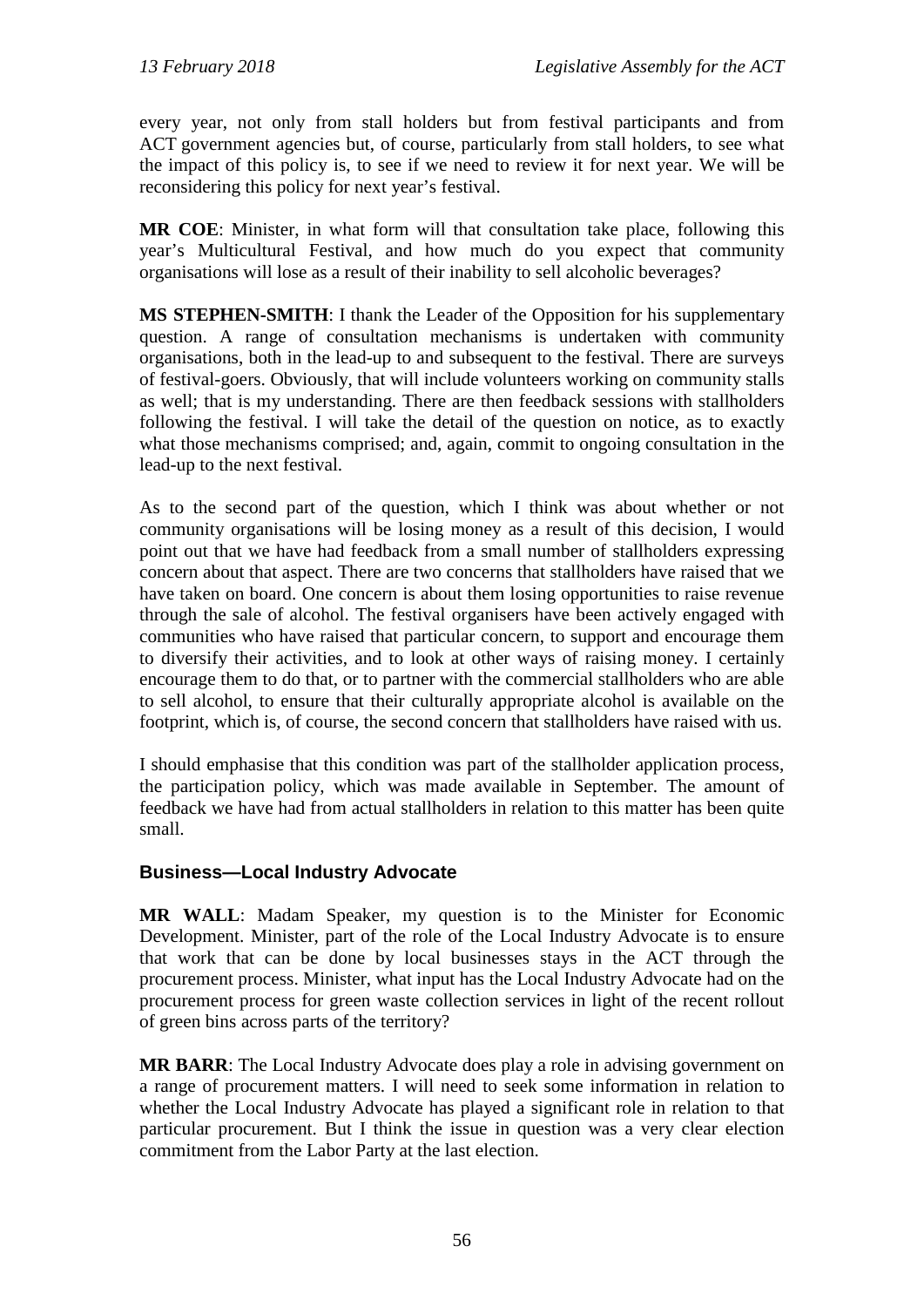*Mr Hanson interjecting—*

**MR BARR**: There was a very clear commitment.

*Opposition members interjecting*—

**MR BARR**: I would be surprised, Madam Speaker, if I could get a word in without the constant interjections from the *Muppet Show*—

**Mrs Dunne**: Point of order, Madam Speaker.

**MR BARR**: That gets them on their feet, doesn't it?

**MADAM SPEAKER**: Yes.

**Mrs Dunne**: Madam Speaker, the point of order is about—

**MADAM SPEAKER**: Use of language.

**Mrs Dunne**: Appropriate language. That will always get me on my feet, whether it is this side or the other side that does it. I would ask that the minister withdraw the comment. There has been a ruling in the past.

**MADAM SPEAKER**: Minister, I recognise that you were suffering a serious level of interjection, but I do ask you to withdraw "muppets".

**MR BARR**: May I stand on the point of order? The *Muppet Show* is indeed a much loved children's television show.

**Mrs Dunne**: This is frivolous, Madam Speaker. The minister needs to withdraw immediately and without reservation.

**MADAM SPEAKER**: I understand the rules, Mrs Dunne. Chief Minister, can you withdraw, and without explanation.

**MR BARR**: Thank you, Madam Speaker. I withdraw, Madam Speaker.

**Mrs Dunne**: Perhaps use the adjournment debate—

**MR BARR**: As I was saying, the *Muppet Show* is indeed a—

**MADAM SPEAKER**: Mrs Dunne, the Chief Minister was about to get to his answer and you are interjecting again.

**Mrs Dunne**: I did not interject. Madam Speaker, seeing that you have raised the matter with me, I raised my hands in a questioning way because I still have not heard the Chief Minister withdraw the comment, which you have asked him to do at least twice.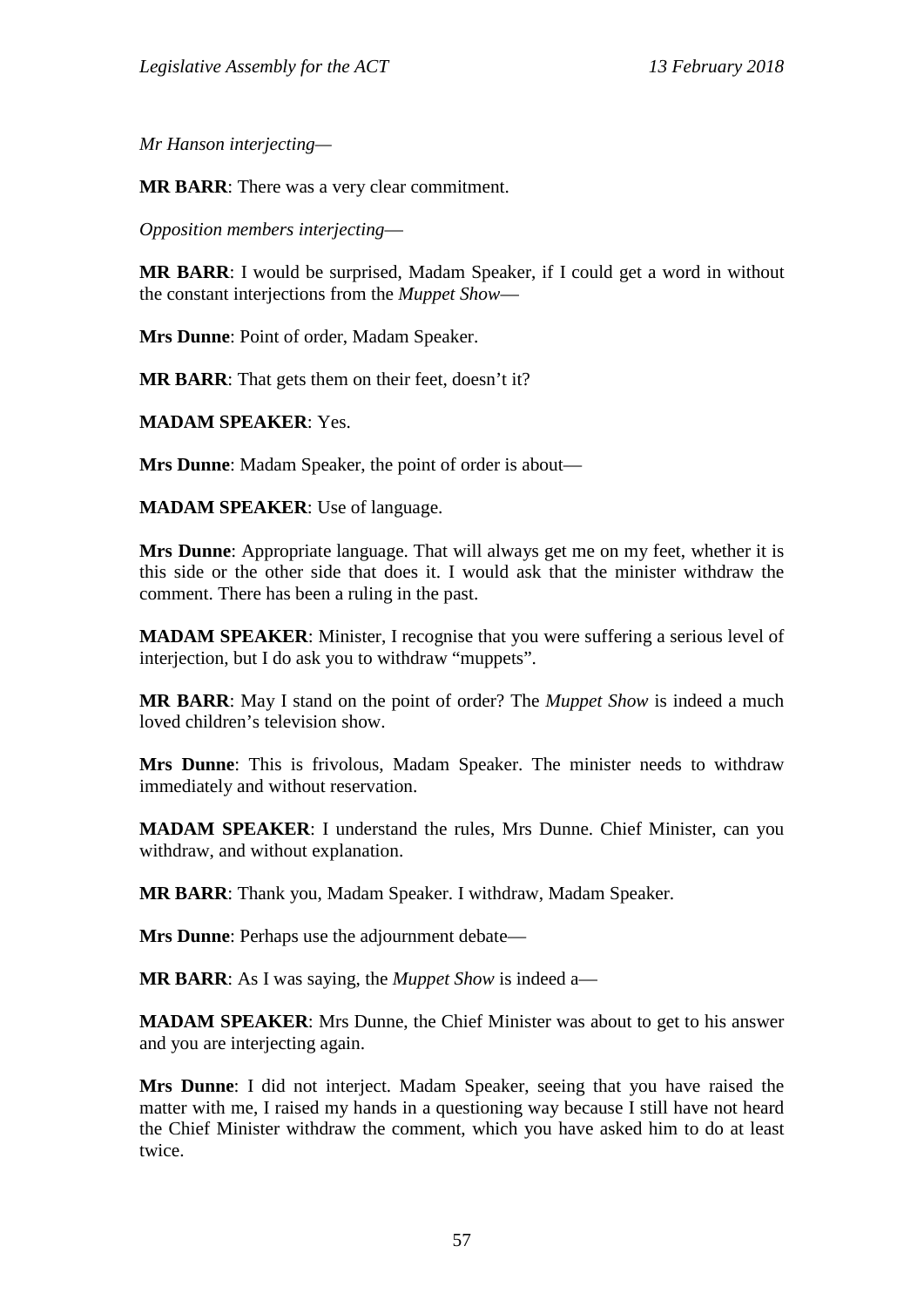**MADAM SPEAKER**: He has withdrawn, and I heard your comment from here. Chief Minister, you have 13 seconds left on the clock if you desire to answer.

**MR BARR**: It would appear to be down to about four seconds now, Madam Speaker, so my time has expired on this question.

**MR WALL**: Minister, how many times did the local advocate meet or engage with locally owned green waste collection businesses as part of the procurement for the green waste service?

**MR BARR**: I will need to take that on notice.

**MR COE**: Chief Minister, how many times have you met with the Local Industry Advocate in the past 12 months? Did you chat with her about the impact of green waste collection businesses and your nationalisation policy?

**MR BARR**: I have met with the Local Industry Advocate on I think at least half a dozen occasions over the—

**Mr Wall**: Outside Labor Party meetings?

**Mrs Dunne**: Outside Labor Party meetings?

**MR BARR**: Oh, Madam Speaker—course of the past 12 months—

*Mr Coe interjecting—*

**MADAM SPEAKER**: Mr Coe, please! Let the Chief Minister answer the question.

**MR BARR**: It is only day one of the parliamentary year, Madam Speaker, and already those opposite can barely contain their inner stand-up comedian. It is perhaps disappointing, Madam Speaker.

In response to Mr Coe's question, I have met with the Local Industry Advocate on around half a dozen occasions over the past 12 months. Mr Coe's description of the government's policy, whilst it might be wryly amusing for the most conservative leader of a political party in this country, is a long way from the truth.

#### **Tourism—international flights**

**MR PETTERSSON**: My question is to the Chief Minister. Chief Minister, can you please update the Assembly on the recent major expansion of international flights to Canberra?

**MR BARR**: Yes, it has been a particularly interesting couple of month in international aviation and particularly as it impacts on Canberra. We now have daily services connecting our city to both Singapore and Doha provided by two airlines that are, I think, universally accepted as being amongst the very best in the world.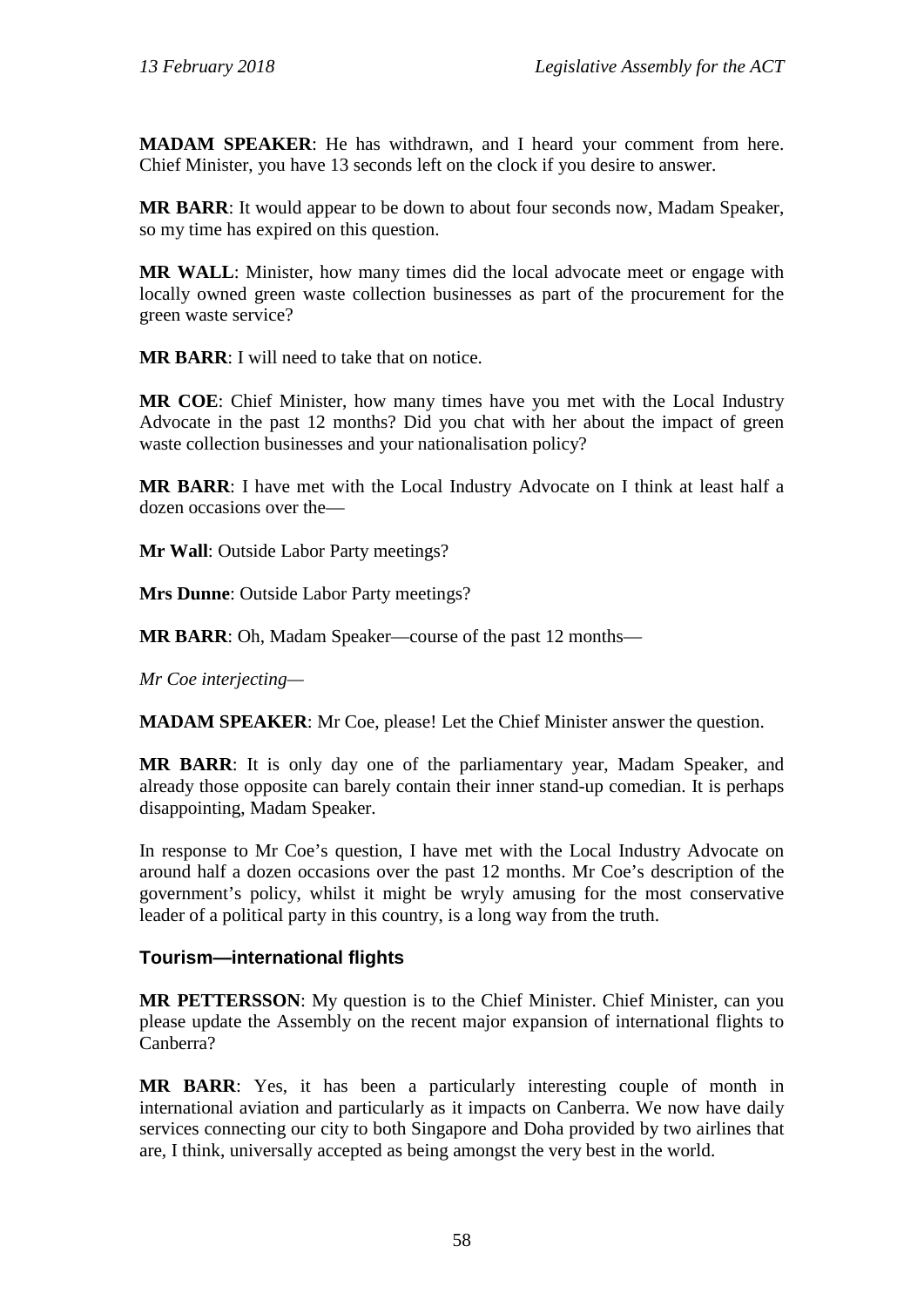Today we have obviously had the opportunity to attend a series of events with Qatar Airways, who have commenced their new service to Canberra. This service, a Boeing 777-300, for members who are interested, carries just short of 360 passengers. The total seat capacity coming into Canberra now has, with the combination of both Singapore Airlines' announcement of daily flights together with these announcements, added around 170,000 seats coming into Canberra each year. That is a very significant boost to international aviation capacity for our city.

It is very pleasing to see that what has been a long-term campaign by my government, together with Canberra Airport and tourism industry partners, has delivered a further boost to international aviation capacity. We are seeing that flow through into investment in the tourism and hospitality sector, a sector which, I would remind members, employs more than 16,000 Canberrans.

In 2017 we achieved an all-time record level of both domestic and international visitors to our city and, with this announcement and the commencement of daily services Canberra-Doha, we will add significantly to our tourism numbers in the years ahead. It is a very exciting time for aviation and tourism in Canberra.

**MR PETTERSSON**: Chief Minister, how will the daily service by Qatar Airways build on Canberra's reputation as a city to visit in 2018?

**MR BARR**: This announcement comes on top of the wonderful endorsement from *Lonely Planet* of Canberra as a very desirable tourism destination, indeed one of the top three cities that people should visit in 2018. I think it gives a further boost to confidence within the tourism and hospitality sector. We have already seen a significant number of announcements of new investment, a new hotel product and new tourism experiences not just within the borders of the ACT but also in the broader Canberra region.

We look forward to seeing further commitment from the airlines. The government will continue to pursue our focus on low-cost carriers in the domestic and international markets as well as looking to international routes that head east to New Zealand and then on to North and South America, and north with a connection through to China. They will be the priorities in aviation growth over the coming years. We look forward to working closely with Canberra Airport and our tourism industry partners to achieve those outcomes.

**MS ORR**: Chief Minister, how does increased global connectivity affect the territory economy?

**MR BARR**: It certainly improves our city's capacity to export both goods and services, and we see, particularly in higher education, for example, where this increased connectivity makes it easier for our territory's single largest export industry, higher education, to be able to attract and retain students. It is also a wonderful opportunity for producers in the broader Canberra region, and indeed a quite extensive footprint south of the ACT, as getting goods to market through Canberra airport is a more efficient and cost-effective practice than going to the congested Kingsford Smith airport in Sydney.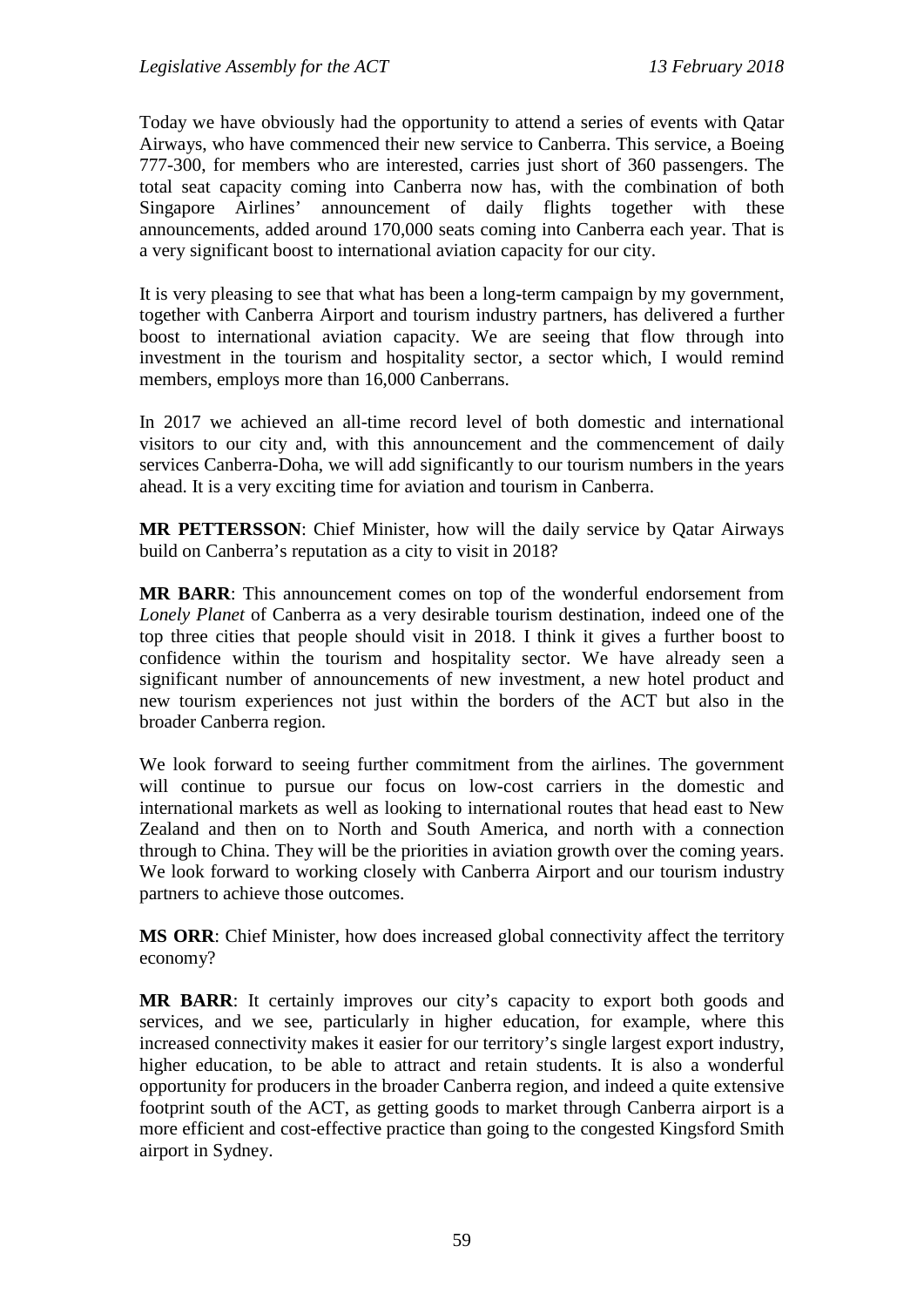Tourism and hospitality, as I have mentioned, is a very significant industry for the ACT, and is coming off a period of record growth and opportunity. This increased global connectivity assists our city in attracting new investment from a variety of different sources, as well as new visitors and new people coming to Canberra. We all know, as residents of this city, that it is one of the world's greatest cities to live in. Perhaps it is a secret that has been kept from the rest of the world for too long, but there is now a wonderful opportunity off the back of the *Lonely Planet* endorsement. These additional flights mean we will be able to share, with the rest of Australia and the rest of the world, all of the wonderful experiences that we perhaps sometimes take for granted about our city and our region. It is a very positive experience and an opportunity for our city, and one that I hope we can all celebrate.

I ask that all further questions be placed on the notice paper.

## **Papers**

**Madam Speaker** presented the following papers:

Auditor-General Act—Auditor-General's Reports Nos—

11/2017—2016-17 Financial Audits—Financial Results and Audit Findings, dated 6 December 2017.

1/2018—Acceptance of Stormwater Assets, dated 31 January 2018.

2/2018—ACT Government strategic and accountability indicators, dated 1 February 2018.

Acting Speaker—Instruments of Appointment, pursuant to standing order 6A—

Assistant Speaker Cody (11 and 12 January 2018), dated 18 December 2017.

Assistant Speaker Steel (13 to 21 January 2018), dated 12 January 2018.

Standing order 191—Amendments to the Domestic Animals (Dangerous Dogs) Legislation Amendment Bill 2017, dated 8 December 2017.

**Mr Barr** presented the following papers:

Remuneration Tribunal Act, pursuant to subsection 12(2)—Determinations, together with statements for:

ACT Civil and Administrative Tribunal—Determination 19 of 2017, dated November 2017.

ACT Magistrates Court Judicial Positions—Determination 17 of 2017, dated November 2017.

ACT Supreme Court Judicial Positions—Determination 16 of 2017, dated November 2017.

Director of Public Prosecutions—Determination 18 of 2017, dated November 2017.

Part-time Public Office Holder—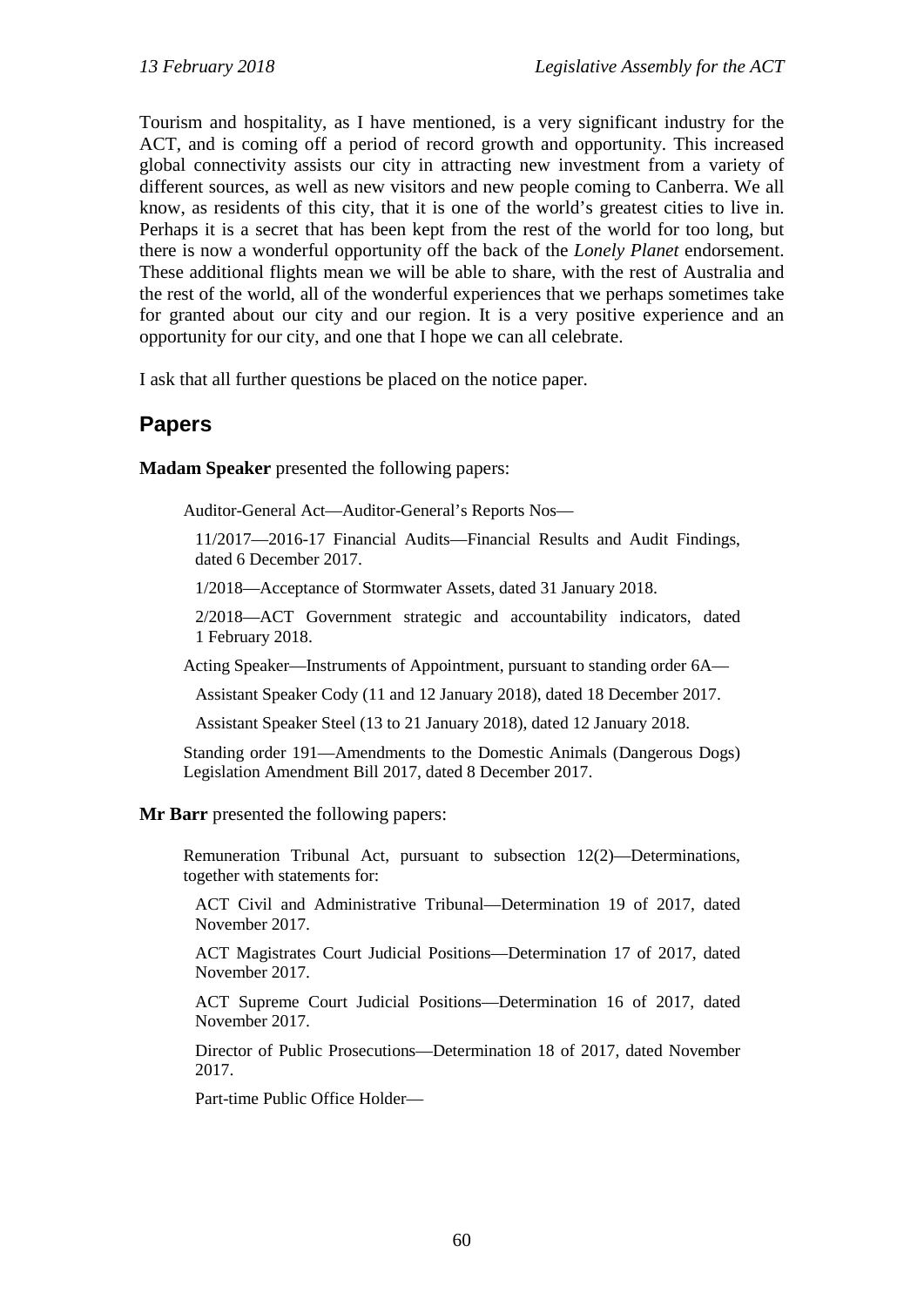Inspector of Correctional Services—Determination 22 of 2017, dated November 2017.

Management Assessment Panel—Determination 20 of 2017, dated November 2017.

Racing Appeals Tribunal—Determination 23 of 2017, dated December 2017.

Part-time Public Office Holders—Canberra Region Medical Education Council—Determination 1 of 2018, dated February 2018.

Part-time Public Office Holders—Determination 21 of 2017, dated November 2017.

#### **City Renewal Authority—quarterly land acquisition report Paper and statement by minister**

**MR BARR** (Kurrajong—Chief Minister, Treasurer, Minister for Economic Development and Minister for Tourism and Major Events) (3.37): For the information of members, I present the following paper:

City Renewal Authority and Suburban Land Agency Act, pursuant to subsection 13(2)—City Renewal Authority—Land acquisitions quarterly report—1 October to 31 December 2017, dated 9 January 2018.

I seek leave to make a statement.

Leave granted.

**MR BARR**: In July 2017, as members will be aware, the government established the City Renewal Authority under the City Renewal Authority and Suburban Land Agency Act 2017. In accordance with this act, I have received the latest quarterly land acquisition report from the authority. This report states that the authority did not undertake any land acquisition during the period 1 October to 31 December 2017.

# **Budget review—2017-2018**

## **Paper and statement by minister**

**MR BARR** (Kurrajong—Chief Minister, Treasurer, Minister for Economic Development and Minister for Tourism and Major Events) (3.38): For the information of members, I present the following paper:

Financial Management Act, pursuant to subsection 20A(2)—Budget 2017-18— Budget review.

I seek leave to make a statement.

Leave granted.

**MR BARR**: I present to the Assembly the 2017-18 budget update, which has been prepared in accordance with section 20A of the Financial Management Act 1996. The budget update I present today confirms what Canberrans can see and feel across this city: that, after a tough few years, our economy is now bounding ahead.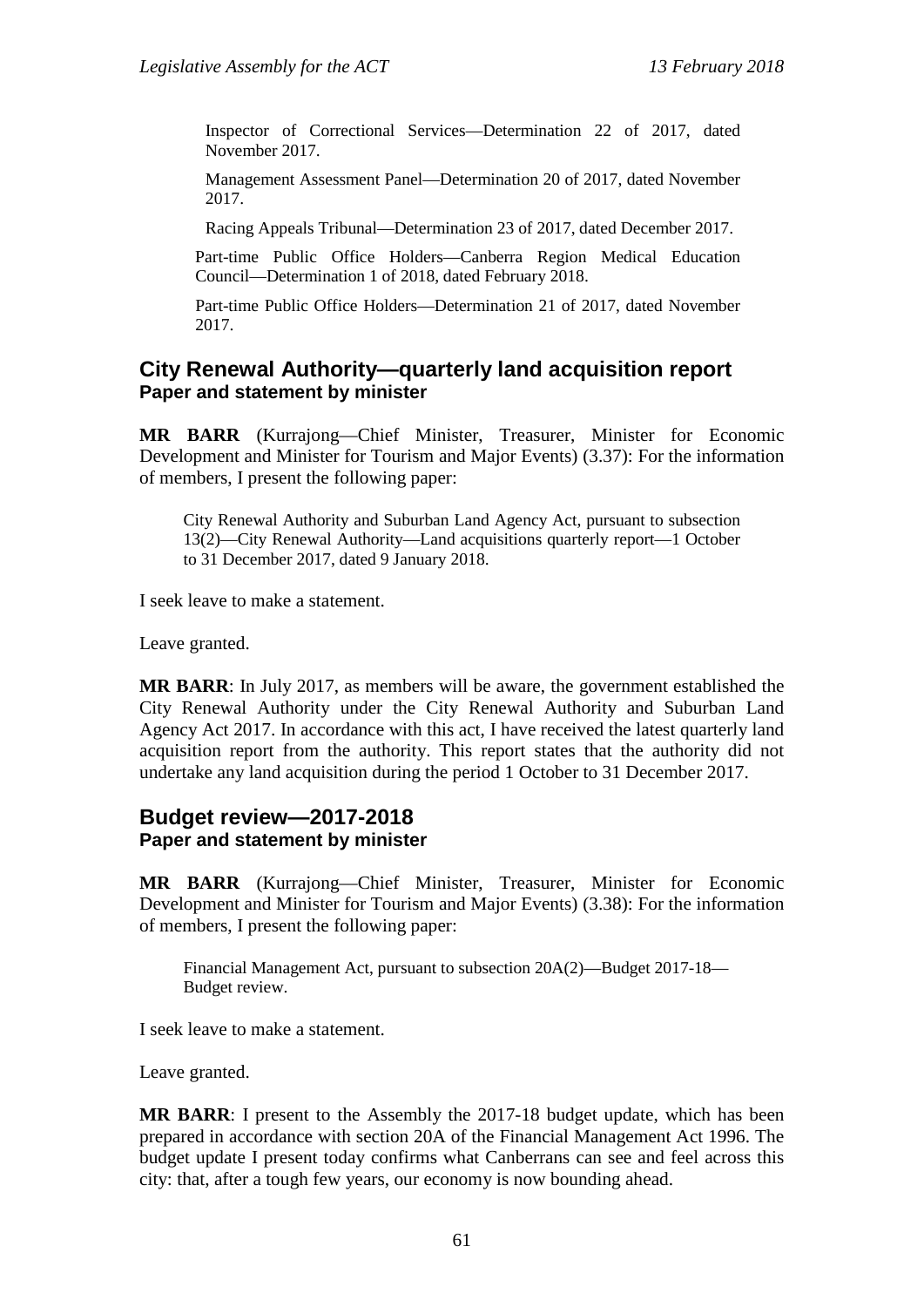Last year over 10,000 new jobs were created in Canberra. This was the strongest year of job creation in a decade. Over 80 per cent of those new jobs were full time, giving Canberra families the stability and security they need to face the new year with optimism.

Importantly, too, the new jobs emerging in our economy have been in a diverse range of sectors, creating opportunities for Canberrans from all backgrounds, not just office workers. Our education and training sector is powering ahead, adding the greatest number of jobs over the last year. It is now, as I have mentioned, our biggest export industry. Accommodation, hospitality and retail have seen similarly strong growth, while our utilities, IT and health care sectors are also expanding. This is a strong and very encouraging indication of increasing diversity in the territory economy as we make Canberra less reliant on the ups and downs of the commonwealth government for our employment base.

Our economy is growing at 4 per cent, 1¼ percentage points stronger than was forecast in the June budget. Almost 7,000 more people now call Canberra home than a year ago, attracted clearly by the bright opportunities that are here and by our world-beating quality of living.

A thriving economy and our steady work on fiscal consolidation have seen the territory's budget position strengthen too. I am pleased to announce we have more than halved the deficit for 2017-18 compared with the budget forecast and we will deliver a balanced budget and then stronger surpluses over the forward estimates period.

Members in this place will know what a big turnaround this is from the 2014 budget, when the Mr Fluffy response, combined with the deep cuts of the Abbott federal Liberal government, took effect. Ever since then, the government has worked steadily and carefully to return the budget to balance. Today's update confirms, I think for the sixth consecutive budget update, that this plan is very much on track. Certainly we will return to balance and surplus well ahead of the commonwealth.

Canberra is a growing city. As we grow we need to invest in services, in infrastructure and in the community facilities that Canberrans need and rely on. This city is amongst the best places in the world to visit in 2018, and indeed in each and every year, and we must keep investing to ensure that it remains the best place in Australia to live, to work and to raise a family. That is what we are doing through this budget update. We are taking the opportunity presented by a stronger fiscal position to make a series of priority investments in our city's frontline services.

That means more elective surgeries this year, cutting waiting times to get more Canberrans back to health sooner. It means investing in more paramedics to join Australia's fastest responding crew, delivering on our election commitment, and also bringing on additional staff to help meet demand pressures across the service. It means more investment in our courts and community safety to ensure that the justice system continues to work effectively and efficiently while respecting people's rights.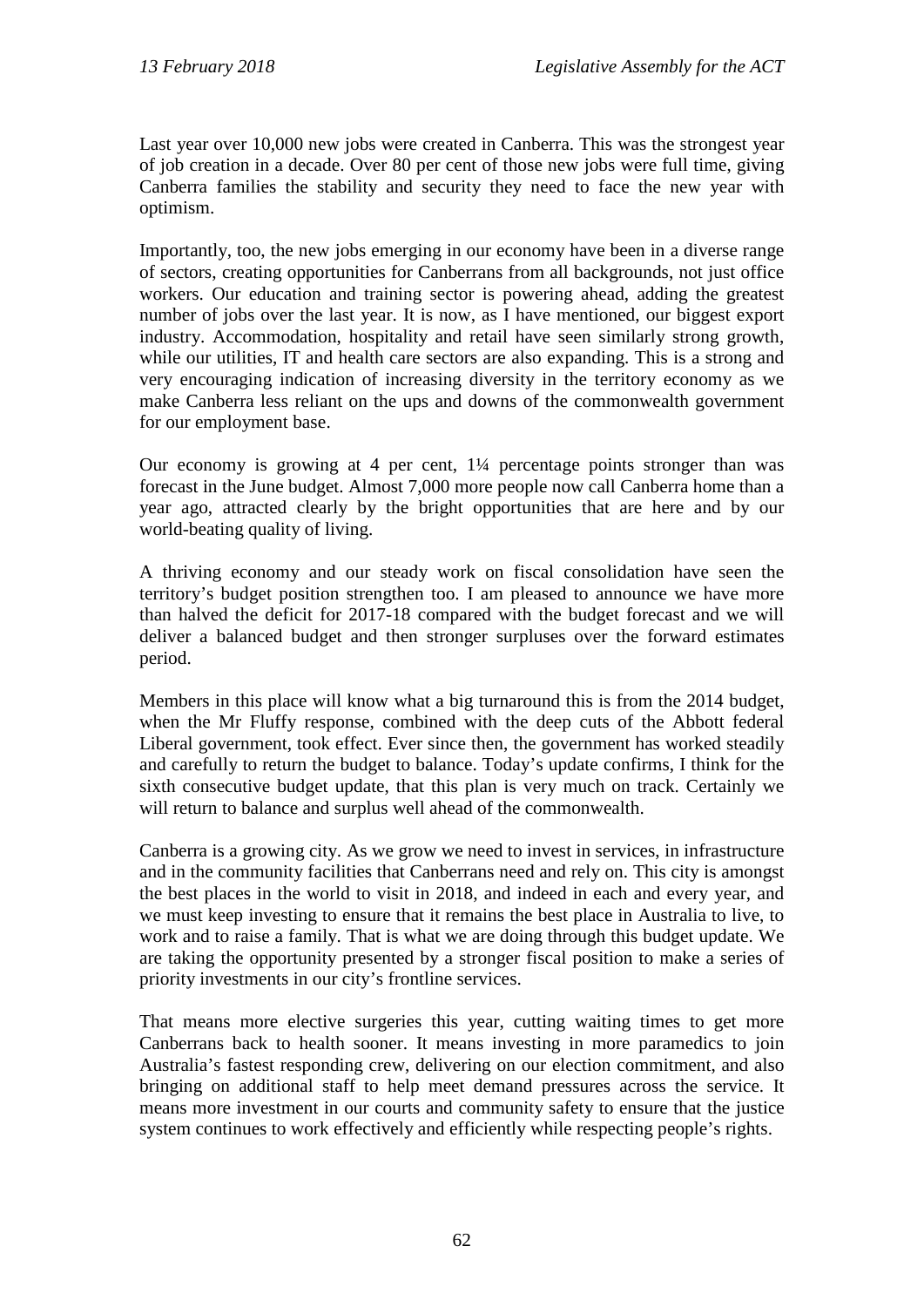As the budget improves we are also making sure that the most vulnerable Canberrans see this benefit first. The spiking cost of electricity did hit many households hard last year. Whilst the ACT's shift to 100 per cent renewable electricity by 2020 will certainly help insulate our city from future volatility, we understand that many Canberrans, particularly pensioners, will be worrying about their bills in the year ahead. That is why we are increasing the utilities concession by \$50 this year to help eligible households meet their rising cost of living. This will bring the total payment available to \$654 a year, which comes directly off people's electricity bills to reduce their household costs.

Last year it came to the government's attention that some Canberrans who are amongst the lowest income and most vulnerable people in our city were missing out on the concession because they did not have accounts directly with a utility provider. As a result, for the first time we are also making the utilities concession available to residents of long-stay caravan parks and aged care homes with embedded electricity networks. We are addressing this because this is not a community that leaves people behind.

In the 2017-18 budget we started delivering on a significant number of our election commitments, including major new investments in health infrastructure through building the SPIRE centre at Canberra Hospital, expanding the Centenary Hospital for Women and Children and delivering more walk-in centres.

We delivered funding for classroom and facility upgrades at local schools across the city, funding for the expansion of schools in Gungahlin to keep up with population growth, and a new school in the Molonglo Valley. We have made significant investments in the planning and procurement of the second stage of light rail to Woden, the next stage in Canberra's integrated public transport network. With this budget update, Canberrans can see that we are continuing to deliver on the commitments we took to the 2016 election.

The budget update brings forward the rollout of laptops to students in every Canberra public high school. Students from years 7 to 11 have already begun receiving their new Chromebooks, and all public students will have their devices for the 2019 school year. This will ensure that students have the right equipment to thrive at school and to gain the critical literacy they need in this digital age.

We are also supporting the upgrade of Circuit Mark Webber, which I mentioned in question time, which, as members will be aware, is the home of the Canberra Kart Racing Club. We are extending the track to bring it up to an international standard. Our high quality community sports facilities and the local clubs that use them make Canberra so liveable, and we are pleased to be delivering on this commitment in the budget update.

This budget update maps out a range of new investments and new work for the government to undertake, on top of what is a big delivery agenda for 2018. That is because we are determined to take every opportunity to invest in Canberra; to grow the services and infrastructure that our growing city needs; and to ensure that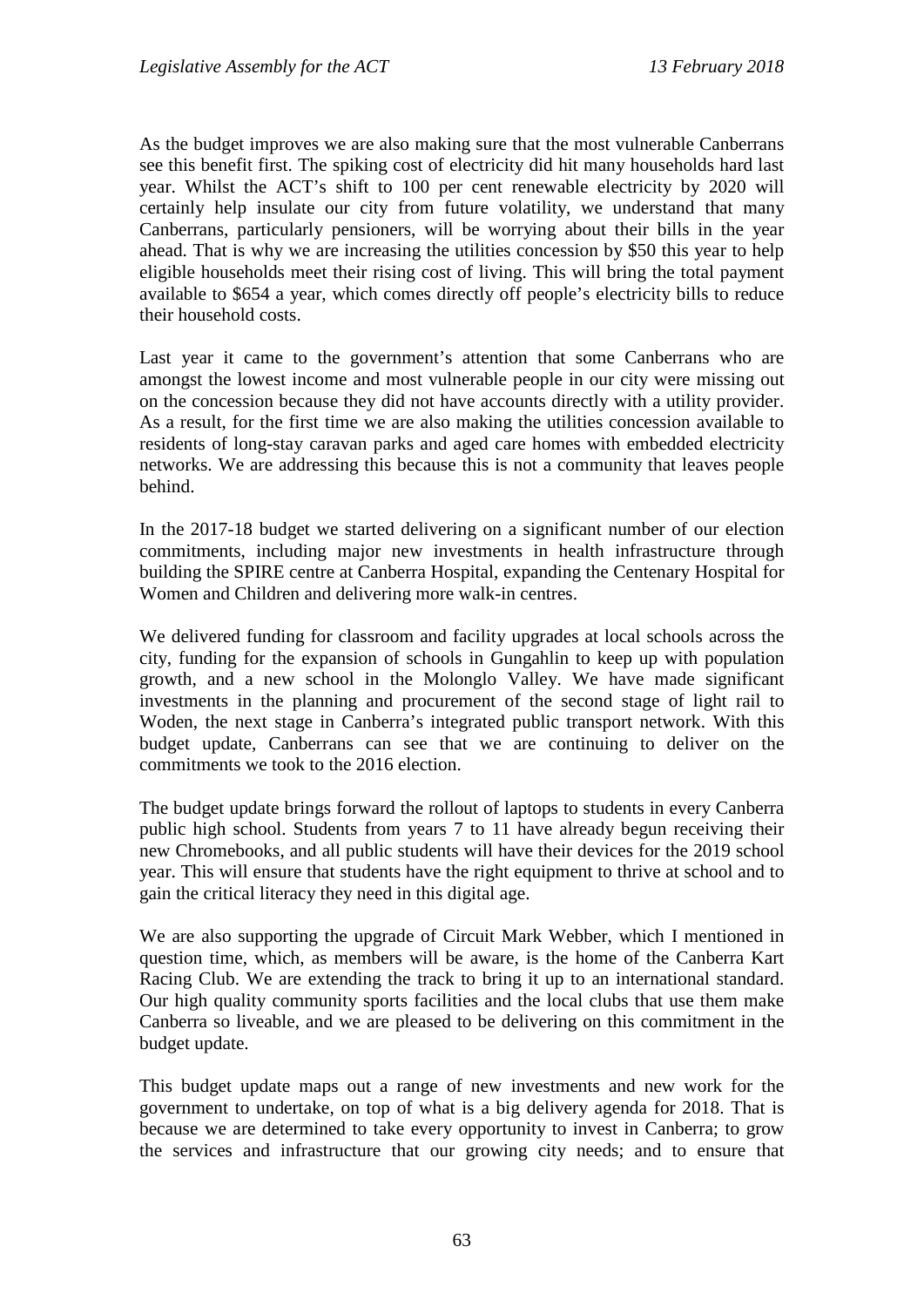Canberra keeps on getting better for everyone who lives here. I commend the 2017-18 budget review to the Assembly.

## **Financial Management Act—consolidated financial report Paper and statement by minister**

**MR BARR** (Kurrajong—Chief Minister, Treasurer, Minister for Economic Development and Minister for Tourism and Major Events) (3.45): For the information of members, I present the following paper:

Financial Management Act, pursuant to section 26—Consolidated Financial Report—Financial quarter ending 31 December 2017.

I seek leave to make a statement.

Leave granted.

**MR BARR**: I am pleased to present to the Assembly the December quarter consolidated financial report for the territory. As I am sure members are acutely aware, this is required under section 26 of the Financial Management Act 1996. I can advise the Assembly that the December quarter 2017 headline net operating balance for the general government sector was a surplus of \$149.5 million. This was a \$32.6 million improvement on the budgeted surplus for this period, which was originally set at \$116.9 million. This improvement mainly reflects lower expenses as the result of timing of payments for projects.

The net debt for the general government sector at the end of the calendar year 2017 was \$1,545.4 million, which was a small net increase of \$92.5 million from 30 June 2017. This variance is mainly due to lower cash and deposits in line with prevailing cash flow requirements.

The territory's net financial liabilities decreased by \$2,891.7 million compared to 30 June 2017, largely reflecting a change in the defined benefit superannuation liability for 31 December 2017, based on a discount rate of 6 per cent, compared to 3.51 at 30 June 2017.

I also wish to advise members that the December quarter 2017 consolidated financial report for the territory includes a signed section 16B instrument under the Financial Management Act 1996 to roll over the princely sum of \$401,000 in undisbursed capital injection appropriation for the Environment, Planning and Sustainable Development Directorate. This instrument was inadvertently omitted, I understand, from the September quarter 2017 consolidated financial report and so is provided today. I commend the December 2017 quarterly report to the Assembly.

## **Education and Care Services National Further Amendment Regulations 2017 Paper and statement by minister**

**MS BERRY** (Ginninderra—Deputy Chief Minister, Minister for Education and Early Childhood Development, Minister for Housing and Suburban Development, Minister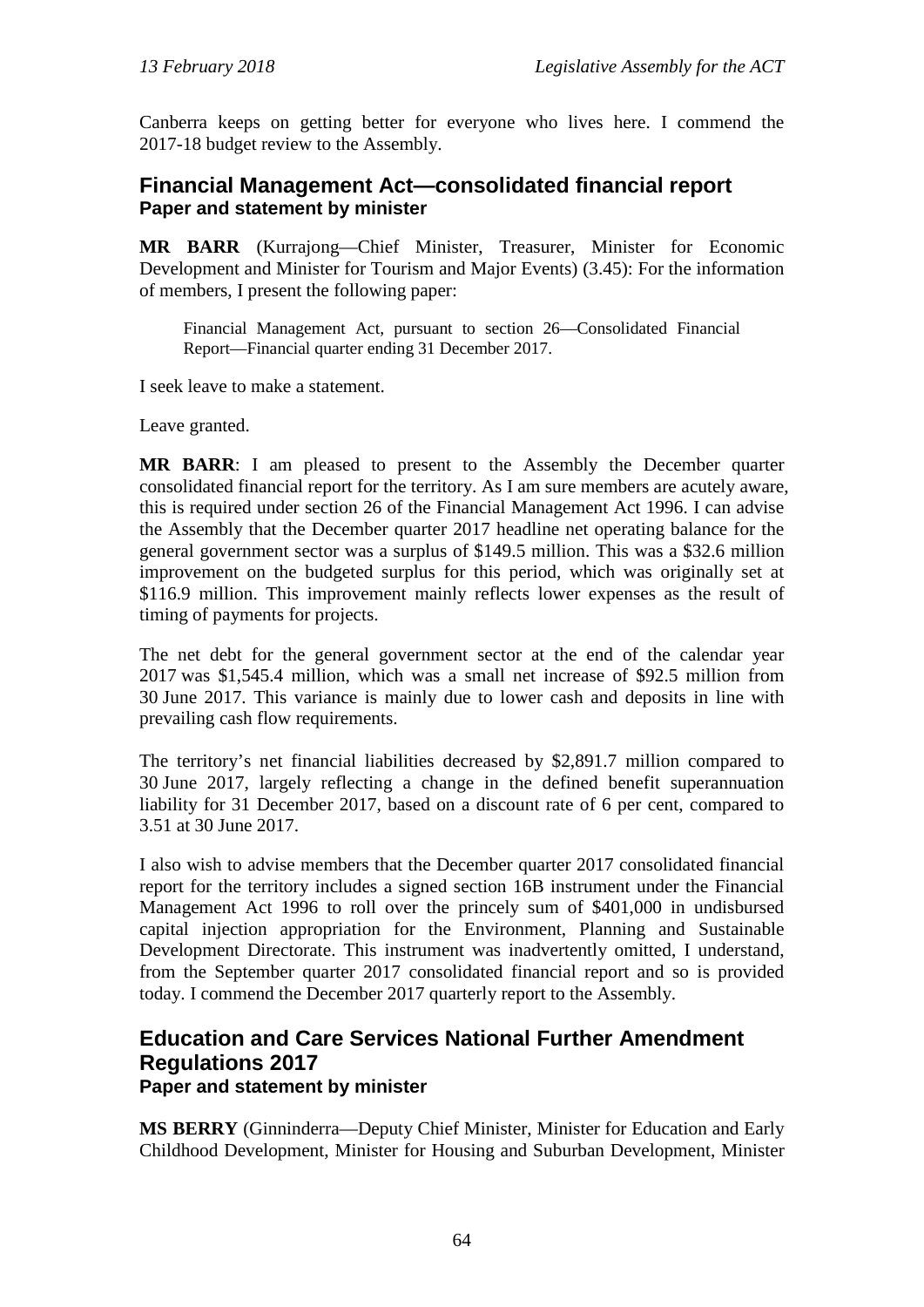for the Prevention of Domestic and Family Violence, Minister for Women and Minister for Sport and Recreation) (3.48): For the information of members, I present the following papers:

Education and Care Services National Law as applied by the law of the States and Territories, pursuant to sections 301 and 324—Education and Care Services National Further Amendment Regulations 2017, dated 11 December 2017, together with an explanatory statement.

I ask leave to make a statement in relation to the paper.

Leave granted.

**MS BERRY**: As Minister for Education and Early Childhood Development, I am pleased to table the Education and Care Services National Further Amendment Regulations. The 2014 review of the national partnership agreement on the national quality agenda for early childhood education and care made a number of recommendations for changes to the Education and Care Services National Law and Education and Care Services National Regulations that were agreed by the Education Council on 31 January 2017.

The Education and Care Services National Law Amendment Act 2017 was given royal assent in Victoria on 27 March 2017. This gave effect to certain recommendations from the NQA review. I previously tabled the national law amendments in May last year.

Victoria developed the amending national regulations in two tranches. The first tranche were given effect on 1 October 2017, and were tabled previously in the Assembly. The second tranche have been developed to give effect to changes commencing on 1 February 2018. Tranche 2, the national further amendment regulations, are being tabled today. Both tranches 1 and 2 give effect to the review's recommendations. ACECQA, along with state and territory regulatory authorities, have prepared the sector for all changes commencing from 1 October 2017 and 1 February 2018.

The national quality framework for early childhood education and care was implemented in 2012. The framework included the creation of the Education and Care Services National Law and Regulations. New South Wales is the host jurisdiction for the national regulations, which are adopted by jurisdictions. The ACT adopted the Education and Care Services National Regulations 2011 on 9 December 2011.

The national quality framework has made significant improvement to educational and developmental outcomes for children attending services approved under the national law. The national law empowers the Education Council to review the national quality framework and propose changes to the framework, which includes the national law and regulations. Section 301 of the national law empowers the Education Council to make regulations. In 2014 the Education Council agreed to the terms of reference for a review of the national quality framework.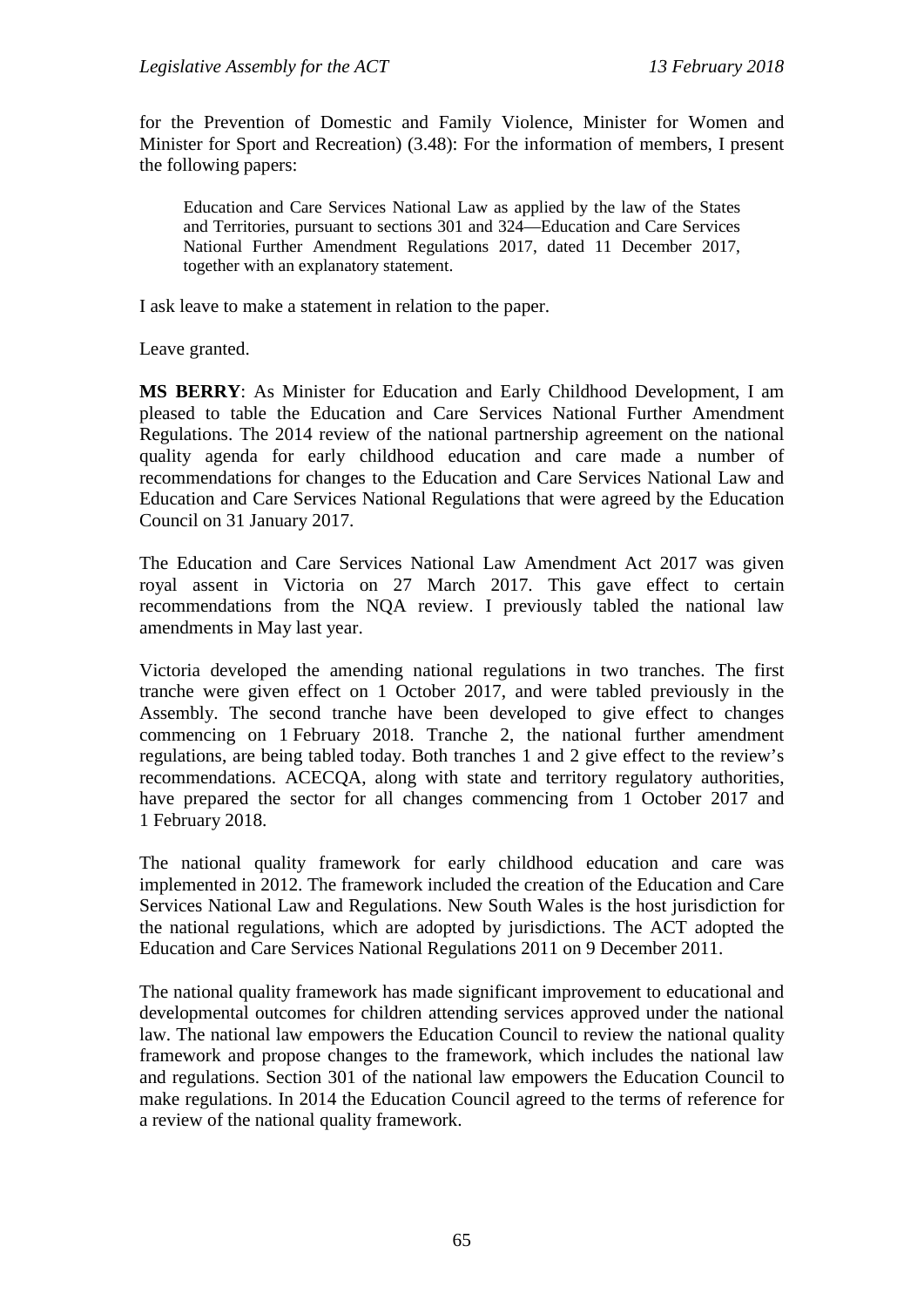Following extensive consultation, in 2016 the Education Council considered the review final report and recommended policy changes. The national further amendment regulations were passed by the Education Council on 18 December 2017 and published on the New South Wales legislation register on 22 December 2017. Under section 303(3) of the Education and Care Services National Law Act 2010, any amending regulations which are to be disallowed must occur no later than six sitting days after being presented to the Assembly.

The 52 areas of reform recommended by the review can be broadly categorised into three themes: a simplified and more transparent assessing and rating process under the national quality framework; improved guidance for all services providing care to children over preschool age and authorised officers in relation to documenting child assessments for educational programs; and measures to improve oversight of and support within family day care services to increase the integrity and transparency of delivery and improve outcomes for children.

Extensions to transitional regulations 242 and 264 until 2020 have also been agreed by the Education Council. These transitional provisions relate to the definition of early childhood teacher and the use of replacement staff. This will ensure continuity and stability within the sector.

A substantial amount of analysis, consultation and negotiation went into developing the amending regulations. Thanks go to our Victorian colleagues for consulting closely with jurisdictions on the development of all the amending regulations. I submit the second tranche of amendment regulations to support the changes that commenced on 1 February 2018.

## **National Education and Care Services Freedom of Information and Privacy Commissioners and Ombudsman—annual report 2016-17**

#### **Paper and statement by minister**

**MS BERRY** (Ginninderra—Deputy Chief Minister, Minister for Education and Early Childhood Development, Minister for Housing and Suburban Development, Minister for the Prevention of Domestic and Family Violence, Minister for Women and Minister for Sport and Recreation) (3.53): For the information of members, I present the following paper:

National Education and Care Services Freedom of Information & Privacy Commissioners & Ombudsman—Annual report 2016-2017.

I ask leave to make a statement in relation to the paper.

Leave granted.

**MS BERRY**: As Minister for Education and Early Childhood Development, I am pleased to table the National Education and Care Services Freedom of Information and Privacy Commissioners and Ombudsman annual report 2016-17.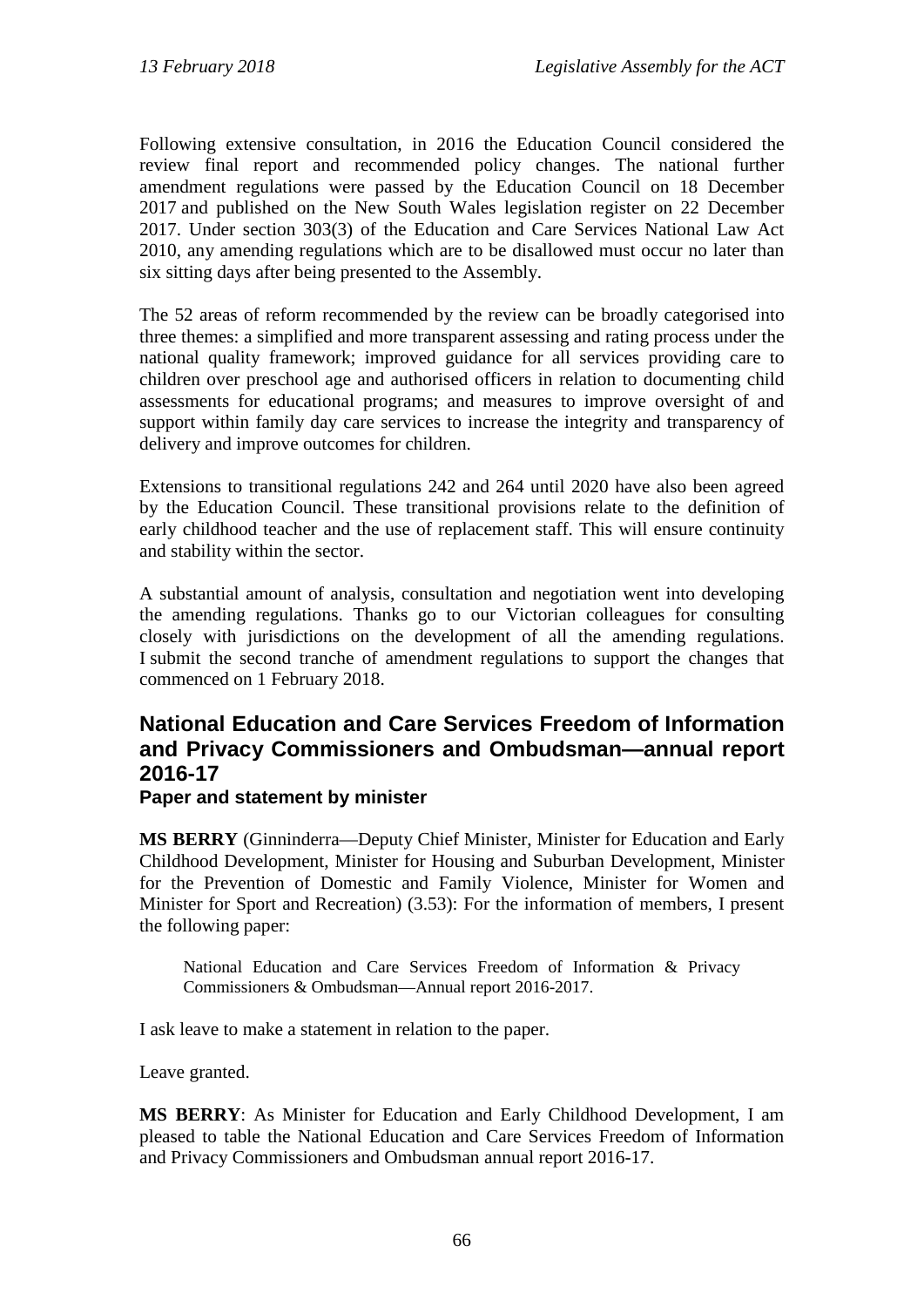The Education and Care Services Ombudsman, National Education and Care Services Freedom of Information Commissioner and the National Education and Care Services Privacy Commissioner are independent statutory officers established under national applied laws legislation—the Education and Care Services National Law Act 2010 and the associated Education and Care Service National Regulations.

The two commissioners and the Ombudsman positions commenced in 2012 and are established and operate independently of each other for the purposes of the national law. The ECS commissioners are bound by commonwealth legislation, including the commonwealth Ombudsman Act 1976, the commonwealth Freedom of Information Act 1982 and the commonwealth Privacy Act 1988. Each commonwealth act was modified by the national regulations for the purposes of the national quality framework.

The ECS commissioners investigate and respond to complaints by people in relation to the provision of early childhood education and care services. The Education and Care Services Ombudsman receives complaints and assists people who may have been treated unfairly or inappropriately by the Australian Children's Education and Care Quality Authority—ACECQA—or its officers, staff or contractors.

The National Education and Care Services Freedom of Information Commissioner responds to complaints about the "performance of functions, or the exercise of powers, under the Freedom of Information Act by ACECQA or a regulatory authority". The role of the National Education and Care Services Privacy Commissioner is to respond to complaints about an "alleged breach of the information privacy principles in the Privacy Act by ACECQA or a regulatory authority".

The NECS annual report has been prepared in accordance with regulations 198, 207 and 221 of the Education and Care Services National Regulations. These regulations require each minister of the Education Council to table a copy of the annual report within their jurisdiction's Legislative Assembly. I submit the NECS annual report 2016-17 in accordance with our obligations under the national regulations.

## **Paper**

**Mr Gentleman** presented the following paper:

Planning and Development Act, pursuant to subsection 242(2)—Statement of leases granted for the period 1 October to 31 December 2017.

## **Planning and Development Act 2007—variation No 352 to the Territory Plan Paper and statement by minister**

**MR GENTLEMAN** (Brindabella—Minister for Police and Emergency Services, Minister for the Environment and Heritage, Minister for Planning and Land Management and Minister for Urban Renewal) (3.56): For the information of members, I present the following paper: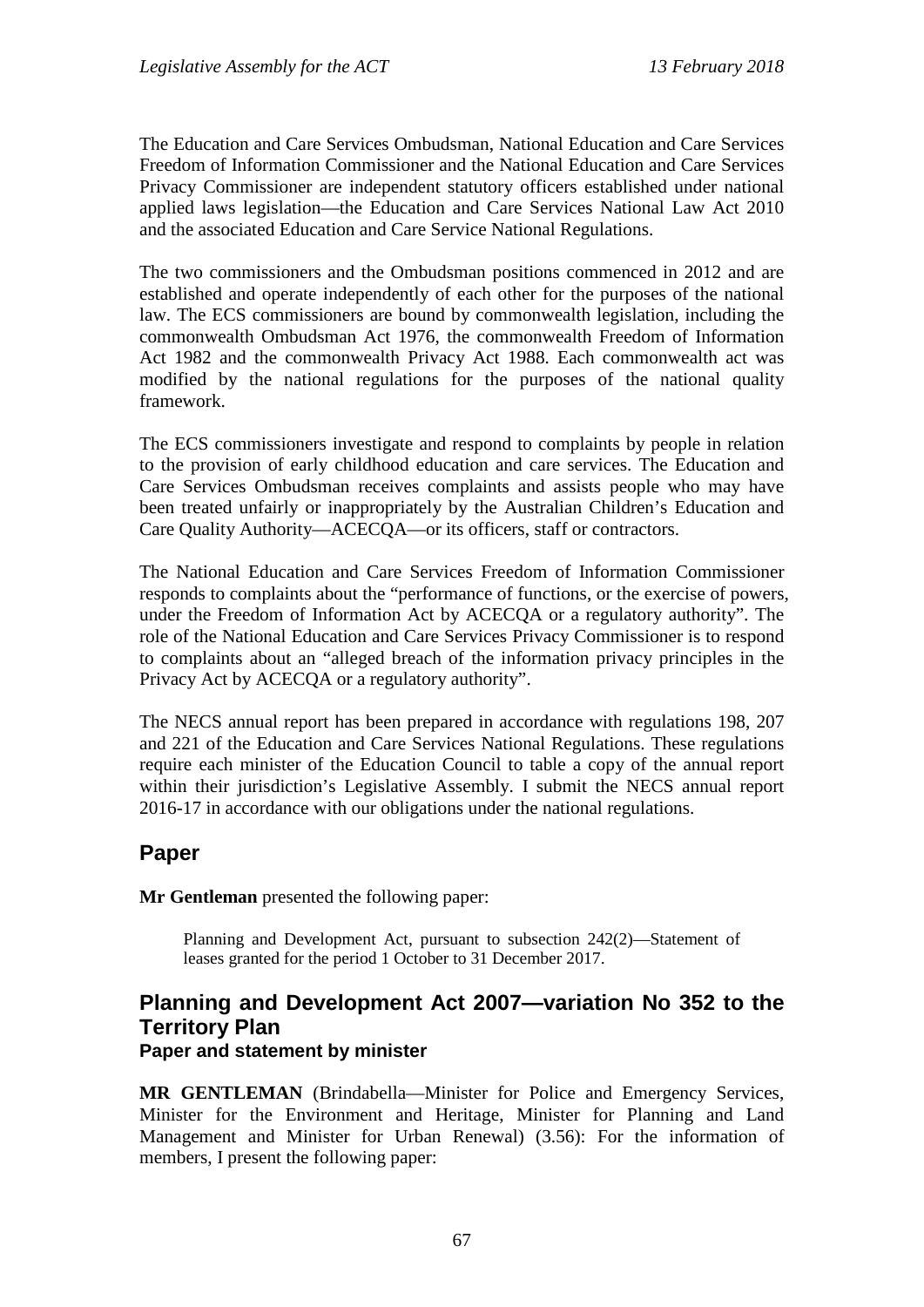Planning and Development Act, pursuant to subsection 79(1)—Approval of Variation No 352 to the Territory Plan—Changes to various development tables, codes and definitions, dated 2 February 2018, including associated documents.

In accordance with the provisions of the act, this variation is presented with the background papers and copies of the summaries and reports. I ask leave to make a statement in relation to the papers.

Leave granted.

**MR GENTLEMAN**: I am tabling variation No 352 to the Territory Plan, which implements changes as a result of the ongoing monitoring of the Territory Plan. A number of matters were identified across different parts of the plan that required amendment to better meet the needs of government, industry and the community. The changes involved amendments to the types of development permitted in certain zones, including permitting an animal care facility in industrial zones. This will facilitate developments such as dog day care centres, which are an emerging use in the ACT.

Variation 352 includes two other site-specific changes, the first of which involves the removal of the public land reserve/nature reserve overlay on part of block 510 Stromlo that forms part of Greenhills centre on the Cotter Road. The Conservator of Flora and Fauna requested that the overlay be removed as the site is degraded and the use of the site is no longer consistent with a public nature reserve. The second site-specific change allows a place of worship on block 9, section 12, Hackett. This will formalise a long-term existing use on this site.

There are a range of revisions and refinements to provisions in the development codes in relation to boarding houses, allowable encroachments for pergolas, noise attenuation controls, water sensitive urban design requirements for water tanks and plumbing for single dwellings, adaptable housing requirements, open space and associated stormwater run-off requirements for multi-unit developments in the RZ1 and RZ2 zones, courtyard wall setbacks in the RZ1 and RZ2 zones, courtyard wall and private open space requirements at ground floor levels, and privacy and private open space provisions for multi-unit developments.

Finally, variation 352 clarifies and refines a number of definitions, including detached house and attached house, minor use, building line, datum ground level, front boundary, side boundary, rear boundary, habitable room, and setback.

Draft variation 352 was released for public comment from 9 June to 7 August 2017, allowing for extensions of time. The draft variation received 13 public submissions. A report on the consultation was prepared, responding to the issues raised in the submissions. The report is publicly available on the Environment and Planning Directorate's website and will be tabled with the approved version of the variation.

The main concerns raised in submissions related to the proposed prohibition of childcare centres in industrial zones and removing the reference to neighbourhood plans from various development codes. These proposed changes have been removed from the variation to enable further work on the issues to be undertaken.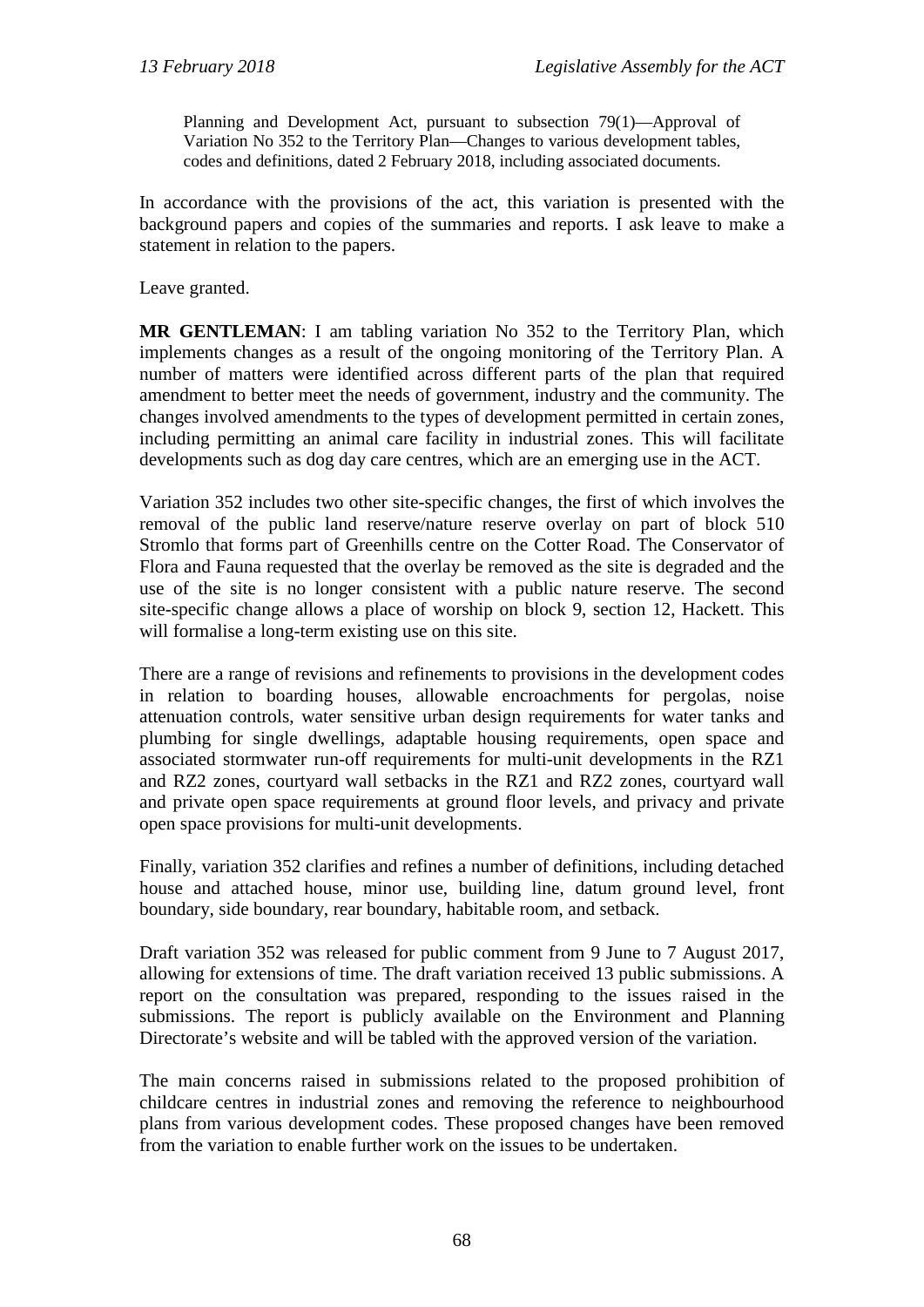In response to a submission, the zoning has been changed for block 9, section 12, Hackett from the urban open space zone to the community facility zone. Previously, it had been proposed to retain the existing zoning and to add "place of worship" to allowable uses on the site. The change of zone better reflects the existing community hall and long-term use of the entire site.

A range of other changes were made to the variation following community consultation. These are intended to improve clarity and workability of the provisions. They are minor in nature and do not alter the policy of the Territory Plan. The full details of these changes are included in the approved variation document.

Following public consultation, I referred the draft variation to the Standing Committee on Planning and Urban Renewal for consideration. The committee subsequently advised that it did not intend to conduct an inquiry into DV 352. Given the nature and extent of changes made to draft variation 352 following public consultation, and in view of the standing committee's decision, I am satisfied that the issues raised by the community have been addressed adequately.

I believe the changes made through variation No 352 support opportunities for development that meet community needs in some areas and improve the functionality and clarity of certain parts of the Territory Plan.

## **Aboriginal and Torres Strait Islander Elected Body—report Paper and statement by minister**

**MS STEPHEN-SMITH** (Kurrajong—Minister for Community Services and Social Inclusion, Minister for Disability, Children and Youth, Minister for Aboriginal and Torres Strait Islander Affairs, Minister for Multicultural Affairs and Minister for Workplace Safety and Industrial Relations) (4.01): For the information of members, I present the following paper:

ACT Aboriginal and Torres Strait Islander Elected Body—Report on the outcomes of the ATSIEB Hearings 2016-17—Seventh Report to the ACT Government.

I ask leave to make a statement in relation to the paper.

Leave granted.

**MS STEPHEN-SMITH**: I am pleased to table the ACT Aboriginal and Torres Strait Islander Elected Body report on the outcomes of its hearings for 2016-17. I welcome this report, the seventh prepared by the elected body. The public hearings from which this report was generated were the work of the elected body during its previous term, and I thank those members for their advocacy and their contribution to the vibrancy and voice of the community.

The elected body was established in 2008 under the Aboriginal and Torres Strait Islander Elected Body Act to provide Aboriginal and Torres Strait Islander people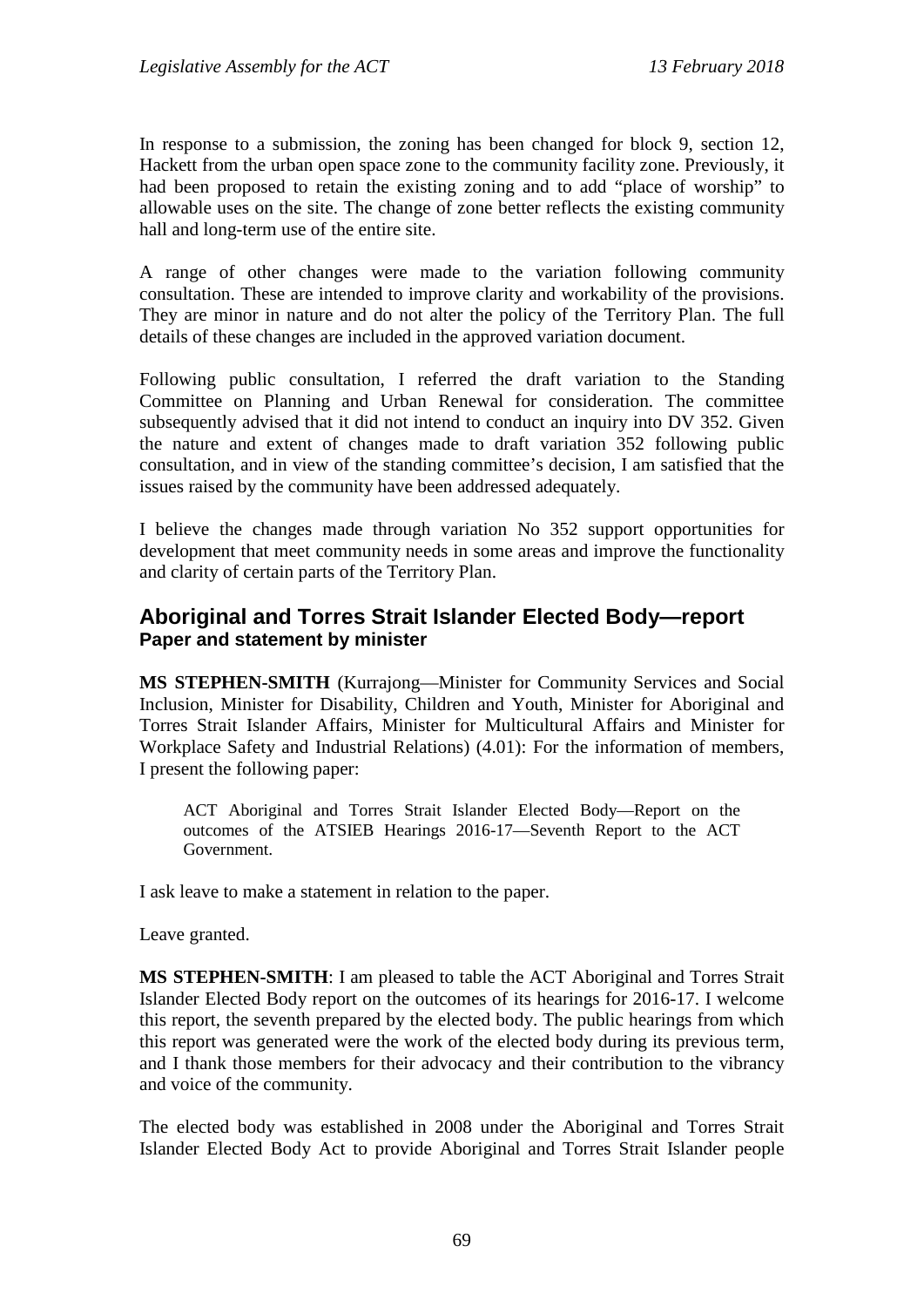living in the ACT with a democratically elected voice, which I think it is fair to say has not become a second chamber of parliament. The hearings process used by the elected body refers to a series of hearings in which elected body members ask questions of officers from ACT government agencies. The hearings are modelled on estimates processes used by the ACT Legislative Assembly and the commonwealth Senate.

The elected body hearings have proved to be a successful way for the community to make its priorities clear to the government and have its questions answered. They culminate in a body of advice that can be used to inform improvements to service delivery and policy development leading to better outcomes for Aboriginal and Torres Strait Islander people. As quoted by the chair in the report:

There are programs and services by government and non-government providers that show real promise, and make a tangible difference to the everyday lives of Aboriginal and Torres Strait Islander people in the ACT.

Yet it is also clear that there is more to do. I am convinced that in order to achieve better outcomes for vulnerable Aboriginal and Torres Strait Islander peoples it is critical that relevant programs, services, policies and reforms are designed and progressed in genuine partnership with Aboriginal and Torres Strait Islander people and their representative bodies and organisations. The elected body public hearings process provides an opportunity to explore better ways in which we can facilitate co-design and learn how to build on successful programs that are delivering tangible outcomes in the community.

At the annual report hearings in November last year, I indicated that I would be writing to the current elected body chair to seek the body's views on the current hearings process along with any changes members would like to see in the future. I have asked the elected body to come back to me with its views following its first public hearings process for this term of the elected body, which is scheduled to take place on 14 and 15 March this year.

The report, which I formally table today, contains 11 recommendations that are far reaching across a range of ACT government services and programs. It is clear from the report's recommendations that the elected body takes its role very seriously. The recommendations clearly echo the body's identified community priorities for 2014-2017, being health; schooling and early education; safe communities; governance and leadership; economic participation; and healthy homes.

The ACT government continues to demonstrate its commitment towards achieving equitable outcomes and opportunities, and to build an empowered, resilient and sustainable future for all Aboriginal and Torres Strait Islander people in the ACT.

The 2017-18 budget saw investment in more culturally specific services for Aboriginal and Torres Strait Islander Canberrans. In particular, the \$12 million commitment to a new facility for Winnunga Nimmityjah recognises the fundamental importance of Aboriginal community controlled services. Through this funding we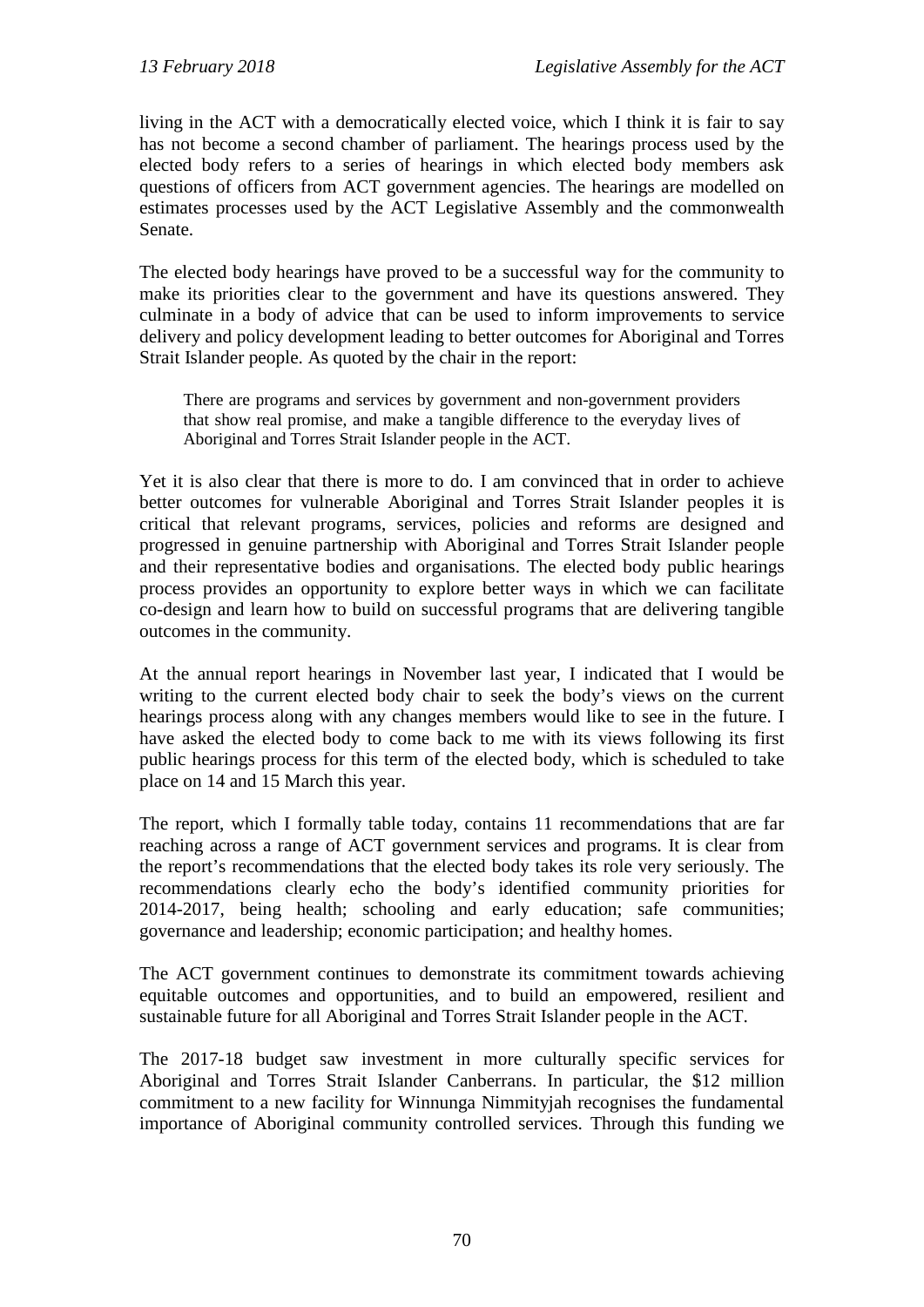can continue to work with community leaders to build stronger families and healthier lives.

Madam Assistant Speaker, 2016-17 was the first time agencies' annual reports have contained a dedicated section reporting on Aboriginal and Torres Strait Islander programs, policies and initiatives. This initiative provides the community with far greater clarity on the measures undertaken by the government to address and overcome disadvantage for Aboriginal and Torres Strait Islander peoples. It also enables us to tell the stories of success that are often missing from the narrative in Aboriginal and Torres Strait Islander affairs.

The ACT government is committed to "closing the gap" in disadvantage between Aboriginal and Torres Strait Islander people and non-Indigenous people in our city. While many Aboriginal and Torres Strait Islander Canberrans achieve much better life outcomes than elsewhere in Australia, we are determined to address and measure progress in the significant areas of disadvantage where it persists in the ACT.

The government's response to closing the gap, and indeed to working with Aboriginal and Torres Strait Islander individuals and communities, is highly aspirational in that it is about pursuing equitable outcomes, not just halving the gap. This, of course, requires a concerted and sustained effort, the harnessing of available resources, and for all of us to remain focused on a long-term, generational commitment, drawing on the considerable expertise that exists within both government and in the ACT community.

I have asked the Office of Aboriginal and Torres Strait Islander Affairs to coordinate a whole-of-government response to the 11 recommendations in the report, and this work is underway. The government response will be prepared and tabled in accordance with the provisions in the ACT Aboriginal and Torres Strait Islander Elected Body Act 2008.

In looking forward, the government will continue to champion and promote equitable outcomes and opportunities for the Aboriginal and Torres Strait Islander community in the ACT.

As I talked about this morning, 2018 will be a busy year in Aboriginal and Torres Strait Islander affairs, with work shortly to commence on the development of a new ACT Aboriginal and Torres Strait Islander agreement, building on our achievements, learning lessons from the previous agreement and seeking to address gaps in our services, policies and programs. There is also work with the commonwealth on the refresh of the closing the gap agenda in addition to the continued delivery of services to support Aboriginal and Torres Strait Islander peoples living in the ACT.

I look forward to continuing the positive partnership with the elected body to reduce and overcome Aboriginal and Torres Strait Islander disadvantage and to celebrate the community's many strengths and successes.

# **Papers**

**Mr Gentleman** presented the following papers: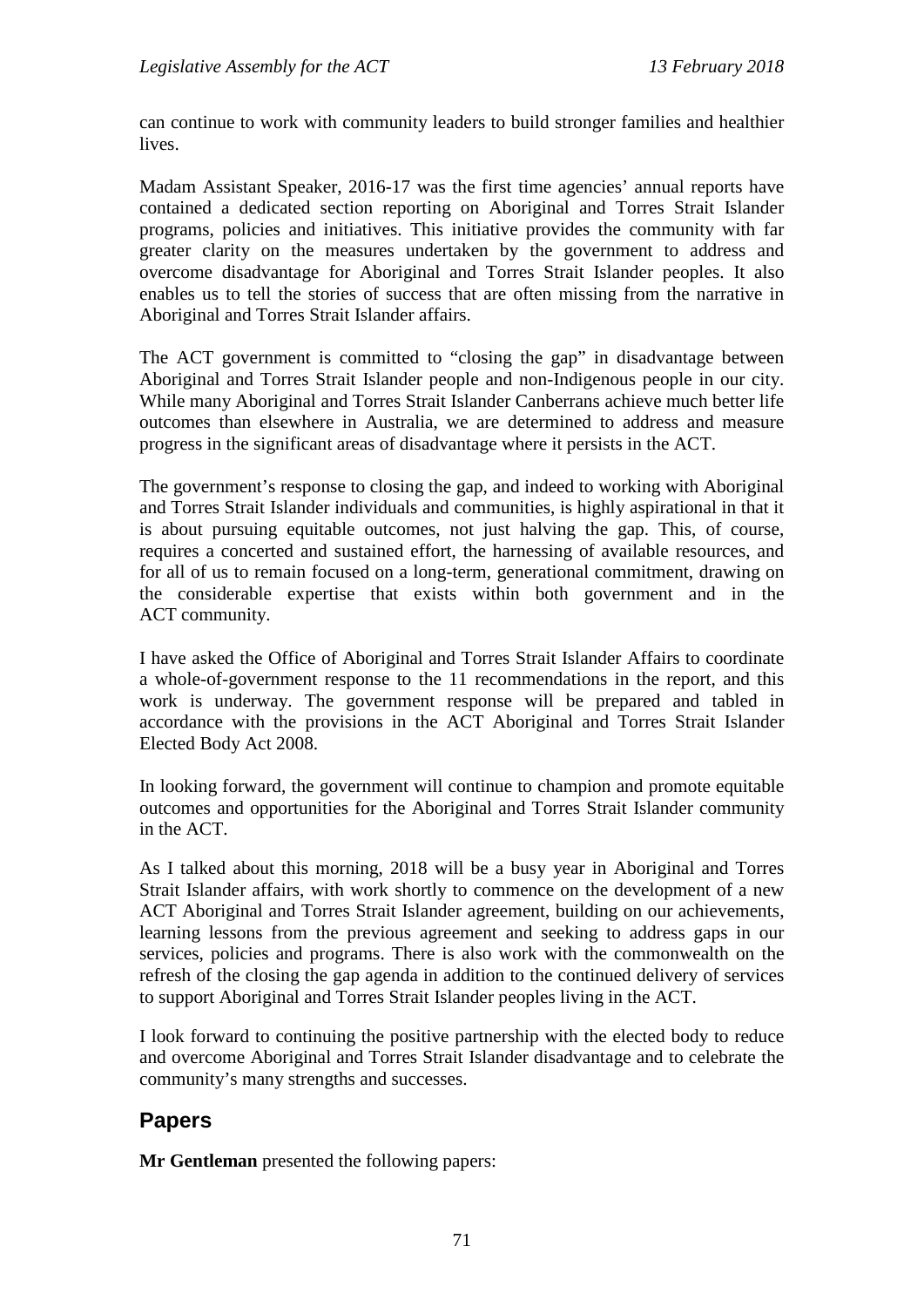Financial Management Act, pursuant to section 30E—Half-yearly performance reports—December 2017, for the following departments or agencies:

Chief Minister, Treasury and Economic Development Directorate, dated February 2018.

Community Services Directorate, dated February 2018.

Education Directorate, dated February 2018.

Environment, Planning and Sustainable Development Directorate.

Health Directorate.

Housing and Community Services, dated February 2018.

Justice and Community Safety Directorate—

Attorney-General portfolio, dated February 2018.

Justice, Consumer Affairs and Road Safety, and Minister for Corrections portfolios, dated February 2018.

Police and Emergency Services portfolio, dated February 2018.

Transport Canberra and City Services Directorate, dated February 2018.

Auditor-General's Act—Auditor-General Report No 8/2017—Selected ACT Government agencies' management of public art—Government response.

#### **Subordinate legislation (including explanatory statements unless otherwise stated)**

Legislation Act, pursuant to section 64—

Aboriginal and Torres Strait Islander Elected Body Act—Aboriginal and Torres Strait Islander Elected Body Regulation 2017—Subordinate Law SL2017-34 (LR, 29 November 2017).

ACT Teacher Quality Institute Act—ACT Teacher Quality Institute (Fees) Determination 2017 (No 1)—Disallowable Instrument DI2017-292 (LR, 14 December 2017).

Board of Senior Secondary Studies Act—Board of Senior Secondary Studies Appointment 2017 (No 1)—Disallowable Instrument DI2017-280 (LR, 27 November 2017).

Civil Law (Wrongs) Act—

Civil Law (Wrongs) Certified Public Accountants Australia Limited Professional Standards Scheme 2017—Disallowable Instrument DI2017-310 (LR, 21 December 2017).

Civil Law (Wrongs) Law Society of South Australia Professional Standards Scheme Amendment 2017—Disallowable Instrument DI2017-290 (LR, 11 December 2017).

Civil Law (Wrongs) New South Wales Bar Association Scheme Amendment 2018—Disallowable Instrument DI2018-5 (LR, 18 January 2018).

Civil Law (Wrongs) Professional Standards Council Appointment 2018 (No 1)—Disallowable Instrument DI2018-1 (LR, 2 January 2018).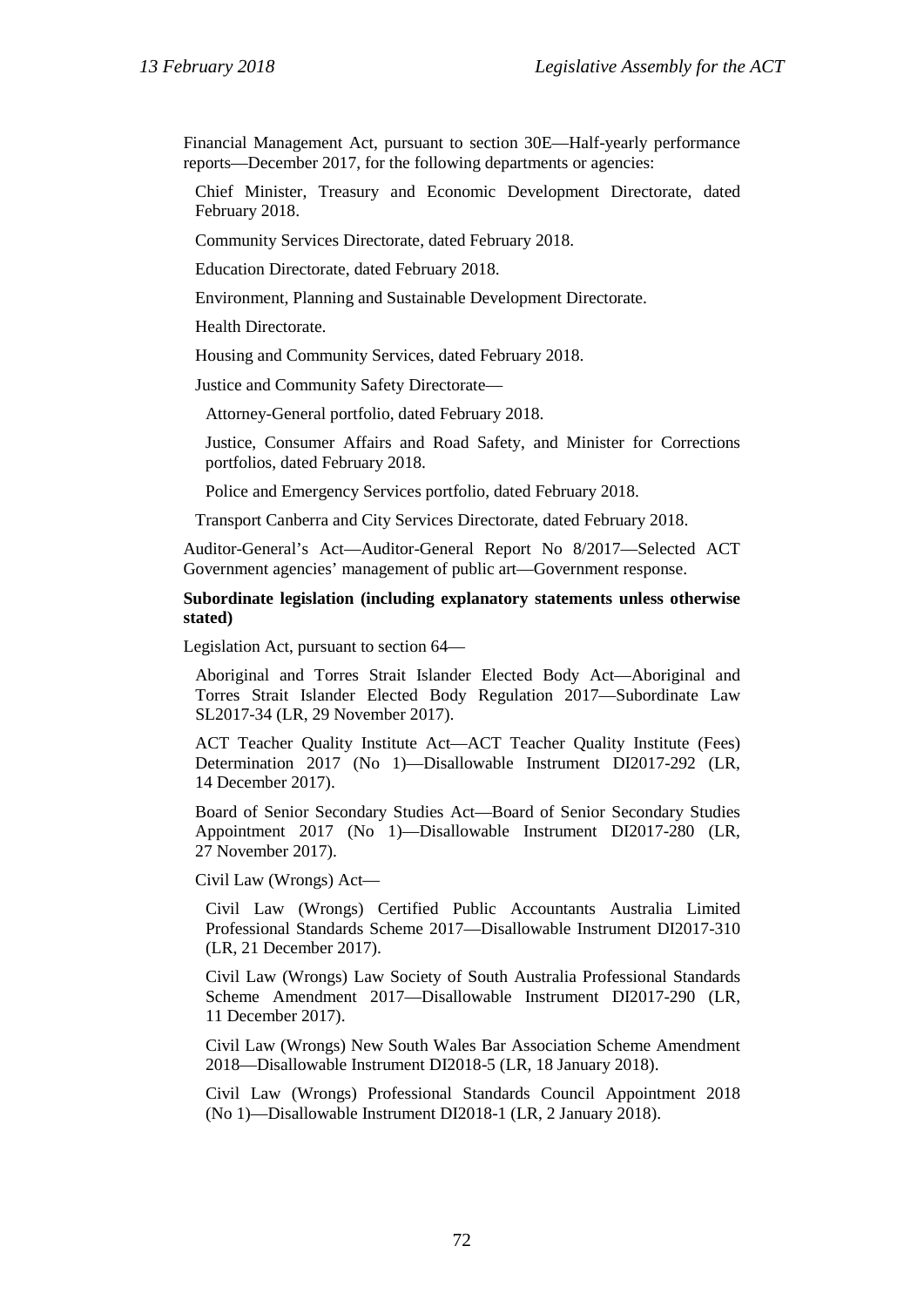Civil Law (Wrongs) Professional Standards Council Appointment 2018 (No 2)—Disallowable Instrument DI2018-6 (LR, 1 February 2018).

Construction Occupations (Licensing) Act—

Construction Occupations (Licensing) (Fees) Determination 2017 (No 2)— Disallowable Instrument DI2017-283 (LR, 23 November 2017).

Construction Occupations (Licensing) Amendment Regulation 2017 (No 1)— Subordinate Law SL2017-33 (LR, 23 November 2017).

Construction Occupations (Licensing) Interval Metering Transitional Code of Practice 2017—Disallowable Instrument DI2017-287 (LR, 1 December 2017).

Construction Occupations (Licensing) Regulation—Construction Occupations (Licensing) (Mandatory Qualifications) Declaration 2017 (No 1)— Disallowable Instrument DI2017-282 (LR, 23 November 2017).

Co-operatives National Law (ACT) Act—Co-operatives National Law (ACT) (Fees) Determination 2017—Disallowable Instrument DI2017-271 (LR, 15 November 2017).

Court Procedures Act—Court Procedures Amendment Rules 2017 (No 4)— Subordinate Law SL2017-40 (LR, 18 December 2017).

Crimes (Sentence Administration) Act—

Crimes (Sentence Administration) (Sentence Administration Board) Appointment 2017 (No 14)—Disallowable Instrument DI2017-278 (LR, 23 November 2017).

Crimes (Sentence Administration) (Sentence Administration Board) Appointment 2017 (No 15)—Disallowable Instrument DI2017-279 (LR, 23 November 2017).

Cultural Facilities Corporation Act and Financial Management Act—

Cultural Facilities Corporation (Governing Board) Appointment 2017 (No 1)—Disallowable Instrument DI2017-316 (LR, 21 December 2017).

Cultural Facilities Corporation (Governing Board) Appointment 2017 (No 2)—Disallowable Instrument DI2017-317 (LR, 21 December 2017).

Cultural Facilities Corporation (Governing Board) Appointment 2017 (No 3)—Disallowable Instrument DI2017-318 (LR, 21 December 2017).

Dangerous Goods (Road Transport) Act, Road Transport (Driver Licensing) Act, Road Transport (General) Act, Road Transport (Public Passenger Services) Act, Road Transport (Vehicle Registration) Act and Victims of Crime Act—Road Transport (Road Rules) (Consequential Amendments) Regulation 2017 (No 1)—Subordinate Law SL2017-44 (LR, 21 December 2017).

Energy Efficiency (Cost of Living) Improvement Act—

Energy Efficiency (Cost of Living) Improvement (Eligible Activities) Code of Practice 2017—Disallowable Instrument DI2017-308 (LR, 18 December 2017).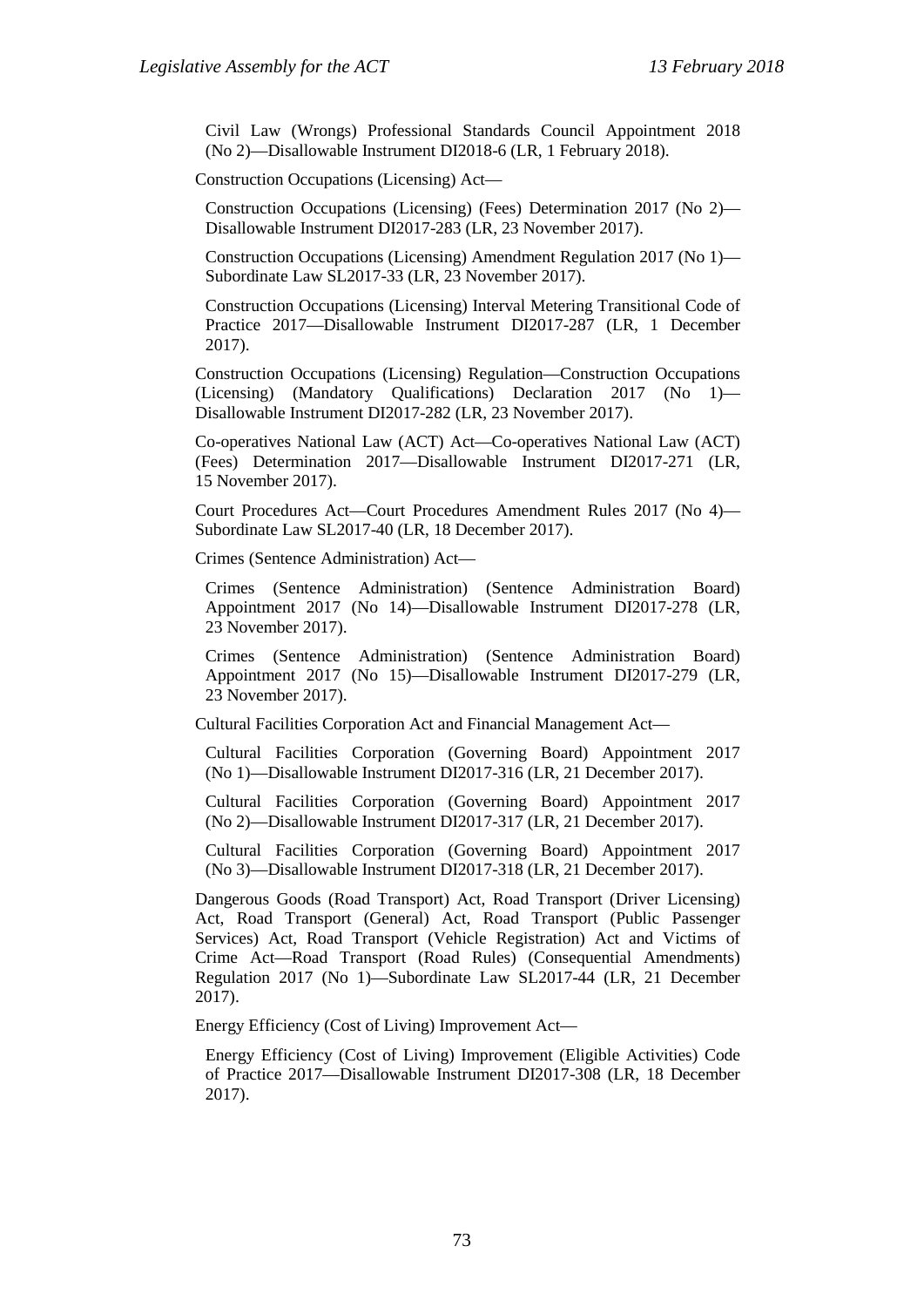Energy Efficiency (Cost of Living) Improvement (Record Keeping and Reporting) Code of Practice 2017, including a regulatory impact statement— Disallowable Instrument DI2017-309 (LR, 18 December 2017).

Energy Efficiency (Cost of Living) Improvement Regulation 2017, including a regulatory impact statement—Subordinate Law SL2017-41 (LR, 18 December 2017).

Family Violence Act—Family Violence Regulation—Subordinate Law SL2017-32 (LR, 24 November 2017).

Firearms Act—Firearms (Use of Noise Suppression Devices) Declaration 2017 (No 4)—Disallowable Instrument DI2017-284 (LR, 29 November 2017).

Food Act—Food (Fees) Determination 2017 (No 1)—Disallowable Instrument DI2017 272 (LR, 20 November 2017).

Freedom of Information Act—

Freedom of Information (Fees) Determination 2017 (No 2)—Disallowable Instrument DI2017-312 (LR, 21 December 2017).

Freedom of Information Regulation 2017—Subordinate Law SL2017-42 (LR, 19 December 2017).

Gene Technology (GM Crop Moratorium) Act—

Gene Technology (GM Crop Moratorium) Advisory Council Appointment 2017 (No 2)—Disallowable Instrument DI2017-298 (LR, 14 December 2017).

Gene Technology (GM Crop Moratorium) Advisory Council Appointment 2017 (No 3)—Disallowable Instrument DI2017-299 (LR, 14 December 2017).

Gene Technology (GM Crop Moratorium) Advisory Council Appointment 2017 (No 4)—Disallowable Instrument DI2017-300 (LR, 14 December 2017).

Gene Technology (GM Crop Moratorium) Advisory Council Appointment 2017 (No 5)—Disallowable Instrument DI2017-301 (LR, 14 December 2017).

Gene Technology (GM Crop Moratorium) Advisory Council Appointment 2017 (No 6)—Disallowable Instrument DI2017-302 (LR, 14 December 2017).

Gene Technology (GM Crop Moratorium) Advisory Council Appointment 2017 (No 7)—Disallowable Instrument DI2017-303 (LR, 14 December 2017).

Gene Technology (GM Crop Moratorium) Advisory Council Appointment 2017 (No 8)—Disallowable Instrument DI2017-304 (LR, 14 December 2017).

Health Records (Privacy and Access) Act—Health Records (Privacy and Access) (Fees) Determination 2017 (No 1)—Disallowable Instrument DI2017- 286 (LR, 4 December 2017).

Legal Aid Act—Legal Aid (Review Committee Panels) Appointment 2018— Disallowable Instrument DI2018-2 (LR, 22 January 2018).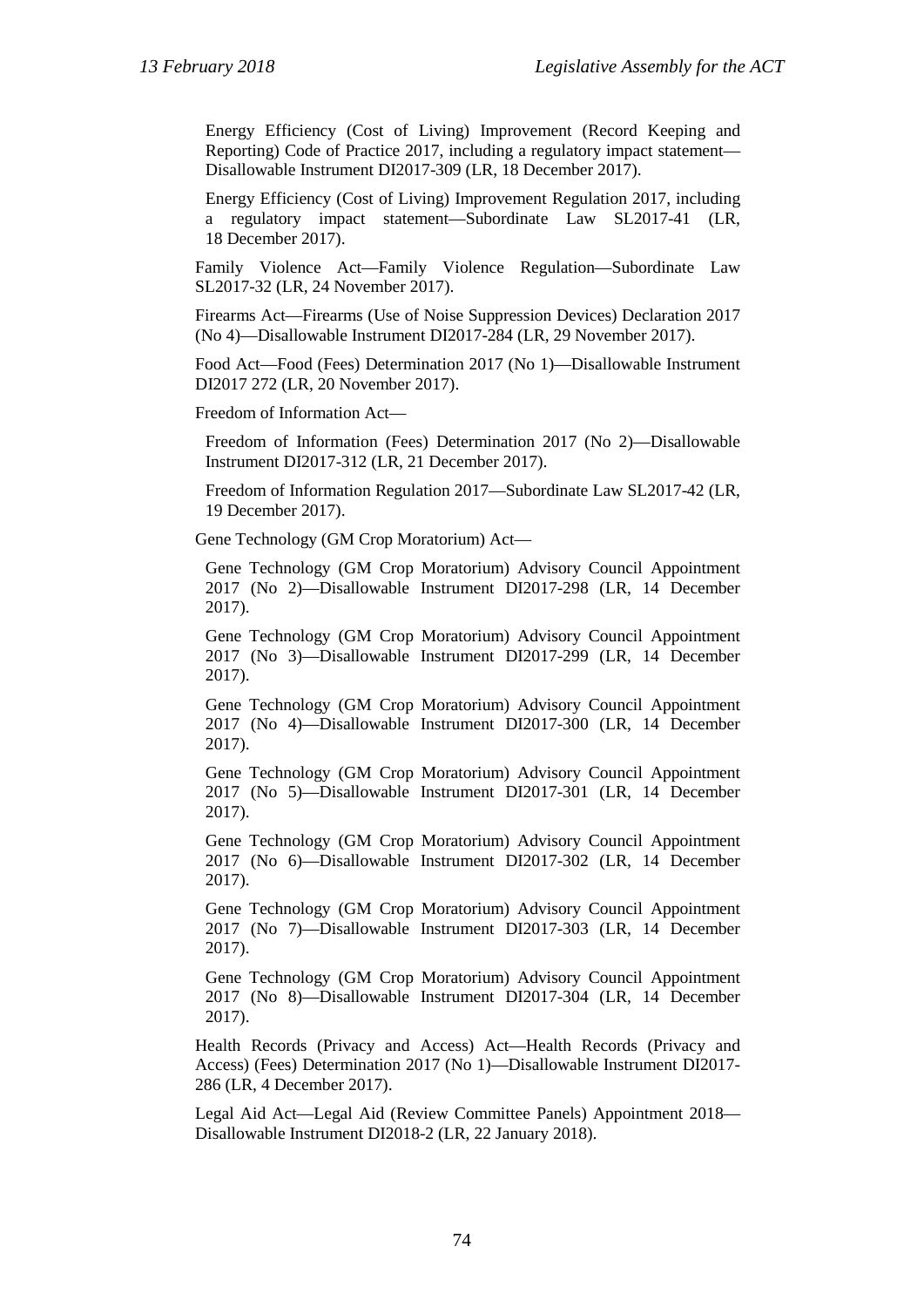Magistrates Court Act—Magistrates Court (Waste Management and Resource Recovery Infringement Notices) Regulation 2017—Subordinate Law SL2017- 37 (LR, 7 December 2017).

Medicines, Poisons and Therapeutic Goods Act—Medicines, Poisons and Therapeutic Goods (Fees) Determination 2017 (No 1)—Disallowable Instrument DI2017-273 (LR, 20 November 2017).

Mutual Recognition (Australian Capital Territory) Act—Mutual Recognition (Australian Capital Territory) Regulation 2017—Subordinate Law SL2017-38 (LR, 7 December 2017).

Nature Conservation Act—

Nature Conservation (Native Grassland) Action Plans 2017—Disallowable Instrument DI2017-288 (LR, 7 December 2017).

Nature Conservation (Protected Native Species) Criteria and Processes 2017—Disallowable Instrument DI2017-294 (LR, 7 December 2017).

Official Visitor Act—

Official Visitor (Corrections Management) Appointment 2017 (No 3)— Disallowable Instrument DI2017-276 (LR, 20 November 2017).

Official Visitor (Corrections Management) Appointment 2017 (No 4)— Disallowable Instrument DI2017-293 (LR, 7 December 2017).

Official Visitor (Mental Health) Appointment 2017 (No 1)—Disallowable Instrument DI2017-319 (LR, 22 December 2017).

Prohibited Weapons Act—Prohibited Weapons (Noise Suppression Devices) Declaration 2017 (No 4)—Disallowable Instrument DI2017-285 (LR, 29 November 2017).

Public Health Act—

Public Health (Fees) Determination 2017 (No 1)—Disallowable Instrument DI2017 274 (LR, 20 November 2017).

Public Health Amendment Regulation 2017 (No 1)—Subordinate Law SL2017-36 (LR, 30 November 2017).

Public Place Names Act—

Public Place Names (Acton) Determination 2017—Disallowable Instrument DI2017-295 (LR, 7 December 2017).

Public Place Names (Denman Prospect) Determination 2018—Disallowable Instrument DI2018-7 (LR, 1 February 2018).

Radiation Protection Act—Radiation Protection (Fees) Determination 2017 (No 1)—Disallowable Instrument DI2017-275 (LR, 20 November 2017).

Road Transport (General) Act—

Road Transport (General) Application of Road Transport Legislation Declaration 2017 (No 9)—Disallowable Instrument DI2017-270 (LR, 16 November 2017).

Road Transport (General) Application of Road Transport Legislation Declaration 2017 (No 10)—Disallowable Instrument DI2017-296 (LR, 14 December 2017).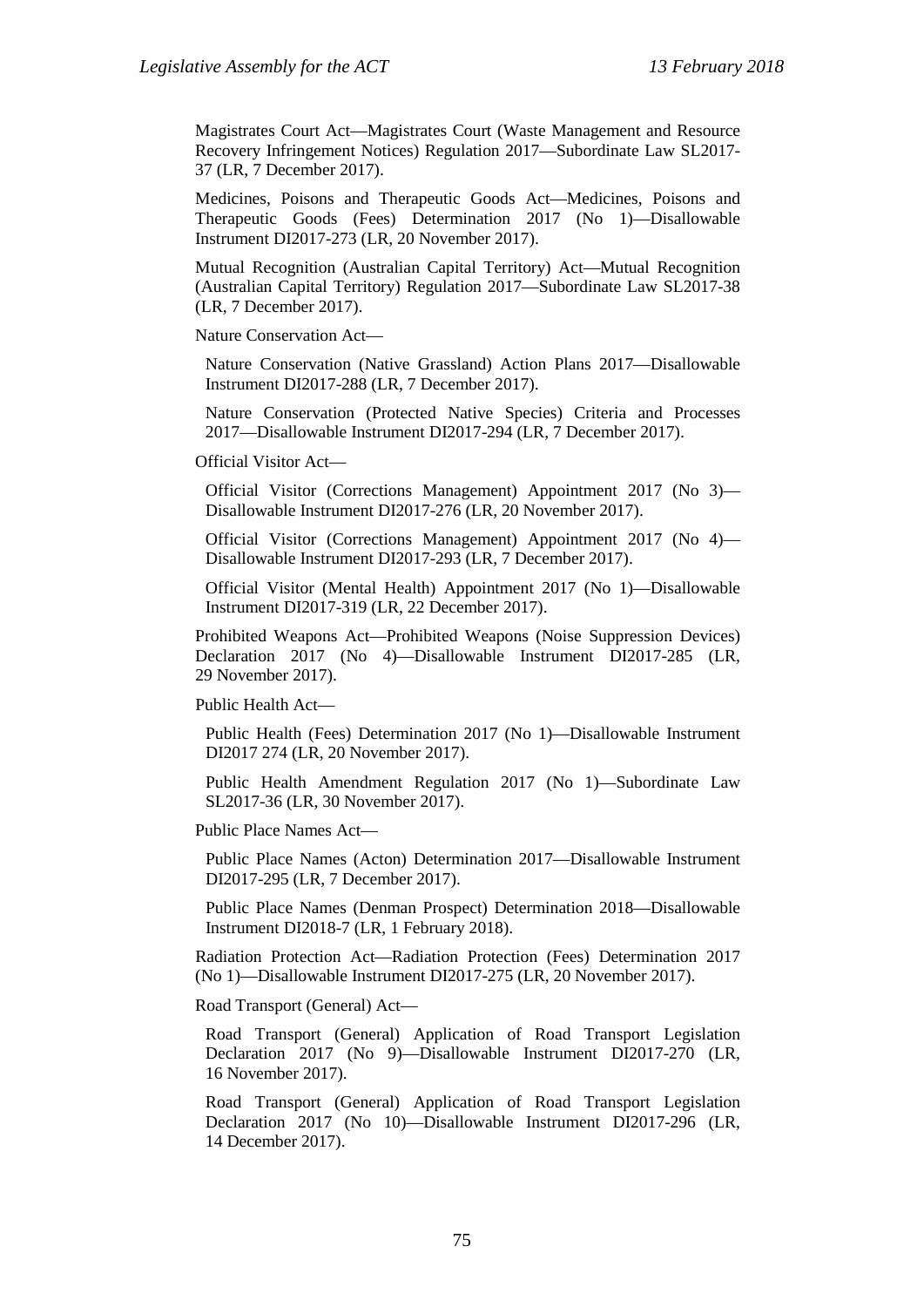Road Transport (General) Exclusion of Road Transport Legislation (Queen's Baton Relay) Declaration 2018 (No 1)—Disallowable Instrument DI2018-4 (LR, 22 January 2018).

Road Transport (General) Exclusion of Road Transport Legislation (Summernats) Declaration 2017 (No 1)—Disallowable Instrument DI2017- 314 (LR, 21 December 2017).

Road Transport (Public Passenger Services) Act—Road Transport (Public Passenger Services) Regular Route Services Maximum Fares Determination 2017—Disallowable Instrument DI2017-311 (LR, 21 December 2017).

Road Transport (Safety and Traffic Management) Act—

Road Transport (Road Rules) Regulation 2017—Subordinate Law SL2017-43 (LR, 21 December 2017).

Road Transport (Safety and Traffic Management Regulation 2017— Subordinate Law SL2017-45 (LR, 21 December 2017).

Taxation Administration Act—

Taxation Administration (Amounts Payable—Ambulance Levy) Determination 2017 (No 1)—Disallowable Instrument DI2017-315 (LR, 21 December 2017).

Taxation Administration (Amounts Payable—Loose-fill Asbestos Insulation Eradication Buyback Concession Scheme) Determination 2017 (No 2)— Disallowable Instrument DI2017-289 (LR, 15 December 2017).

Taxation Administration (Amounts Payable—Loose-fill Asbestos Insulation Eradication Buyback Concession Scheme—Eligible Impacted Properties) Determination 2017 (No 2)—Disallowable Instrument DI2017-305 (LR, 15 December 2017).

Trans-Tasman Mutual Recognition Act—Trans-Tasman Mutual Recognition Regulation 2017—Subordinate Law SL2017-39 (LR, 7 December 2017).

Tree Protection Act—Tree Protection (Advisory Panel) Appointment 2017 (No 1)—Disallowable Instrument DI2017-297 (LR, 14 December 2017).

University of Canberra Act—

University of Canberra (Academic Progress) Statute 2017—Disallowable Instrument DI2017-306 (LR, 18 December 2017).

University of Canberra (Medical Leave) Statute 2017—Disallowable Instrument DI2017-307 (LR, 18 December 2017).

University of Canberra Council Appointment 2018 (No 1)—Disallowable Instrument DI2018-3 (LR, 22 January 2018).

Utilities Act—

Utilities (Electricity Network Boundary Code) Revocation 2017— Disallowable Instrument DI2017-277 (LR, 22 November 2017).

Utilities (Water and Sewerage Capital Contribution Code) Approval 2017— Disallowable Instrument DI2017-291 (LR, 14 December 2017).

Utilities (Technical Regulation) Act—Utilities (Technical Regulation) (Electricity Network Boundary Code) Approval 2017—Disallowable Instrument DI2017-281 (LR, 23 November 2017).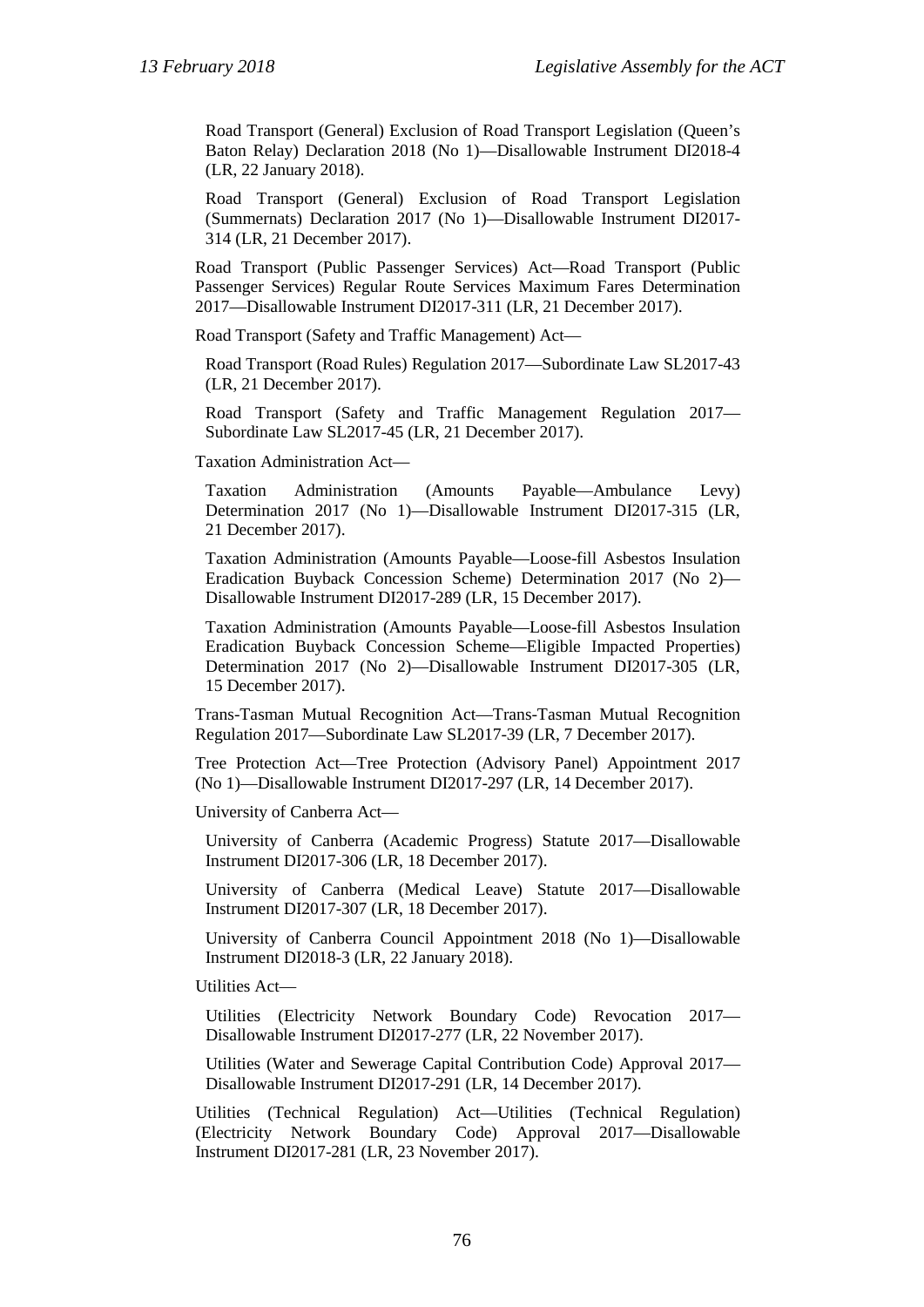Veterinary Surgeons Act—Veterinary Surgeons (Acting Member) Appointment 2017 (No 1)—Disallowable Instrument DI2017-313 (LR, 21 December 2017).

#### **Petition—Out of order**

Petition which does not conform with the standing orders—Strata residences— Methodology for determining rates and land tax—Ms J Burch (4 signatures).

# **Government priorities 2018 Ministerial statement**

**MR BARR** (Kurrajong—Chief Minister, Treasurer, Minister for Economic Development and Minister for Tourism and Major Events) (4.09): I am pleased to outline the government's policy priorities for 2018. Since the 2016 election, we have of course been getting on with the jobs that Canberrans elected us to do. Across our priorities of expanding access to public health services, providing better schools and facilities for our students, a transport system that caters for a growing city, better and tidier suburbs and a strong job-creating economy, we are focused on making the Canberra we love even better.

This, of course, will continue in 2018. The ACT government will focus on strengthening our city and supporting our community. I think it is fair to say that Canberrans are the happiest, healthiest, longest living and best educated Australians. This city is the best place in the world to live. In 2018 Canberra has been recognised as one of the best places in the world to visit.

Of course, this did not happen by accident and we cannot simply maintain it through good luck. We know we need to continue to diversify our territory economy and do more to support job creation for Canberrans from all backgrounds.

Our strategy to strengthen and support sectors such as higher education, research, professional services and technological innovation is working. We now have more jobs in the private sector. We have Australia's lowest unemployment rate and, as I have mentioned more than once today, more than 10,000 new jobs were created in the territory last year.

Our city's population is growing because people are finding secure, well-paid jobs here. They can move with their family and they can settle here. This government is ensuring that local companies that do the right thing by their employees are not disadvantaged in bidding for government work. That is why this year we will introduce a secure local jobs package. Included in that package will be a code that requires the highest ethical and labour standards.

We are now a city of 410,000 people and it is important that we plan now for our population to reach half a million over the next decade or so. We are taking important decisions now on how to make our city even stronger, to make our city more livable and to make it an even more enjoyable place.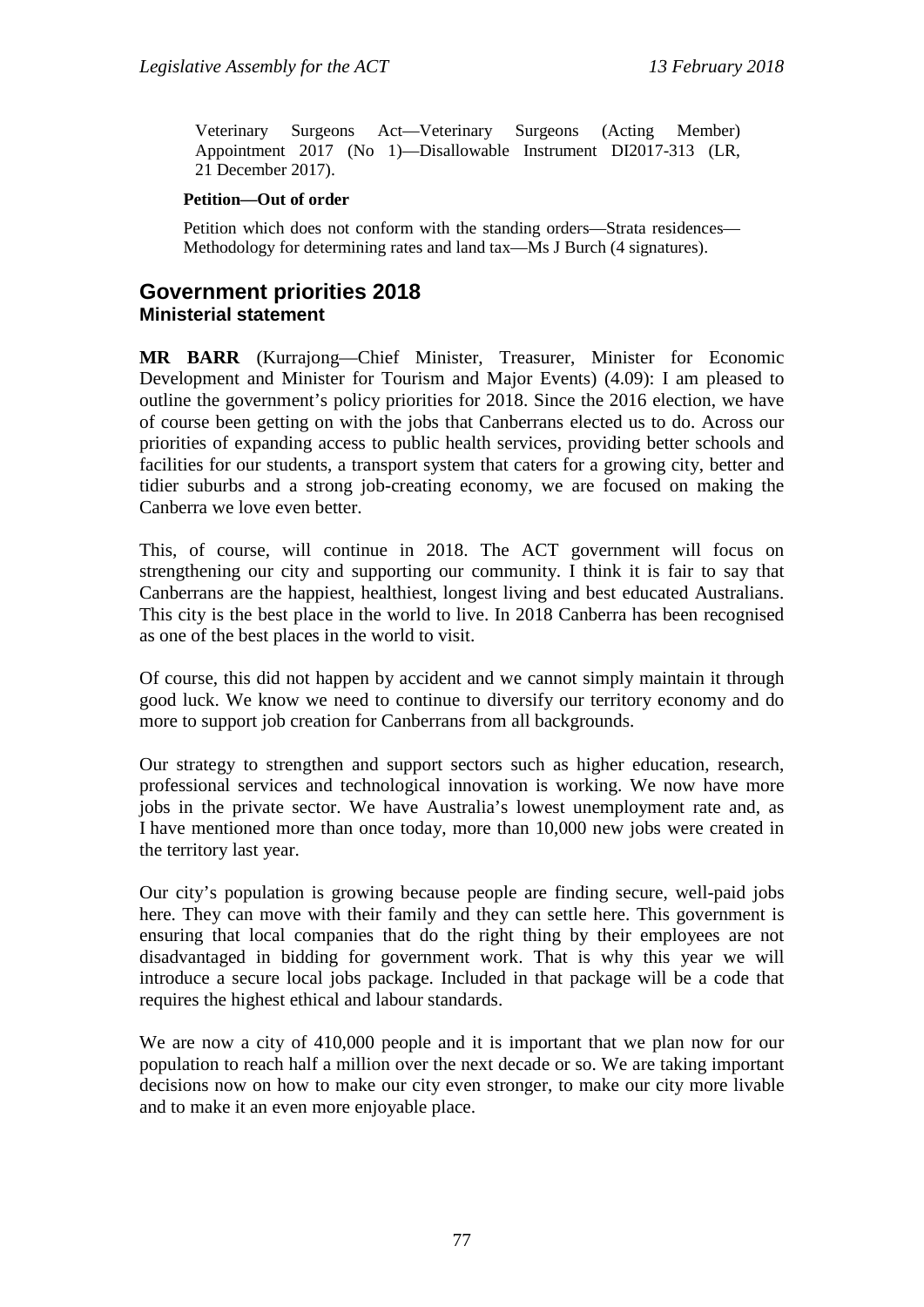We are building the infrastructure and expanding the services needed to make a growing Canberra even better. We are rising to the challenges created by Canberra's growth in our city's second century, but it is important that we protect the fundamental elements of Canberra that people love: our lifestyle, our natural environment, our inclusiveness and, I think critically, our progressive approach to social issues.

Canberrans are among Australia's most active, we have more patent applications per capita than any other city, and our residents volunteer their time more than those in any other Australian city. In summary, I think we are proud to be Canberrans and we are working hard to make it better for all residents.

Through 2018 the ACT government will continue to promote Canberra to the world. As I have outlined, we will continue to work to secure more international flights and better and cheaper connections, both aviation and land transport, to other Australian cities. With *Lonely Planet* recognising that Canberra is in the top three cities to visit in the world in 2018, now is a very significant opportunity for us to harness this global exposure.

The ACT government is actively repositioning Canberra as an emerging global city, whilst maintaining a focus on implementing nation-leading progressive policies. As I have mentioned, our economy is performing very strongly. Last year employment grew in the territory by 4.6 per cent. I think that a 4.6 per cent growth rate is worth mentioning again in the context of what has been the 10-year average growth rate of 1.4 per cent. So there are now more Canberrans working than ever before; 10,000 new jobs created in a single year is the strongest year of job creation in more than a decade.

The jobs are coming in sectors that fit our strengths as a city: in education and training, in health care, in the energy sector and in information and communication technology. Pleasingly, 80 per cent of these positions were full-time. I am old enough to remember, Madam Assistant Speaker, that it was not that long ago young people simply had to leave Canberra as soon as they could to further their careers. In fact, most of the people I went to school with had to do that. Fortunately, those times have now gone.

From Macgregor to Manuka, from Casey to Calwell, young people are able to forge their own careers in this city, to become leaders in their field of work, right here in Canberra. Whether that is in creative industries, in hospitality, in research and development or within our thriving care sectors, they are staying here because Canberra has the opportunities, but importantly also the lifestyle that they desire. There is no doubt that this youthful positivity is spreading right across our city.

The government has achieved these outcomes whilst balancing the territory budget, continuing to invest in transport and social services, and implementing a long-overdue progressive taxation reform agenda at the state and territory level to ensure a fairer distribution of the tax contribution.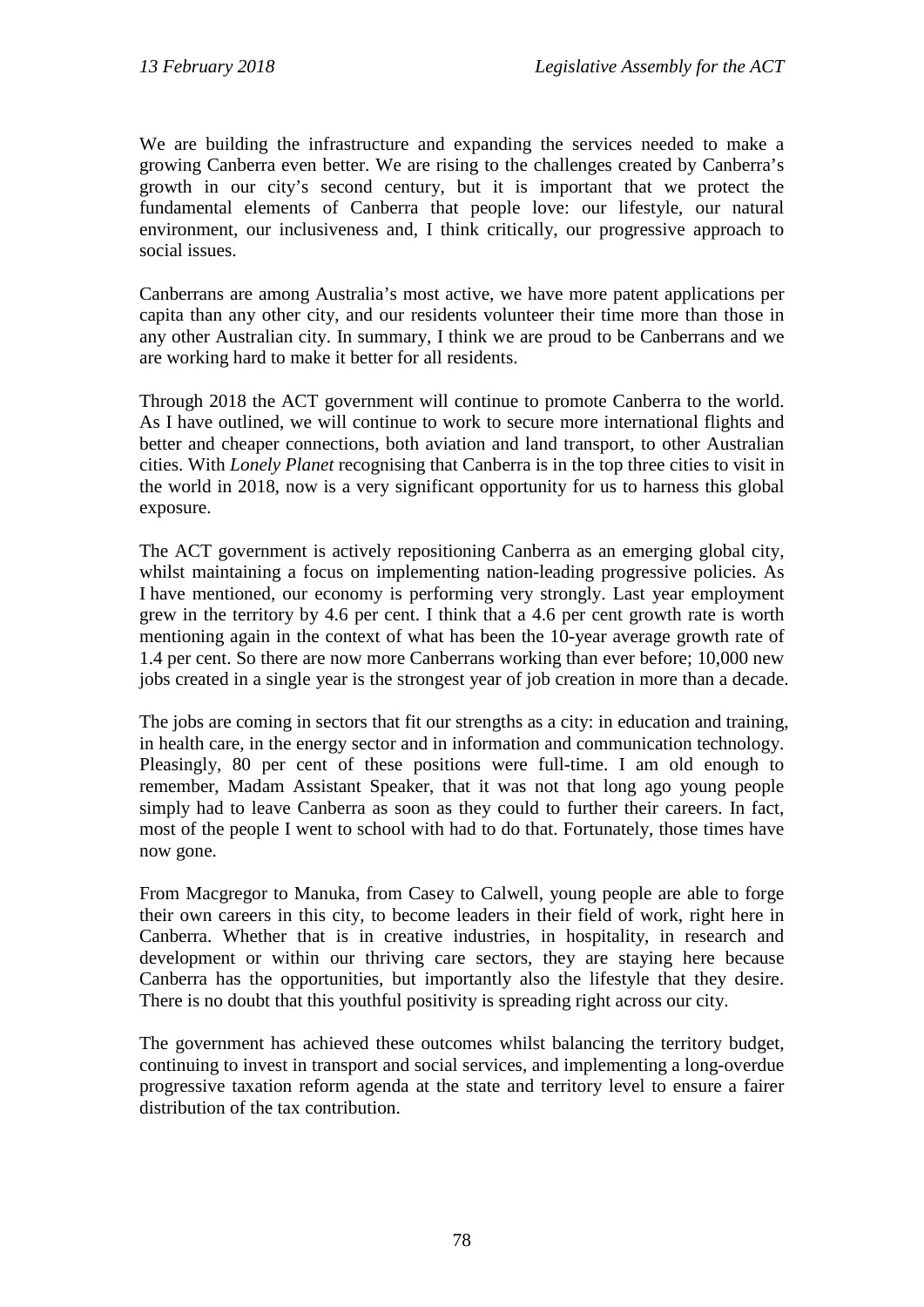The budget update that I have delivered shows an improved bottom line across the all future years. As I have mentioned, we have halved the deficit forecast for the current fiscal year, with a balanced budget forecast from 2018-19 and strengthening surpluses in the years beyond.

This is a result that we have been working towards since 2014—returning the budget to balance whilst at the same time continuing to make the major infrastructure investments our city needs. We do this because Canberra is a growing city. We invest more and we invest in better services and infrastructure to ensure that the city keeps on getting better for everyone who lives here.

Maintenance of our core and social infrastructure is incredibly important. Members in this place are rightly focused on investment in roads, in parks and playgrounds, and in some of the bigger infrastructure projects that the government is responsible for. Over the course of 2018, Canberrans will see further improvements in our municipal services, from a rollout of green bins that is of such great interest to those opposite, to help with the maintenance of our own yards, to the more frequent mowing of parks and the cleaning of public spaces.

Through the budget update, we are delivering more elective surgeries, more paramedics and more ambulances. There is more investment in our courts and community safety and, of course, better local schools. Importantly, we retain our focus on the delivery of our election commitments, including providing every student in our public high schools with a high-quality device to enhance their learning, no matter the financial circumstances of their family.

Equality of educational opportunity is a core value for my party and for this government. I want to take this opportunity to congratulate the Deputy Chief Minister for making this important reform a reality for thousands of students this year. Already I am pleased to note that we are seeing other states and territories following our lead. Reforms such as this build on our investments through the 2017-18 budget to deliver on our election commitments for a better Canberra.

The government will always lead the fight for a fairer and more equitable Canberra and a fairer and more equitable Australia. From standing up for equitable and life-changing services through to being the first jurisdiction to fully roll out the national disability insurance scheme, to leading the way on marriage equality, the ACT has a track record of promoting inclusion and fairness locally and nationally to achieve changes that matter for Canberrans and for Australians.

This year I am chair of both the Council for the Australian Federation and the Council of Capital City Lord Mayors. This offers an unparalleled opportunity to strengthen our city's voice on issues of national importance at both state and local government levels and to draw on Canberra's socially progressive values to deliver meaningful change across this city and across the country.

During 2018 I will use these roles to work with supportive federal MPs and senators from all political parties, along with the Northern Territory Chief Minister Michael Gunner, to advocate for the repeal of the Andrews bill that deprives Australian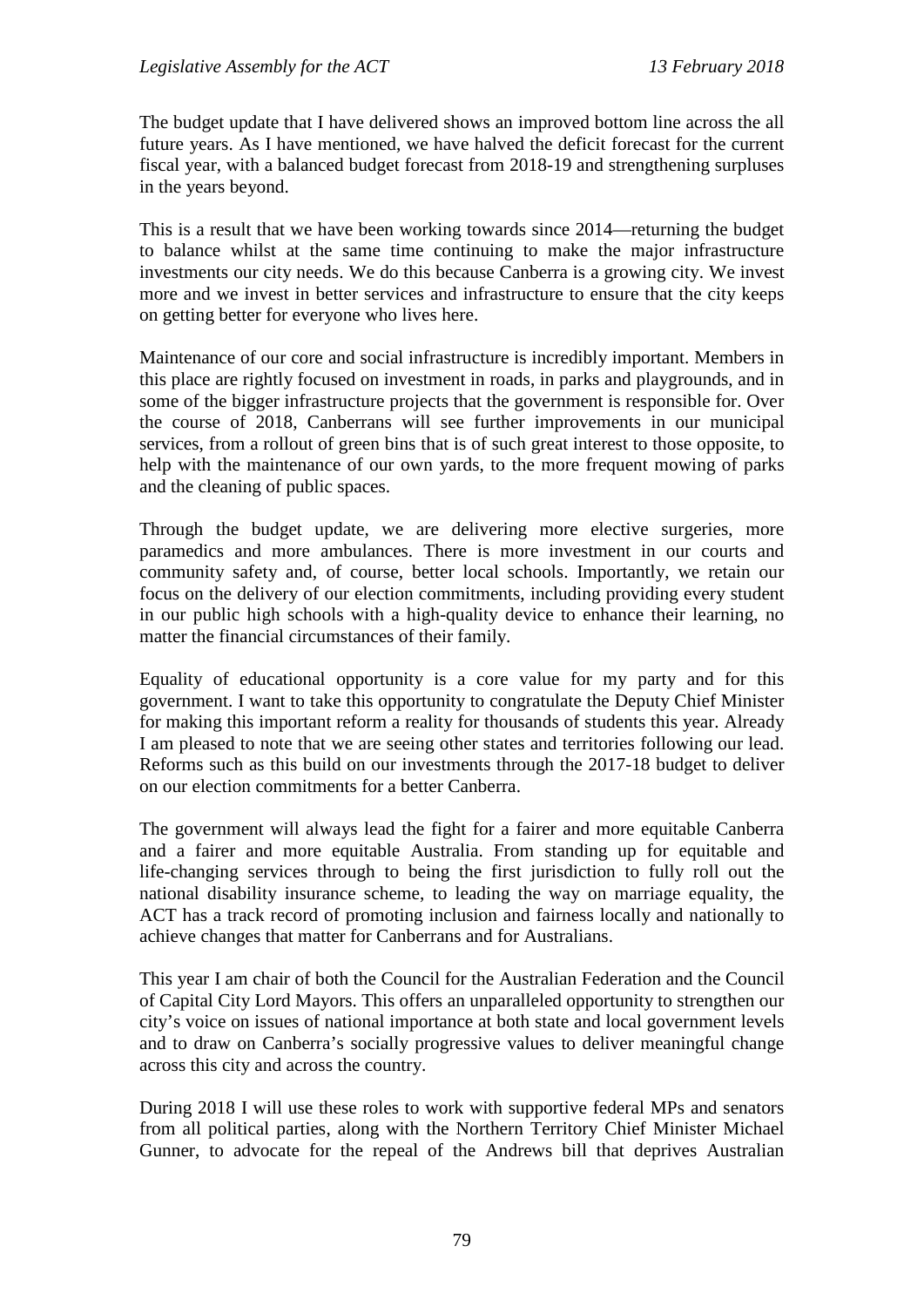territories of our democratic right to make decisions about end of life choices. Canberra is a mature, educated and engaged community. We are ready and more than capable of having a mature discussion about voluntary assisted dying in this jurisdiction. I welcome the commencement of work by the Assembly select committee on this fundamental issue.

Madam Assistant Speaker, no matter your personal views—I acknowledge that people will have very different views—everyone should surely support the right of Australia's territories to make our own laws. This barrier is particularly absurd, given that the state of Victoria has now legislated in this area. I look forward to the support of members across the Assembly on the principle of standing up for the democratic rights of the people we represent.

In 2018 the government and each of its members will continue to deliver for Canberrans on the issues that matter to them. We are going to further increase our use of online engagement to reach more Canberrans. We will continue to cut stamp duty and to increase housing supply to put home ownership within the reach of more young Canberrans and particularly those on low and middle incomes. First and foremost, housing is about shelter and security. So we will continue our efforts both locally and through pursuing national reforms to see more Canberrans owning their own homes, maintaining stable rental tenancies, and ensuring that those experiencing the risk of homelessness are supported into secure accommodation.

This is demonstrated practically by our work to design and commence construction of Common Ground 2 in the Dickson precinct over the coming 18 months. We will show how better designed and smarter cities can increase productivity, social inclusion and grow more good jobs. We will improve transport links with other Australian cities, expand on our expertise in renewable energy, and continue our investment in the digital innovation that Canberrans so enthusiastically embrace.

Madam Assistant Speaker, to ensure that Canberra continues to be a modern and confident city, the government will bring forward important pieces of legislation this year. Our legislative priorities impact on Canberra's families and how they move around the city. They safeguard our most vulnerable and improve the efficiency of government. During this sitting period we are protecting Canberra's most vulnerable by tightening firearms legislation, improving the efficiency of the court system and providing new mechanisms to support urban renewal and adaptive re-use of ageing buildings.

The Attorney-General will introduce legislation to establish a drug and alcohol court, as well as addressing recommendations from the Royal Commission into Institutional Responses to Child Sexual Abuse. We will continue to protect children and young people through amendments to further implement the step up for our kids strategy, whilst we establish a legislative mechanism for reviews into family violence deaths.

Meanwhile, as we reform Canberra's public transport sector, the government will introduce a framework for the operation of light rail, including ticketing and enforcement powers. Before the end of the year, we also intend to legislate reforms to Canberra's compulsory third party insurance scheme that are the recommendations of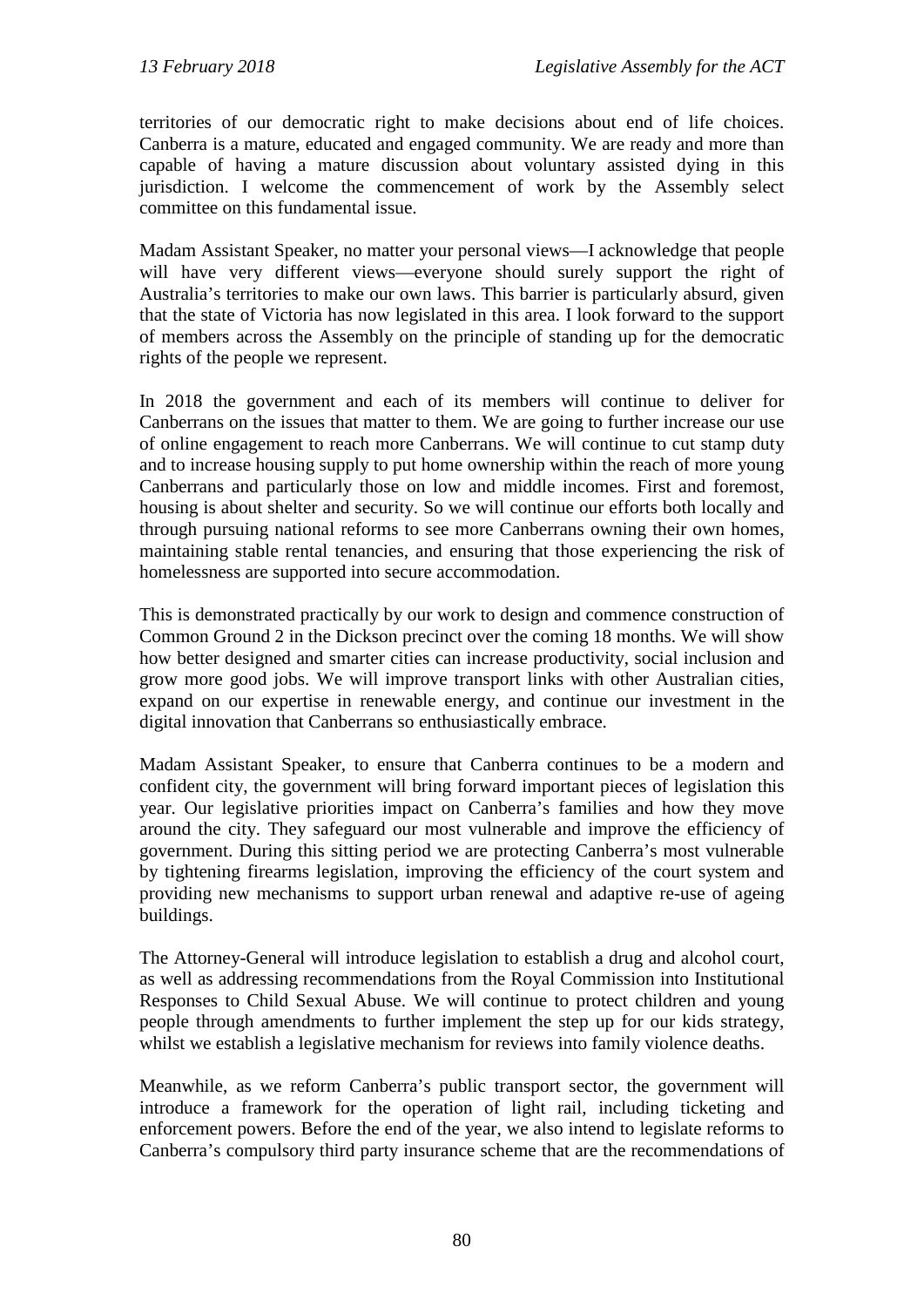this city's first citizens jury. The insight we gain in working with the citizens jury will also inform our efforts through this year and beyond to engage more directly with the Canberra community.

The government's work over the next 12 months is focused on what Canberrans value most and what they want from their city. There is no doubt that great cities work when they deliver essential services, are sustainable but, importantly, are open to new ideas. Canberra is a positive, progressive city. It is a city that is making things happen, and I am pleased that more and more people are recognising what is on offer here. Our government continues to focus on delivering on our commitments to build a better Canberra. During 2018 we be focused on delivering today but also on building for tomorrow. I present the following paper:

Government priorities 2018—Ministerial statement, 13 February 2018.

I move:

That the Assembly take note of the paper.

Question resolved in the affirmative.

# **Ministerial delegation to New Zealand Ministerial statement**

**MR BARR** (Kurrajong—Chief Minister, Treasurer, Minister for Economic Development and Minister for Tourism and Major Events) (4.25): It gives me great pleasure to report to the Assembly on my visit to our sister city Wellington and to Auckland from 19 to 22 November last year. The signing of the sister city agreement between Canberra and Wellington in July of 2016 formalised our commitment to work together to continue to grow both our city economies, support our respective business communities and further enhance the cultural and social fabric of two cool little capitals, Wellington and Canberra.

The commitment includes programs that seek to facilitate enhanced business partnerships, tourism promotion, education and cultural exchange, research and knowledge sharing. The sister city agreement also outlines our intent to collaborate in areas such as community services, affordable housing, sustainable transport solutions and mutual exchange regarding renewable and sustainable energy supply, and programs which support opportunities for First Peoples and Indigenous exchange.

A lot of activities have been undertaken and progress made since the signing of the sister city agreement back in 2016. Some early achievements in the first 12 months of the relationship include: an MOU signed between our own innovation network and the Wellington Regional Economic Development Agency; an MOU signed between the Canberra Business Chamber and the Wellington Chamber of Commerce; and an MOU signed between the Zealandia nature reserve and our own Mulligans Flat Woodland Sanctuary.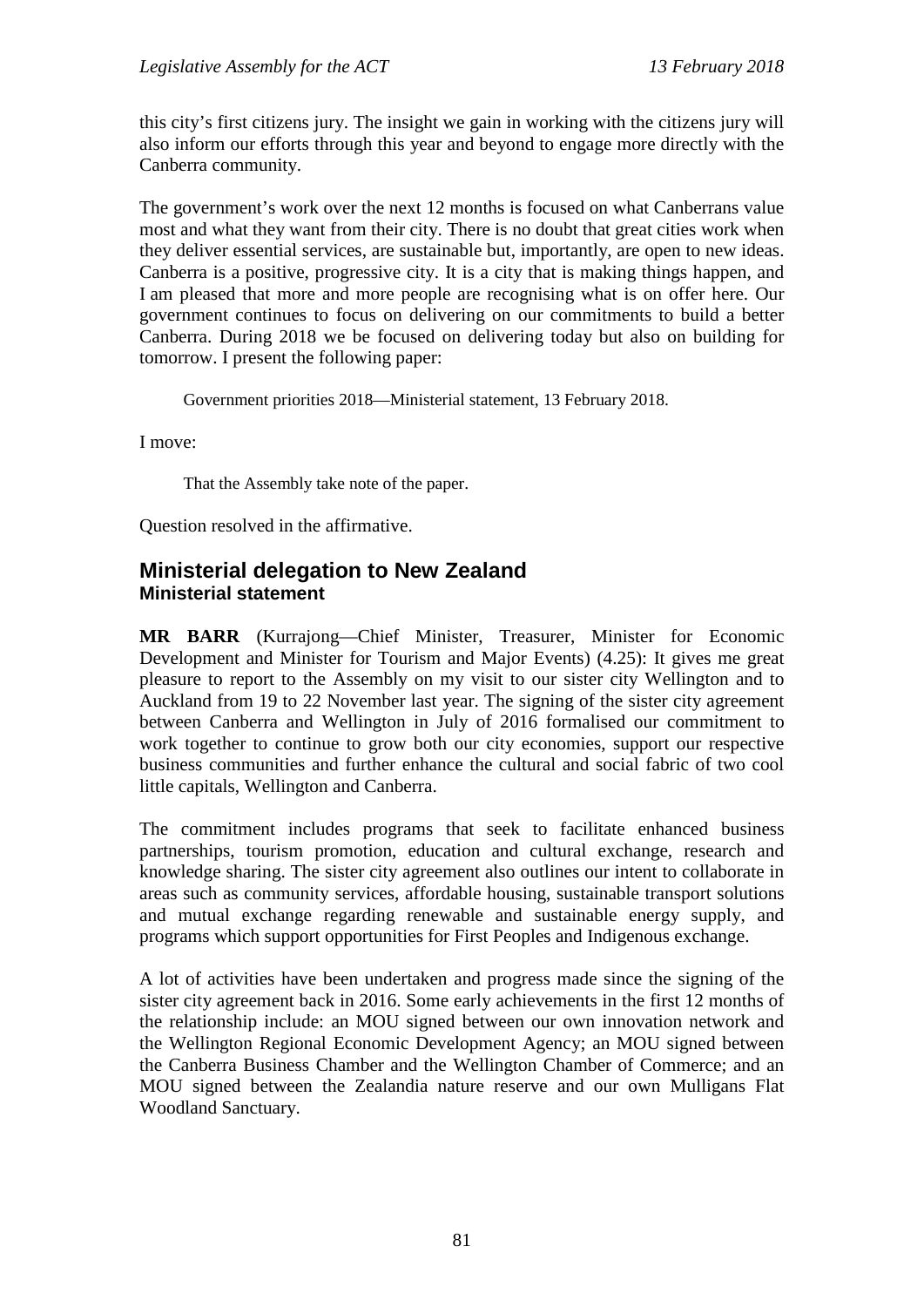Constant cultivation is, of course, essential for any sister city relationship to continue to flourish. So apart from celebrating the second Canberra Week in Wellington, the New Zealand mission aimed to further strengthen the relationship with the Wellington City government. The development of the New Zealand mission program was led by the Commissioner for International Engagement, with specific elements of art, business and tourism being jointly coordinated across agencies within Enterprise Canberra. The element of Indigenous affairs was coordinated by the office for Aboriginal and Torres Strait Islander affairs, with assistance from the commissioner.

The program offered a series of excellent networking and collaboration opportunities for ACT businesses as well as government representatives at a range of key events. I will report on the visit under the following streams: city-to-city relations; creative industries; business and innovation exchange; visitor economy; and First Peoples and Indigenous cultural exchanges.

Firstly on city relations, I met with the Mayor of Wellington City, Mr Justin Lester, to discuss the direction of future collaboration opportunities between the two cities, in particular, a 12-month activity plan for the sister city relationship. I also had the opportunity to meet, congratulate and speak with the new New Zealand Prime Minister, Ms Jacinda Ardern, whilst attending a function hosted by the Chairman of Air New Zealand. I met with the New Zealand minister for tourism, Mr Kelvin Davis, to discuss our tourism agenda including further direct flight opportunities between Auckland and Canberra, as well as with the New Zealand minister for finance and Wellington Central MP, Mr Grant Robertson, to discuss the Canberra-Wellington relationship, aviation and government procurement.

The creative industries are taking a much stronger role in our city's life, and there is no doubt this is making Canberra a better place. So it was fantastic to witness the signing of an MOU between Screen Canberra and Screen Wellington to develop mutually beneficial working relationships, programs, projects and activities in the screen sector. The MOU will help develop on-screen and post-production talent, enhance working relationships between the creative sectors of our two capitals, and promote Canberra as an ideal location for both film and television projects. Increasing opportunities for on-screen and off-screen talent is at the heart of the MOU, with talent development and exchange an integral part of the agreement.

I am sure members would be aware of the award-winning crews, facilities and talents from Wellington which have produced, amongst other films, *The Hobbit*, *Avatar*, and *The Lord of The Rings* trilogy, amongst many blockbusters. So this will help Canberra's creative sector to flourish.

#### *Mr Hanson interjecting—*

**MADAM ASSISTANT SPEAKER** (Ms Lee): Mr Hanson, why does it get noisy when you come in? Chief Minister, please continue.

**MR BARR**: That is a question we all ask, Madam Assistant Speaker, the answer to which will remain a mystery.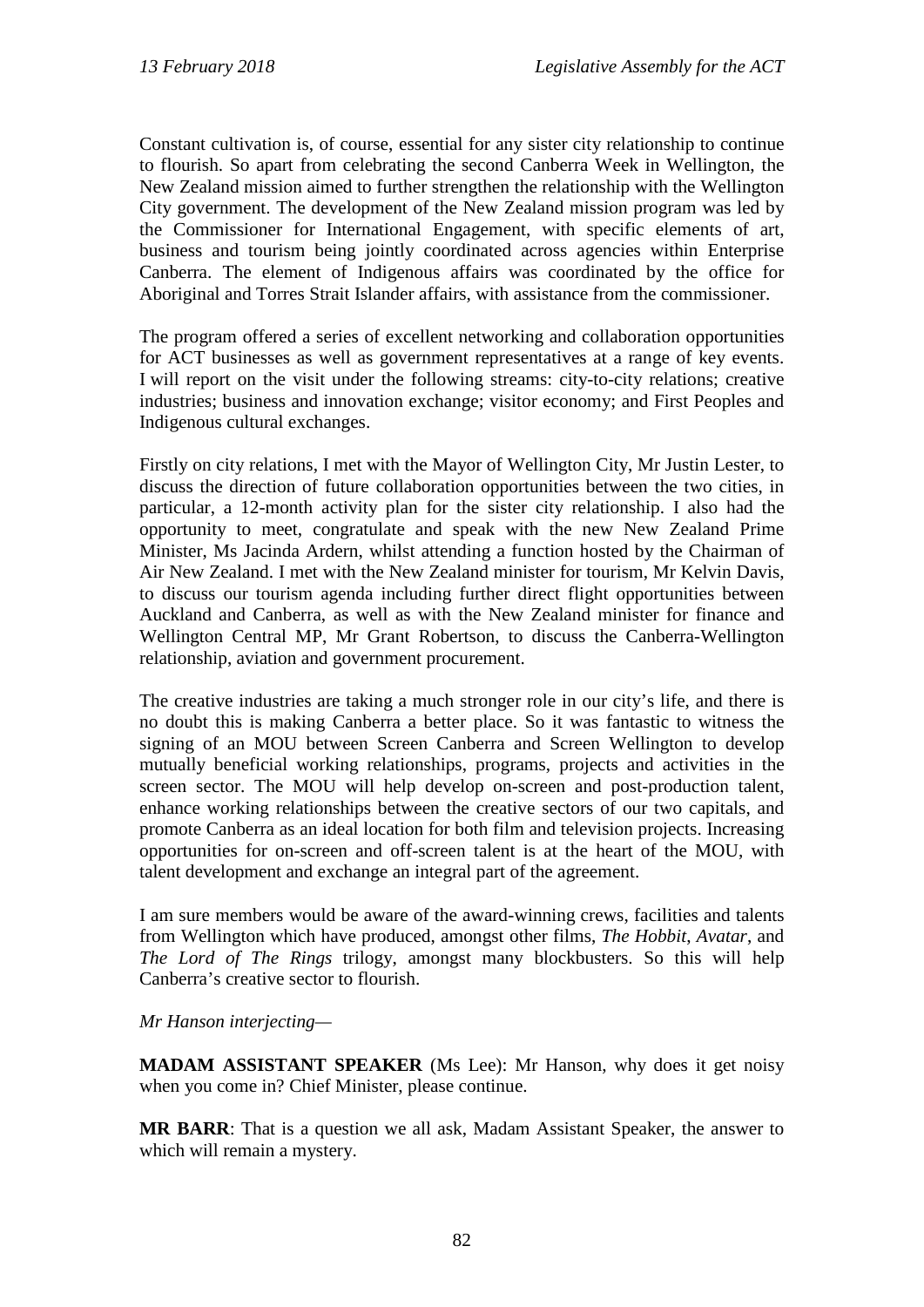#### **MADAM ASSISTANT SPEAKER**: I think that is for the best.

**MR BARR**: Thank you, Madam Assistant Speaker, for bringing me back to the script. Through Screen Canberra the recent TV series *The Code, Rake* and *Secret City* have all been filmed in Canberra, while feature films such as *Joe Cinque's Consolation, Rip Tide* and *Galore* have all benefited from support both from the ACT government through Screen Canberra and the work we have been undertaking. Innovation in the screen sector in both Canberra and Wellington will seek to put our combined industries at the heart of a growing international market, while both entities will develop content through co-production opportunities.

There is no doubt our city's natural setting offers a vast array of locations for directors, and this MOU will help strengthen mutual international strategic relationships and further enhance our city's brand overseas. There is a very practical and tangible example of the Canberra-Wellington relationship and evidence of our growing business and cultural ties.

In the area of business and innovation change, this year's Canberra Week in Wellington focused on specific activities to encourage both cities' business communities to come together for greater collaboration and to foster innovation exchange. I mentioned earlier that the innovation network and the Wellington Regional Economic Development Agency have an MOU signed in 2016, and we had the pleasure of activating the MOU during this visit.

The business chamber locally has partnered with the territory government and the Wellington Chamber of Commerce to offer a business program, including market briefings and hosting a roundtable discussion for businesses under the pre-existing capacity and capability growth program for ACT exports businesses agreement. So seven ACT businesses travelled in the delegation and participated in the business programs. The delegation was welcomed by our friends at the Australian High Commission, at a networking function, and the event provided another opportunity for Canberra businesses to build stronger ties with the Wellington business community and the New Zealand government.

In the visitor economy, visitors to Canberra contributed \$1.9 billion to the territory economy in the 2016-17 fiscal year. The ACT government will continue to support the industry as we work towards our goal of growing that visitor contribution to \$2.5 billion by 2020. New Zealand is a key tourism market for Canberra and was the fourth largest inbound market for visitors. In 2016-17 more than 15,000 New Zealanders visited Canberra and contributed over \$15 million in visitor expenditure. These numbers are significant and we want to continue their growth.

I am sure, Madam Deputy Speaker, you and other members are aware that, sadly, in recent weeks Singapore Airlines announced that it will not be servicing the Canberra-Wellington part of its capital express. Offsetting that, of course, is the increase in frequency from four flights a week to daily between Singapore and Canberra. This daily service to Singapore is great news, undoubtedly, but it does come with a level of compromise. The seven-day-a-week service does not allow the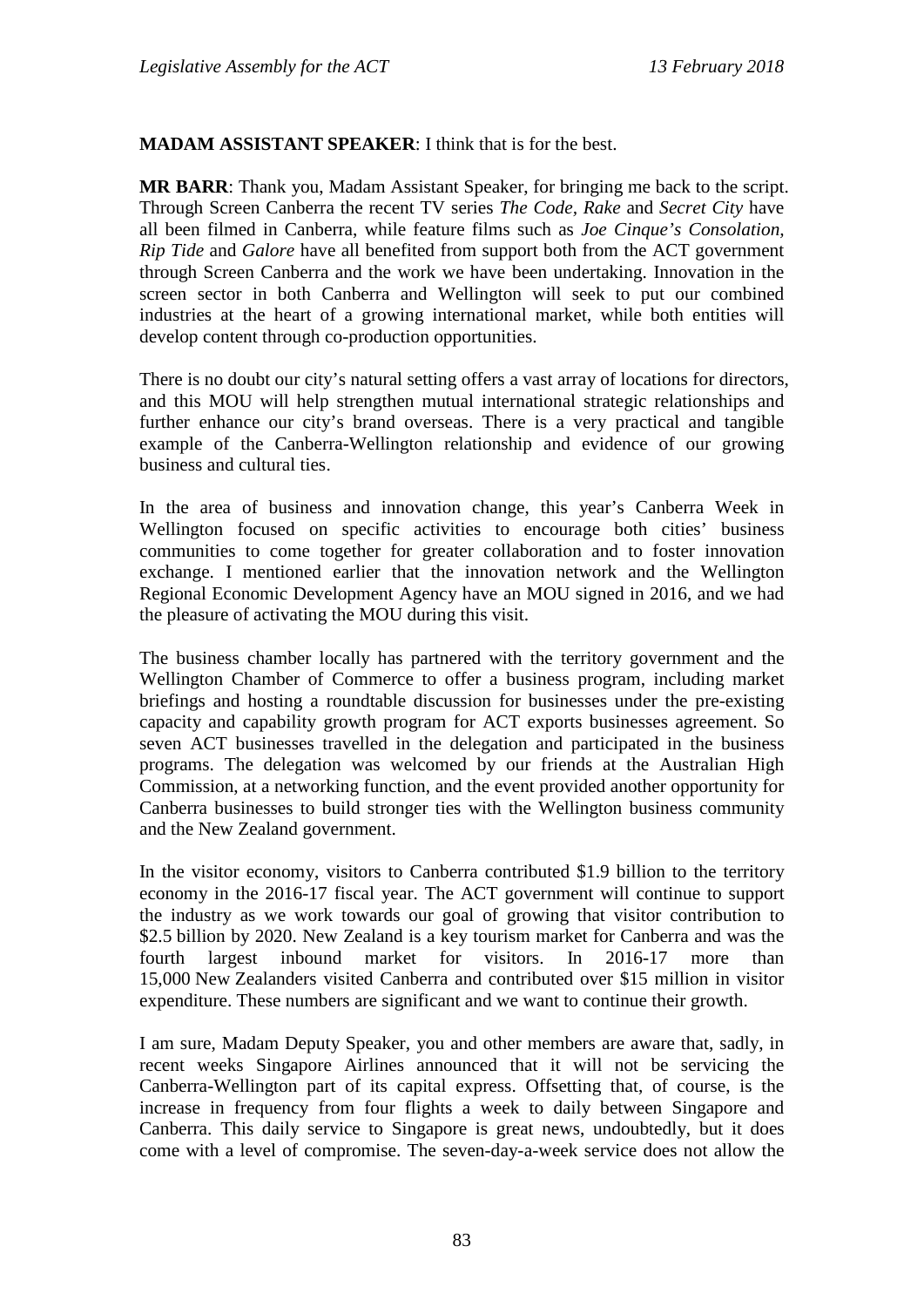connection with Wellington to remain and the direct services to Wellington will cease on 30 April this year.

I note that Singapore Airlines had been clear that the performance of the Wellington route was not the issue, and the ACT government has been in active communication with the Wellington mayor's office since the Singapore Airlines announcement. We pledge our firm commitment to work with Wellington to pursue opportunities for alternative airlines to pick up this route, perhaps in a slightly smaller aircraft that might be better suited to going across the ditch. I will keep members posted on the latest developments in our negotiations with alternative airlines.

I will also continue to advocate for opportunities around other aviation links between Canberra and New Zealand. For example, a Canberra-Auckland direct service with onward connections to international flights from Auckland would be very strongly supported by both leisure and business commuters. Accordingly in this context, the delegation, with the support of Mr Stephen Byron, the managing director of the Canberra Airport Group, we met with senior executives from Air New Zealand and the Auckland Airport corporation to raise the prospect of direct flights between Canberra and Auckland. Back in Wellington on the same evening I also had the opportunity to meet the Chairman and CEO of Air New Zealand at the chairman's function.

In the area of First Peoples and Indigenous cultural engagement, as part of the Wellington-Canberra sister city agreement both governments have agreed to work together on issues concerning the Indigenous citizens of both cities. During a recent visit to Canberra the deputy mayor of Wellington discussed the establishment of close ties between Indigenous communities of both cities, and the New Zealand mission provided the opportunity to commence a dialogue with Wellington officials to explore options for connecting both communities.

The visit offered an opportunity to connect at a cultural level between the government and the Wellington City Council, particularly to explore an Indigenous people's program focusing on arts, communities, major events and meaningful exchanges. Some specific matters being considered included everything from a penpal program for high school students, attendance at leadership programs and the World Indigenous Business Forum, exchanges to attend NAIDOC and, of course, Maori new year, arts exchanges, shared storytelling and a visit to Canberra. Such collaboration fosters and enhances the key focus area of cultural identity articulated in the ACT Aboriginal and Torres Strait Islander agreement, which aims to better the quality of life for Aboriginal and Torres Strait Islander people here in the ACT.

This developing partnership is also a practical example of reconciliation in action. Given that the ACT is the first Australian jurisdiction to gazette a Reconciliation Day public holiday, it is also a great opportunity to showcase this major event beyond the boundaries of our country and to give reconciliation a worldwide context.

The primary objective of this mission was to grow and enrich the sister city relationship with Wellington, and the annual Canberra Week in Wellington provides a platform to fulfil this commitment. It commits both cities to a series of activities to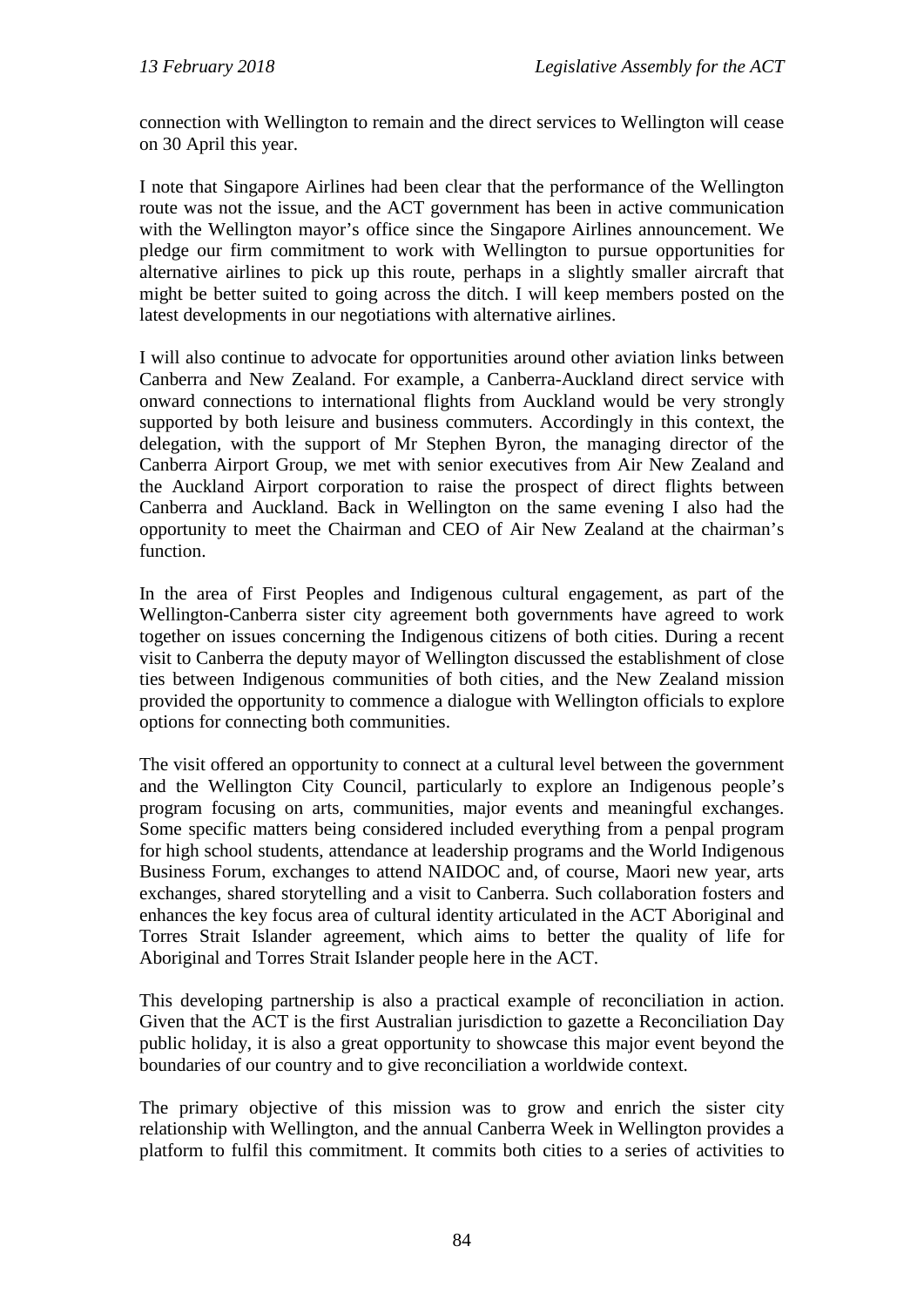promote opportunities to work together, to seek ways to continue to grow our respective economies, support our respective business communities and continue to enhance the cultural and social fabric of the two cities.

The mission also helped to further the interests of the ACT government and our ACT tourism sector in the aviation area with the meetings held with Air New Zealand and the Auckland Airport corporation. As with the rerouting of the Singapore Airlines Wellington service, I am confident both Canberra and Wellington will work successfully to turn this challenge into an opportunity and to emerge with an even stronger bond.

Finally, I acknowledge the support provided to the New Zealand mission by the Department of Foreign Affairs and Trade, Austrade, the Canberra Business Chamber, the CBR Innovation Network, Screen Canberra and the Canberra Airport Group, particularly through its managing director, Mr Stephen Byron.

I present a copy of the statement:

New Zealand Mission—November 2017—Ministerial statement, 13 February 2018.

I move:

That the Assembly take note of the paper.

Question resolved in the affirmative.

## **Gender in legislation and policy Discussion of matter of public importance**

**MADAM DEPUTY SPEAKER**: Madam Speaker has received letters from Ms Cheyne, Ms Cody, Mr Coe, Mrs Dunne, Mrs Jones, Mrs Kikkert, Ms Le Couteur, Ms Lee, Ms Orr, Mr Parton, Mr Pettersson, Mr Steel and Mr Wall proposing that matters of public importance be submitted to the Assembly for discussion. In accordance with standing order 79, Madam Speaker has determined that the matter proposed by Ms Le Couteur be submitted to the Assembly, namely:

The importance of considering gender when developing legislation and policy.

**MS LE COUTEUR** (Murrumbidgee) (4.39): Today we are discussing the importance of considering gender when developing policy and legislation. Noting of course that the parliamentary agreement specifies that disability and gender impact analysis will be undertaken as part of the triple bottom line assessment process, I just want to highlight why this is important.

A gender perspective is important for the simple reason that gender in all its forms shapes our interactions in society. Sometimes the impact of policy and legislation is gender neutral but more often than not it is not if we take time to look. Gender is one of the most fundamental aspects of a person's personal and social identity. Women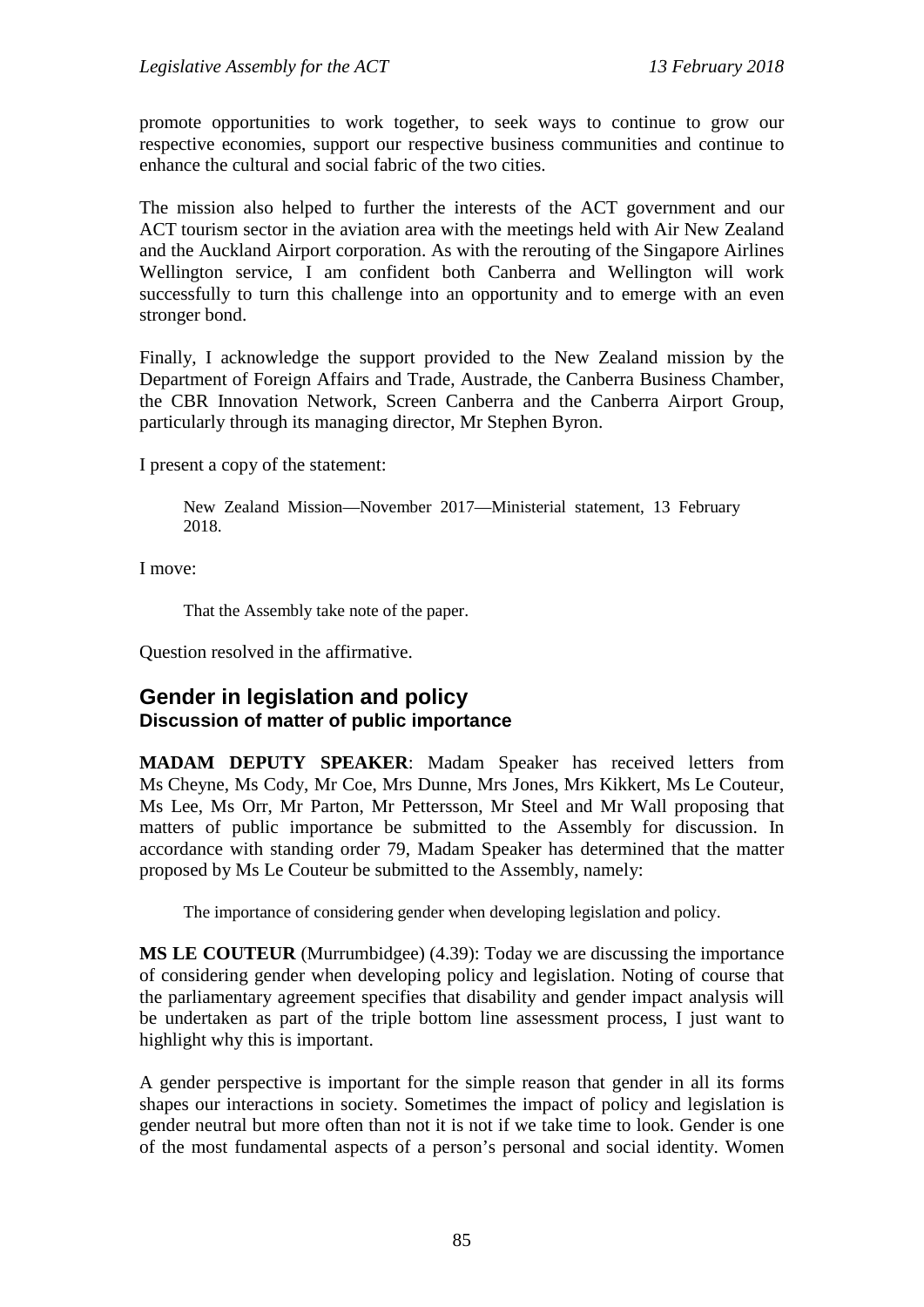are not a minority or a special needs group. We make up more than half the population, and our gender should be a primary consideration in public policy.

We can and should also consider the impacts from an Aboriginal or Torres Strait Islander cultural background of intersectional disadvantage such as being a woman, a woman with a disability, a lesbian or trans woman, a woman with non-Christian religious beliefs, a woman experiencing some other kind of marginalisation or disadvantage. Often there are multiple layers to a woman's identity which can in many instances compound the inequity which is being faced by being female.

Let us look at some basic facts. There is still a gender pay gap in Australia and the ACT. While we do better here than in most of the nation, that gap has widened by 1.5 per cent in the past year. The federal government's workplace gender equity agency showed that the ACT's pay gap stood at 12.4 per cent in May 2017, up from 10.9 per cent a year earlier. What this means is that, on average, for every hundred dollars a male earns in Canberra, a female earns only \$87.6. Women will have less disposable income and then in the fullness of time less superannuation in their retirement years. This gap exists partly because women are more often in part-time employment or employed in traditionally female industries such as child care, aged care, disability support and community services, which, being traditionally female, are traditionally low paid.

Even in the Australian public service the gender pay gap exists. The 2016-17 *Australian Public Service Remuneration* report considered this gap for the first time, finding across the entire workforce that the average base salary for women was \$84,104, well below the \$92,000 base salary for men. The 2016-17 *State of the service* report for the ACT also showed a gender pay gap of 3.1 per cent, with women on average earning \$89,000 compared to men on \$92,000. While we do have a higher proportion of women earning over \$120,000 and 44.7 per cent of women in senior executive positions, there is still a way to go. Nationally, women are significantly under-represented on company boards and in senior management roles and the proportion of women on company boards is stuck at just under 25 per cent while only 38 per cent of managers are women.

But considering this gender gap goes beyond wages and income, we should look at services and use. Who uses the various modes of transport? Who uses social housing and homelessness services? And, importantly, who is benefiting from various policy decisions? For example, we know that women bear a disproportionate burden of experiencing family violence. Men are more than twice as likely as women to report feeling safe walking alone at night: 72 per cent of men compared to 34 per cent of women. More men with a disability access services and support than women with a disability, despite the fact there are more women with disabilities.

Almost 90 per cent of single-head households in the ACT are headed by females, and nationally and locally more women are clients of homelessness services than men. Females in the ACT were 57 per cent of all the clients supported by homelessness services in 2016-17.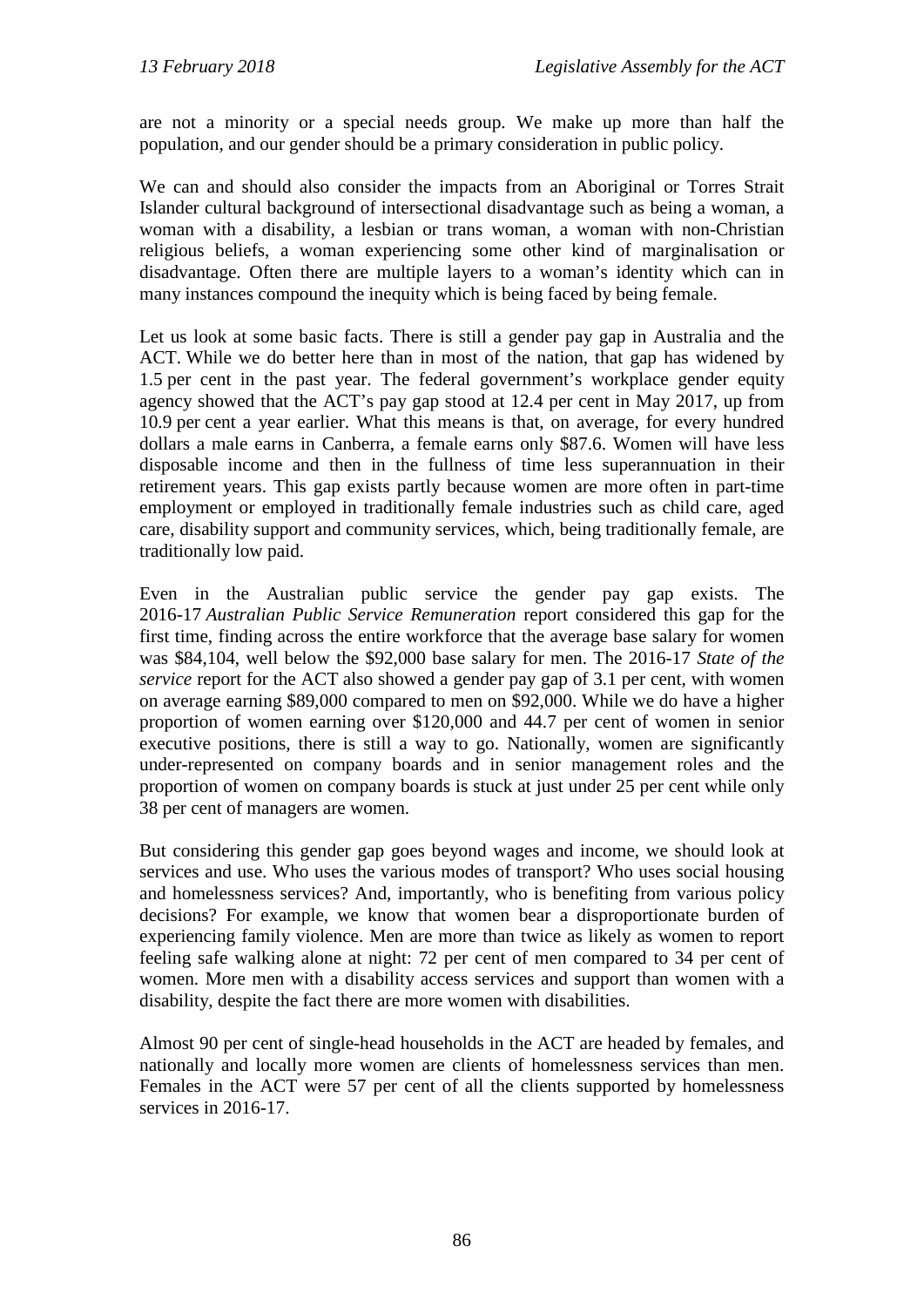But I want to emphasise that considering gender does not always mean considering women. We know that men are more likely to complete suicide, despite the fact that just as many women attempt it. We know that more boys than girls are diagnosed with ADHD or being on the autism spectrum. Examining gender is not just about women and girls, it is also about men and boys and it is also about those who identify as somewhere in between.

Understanding these gender differences is important to governments and policy makers alike. For example, women use transport differently from men. Because women have a more varied pattern of movement around, they are the ones who are primarily dropping off the kids to school, looking after elderly parents, attending medical appointments with family members or buying groceries, whereas men more often commute in predictable patterns to and from work each day.

Simply widening footpaths, providing additional lighting at bus and light rail stops and installing ramps for prams can make public transport and moving around the city a lot more accessible. Considering gender means considering inclusion. If adjustments are made on gendered needs, then fewer people are excluded from participation in community life.

Research in Brisbane shows that 81 per cent of cyclists are men, with similar statistics in Melbourne. Nationally, only 23 per cent of commuting cyclists are women. When we design bike paths we must ensure that they are adequately lit, they do not wind through dark parks where there are few people. We must make sure they are safe, particularly for women, but of course, if they are going to be safe for women, they will be safe for all of us.

Use of women's safety audits, such as I understand is now being done with the Multicultural Festival, can influence the design of an event, taking into account the need for prams, quiet spaces or security. Because this is safe and accessible for women it will mean it is safe and accessible for people with a disability, older people or very young people.

When it comes to urban planning, Vienna provides a shining example. There, city administrators create laws, rules and regulations that benefit men and women equally. They have adopted gender mainstreaming approaches to education and healthcare policy, but nowhere has had more impact than the field of urban planning.

Before projects begin they collect data to determine how different groups of people use public space. They define the needs and interests of the people using public space, and the planning is done to suit those needs. For example, they set about designing and building housing that would make life easier for women. Time-use surveys showed that women spent more time on household chores and child care than men, so they built a series of apartment buildings surrounded by courtyards with circular grassy areas, allowing parents and kids to spend time outside without having to go far from home. The complex has an on-site kindergarten, pharmacy and doctor's clinic and is in close proximity to public transport to make running errands and getting to and from school easier.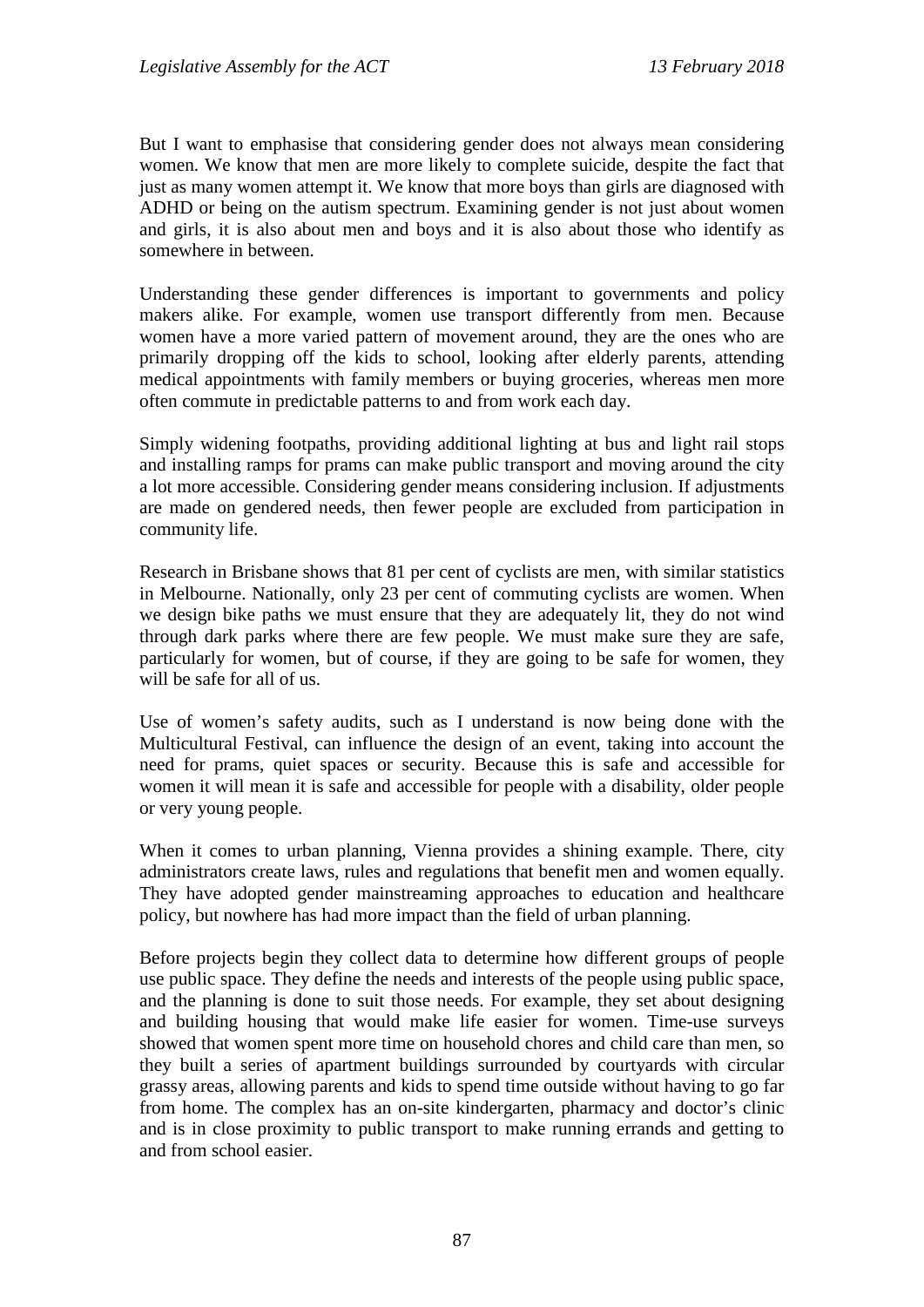This project's success rests on first defining the needs of the people using the space, then looking at solutions, instead of the usual way around where you look at the technical solution first and then that determines the end result. And because Vienna has been so good it has been taken as part of the project for the United Nations' human settlements program in its registry of best practices to improve living environments. This is just a small example of how using a gender lens or considering gender can make a difference. It would take much more than my speech today to touch on all the areas where it can be applied.

The point is that we need to actively seek out the views of women. There has been much research to suggest that women are less heard and less respected for their views. It is changing but we are still not there. We have to keep up the dialogue and make deliberate attempts to create awareness of why the system needs to change because it disadvantages us as women. And all our community, regardless of gender, will be improved and will benefit by this.

We have seen lots of examples of this, for instance at meetings. All too often a women can make a suggestion, it gets nowhere, but if a man makes the same suggestion everyone hears him. In particular, a joint study by Brigham Young University and Princeton shows that, at a mixed table, men will dominate the conversation, taking up 75 per cent of the conversation, and leave just 25 per cent of the talking to women.

In Canada the federal budget has a chapter 5, which is a gender-based analysis, and in Justin Trudeau's words, "This means that any initiative we put forward looks at whether it is positive or negative for women."

I would just like to say that I hope that all the women in the Assembly, and in fact all the men in the Assembly, regardless of their political alliances, will support attempts to ensure that gender differences are considered in policy and legislative reforms.

**MS LAWDER** (Brindabella) (4.49): I am pleased to talk on this issue today. It is an issue that affects not just us in the Assembly but many, many of our constituents. This morning we heard the Minister for Women's ministerial statement about the work being done and that remains to be done to allow women to aspire to equality.

In our case, on our side, we focus particularly on equality of opportunity, and it would be remiss of me not to point out at this point that we are now the first Liberal party room in Australia with a majority of women members. We have achieved this together through encouraging women, removing any disadvantages those women may face in getting preselected and elected. Our party members, our women's council and our MLAs have all worked together to encourage equality and opportunity for women, and to see many of these elected is now a fantastic result for us.

Of course, this has all been achieved without any heavy-handed or patronising approaches to force party members to fill targets. It is a credit to every Liberal Party member. What we find now is that we are reflecting the views of our community, as we always have, here on merit, whether it is through gender balance, diversity of background, culture, religion et cetera.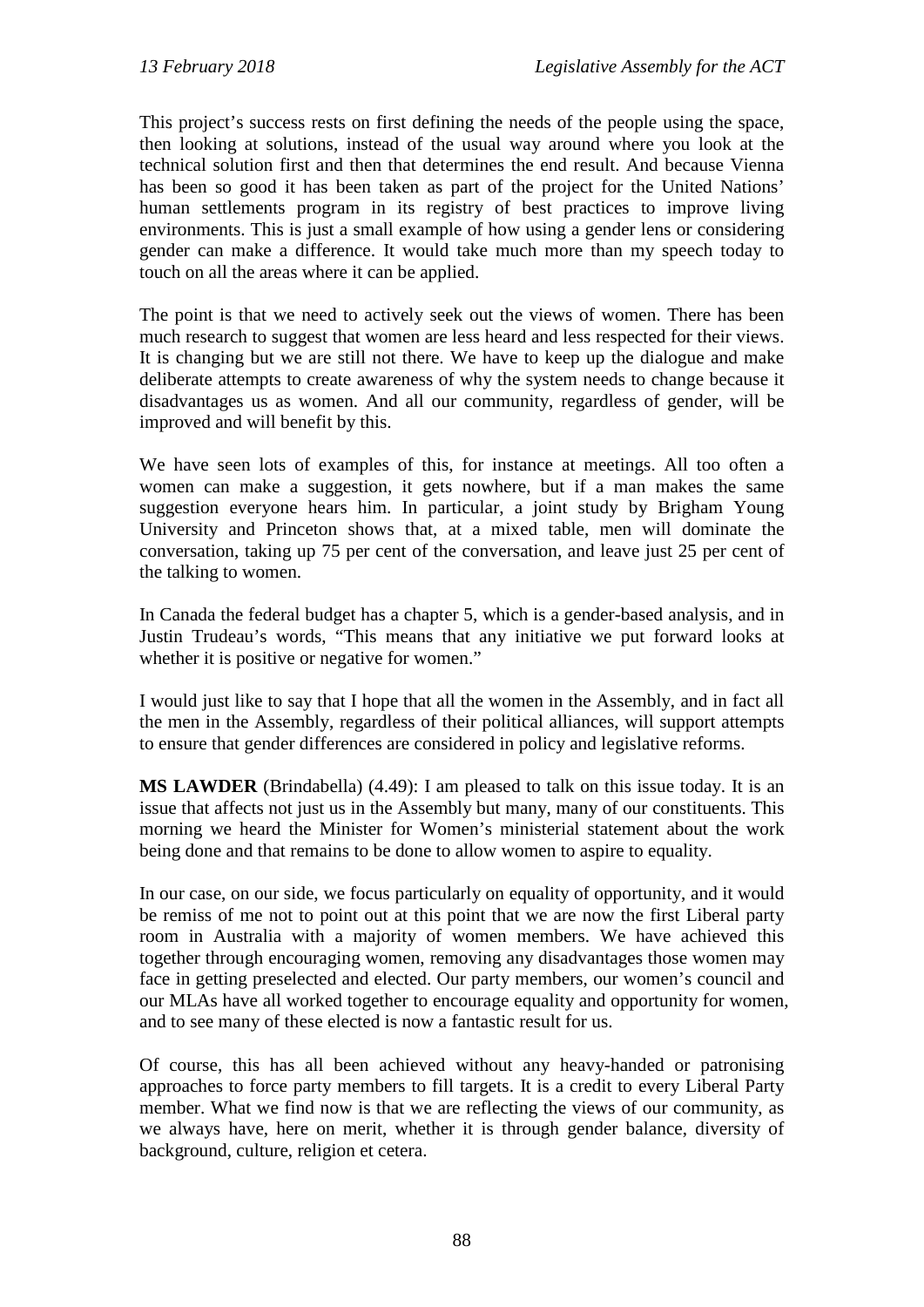We talk a lot about gender in this place, and there is a need for a compassionate and fair approach in response to this. It is important to pass, if you like, the gender lens across many areas of government policy and legislation, because we know, for example, from the 2015-16 year, that in the ACT there were 240 victims of violence per 100,000 persons, which was an increase of 33 per cent. In the ACT women were three times more likely to suffer violence at the hands of an intimate partner than men, according to a report in the *Canberra Times* of June 2017.

Compared with their peers, women with disability experience significantly higher levels of all forms of violence and they are subjected to violence by a greater number of perpetrators. Women with disability are 40 per cent more likely to be a victim of domestic violence than women without disability. Twenty per cent of women with disability report a history of unwanted sex, compared to 8.2 per cent of women without disability. More than a quarter of rape cases reported by females in Australia are perpetrated against women with disability, and 90 per cent of Australian women with an intellectual disability have been subjected to sexual abuse, with more than two-thirds having been sexually abused before they turned 18 years of age. This is from a fact sheet prepared by Women with Disabilities Australia about violence against women with disabilities.

That is just one example, to start with, of where women bear a disproportionate brunt of instances of violence in our community. Violence is not appropriate in any situation, but for it to be perpetrated against women with disability seems even worse, for some reason.

Another area where it is important to pass a gender lens over policy and legislation is housing and homelessness. We know that 34 per cent of single women over the age of 60 live in permanent income poverty, and by the age of 65 women retire with about one-third of the superannuation that men accumulate. A problem that has been facing us for centuries is that women are generally lower paid, if they are paid at all, for their labour; they have fewer assets and they have less superannuation in more modern times. And the dire financial situation of older women is well documented and well established.

Financial and economic insecurity, combined with a lack of affordable housing, something we hear about a lot here in the ACT, increases the housing risks for older single women. As they are teetering on the brink of this financial insecurity and this structural vulnerability, another event in their life such as a relationship breakdown, job loss, change in their health circumstances or the death of a partner can be all it takes for an older single woman to become homeless. Once they become homeless there are very few exits for them from that predicament. According to the Brotherhood of St Laurence, one of the most disadvantaged demographic profiles for a person to have is to be old, single, poor, female and in private rental accommodation.

Of course, it is not only about older women. We have heard of studies at universities in relation to young women. For example, the 2017 national report on sexual assault and sexual harassment at Australian universities found that 21 per cent of students were sexually harassed in a university setting in 2016. Women are three times more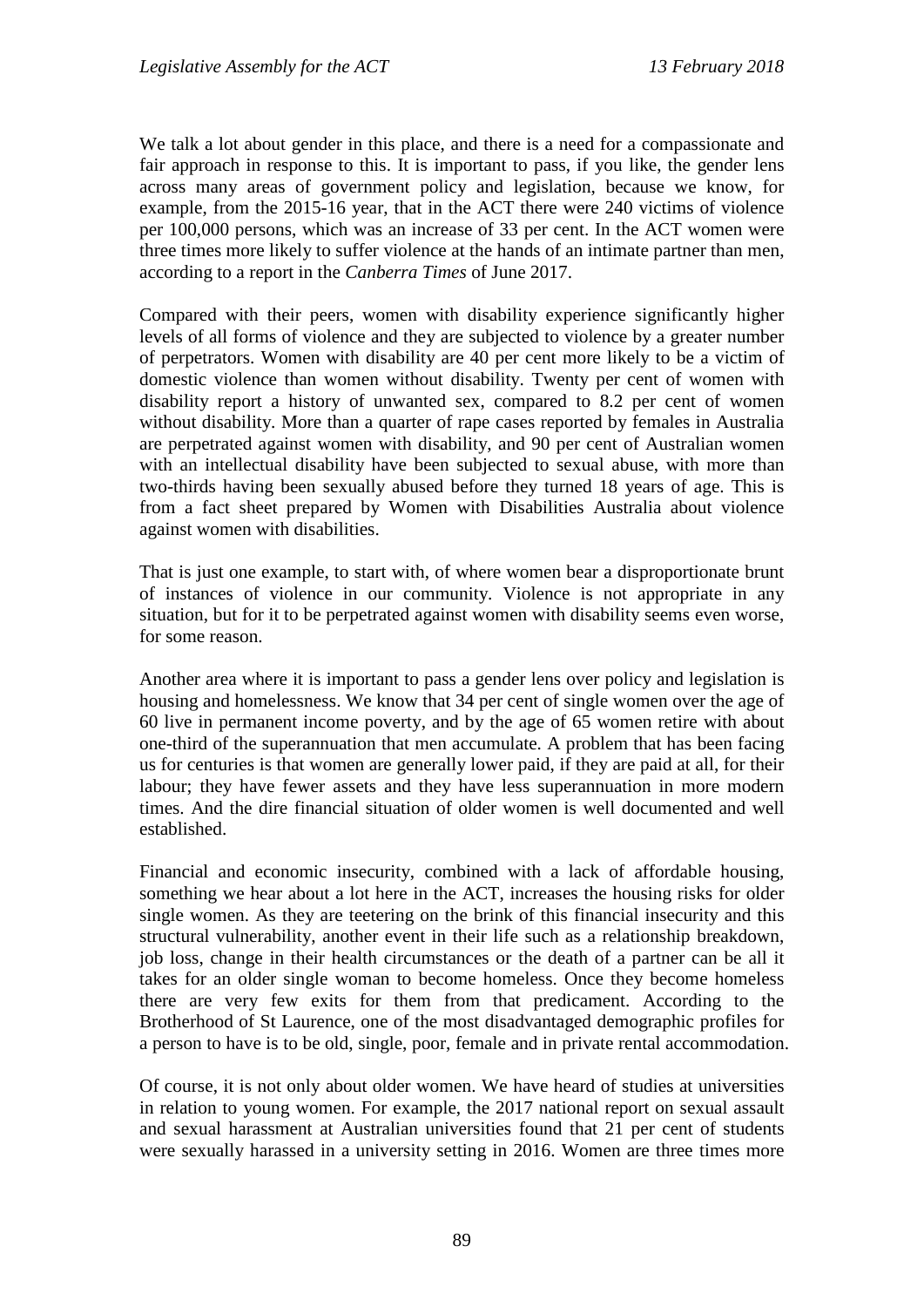likely than men to have been sexually assaulted in a university setting. And the University of Canberra had five assaults on campus in 2015 and 2016. The ANU had 52 sexual assaults in 2015 and 2016.

We know from community surveys here in the ACT, Australia and worldwide the way women feel about safety in public places, especially at night. For example, the national survey of community satisfaction with policing revealed that 62.5 per cent of women do not feel safe while alone, walking or jogging in their neighbourhood during the night. This is pretty worrying and we need to get the government to address what practical steps can be taken to address this, whether it is better street lighting, CCTV, addressing blind spots, police presence, derelict buildings et cetera.

This is something that I know I have raised with the minister in the past. For example, in a question on notice in September last year, I think, I asked the Minister for Transport and City Services about lighting behind the CIT in Tuggeranong, a newly opened CIT in Tuggeranong. I had reports from locals as well as from the Tuggeranong Community Council about their fears about a lack of additional lighting in the car park behind that building. This was not long after the report about sexual assault at universities had come out. This is an area where there is still much to do.

It is important to look at many, many issues from the perspective of gender. And I know my colleague Mrs Jones has put a lot of focus on this in her work. She has looked at the lack of accommodation and work programs for women in the AMC. She has forced the government to address the topic of breastfeeding rooms in public sector workplaces. She has forced the government to look at the needs of women firefighters with respect to having portaloos onsite and has also talked about the small number of women who are employed in the fire brigade.

There are many things that are yet to be done. It is sometimes difficult to meet the needs of everyone. There is the emerging politics or agenda of gender which is rising in popularity and there is a need, absolutely, for a compassionate and fair response for people dealing with diverse gender identity.

One of the things that I have thought about quite a bit is the case of a female AFL player who sought to play in the women's league and was not given permission. It is a really interesting case—the many pros and cons from those people involved in women's football, those who are keen followers of the sport as well as various other stakeholders. It is not an easy topic, but it is something that we all need to think about and address in a compassionate and logical way. It seems sometimes that compassion and logic do not always go hand in hand.

But the struggle of centuries, which has been so important for women and men, over the economic, social and personal wellbeing of women is something that I think we here in this place all agree on and we have all been trying to work to progress that wellbeing for everyone—men, women and people of diverse gender.

**MS BERRY** (Ginninderra—Deputy Chief Minister, Minister for Education and Early Childhood Development, Minister for Housing and Suburban Development, Minister for the Prevention of Domestic and Family Violence, Minister for Women and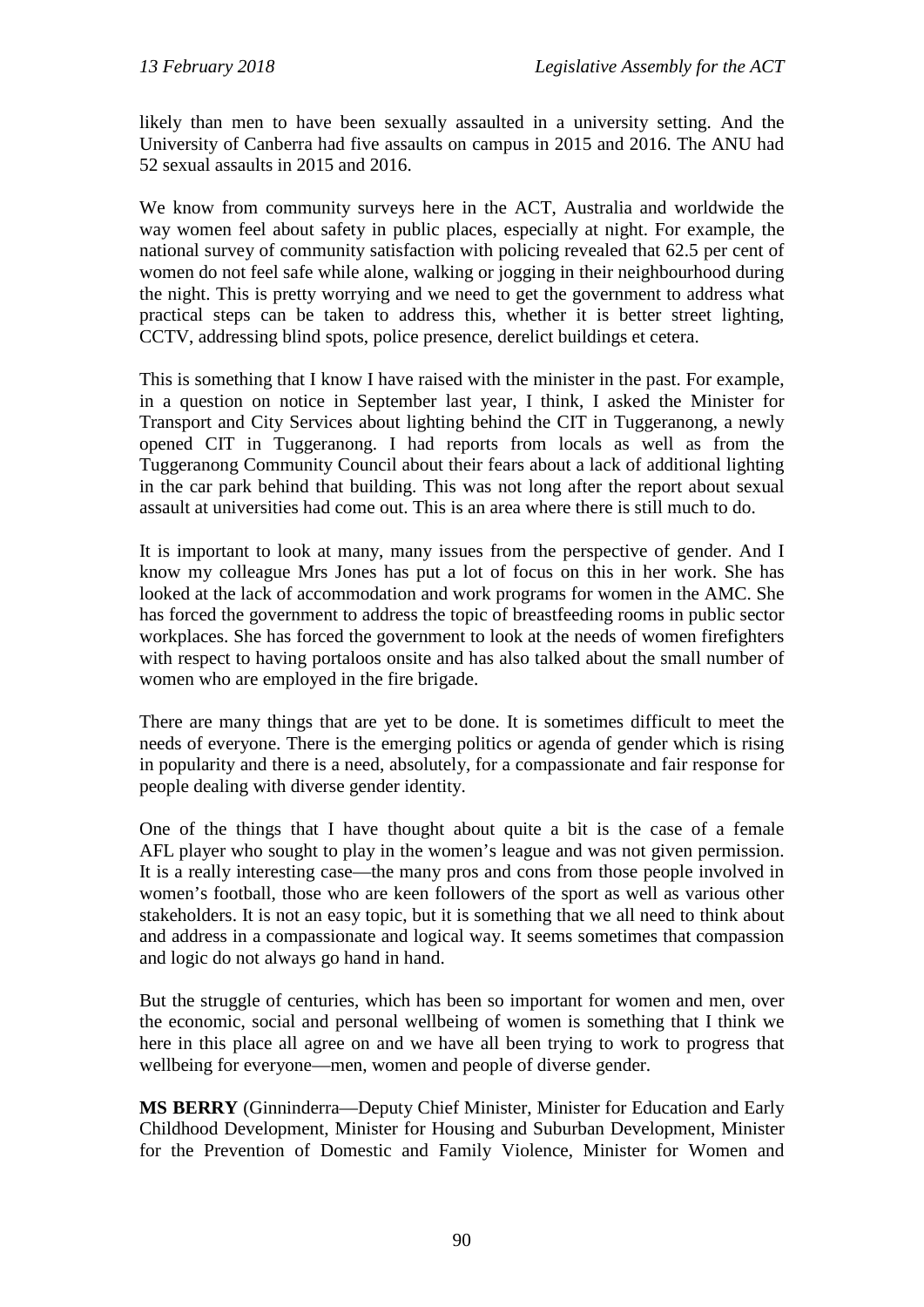Minister for Sport and Recreation) (4.59): I am very happy to have the opportunity to address this important issue in the Assembly this afternoon. As I have said on a number of occasions, it is up to each of us. If we are not consciously taking steps forward to strive for equality in our community, the impacts on women, transsexual, intersex and gender diverse people in particular can be significant. These groups of people can be overlooked during the making of policy, and subsequently this can lead to backward steps for many. Clearly, this is not the outcome that we are seeking. In fighting for equality, the government has achieved a great deal already, but if we are honest, we know, each of us knows, that there is still much work to be done.

Historically, legal regulation in Australia and other Western nations has operated on the premise that all people are, categorically, either male or female. Given the realities of human biology and identities, the most productive framework for use by the ACT legislature and ACT policymakers is one that acknowledges the continuums of biological sex and of gender identity, thus accurately reflecting the reality of the human condition. The ACT government's recognition of LGBTIQ people comes in many forms and includes consideration of sex and gender diversity, looking beyond the binary when developing legislation and policy. This is critical to ensuring the legal recognition of, and protection for, gender diverse Canberrans.

The ACT government has made a number of legislative changes that aim to remove discrimination from our legislative framework and improve legal recognition of, and protection for, gender diverse Canberrans. This includes introducing recognised details certificates, which set out personal information, including gender, and allow for intersex, transgender and gender diverse people who are residing in the ACT, who were not born here, to have their gender identity officially recognised in the same way as people who are born here in the ACT; giving parents greater choice as to how they are referenced on their child's birth certificate; providing flexibility in documenting name changes; and allowing for proof of identity cards to assist people who do not have other forms of identity and where a proof of age card is not appropriate.

The ACT government's continued aim is to achieve, so far as possible, equal legal status for lesbian, gay, bisexual, transgender and intersex people by eliminating discriminatory references in ACT legislation. Members will recall that the ACT government recently established the office of LGBTIQ affairs and the LGBTIQ ministerial advisory council. This group provides direct advice to the Chief Minister, and is made up of diverse Canberrans who assist the government in developing and implementing policies that support the LGBTIQ community and improve the lives of people who identify as LGBTIQ and promote an inclusive Canberra.

As Minister for Women, I have made a very vocal commitment to valuing and investing in women and girls, and promoting and safeguarding the freedoms and rights necessary for them to participate in all areas of Canberra life. Considering gender when developing legislation and policy is key to addressing gender inequality and promoting the needs of women and girls in the ACT.

The government's triple bottom line assessments have been a standing requirement for preparing most types of cabinet submissions, including budget submissions, since 2013. This process is designed to identify and integrate social, environmental and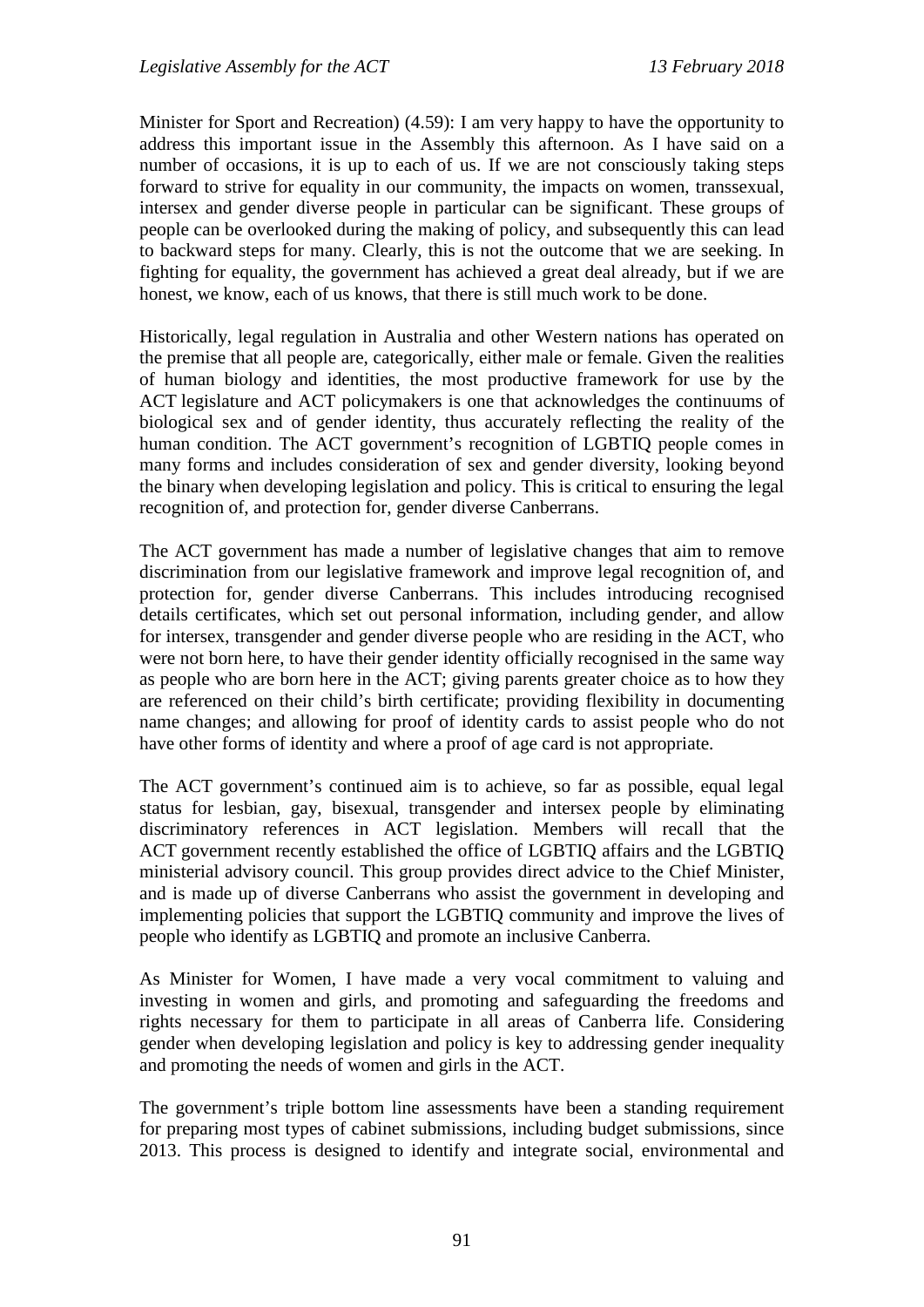economic factors into the policy development cycle and ensures that these decisions are informed by assessments of all potential impacts, including those impacts on women.

Despite this focus and the significant improvements to the status of women in the ACT, it is clear that gender inequality persists. Through the ACT women's plan for 2016-26, the ACT government is driving targeted outcomes to support women and girls in our community. The first action plan for 2017-19 was launched in March last year, following extensive consultation with all directorates, the community sector and the Ministerial Advisory Council on Women, and promotes gender equity, wellbeing and the physical and mental health of women and girls. It is the first part of the three action plans which will be developed from the ACT women's plan and is a key driver for a specific focus on gender equity and for improving the way that we develop and inform policy and legislation to better support the needs of girls and women.

Included as an action in the first plan is to research and develop appropriate gender impact statements for use across all directorates. This will be complemented by an action to review past training modules on gender impact statements and develop recommendations for whole-of-government implementation. In addition, the government will be collecting and analysing gender disaggregated data for ACT government services, programs and events, including analysis of the types of programs and events that women are more likely to attend. The government will also establish a central repository of relevant gender-based research for use across government policy development.

Under this plan, we are working to ensure that women are valued and empowered contributors to the ACT community and the public service. We have committed to holding biannual forums between the government and the community to support collaboration and improved engagement, and we held the second of these forums just yesterday. Key members of the ACT government and community organisations came together to share inspirational stories and details of their experience implementing practical solutions that have resulted in positive outcomes for women. The forum also considered the ways in which these activities could be applied to other community, business and government practices.

The ACT government is committed to ensuring that women in the ACT and the community sector are encouraged to be active participants in developing policy and in decision-making processes. We are also committed to ensuring that we have the data and knowledge base to support gender equality and that the impacts on women and girls are thoroughly considered.

The ACT government has made significant improvements in this area. The reduction in our gender pay gap and the representation of women in leadership positions far exceeds the national average. As at October 20l7, the ACT had the largest percentage of women holding positions on government boards and committees, at 45 per cent. This is an excellent result, a product of tangible measures taken by the ACT government, mandating that all ACT boards and committees consult with the ACT office for women, to ensure gender balance when appointing members.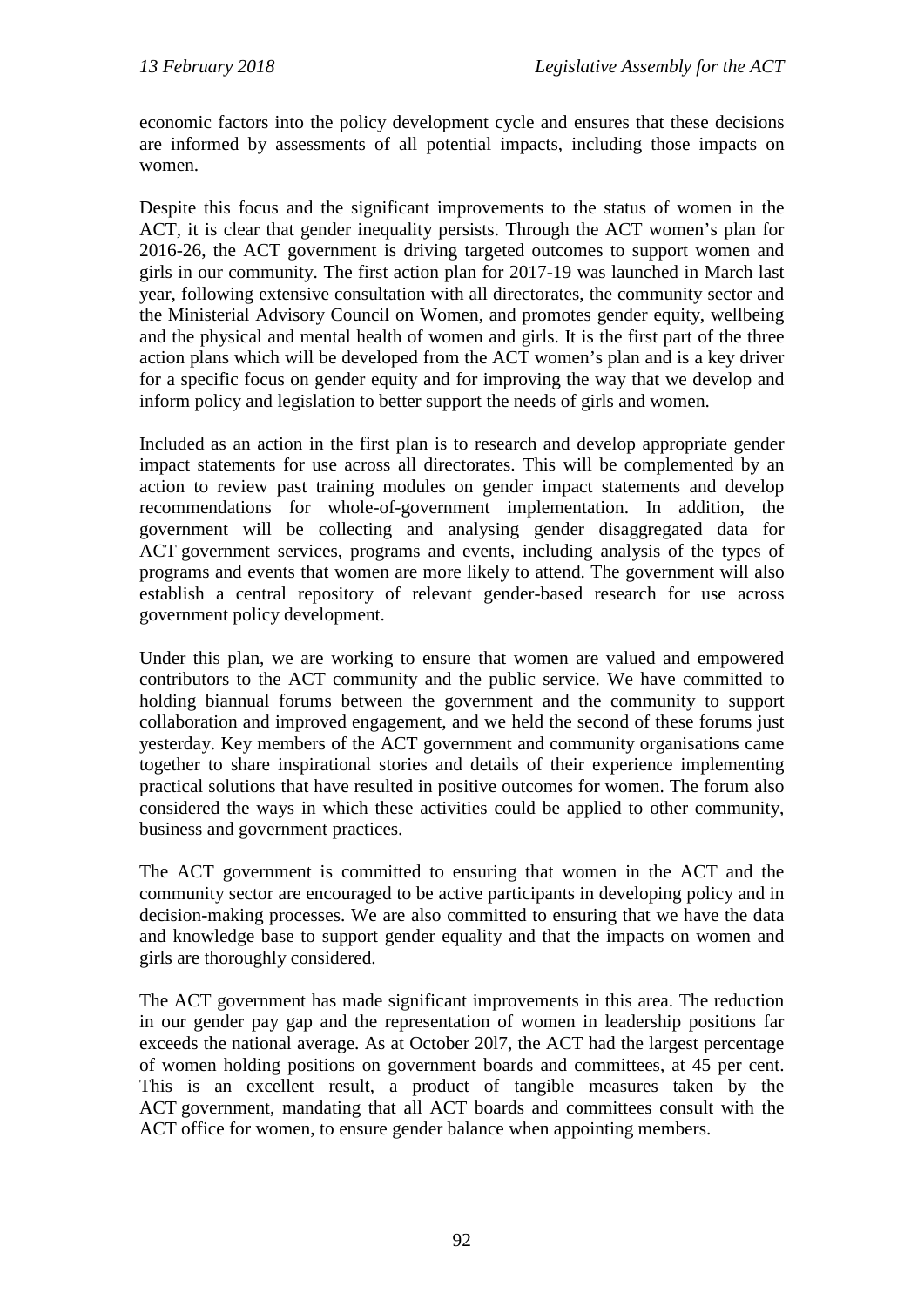As Minister for Sport and Recreation, I have also set a requirement for peak sporting organisations funded by the ACT government to reach at least 40 per cent women's representation over the next three years. And we have undertaken a considerable amount of work to get more women and girls participating in sport, through initiatives such as infrastructure upgrades and social networking hubs for women and girls to meet, share and collaborate online about sport and recreation.

The ACT government recognises and values our diverse community. It is important that this diversity is reflected in appointments to boards and committees, and in leadership roles, to ensure that the voices of women and people with diverse backgrounds are heard.

Work is currently underway to finalise the development of the ACT diversity register, which is designed to connect people interested in being on boards and committees with opportunities that arise in the ACT. The register will be open to all people but with a focus on women, people with a disability, people with culturally and linguistically diverse backgrounds, Aboriginal and Torres Strait Islander people, and people that identify as lesbian, gay, bisexual, transgender, intersex and queer. The register will supersede the ACT women's register and is anticipated to be finished by early 2018.

The ACT government recognises that people from different backgrounds and with different experiences bring different perspectives and skills. All of these measures implemented by the ACT government show that the government takes seriously its responsibility to consider gender when developing legislation and policy.

Madam Speaker, I would like to close by noting the strong female representation and leadership that we have at the highest levels in the ACT. For the first time, a majority of colleagues in this place are women, and women lead the majority of our directorates. I look forward to working with all women across the ACT government as this focus on gender in policymaking continues to improve outcomes for women, men, boys, girls, transgender, intersex and gender-diverse Canberrans.

**MS CODY** (Murrumbidgee) (5.08): I thank Ms Le Couteur for raising this ongoing important matter. For far too long, indeed for decades, women in this country and this city were poorly represented. Women's status in the community, their access to services and their rights as citizens suffered. But today we are lucky. Not only are we an Assembly with a majority of women members but it is easy for us to believe that the glass ceiling, as we hear it being referred to, is being smashed or at the very least cracked. I am not a fan of the expression "glass ceiling". It is a term that women with resources and capacity talk about. This glass ceiling is one that only women with the means, the capacity and the support can break through. We must go further and be more inclusive.

We have seen this government prioritise better access to services, with an emphasis on community services and support for women to better engage in their community. One such initiative is the return to work program offered at the CIT Tuggeranong campus. This program supports women to return to work with the skills and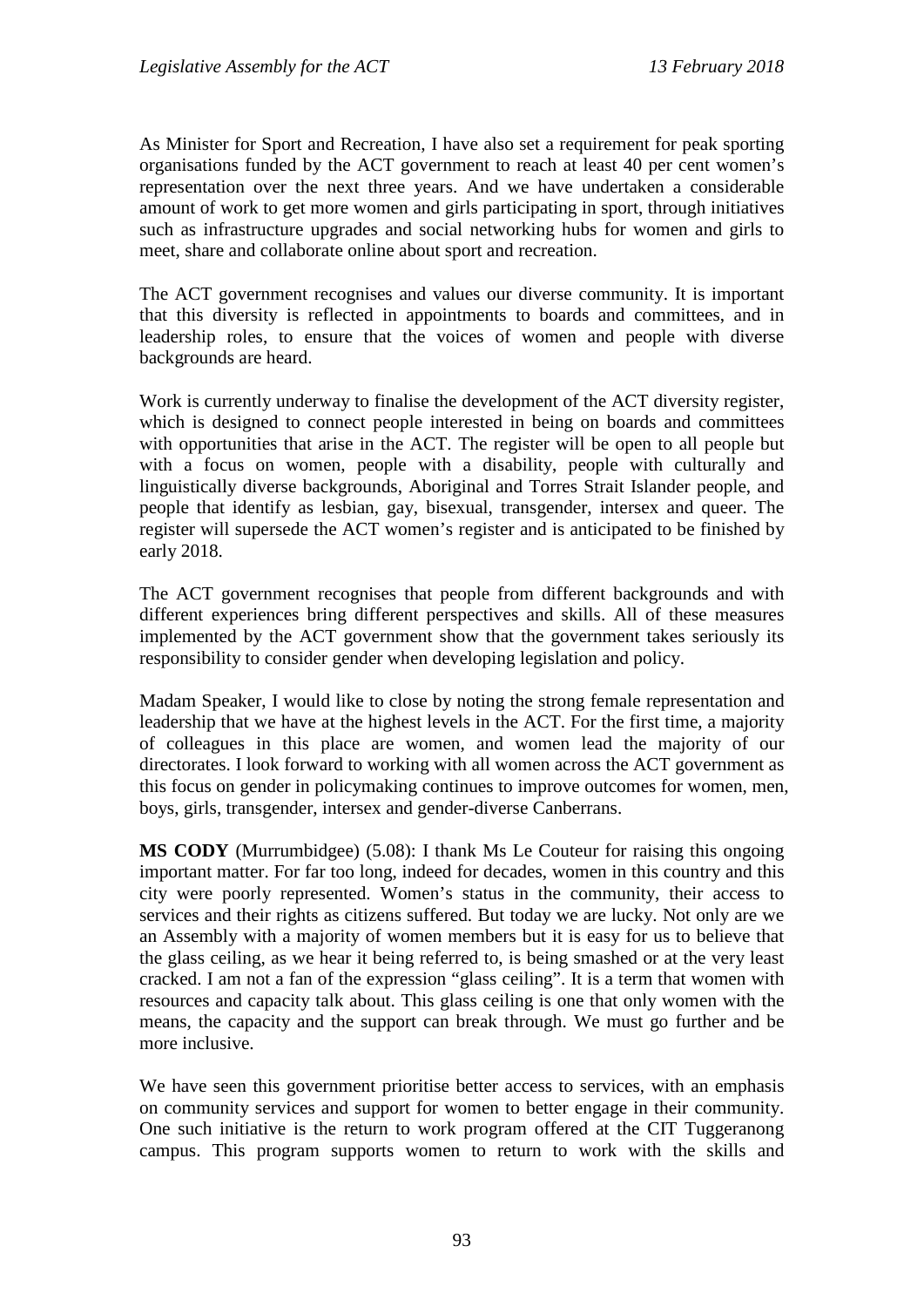confidence to be competitive in the labour market. I have had the opportunity to meet and work with some of the graduates of this program. They loved it, and so do I.

Even with the wonderful programs of this government, we should never forget that there remains a silent, almost forgotten group of women in our community. These women are seldom in a position to access or enjoy such initiatives. For this group of women, the idea of a glass ceiling is a mystery and breaking it almost impossible.

For full-time mothers with a life of running between school drop-offs or caring for children, elderly parents or both, all while trying to hold down a job, it is difficult. The thought of a glass ceiling for women working as low paid hospitality workers or retail workers is unimaginable. These workers are now paid far less than they were 12 months ago, due to cuts to penalty rates, and are too often forgotten.

While we may refer to the gains that women as a group have made over the years, it is the concrete ceiling that remains an impenetrable boundary for today's women. The glass ceiling may be seen by some as an effective euphemism for the economic, political and social barriers between men and women. The concrete ceiling is an embedded, structural barrier that separates women on the basis of class.

It is women stuck beneath this barrier who I spoke of when I first came to this place, and it is those women who will remain the focus of my time in this place. It is these women who fight every day to put food on the table, to pay the bills, to replace worn-out and too-small school shoes and clothing. It is these women who count every cent they have in a fortnight to make sure it goes as far as it has to. And it is these women who former Senator Jacqui Lambie spoke of when she spoke to the shame and frustration that comes with telling your child that they cannot go on that school excursion or they cannot play sport this season because you just cannot afford it.

I know that feeling. These are the women for whom taking the kids to a women's football match on a Friday night just does not happen. These are the women who want to take the risk of applying for that better paid job or upskilling to change career paths but for whom these are just dreams they have in the daily grind. Any minute they are not running around with their children, doing the school run or working weekends, they are run down, exhausted and mentally fatigued, while probably listening to the on-hold music during a Centrelink call that now takes up more and more of their already limited time. It is these women who are now forced to undergo a humiliating eligibility requirement for parenting payments, such as filling out affidavits proving their status as single parents. For these women, diminishing income will soon make services such as child care, a service that is intended to assist their re-entry into the workforce, simply unaffordable. These are the women for whom getting the policy balance right is critically important.

Incorporating gender in policy and legislation development is just one part of that balance. The other is recognising the differences that still exist between women in our society and recognising that good-hearted policy to improve the opportunities, recreation or upskilling for some women will not necessarily have a distinct impact on the lives of others. I remain committed to making sure the experiences of these women are considered. I look forward to making more policy and legislation to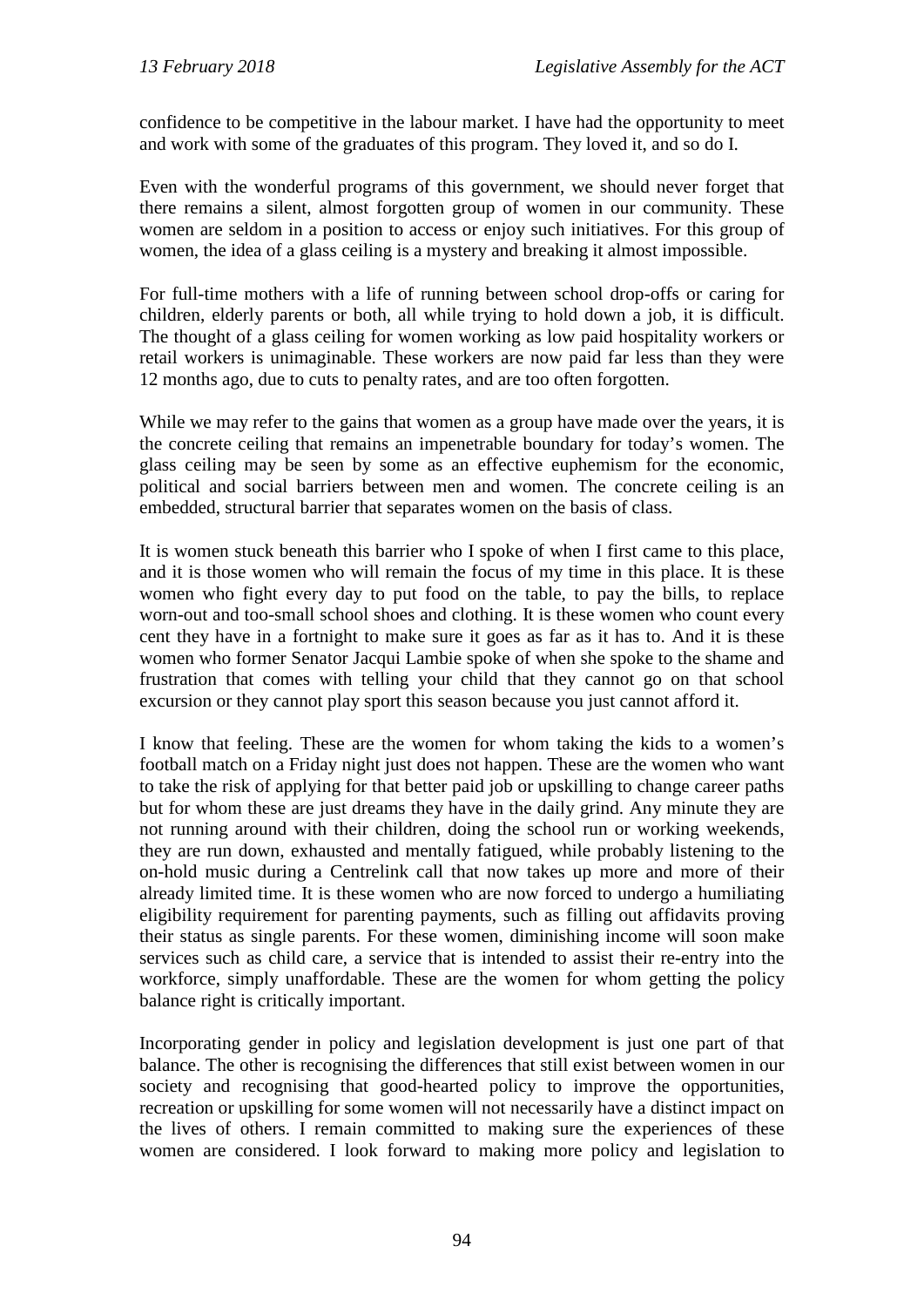improve outcomes for women. But let us also widen the circle to include the experiences of those forgotten women on the underside of the other ceiling, the concrete ceiling.

*Discussion concluded*.

# **Revenue Legislation Amendment Bill 2017 (No 2)**

Debate resumed from 26 October 2017, on motion by **Mr Barr**:

That this bill be agreed to in principle.

**MR COE** (Yerrabi—Leader of the Opposition) (5.15): The opposition will be supporting this bill. The bill itself is largely administrative in nature, clarifying and correcting references in legislation or otherwise repealing sections which are no longer relevant. It is worth noting that a number of clauses that are being amended have either been out of date for some time or are unnecessary, given that other legislation has passed and some schemes ended in 2015. We are glad to see that the government has tidied up and clarified the legislation, even if it is a couple of years after the fact.

The opposition recognises that refinements are needed for the barrier-free transaction model on this occasion. The government has advised that declarations of trust and grants of a commercial lease with premium are not registrable or are only optionally registrable with Access Canberra, which therefore makes the current process and model impractical for these transactions. The Canberra Liberals support good administrative practice and hope these amendments will improve the effective execution of these transactions for members of the public, as well as for the public servants and officials who have responsibility for overseeing the barrier-free transaction model.

I wish to put on the record that one of the reasons provided in the bill's explanatory statement for the inclusion of new section 14A in the Taxation Administration Act 1999 is IT system constraints. The government has identified that some crown leases which cover multiple blocks or sections are sometimes only recorded using a single block or section number. This Assembly has previously touched on the need for improvements to the ACT government's IT systems, especially where data that ought to have been captured has not been. This appears to be another area where further investigation may be warranted to ensure the government is making full and best use of the software available to it.

In conclusion—I note that it is good timing for the Treasurer, who walks in to follow up and continue debate on this, I expect—the opposition is pleased to support this legislation.

**MS LE COUTEUR** (Murrumbidgee) (5.17): The Greens also support this legislation. We basically support red tape reduction, provided it does not impact on our key values in areas such as social justice and environmental protection. We are satisfied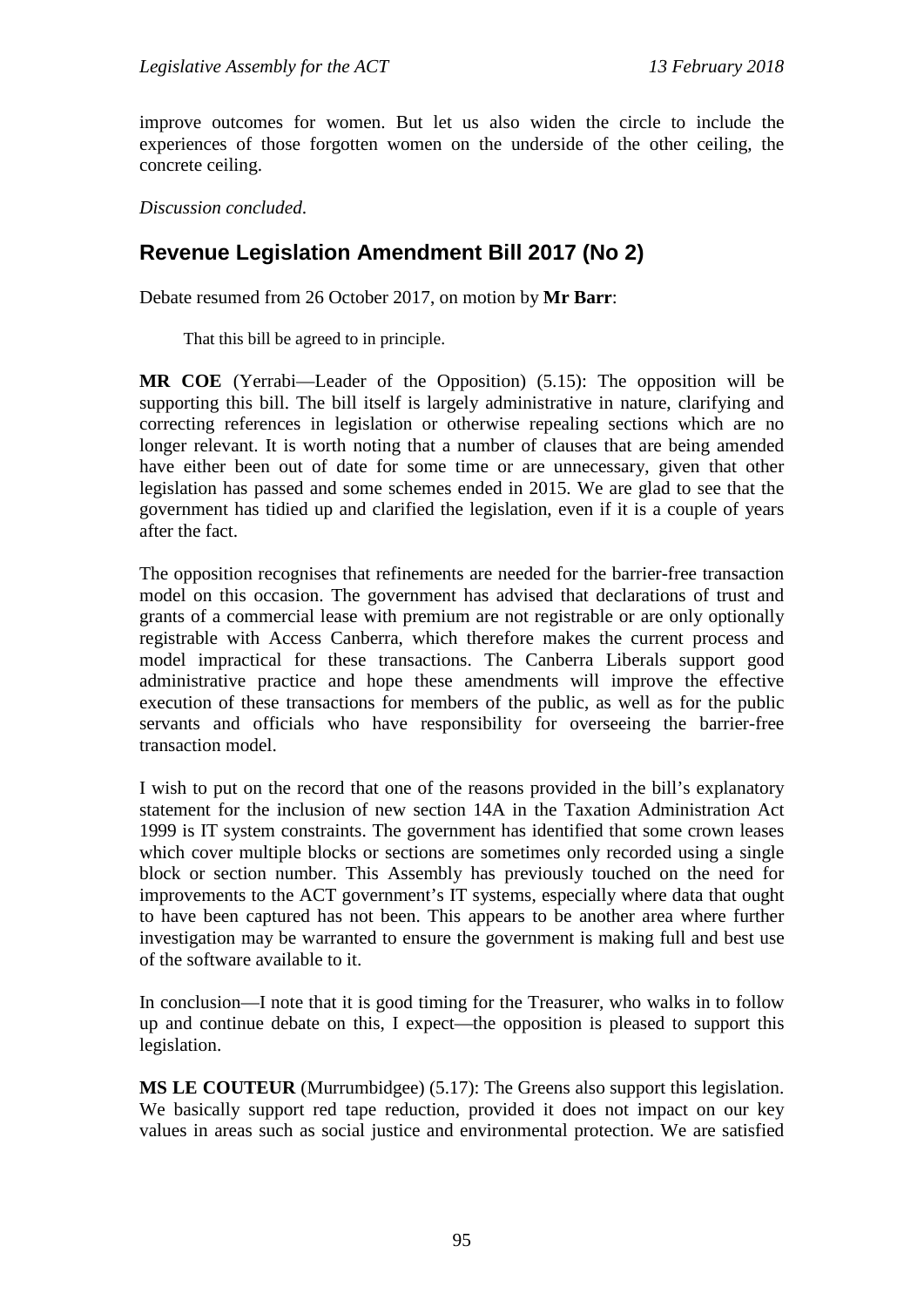that this bill does not have this sort of impact. As Mr Coe also said, we support regular tidying up of legislation. We are happy to support this bill.

**MR BARR** (Kurrajong—Chief Minister, Treasurer, Minister for Economic Development and Minister for Tourism and Major Events) (5.18): I thank members firstly for their contribution to the debate, their support of the legislation and their forbearance in allowing this matter to come on this afternoon, as I was at a somewhat important event this morning that prevented me from being here for the debate. I thank members for their support of a bill that simplifies and improves the administration of the territory's taxes, something that we can all agree on.

Various taxation acts of the territory, including the Duties Act 1999 and the Payroll Tax Act 2011, have been amended by this bill. It brings greater certainty and stability to the administration of the barrier-free conveyance duty model. For instance, certain dutiable transactions now do not need to be registered with the registrar-general. These transactions are not captured under the barrier-free model, where registration triggers the obligation to pay duty. The bill applies the pre-barrier-free conveyancing time frame to these types of transactions, as this time frame is more sensible. It provides clear distinctions between barrier-free and non-barrier-free transactions and ensures smooth and consistent operation of the territory's conveyance model. It also makes it explicit and clear that the Commissioner for ACT Revenue is able to assess duty liabilities before duty becomes payable. This does not become payable until the property transfer is registered.

These amendments aim to encourage the registration of property transfers. Importantly, they will also reduce the risk of dispute about duty payment on a dutiable transaction that fails to be lodged for registration, thereby protecting the territory's revenue. In addition, the bill introduces amendments to achieve a greater level of harmonisation in the payroll tax regime between the ACT and other jurisdictions. Having sat on perhaps more than my lifetime's quota of these ministerial councils, I can say that harmonisation of payroll tax regimes is one of the greatest hits of the Council of Australian Governments. Any amendments that achieve a greater level of harmonisation are, I am sure, welcomed by businesses that operate across borders.

The Payroll Tax Act will be amended to implement commonwealth changes to the exempt rate for motor vehicle allowance by adopting New South Wales's definition of the exempt rate. This will benefit employers operating in both the ACT and New South Wales by providing a more consistent administrative arrangement. Hallelujah for that.

Lastly the bill amends the legislation to update references and correct errors. We, of course, want no errors, so correcting them is a good thing. And it repeals provisions for schemes that have ceased operation or have not been actively used. This improves the clarity and the quality of the ACT's taxation legislation and ensures the legislation effectively supports the current administrative practices of government. It also ensures that tax legislation is kept up to date and reflects the current practices of both ACT taxpayers and the ACT Revenue Office. In conclusion, it complements the essential changes introduced by the revenue collection transformation program and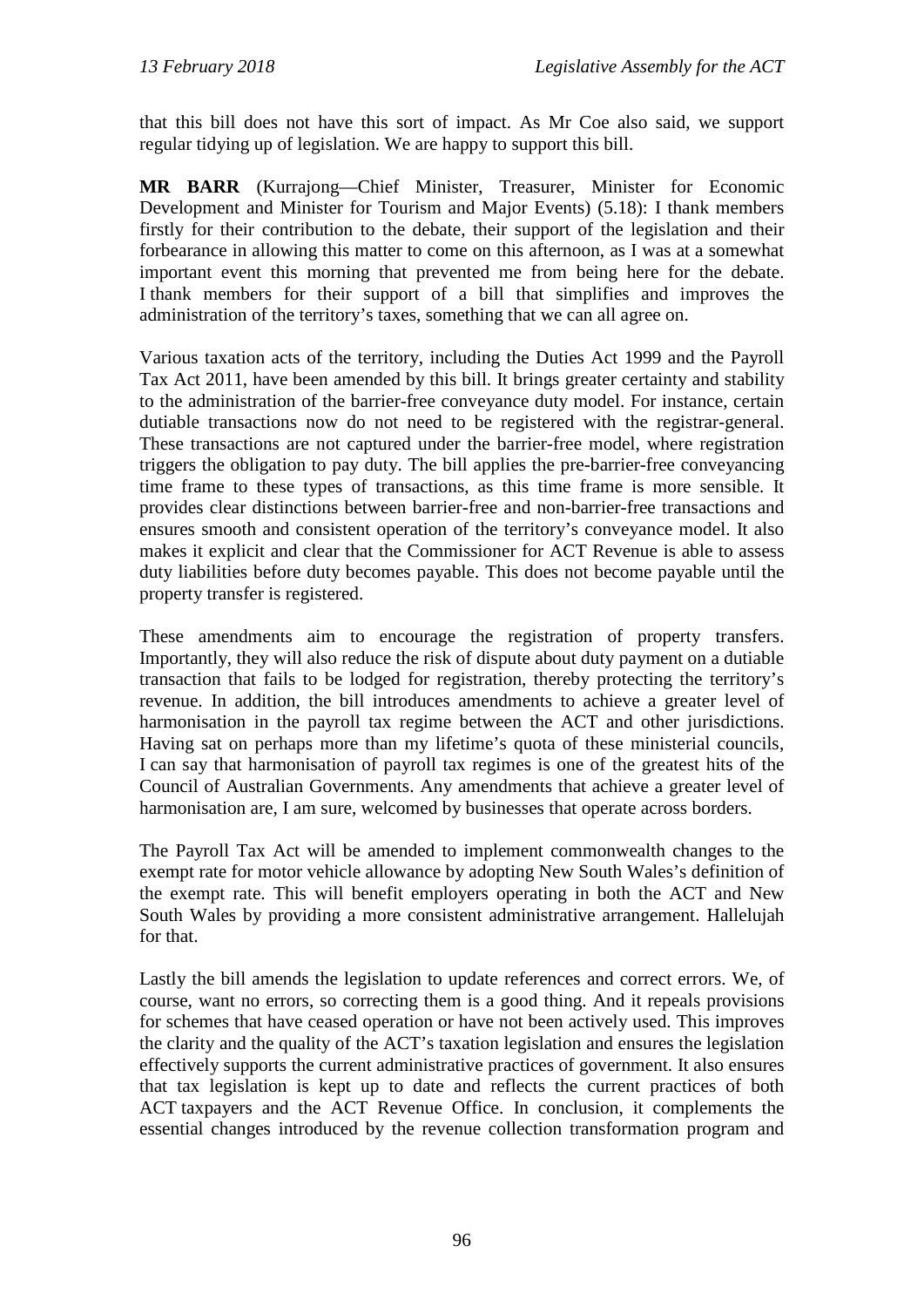ensures the effective implementation of these changes. The bill may be very dull, but it is worthy. I commend it to the Assembly.

Question resolved in the affirmative.

Bill agreed to in principle.

Leave granted to dispense with the detail stage.

Bill agreed to.

# **Adjournment**

Motion (by **Mr Gentleman**) proposed:

That the Assembly do now adjourn.

### **St Vincent de Paul doorknock appeal**

**MR PARTON** (Brindabella) (5.22): I rise to pay tribute to the hundreds of Vinnies volunteers across our city who have been trudging up and down footpaths and knocking on doors right across our town, raising money for the annual St Vincent de Paul doorknock appeal. As a part of that, my message to all those in this chamber and beyond is that the doorknock continues until the end of February. Please be kind to the volunteers and please give generously.

For a number of years my wife and I have had the great privilege of doorknocking two sections of Calwell. I want to thank the residents of Calwell for their kindness and generosity. We knocked off our commitment on the first two weekends. Let me tell you, they are very hilly sections of Calwell. I was discussing this with my good friend Mr Gentleman earlier in the week, because these streets are pretty close to his place, and he was well aware of the incline on Mountain Circuit and Downard and Outtrim. When you are doorknocking either for Vinnies or for the Liberal cause—not so much Mr Gentleman—one of the things you quickly discover is that the street itself is not the biggest killer; it is the driveways. Up and down, up and down—it certainly gets your heart pumping.

The money raised through the doorknock appeal goes to help fund a range of services provided by Vinnies, from the unique home visit service through to emergency accommodation and the young carers program. I commend Vinnies for their ongoing work in our community. I would like to again share that doing the doorknock is an extremely rewarding exercise. Please consider putting your hand up to do it next year.

Let it be known that it is actually not too late to put your hand up for this year. When I was talking to the good people from Vinnies earlier today, they assured me that if you can assist in the final two weeks of Feb you should please come forward. I have put contact details on my Facebook page, and I would urge you to come forward and have a go. Your commitment, should you do that, would be no more than two hours.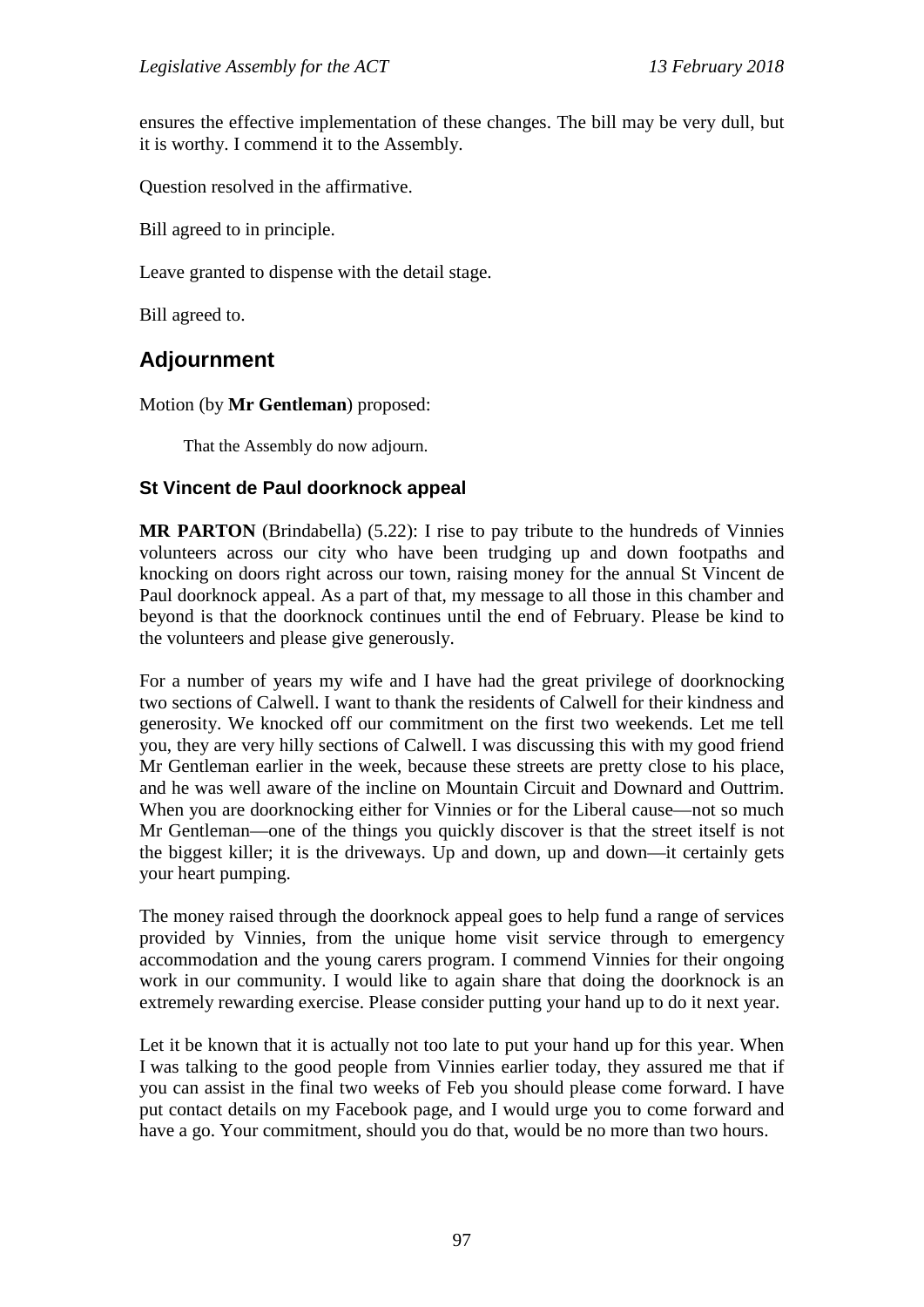## **Sexual health**

**MS CODY** (Murrumbidgee) (5.25): Tomorrow is Valentine's Day, a day for the lovers, whoever they are and whatever stage of life they are at—be they young sweethearts, our LGBTIQ brothers and sisters, those amazing elderly couples that maintain their passion after decades together, the social conservatives who believe in waiting for marriage and sticking with one partner, and the social conservatives who say they believe in waiting for marriage and sticking with one partner and then stray. We need not mention any examples from across the lake.

Tomorrow is National Condom Day and, just like Valentine's Day, National Condom Day is for everyone. Last week I had the pleasure of launching this year's National Condom Day at the offices of Sexual Health and Family Planning ACT. SHFPACT is a leader in reproductive and sexual health promotion and clinical service delivery, providing advice, education and health assessments for members of the public.

Tomorrow SHFPACT staff and volunteers will be bringing awareness to National Condom Day by handing out silk roses with a specially developed condom pack to celebrate the event. This year's beautiful silk roses were collated through the hard work and skills of the staff and clients at LEAD—an ACT community disability service provider. The message on the condom pack is, "You know where to put it".

You should not just wrap your willy because an unexpected pregnancy can damage your career or reputation. It will also stop all sorts of spots, itches and many other worse things. The rates of sexually transmitted infections, including HIV, gonorrhoea and syphilis are rising. It does not matter how discriminating you are about sexual partners; infections do not discriminate.

So why condoms? Because they work; because despite all the advances in screening technology and PrEP for HIV, condoms remain the cheapest and most readily available form of protection. Also, condoms are one of the cheapest, most readily available and fun forms of protection.

SHFPACT is also addressing another underlying reality: people are often embarrassed or ashamed of talking about safe sex or buying condoms. Buying condoms should be as painless as buying a bunch of roses on Valentine's Day. Nobody should feel shame about their sexuality. I commend SHFPACT for their work and remind all members present to put on their raincoats.

## **Orange Sky Laundry**

**MS CHEYNE** (Ginninderra) (5.28): For many of us, showering or doing our laundry is just one of our regular household chores. But for 1,700 people in Canberra who might be experiencing homelessness it is not so easy. Back in 2014 two 20-year-olds, Nic Marchesi and Lucas Patchett, saw this problem and wanted to create a solution. They installed a couple of washing machines and dryers in the back of an old van and drove to local parks around Brisbane to offer free clothes washing services to people who might be sleeping rough.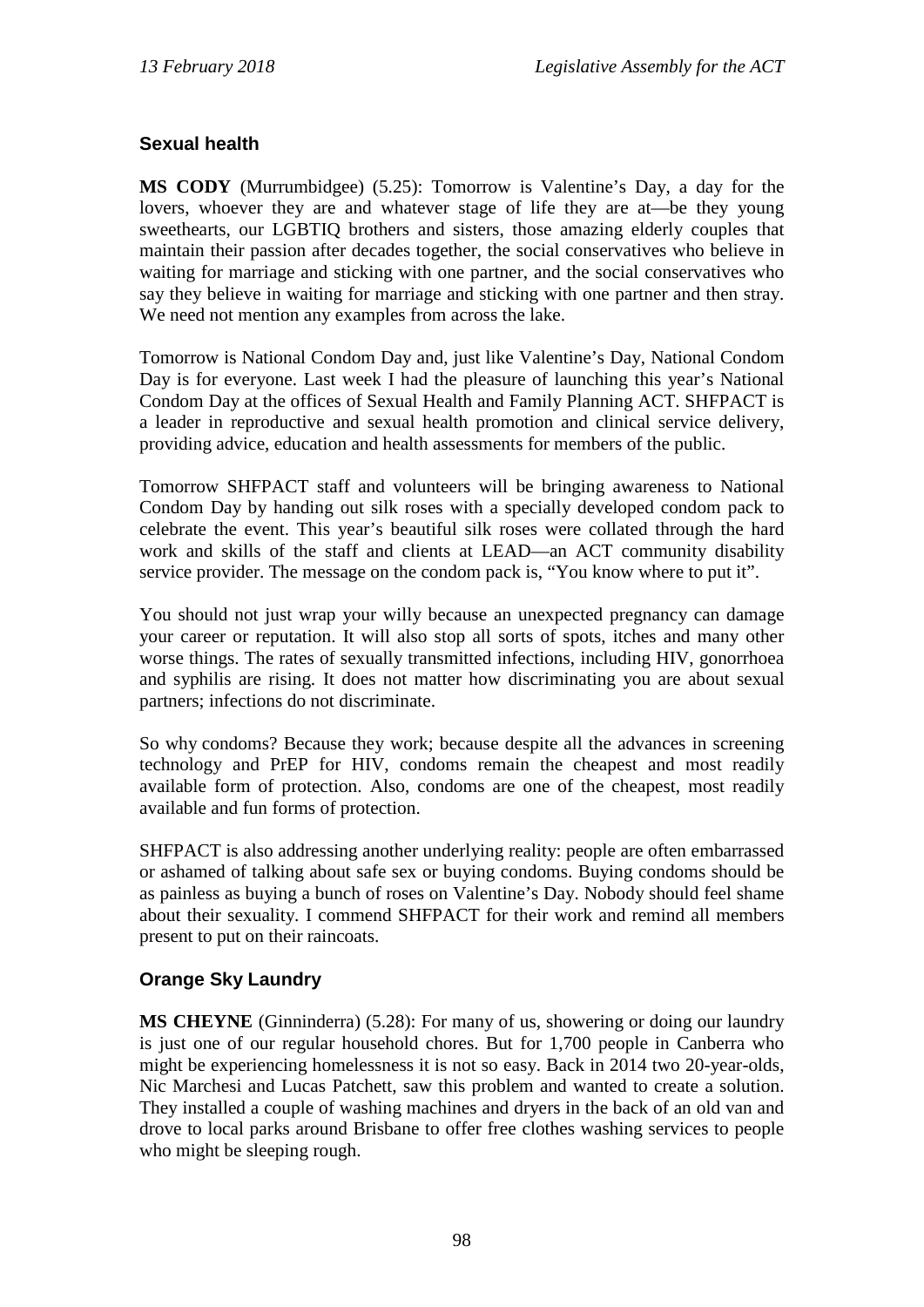Orange Sky Laundry was born. Orange Sky Laundry has now spread right across the country, and it launched in Canberra in early 2016. The mates behind the organisation were recognised as Young Australians of the Year in 2015 and are now expanding their services from clothes washing to personal showers. Last Monday I was honoured to help welcome their new hybrid van to Canberra. The new hybrid vehicles are a one-stop shop for washing machines, dryers and a shower. The capacity of what this vehicle can provide means the old laundry-only vehicle that was in Canberra— *Dasher*—can be redeployed to another of Orange Sky's many locations in Australia.

The most important thing of all, of course, is that the bright orange chairs that are associated with Orange Sky Laundry remain. You see, Madam Speaker, Orange Sky Laundry is not just about providing some basic hygiene services that we often take for granted. Above all else, it is about restoring dignity to people who are too often overlooked, judged or sidelined.

When Orange Sky Laundry friends are waiting their turn to take a shower or for a load of washing to finish, they can sit on the bright orange chairs and have a chat with one of the volunteers. It is a chance to befriend volunteers and others and to share their stories. The power of being heard and valued in these circumstances cannot be overstated. Similarly, it is an incredible opportunity for the Orange Sky Laundry volunteers to take a walk in someone else's shoes and to shelve some preconceptions many of us hold about homelessness.

Orange Sky Laundry is testament to how a simple idea, well executed, can make a real change in our communities. If you are interested in being part of the growing Orange Sky community, you can help out by volunteering your time or donating some funds. You can help someone do a load of washing for a donation of only \$6 or you can sign up to volunteer on the Orange Sky website. I encourage everyone to get behind this great cause if you are able to. There are big things happening for this organisation.

#### **Lunar new year**

**MR COE** (Yerrabi—Leader of the Opposition) (5.31): Madam Speaker, on Friday evening I had the honour of hosting members of Canberra's Chinese community here at the Assembly to celebrate the upcoming Chinese new year. The event celebrated the rich contributions made to Canberra by the Chinese community, and I was very thankful that leaders from peak ACT Chinese community organisations were able to attend.

The Chinese community in the ACT is one of the fastest growing multicultural communities in our city, and it continues to play a significant role in our city. Through their efforts in business, innovation and education, and involvement in cultural and community groups, Chinese Canberrans have greatly contributed to life in the territory.

I greatly respect the strong entrepreneurial spirit of the Chinese, as well as their deep commitment to family, especially their reverence for elders and past generations.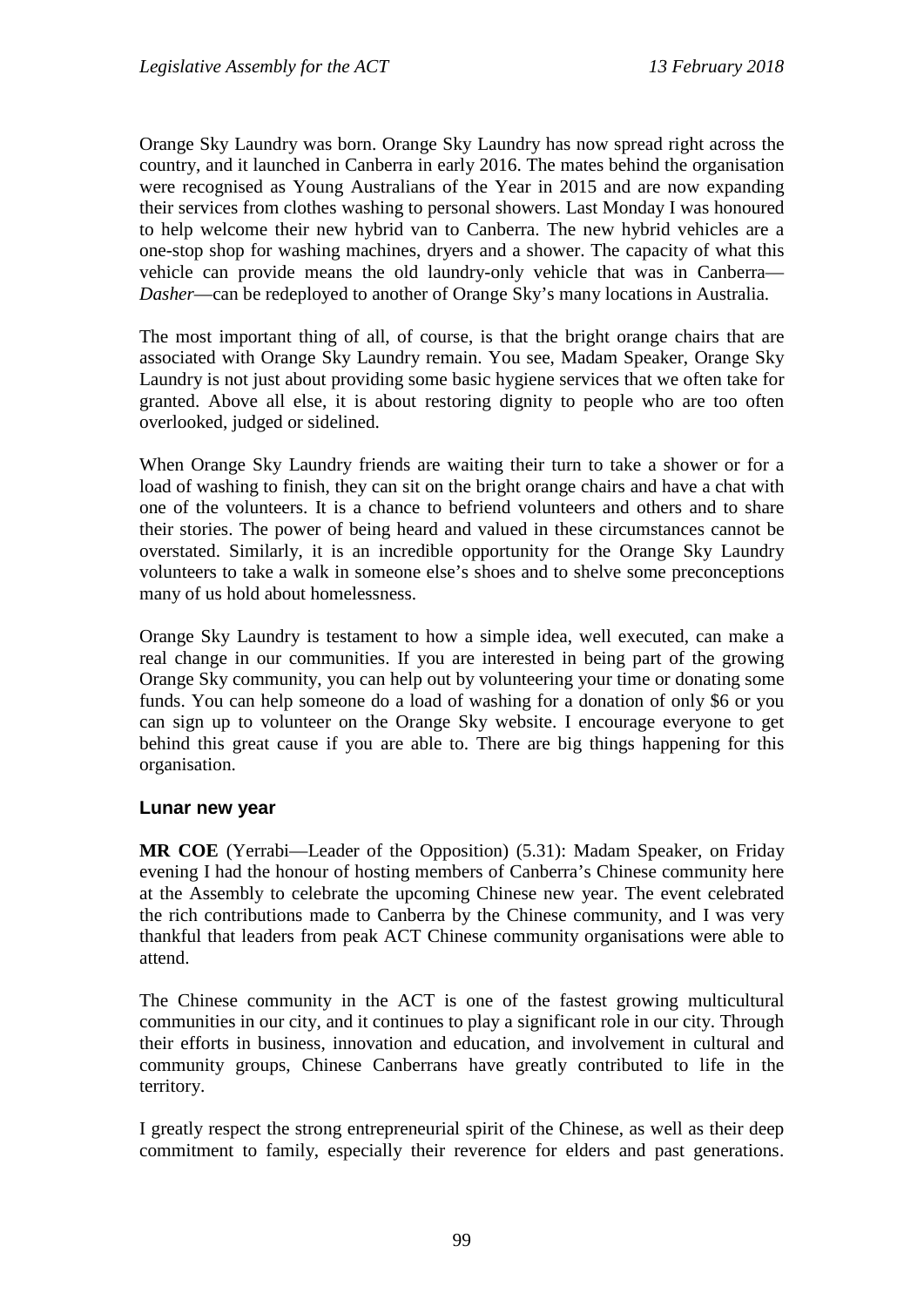China is steeped in many wonderful traditions that continue to exist within the community that has migrated to Australia. Australia and China have a long history of trade, cooperation and cultural exchange.

In particular, I would like to thank Mr Sam Wong and Mrs Chin Wong for their ongoing contribution to our city. They will be front and centre in this week's Multicultural Festival. Their charisma and energy made it a successful evening enjoyed by all.

I would also like to recognise the wonderful performers on Friday evening. They included Ms Victoria Wang, an accomplished arts teacher from the Australian School of Contemporary Chinese. She enchanted attendees with her performance of *Melodies of Spring* on the guzheng. The Canberra Prosperous Mountain Lion Dance troupe, led by Mr David Wong, provided an energetic grand finale with their extraordinary lion dancing. I believe this was the first time a lion dance has been performed at the Assembly, and if anyone was in the building on that night they certainly would have heard them. I thank them for entertaining and bringing good luck to everyone who attended.

Once again, I thank all the community groups that attended and contributed to an amazing evening, and I wish all Chinese Canberrans a prosperous and happy new year. Xin nian kuai le.

#### **National Multicultural Festival**

**MRS KIKKERT** (Ginninderra) (5.34): I want to thank the members of the ACT's multicultural community organisations for all they have been doing and will yet do to make this year's Multicultural Festival an enjoyable experience for all attendees. I also wish them all best success. Canberra is a richly multicultural city, with organisations that provide both security and identity to tens of thousands, serving long-established migrant communities, recently arrived refugees and everyone in between. The one thing they all have in common is a love of their culture and a passion for sharing it with others, through food, drink, performances and so forth.

For more than two decades, the festival has given small but determined and hardworking community groups an opportunity to generate much-needed income for the support of their members and for various projects. For these organisations, participation in the festival is not just about three days of food and fun; it is about financial viability.

Sadly, a number of multicultural groups in the ACT find that their enthusiasm for this year's event has been weakened. Some of these organisations have been a part of the Multicultural Festival literally since its beginning. Their participation over the years has shaped both its format and its flavour.

But changes this year have left them feeling wounded and worried. For the first time in the festival's history, non-profit community organisations have been banned from selling the alcoholic beverages that form an important part of their cultural identities. The concerns expressed to me have taken a number of forms.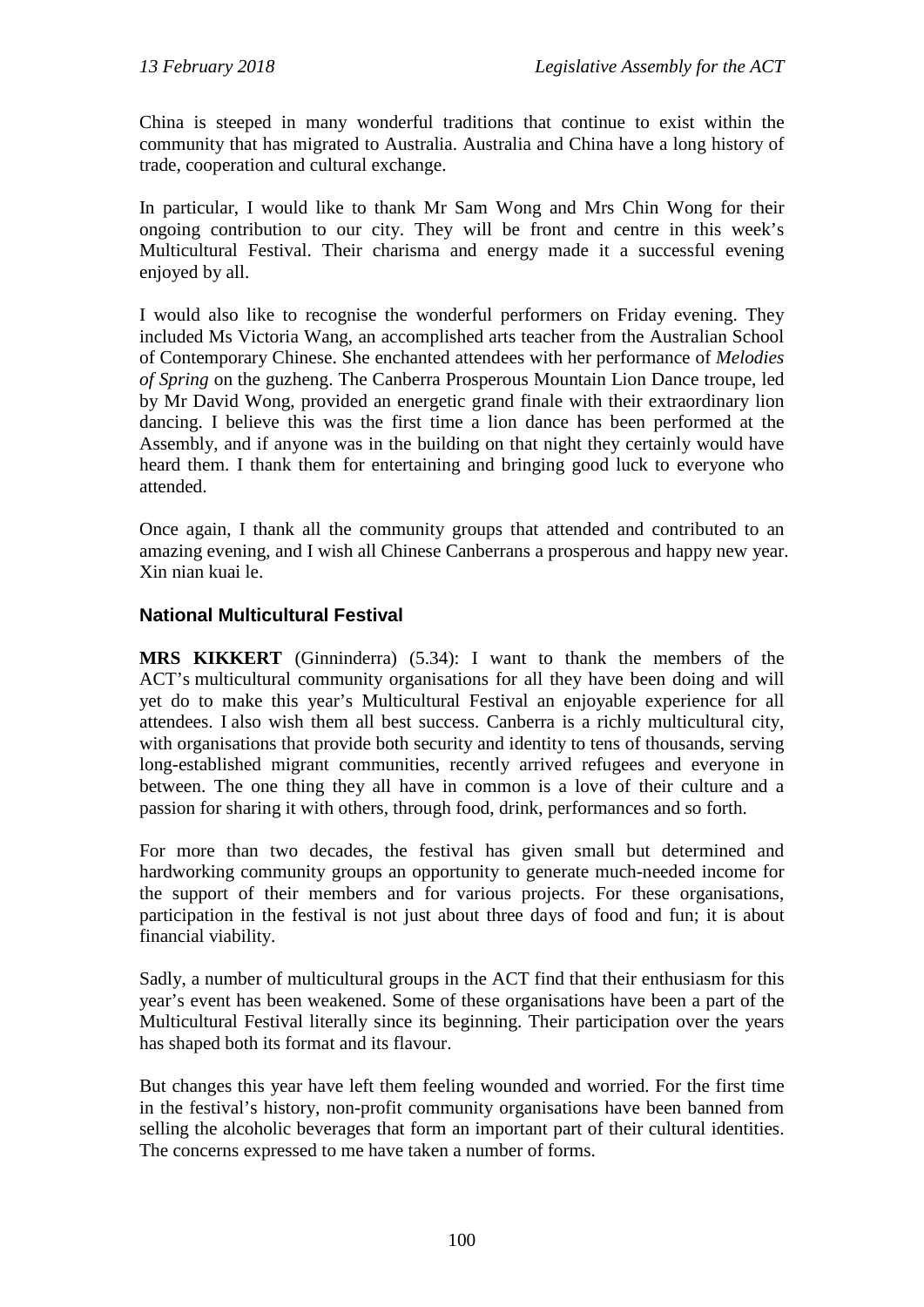First, multiple community organisations have assured me that they were not warned or consulted about this change; instead, they learnt about it when the new terms and conditions were released. This has left them feeling that, as culturally and linguistically diverse people, their voices have not been heard and their experience has been ignored.

Second, despite ACT Policing publicly praising the behaviour of attendees at last year's festival, this year's alcohol ban has been repeatedly justified by the ACT government as a safety measure. But on what basis? Nine people were arrested for intoxication on New Year's Eve a few weeks ago. How many were detained for intoxication during the three days of the 2017 Multicultural Festival? Three. Once again, this makes our culturally and linguistically diverse Canberrans feel that they have been unfairly targeted and blamed.

Last, the revenue raised by some community groups has been so dependent on the sale of culturally specific drinks that some organisations now wonder how they will fund their activities in 2018.

The ACT government's implementation of this change has been clumsy and heavy-handed. People from our multicultural communities do not want to be dictated to. Real consultation that respects the wisdom and experience of our diverse cultural communities could have reached a solution that left everyone feeling happy, important, valued and not excluded.

In question time today, Minister Stephen-Smith highlighted that this issue is unimportant because only a small number of stallholders have complained. I remind this Assembly, however, that the number of liquor permits from last year to this has dropped from 65 to 21. Besides, this would be a problem if it were just one community organisation. That is what it means to be a community.

Madam Speaker, I personally have faith in Canberra's multicultural communities. I call on Minister Stephen-Smith to make sure that this year they are involved from the beginning in real consultation. I am confident they will make the best they can out of this year's festival despite the government's missteps. I know from personal experience that migrant communities are resilient. We can all be glad that they are.

Question resolved in the affirmative.

#### **The Assembly adjourned at 5.38 pm.**